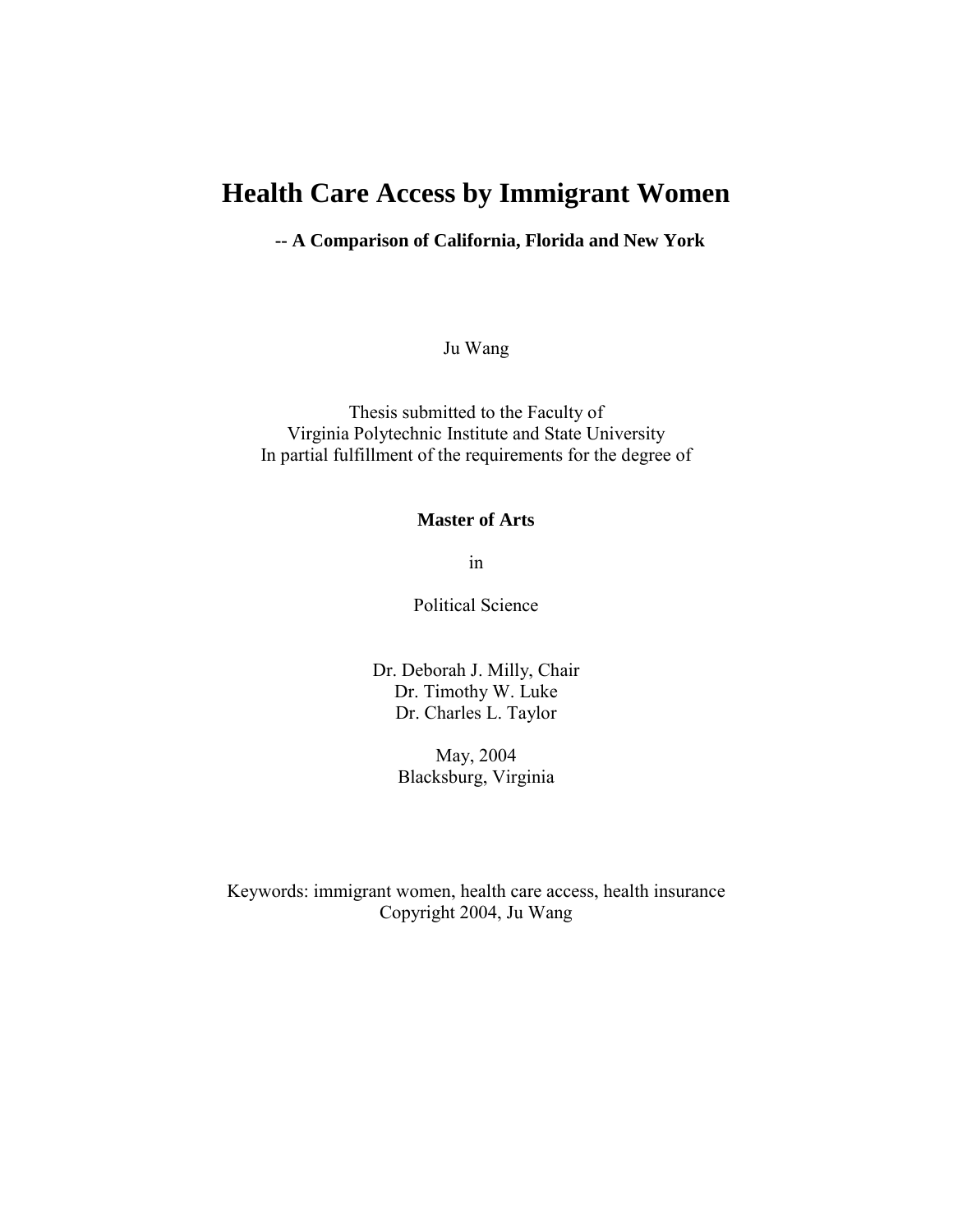### **Health Care Access by Immigrant Women**

-- A Comparison of California, Florida and New York

Ju Wang

### **Abstract**

Recent data show that immigrant women<sup>1</sup> in the U.S. are generally in poorer health than U.S.-born women and immigrant men<sup>2</sup>, and many immigrant women encounter some difficulties in obtaining health care assistance, such as health insurance. Yet American researchers are only beginning to make a contribution to this area of scholarship. This thesis examines in detail the health status of immigrant women, the means by which immigrant women obtain health insurance, and several factors that are likely to influence their health care access.

I mainly examine the associations between three factors (public policy, employment status, and marital status) and access to health care assistance. I do so because employers and government-sponsored health care programs are both major insurance providers, and being married is an important factor in accounting for immigrant women's health insurance coverage. The project consists of case studies in three states – California, Florida and New York – using both qualitative and quantitative research methods. The data come from two rounds of the National Survey of America's Families

<sup>&</sup>lt;sup>1</sup> According to the National Survey of America's Families, people are divided into three groups by the immigrant status – U.S. born citizens, foreign-born naturalized citizens, and non-citizens. I label the group of female foreign-born non-citizens as immigrant women. Foreign-born women who have been naturalized are excluded from this category. In addition, the health care status is composed of two aspects: physical health status and mental health status. Mental health status is an interesting research topic and has not been studied too much. But since physical health status is more directly related to health policy and one of aims of this research is to do policy analysis, this study examines the physical health care of immigrant women.  $2$  See table 1.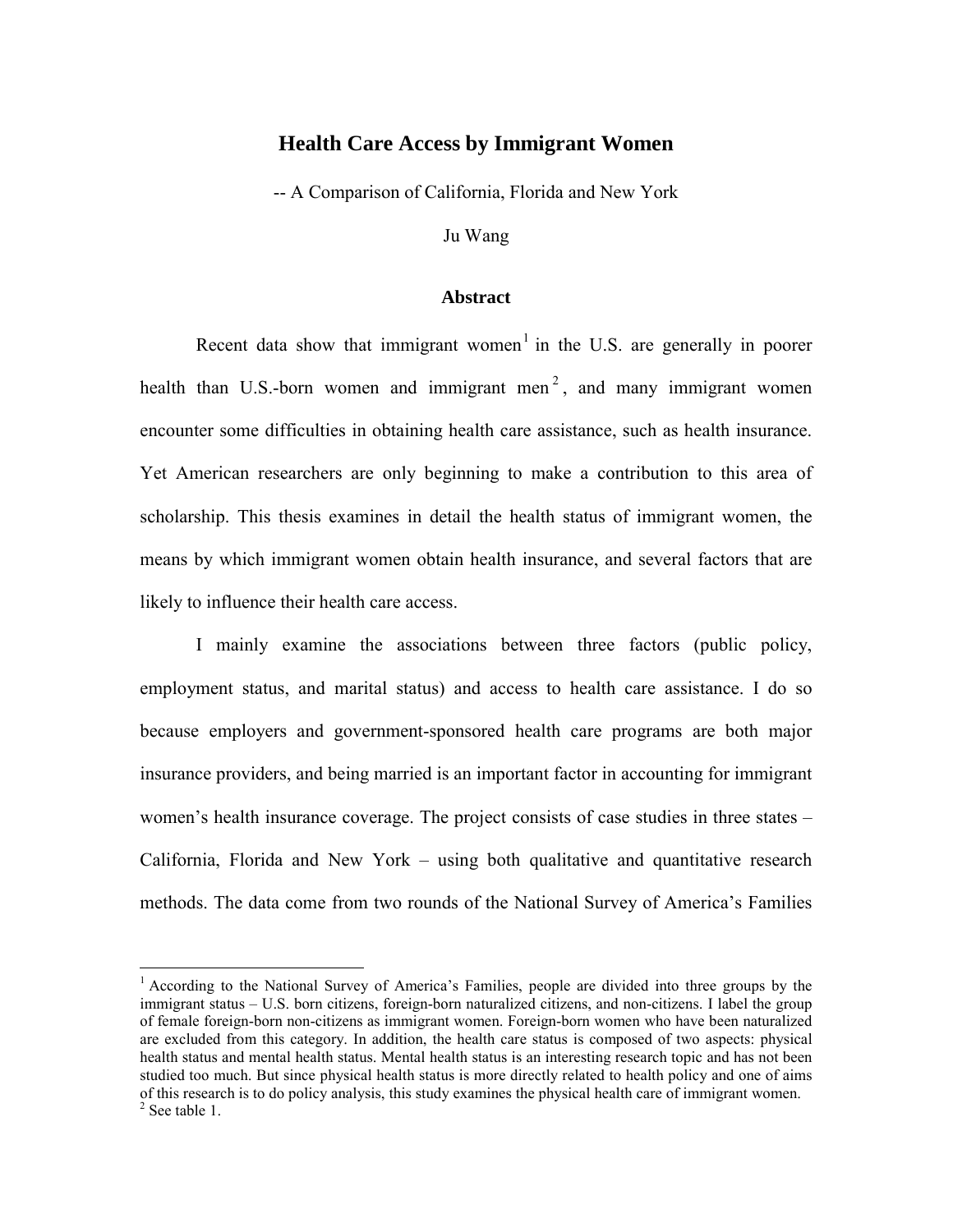(NSAF 1997 and NSAF 1999) and documentation of welfare reform rules. The results of this study demonstrate that all three factors contribute to immigrant women's health insurance coverage and that anti-immigrant sentiments are inadequate for explaining immigrants' health care circumstances.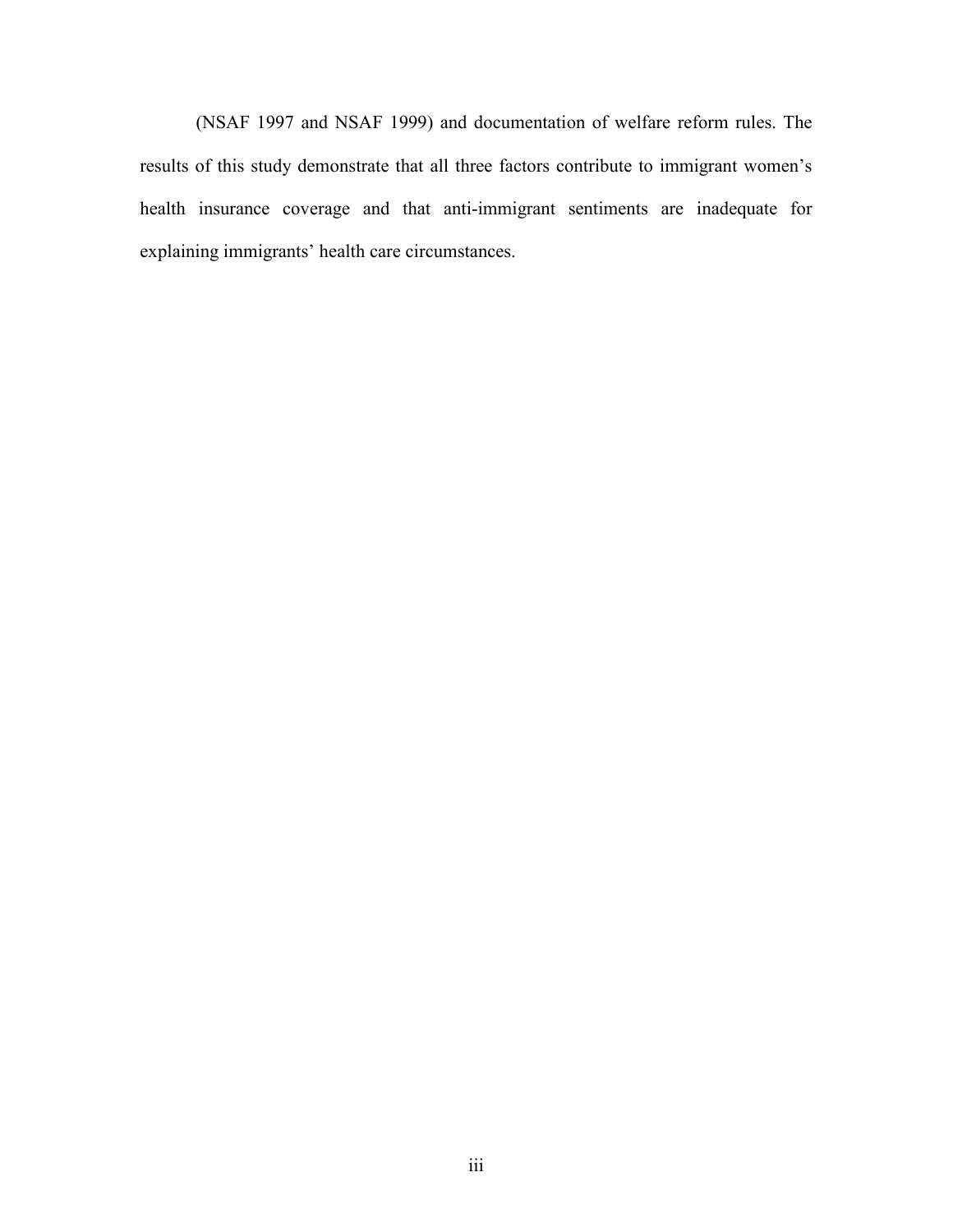## **Table of Contents**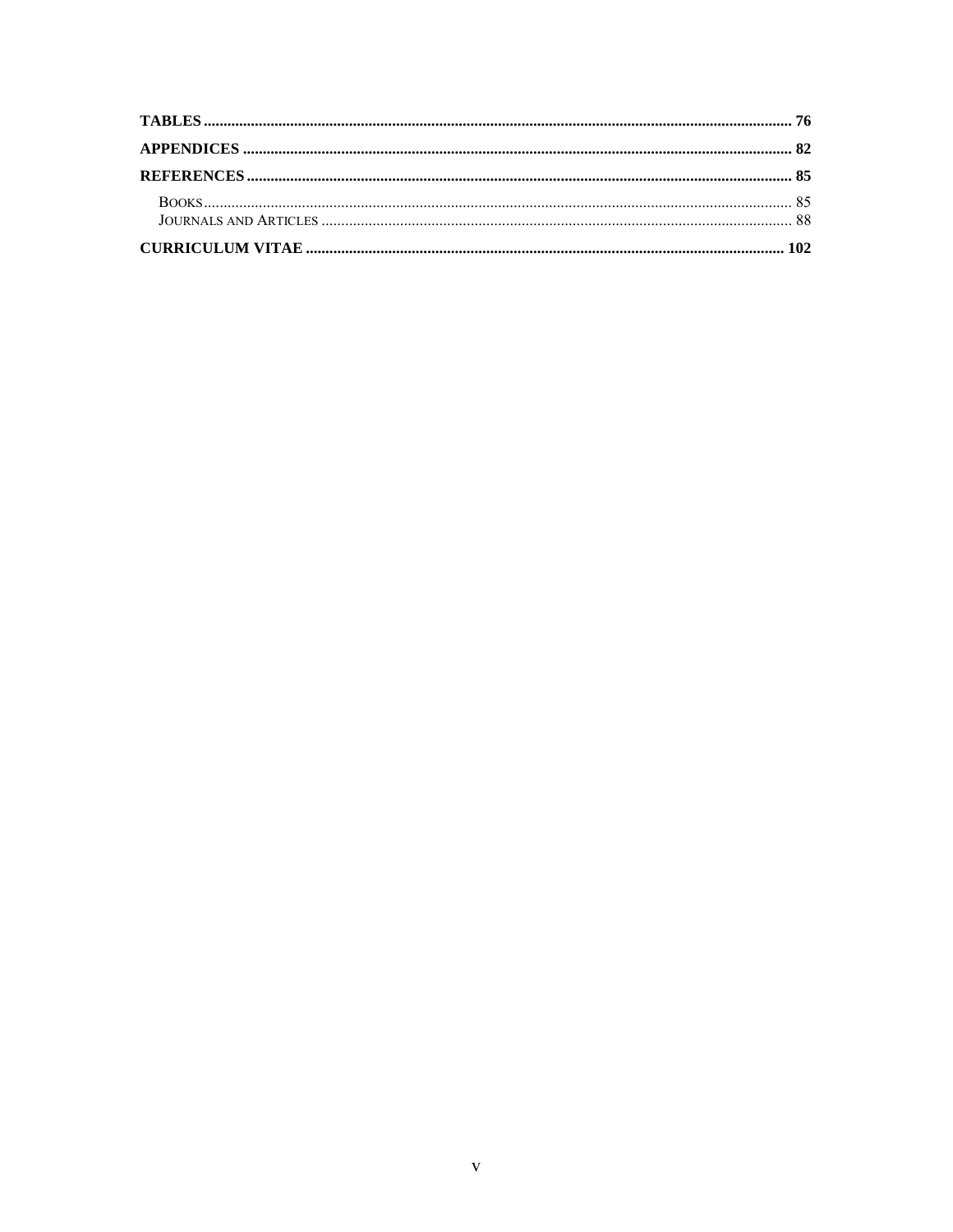# **List of Figures**

| Figure 1. Insurance Status in California in 1997                              | 36 |
|-------------------------------------------------------------------------------|----|
| Figure 2. Insurance Status in Florida in 1997                                 | 45 |
| Figure 3. Insurance Status in New York in 1997                                | 53 |
| Figure 4. Medicaid Coverage in the U.S. in 1999                               | 62 |
| Figure 5. Medicaid Coverage for Immigrant Women in the U.S. from 1997 to 1999 | 63 |
| Figure 6. Employment and Employer-sponsored Insurance in the U.S. in 1997     | 66 |
| Figure 7. Marriage and Employer-sponsored Insurance in the U.S. in 1997       | 68 |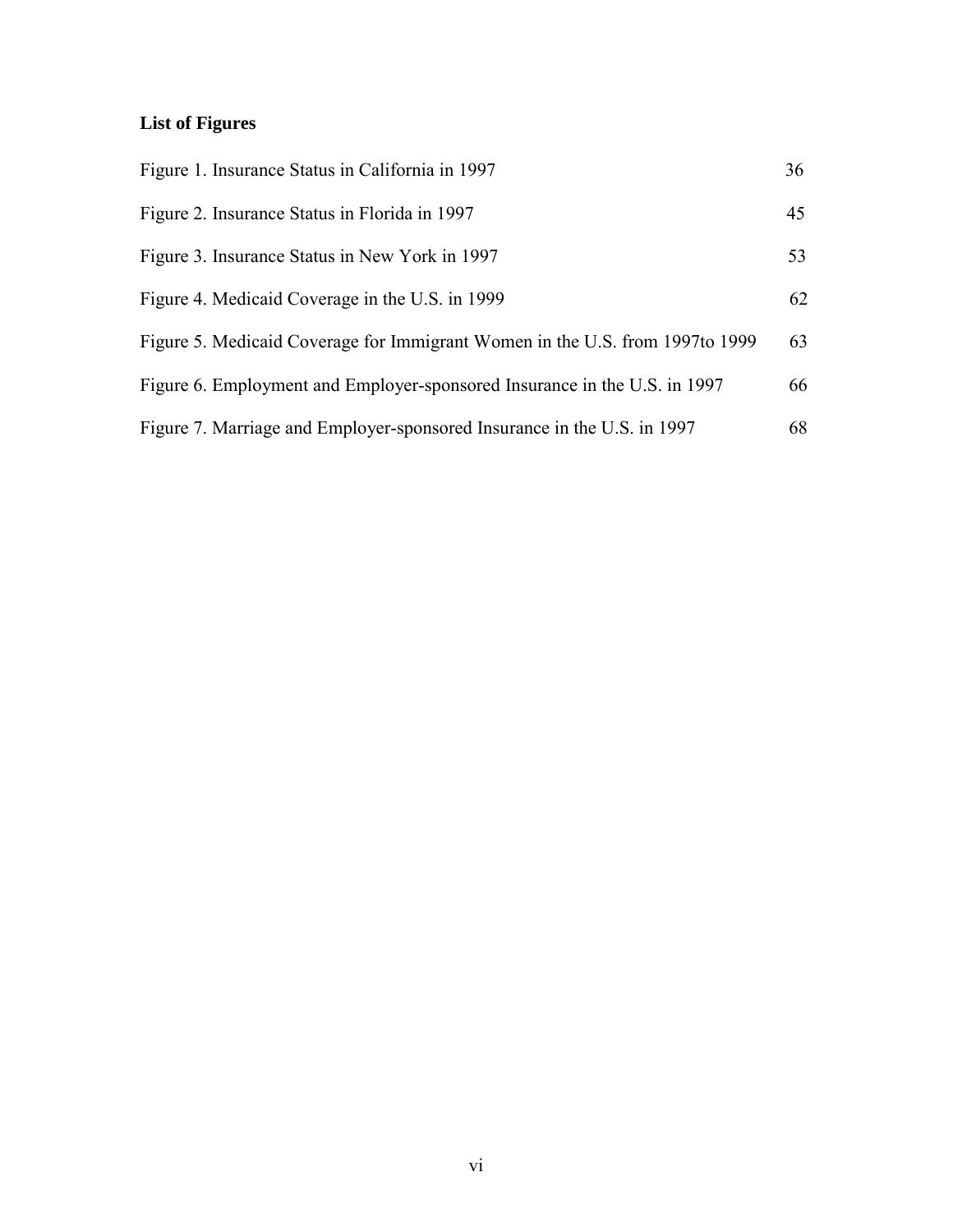# **List of Tables**

| Table 1. People in "Fair or Poor" Health in 1999                                 | 76 |
|----------------------------------------------------------------------------------|----|
| Table 2. Health Insurance Coverage                                               | 77 |
| Table 3. Sample Characteristics in 1997 and 1999                                 | 79 |
| Table 4. Logistic Regression: Factors to Health Insurance Coverage for Immigrant |    |
| Women in 1999                                                                    | 81 |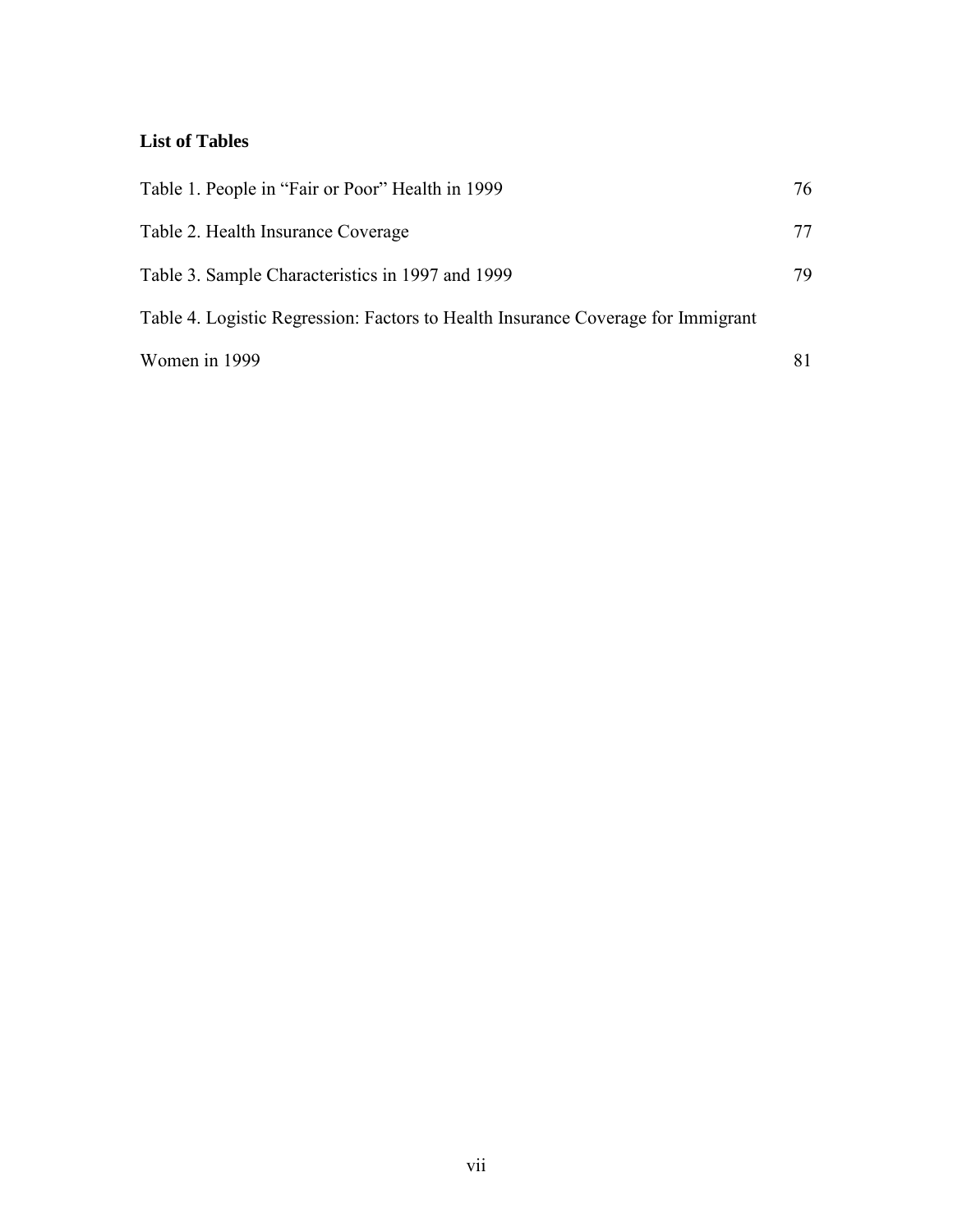### **Preface & Acknowledgements**

I extend my gratitude to the following people who made this thesis possible.

I would like to give my special thanks to my advisor, Dr. Deborah J. Milly. She looked closely at every version of the draft and offered suggestions for improvement. Her guidance and support helped me not to get lost during the development of this thesis.

I am deeply indebted to my thesis committee, Dr. Timothy W. Luke and Dr. Charles L. Taylor, for giving me permission to commerce this thesis, and providing their valuable viewpoints throughout the work.

I am grateful to all my colleagues from the Department of Political Science, who kindly offered their help, support, interest and valuable hints.

And finally, I want to thank my family whose patient love enabled me to complete this work.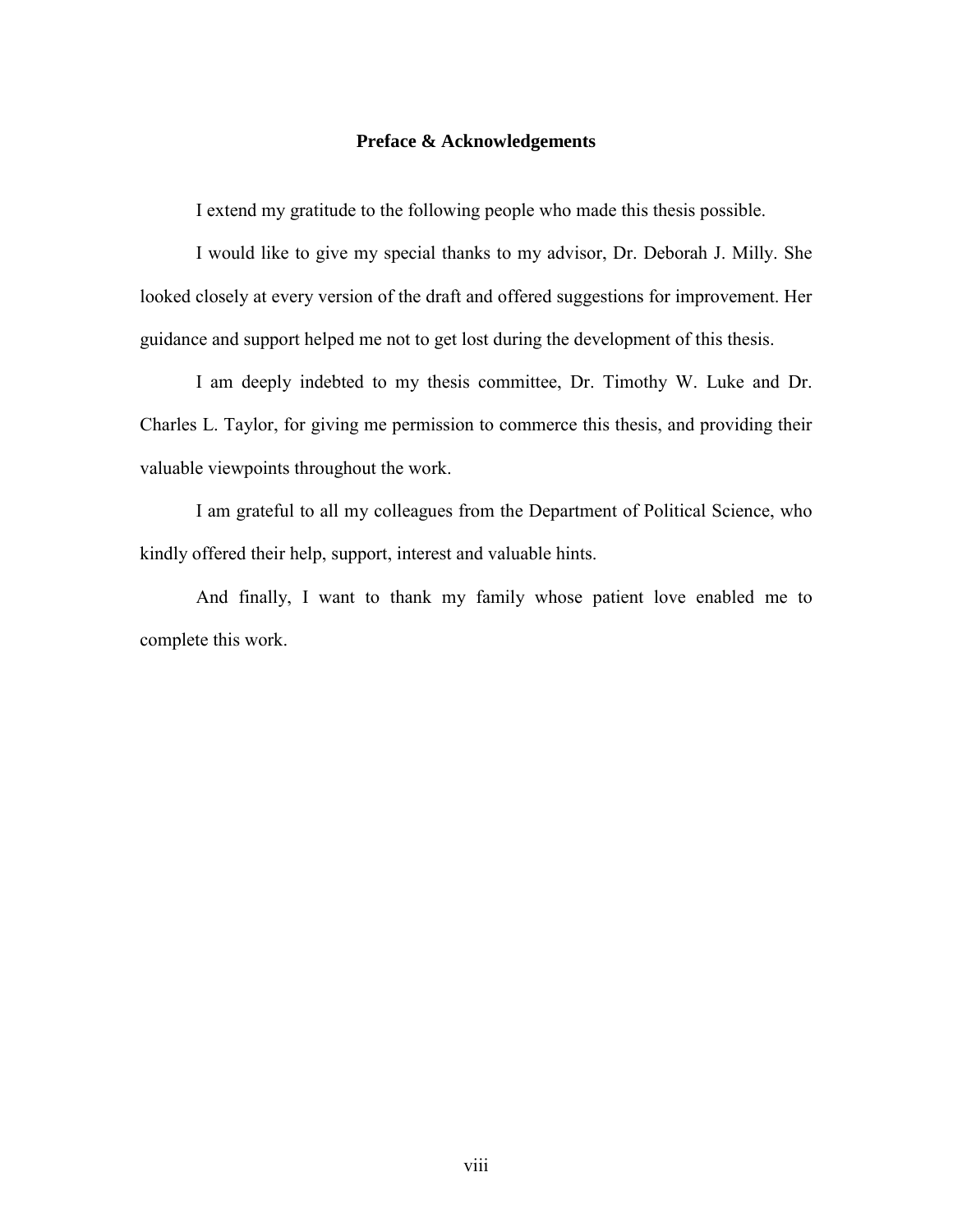## **Chapter 1: Introduction**

### **Overview**

The United States is known as an immigrant country. During the 1990s, an average of 1,300,000 immigrants entered the U.S. annually.<sup>3</sup> As a result, the foreignborn share of the entire population reached 10 per cent in 2000. Few other developed countries have such a high rate of foreign-born population (Boeri, Hanson and McCormick, 2002).

Partly due to the hard work and intelligence of immigrants, the U.S. has become an influential nation in the world today. As President Bush has stated, "America is a stronger and better nation because of the hard work and the faith and entrepreneurial spirit of immigrants. … They bring to America the values of faith in God, love of family, hard work and self reliance – the values that made us a great nation to begin with" (President Bush, January 7, 2004).

However, immigrants' access to public health care assistance is extraordinarily limited, in contrast to their contribution to the development of the U.S. A snapshot of the 1999 National Survey of America's Families reveals that immigrants were more likely to be uninsured and more likely to be in poor health than U.S.-born citizens. In particular, immigrant women were tremendously likely to be uninsured, – almost three times as likely as female U.S.-born citizens.<sup>4</sup> Many immigrant women lack access to basic health

<sup>&</sup>lt;sup>3</sup> The data included one million legal immigrants and 300 000 illegal immigrants.

<sup>4</sup> See table 2.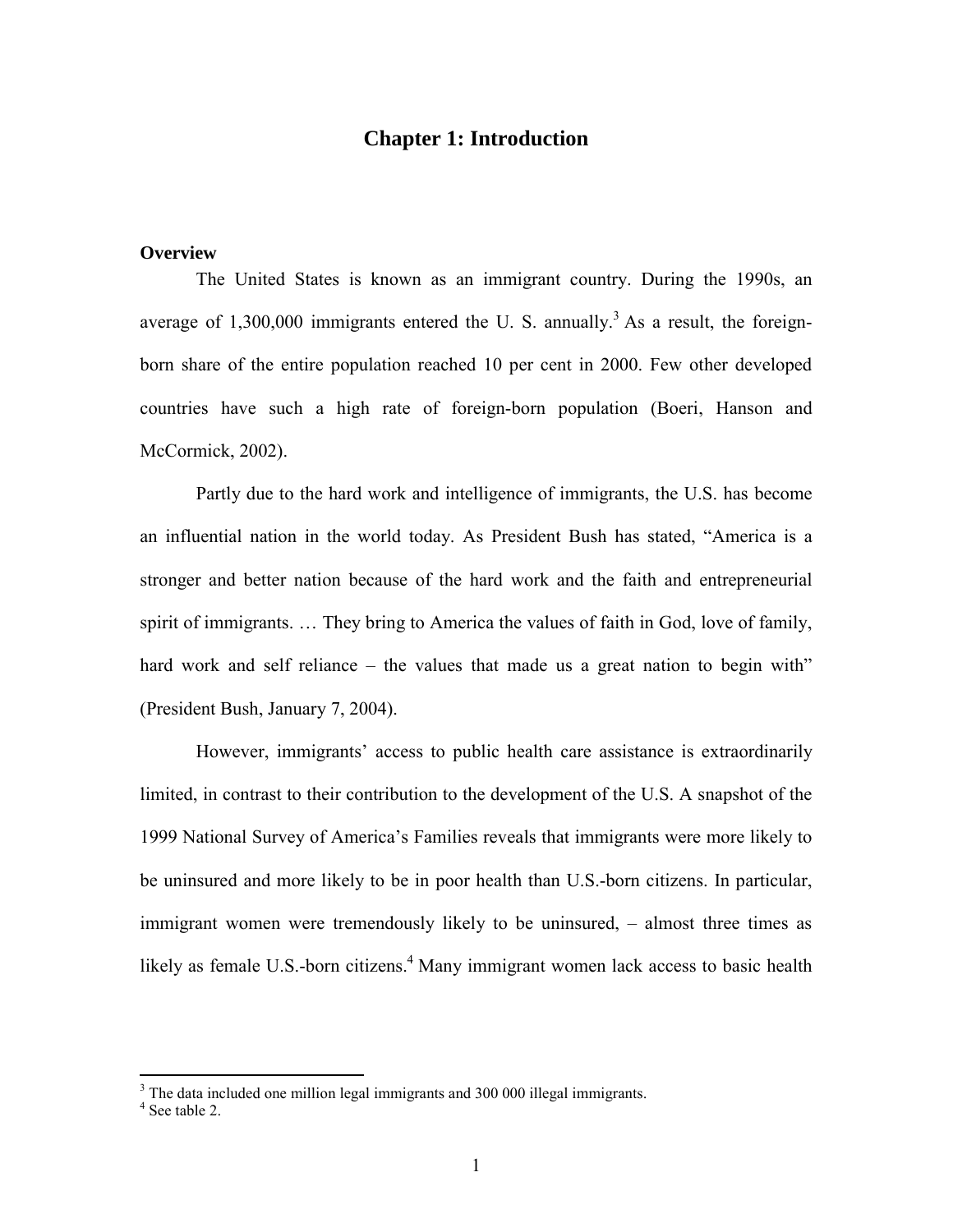care services they need, including preventive and prenatal care. As a result, immigrant women are in worse health than American citizens and even immigrant men.<sup>5</sup>

There is a growing recognition that research on the health care of immigrants is extremely significant. Yet, there is relatively little systematic research focusing on the health care access by immigrant women in the U.S. Most of the substantive research has been undertaken on the health care of children in immigrant families (Capps, Kenney & Fix, 2003; Reardon-Anderson, Capps and Fix, 2002; The Urban Institute, 2001; Capps, 2001; The Urban Institute, 1999). Compared to children who generally qualify for public health care assistance, immigrant women are less likely to be eligible for those health care programs. For these reasons, how immigrant women receive health care aid and whether their health care needs are satisfied are questions worth studying.

Therefore, I study the health care access by immigrant women in this thesis. Specifically, I examine the health status of immigrant women, the means by which they obtain health insurance, and the factors that likely influence their health insurance coverage. To explore these issues, I conduct analysis of survey data and public policy using both quantitative and qualitative research methods. I also choose three states – California, Florida and New York – as the bases for case studies. In view of the fact that little systematic research has explored the health care of immigrant women, I aim to map out a panorama that will reveal how several factors influence the immigrant women's access to health insurance collectively, such as public policy, employment status, and

 $5$  23.3 percent of female non-citizens, 12.4 percent of female U.S.-born citizens and 16.6 percent of female foreign-born naturalized citizens were in fair or poor health status respectively in the U.S. (NSAF of 1999). While about a quarter of female non-citizens are in fair or poor health status, only ninety percent of male non-citizens' health status were fair or poor in the U.S. (NSAF of 1999). See table 1.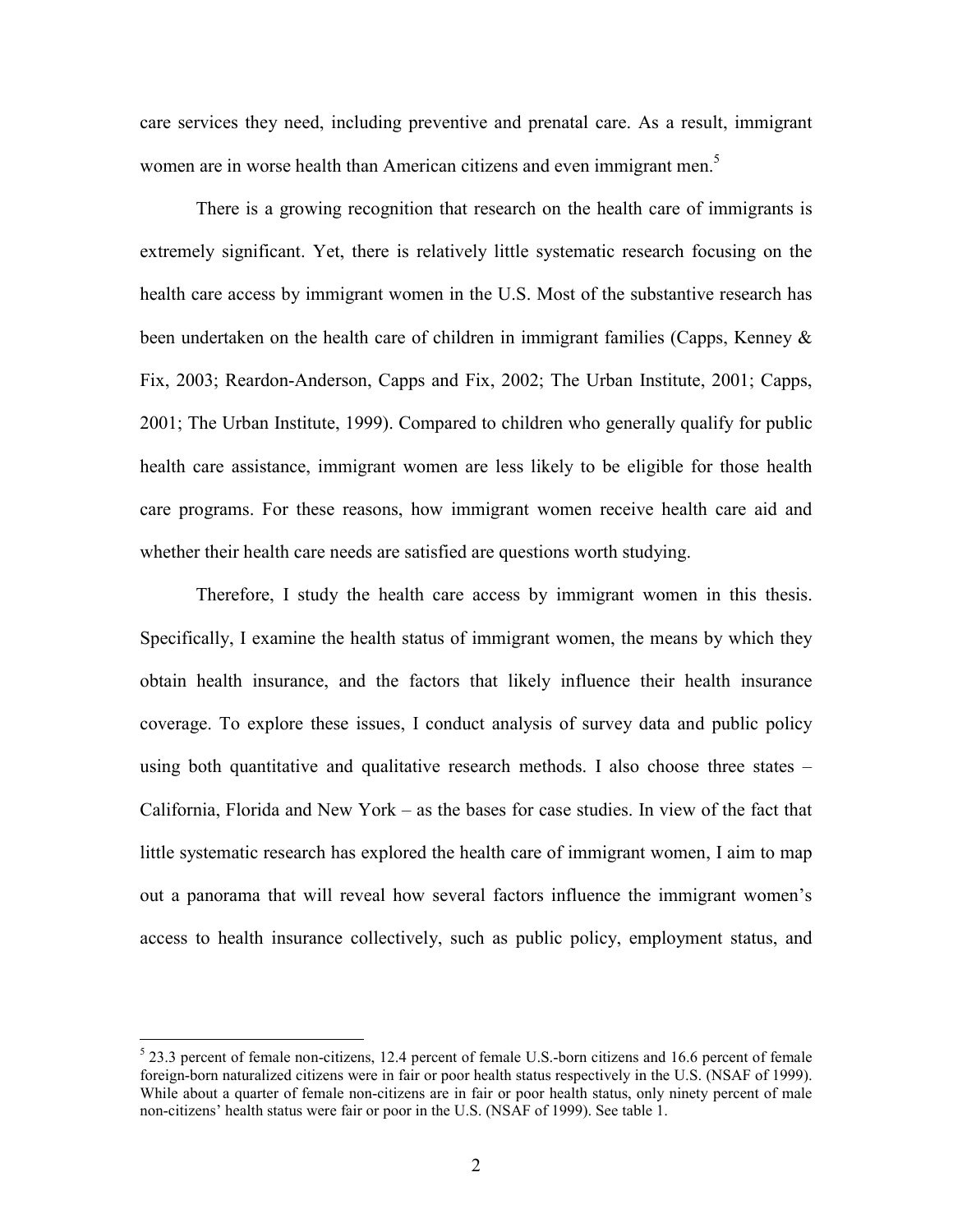marital status. In addition, I argue that policy responses based on widespread antiimmigrant opinions are inadequate to explain the health care access by immigrant women.

#### **Immigrant Women's Health**

Immigrant women represent a large share of the population in the U.S. A brief review of the 1997 National Survey of America's Families reveals that one in twenty women was an immigrant in the United States. Not surprisingly, such immigrant women were more prominent in the places where immigrants were highly concentrated. About eighteen percent of women in California, eight percent of women in Florida, and ten percent of women in New York were immigrants in 1997.<sup>6</sup> The demographic importance is made even clearer by the data of the 1999 round of survey. Approximately one in sixteen persons in the United States in 1999 was an immigrant. One in five women in California and one in ten women in Florida and in New York was a foreign-born noncitizen (21 percent in California, 11 percent in Florida, and 12 percent in New York). A comparison between data of 1997 and those of 1999 indicates that the share of immigrant women of the population slightly increased in 1999 compared to in 1997. Such a large share of immigrant women suggests that most public policies that advantage or disadvantage immigrants are likely to have broad effects on immigrant women.

Beyond immigrant women's straightforward demographic importance, they have been identified as a vulnerable population that is at high risk for "fair or poor health"<sup>7</sup>. At the national level, immigrant women were more likely to be in "fair or poor" health than

<sup>6</sup> 1997 National Survey of America's Families.

<sup>&</sup>lt;sup>7</sup> In the 1999 round of survey, health status is divided into two categories: (1) fair or poor health and (2) good, very good or excellent health.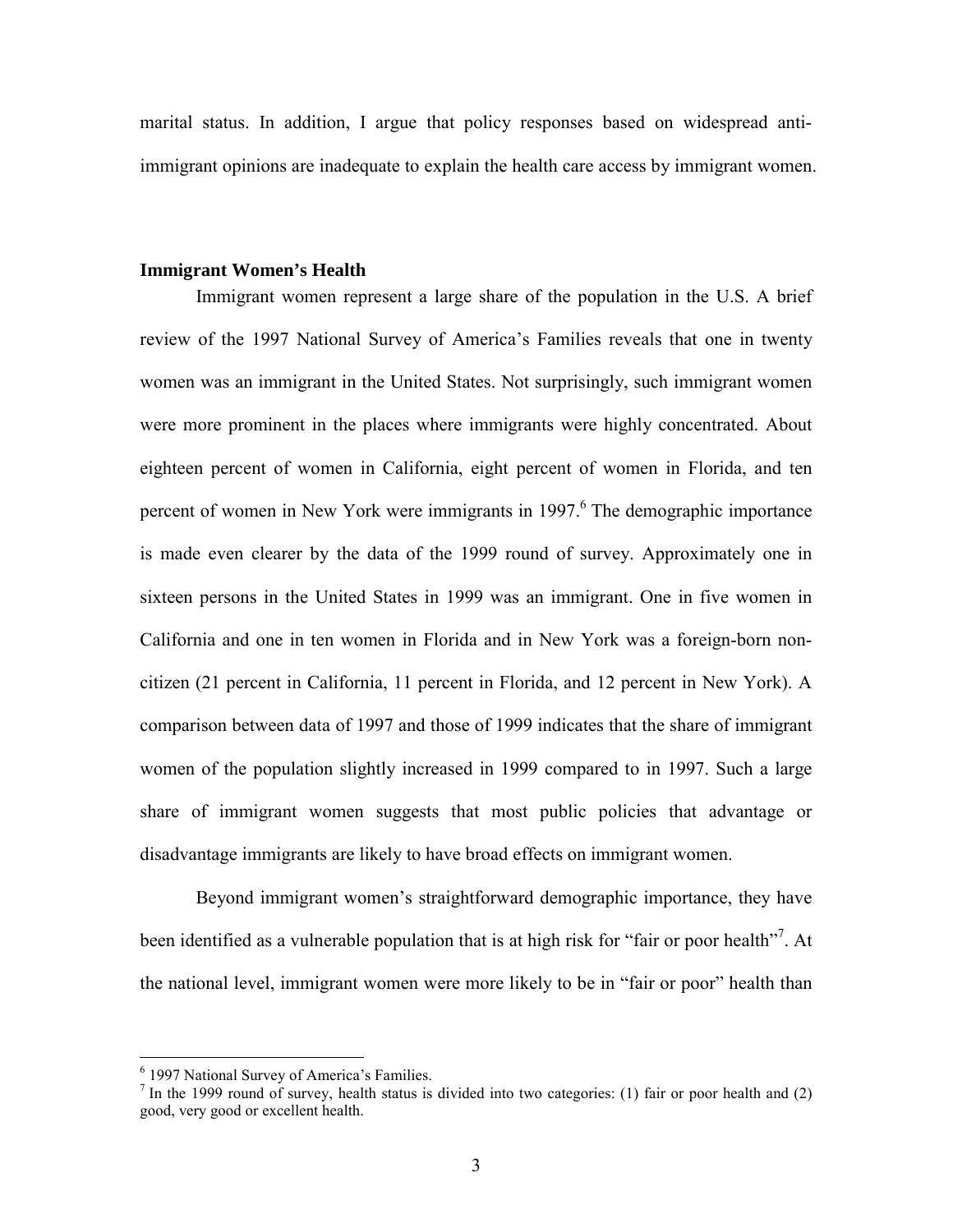other relevant groups.<sup>8</sup> While about a quarter of immigrant women were in "fair or poor" health, only 19 percent of immigrant men's health was "fair or poor" in 1999. Compared to female citizens and female naturalized citizens, immigrant women were also more likely to be in fair or poor health (23 percent, 12 percent and 17 percent respectively) in 1999. Again, this phenomenon was common in regions where immigrants were highly concentrated, though it was slightly different in three selected states: California, Florida and New York.<sup>9</sup>

The variable of health status has given us a vivid portrait of the health condition of immigrant women in 1999. Yet, some scholars have argued that solely using this variable is not reliable to study the health condition of immigrant women (Kramer, Ivey and Ying, 1999; Muenning and Fahs, 2002). Since it is a self-reported variable, immigrant women in a disadvantaged socioeconomic status will be more likely to exaggerate the degree of their poor health, in order to arouse others' sympathy. Furthermore, these researchers believe that the health status of many new, voluntary female immigrants is actually better than that of some U.S.-born women and foreign-born naturalized women. These researchers argue that because female immigrants have experienced a self-selection process before their migration, it is likely that only the

<sup>8</sup> See table 1.

<sup>&</sup>lt;sup>9</sup> In general, the health status of immigrant women tended to be worse than other groups of people. By briefly reviewing these cases, I find that immigrant women apparently were in rather poor health status, while this varied among three cases. Immigrant women in California were in the worst health condition among all groups of people. 31 percent of California's immigrant women were in poor health status in 1999, which is much higher than national average and that of other states (23%, 20% and 21% for the Nation, Florida and New York respectively). Similar to the case of California, immigrant women in Florida were more likely to be in poor health status than female citizens and female naturalized citizens (20%, compared to 13% and 18%). Yet, different from the case of California, immigrant women and men in Florida were at almost the same level of health condition (20.0 percent and 20.6 percent). Immigrant men were even slightly more likely to be in poor health status than immigrant women. Interestingly, in the case of New York State, immigrant women were not in the worst health condition. But female naturalized citizens were more likely to be in poor health status than immigrant women (25% for female naturalized citizens and 21% for immigrant women).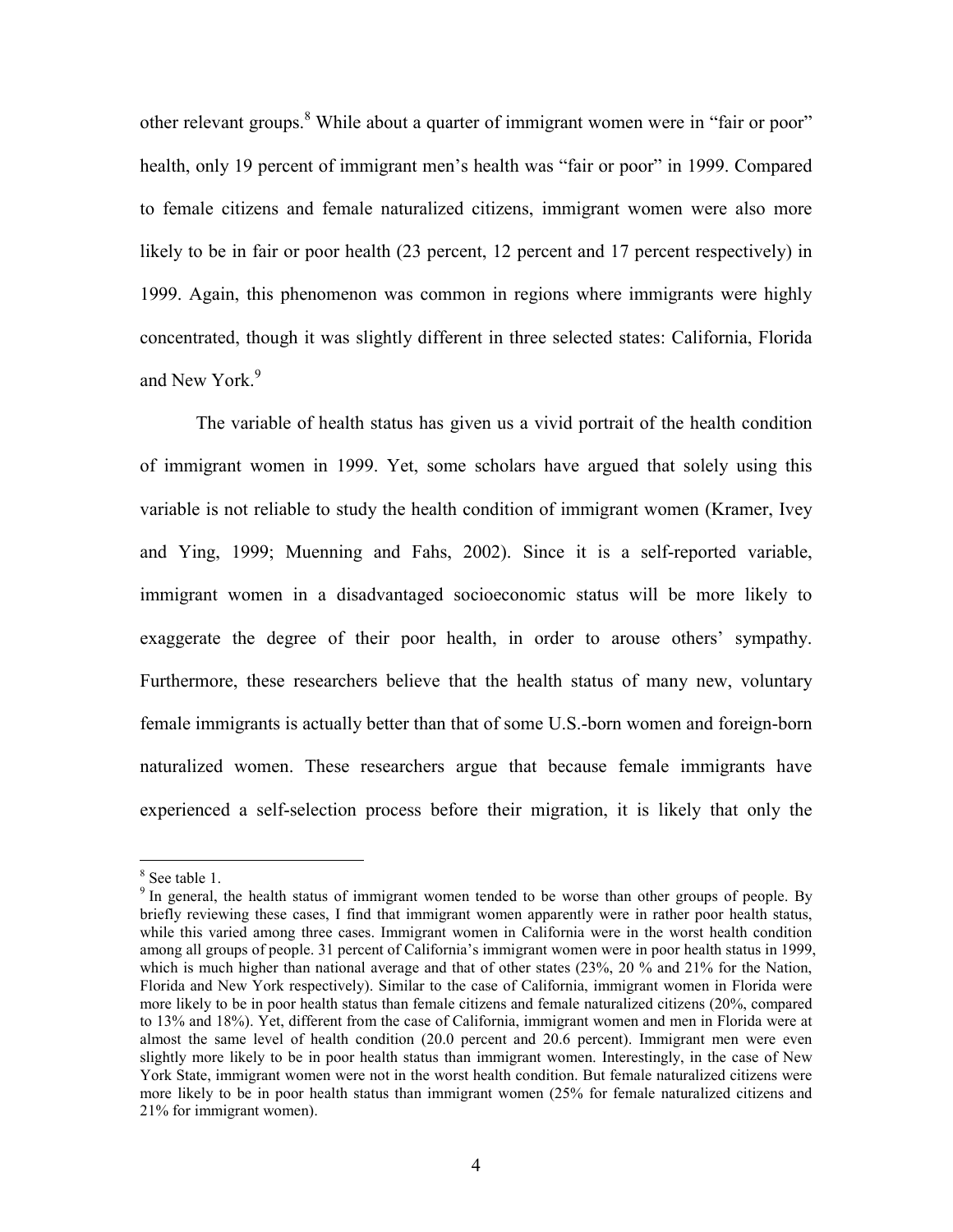strongest and healthiest are able to migrate. Also, before immigrant women enter the United States, they must undergo a medical examination to rule out those with active infectious diseases. During the process of migration, they must be healthy enough to travel. Many immigrant women may also come from countries with lower rate of chronic disease. Furthermore, many immigrant women practice "health promoting behaviors" such as abstention from smoking and alcohol consumption. As a result, these scholars believe that immigrant women share the characteristics of "family stability, healthy birth outcomes, and good overall health," which is called the "healthy migrant effect" (Kramer, Ivey & Ying, 1999; Muenning & Fahs, 2002).

Admittedly, a "healthy migrant effect" may apply to some groups of immigrant women, especially the highly educated and skilled cohort in Canada. However, based on the survey data, more immigrant women in the U.S. were in worse health condition than female citizens. Yet, in view of the fact that data on health status may be not reliable enough, and there are no data pertaining to the health status in the 1997 round of NSAF, I employ another important measure to study the health care access by immigrant women – health care access. It can be argued that immigrant women were in poor health mainly due to their limited access to health care. Especially since the enactment of welfare reform in 1996, most immigrant women have been excluded from public health care assistance, and some eligible immigrant women have withdrawn from many governmentsponsored health care programs because of confusion and fear. According to some studies, immigrants' use of public health care programs was below the level at which they were actually eligible for those programs (National Immigration Law Center,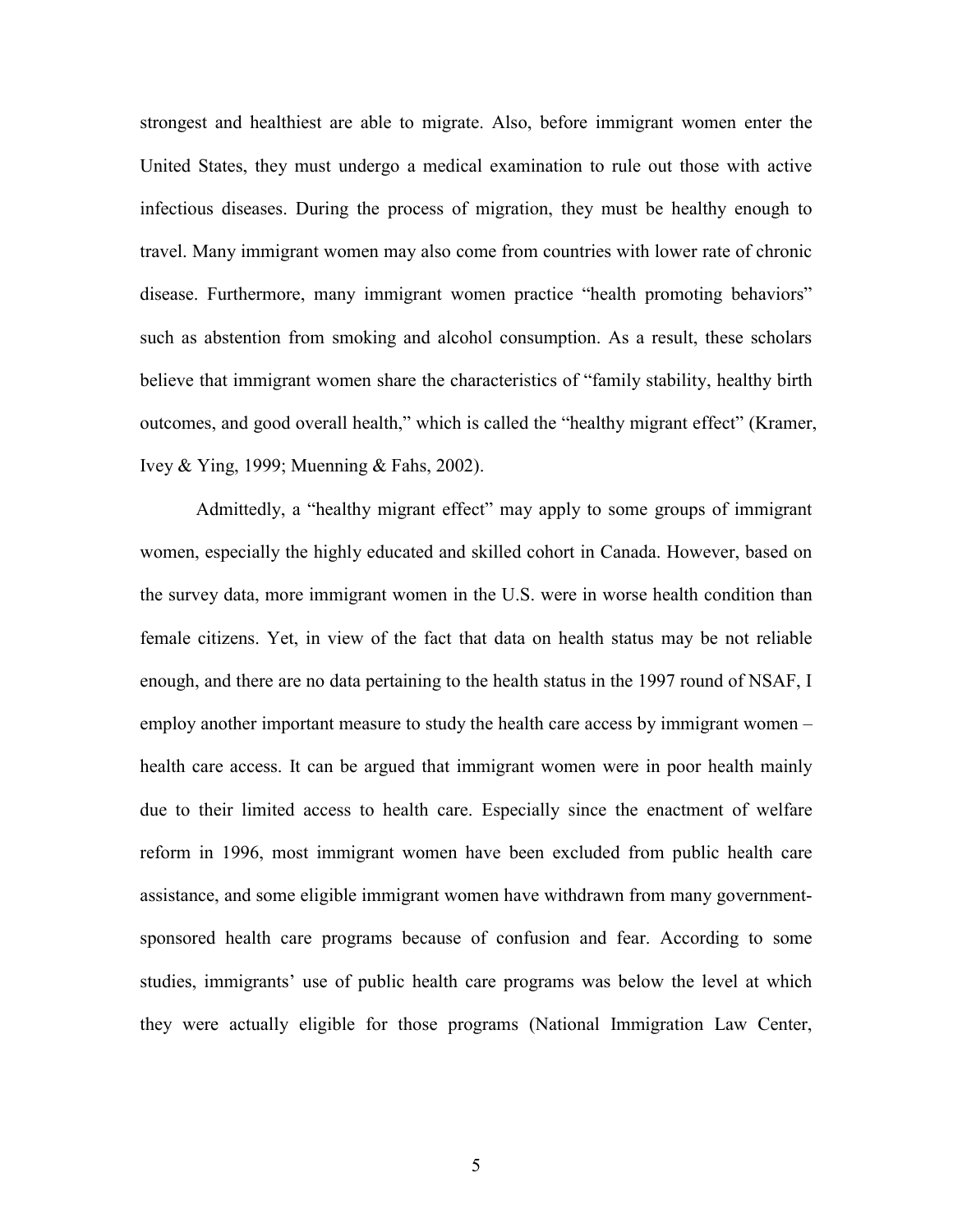[NILC], 1999). Thus poor health and inadequate access to health care currently pose harsh problems for immigrant women in the U.S.

The problem of insufficient health care access affects not only immigrant women, but society as a whole (National Council of State Legislature, [NCSL], 1997). For instance, an immigrant woman has to turn to emergency treatment when her illness becomes life-threatening, due to having delayed the treatment or having failed to take preventive treatment. In such circumstances, the cost paid out of the federal or state revenues is much higher than that of the early or preventive treatment. To the contrary, if they receive early treatment or preventive treatment, immigrant women will have better prospects for early employment and self-sufficiency, and they consequently will be less likely to end up as "public charges" of the society (National Council of State Legislature, [NCSL], 1997: 3). For this reason, studying immigrant women's health care access in this thesis should have implications for public policy recommendations that could make a major difference between despair and hope for those women.

 Because there are no specific questions on the usage of medical services in the NSAF survey, I will employ a different but important variable in the survey that can be used to study health care experiences of immigrant women – health insurance coverage. A high uninsurance rate is a serious problem for the immigrant population (The Urban Institute, May 7, 2002). The survey shows that the majority of immigrant women lacked health insurance coverage.<sup>10</sup> The uninsurance rates for immigrant women were almost triple those for female citizens in 1997 and 1999 at the national level. Comparison among three states indicates that immigrant women in California were less likely to be insured

<sup>&</sup>lt;sup>10</sup> See Tables 2.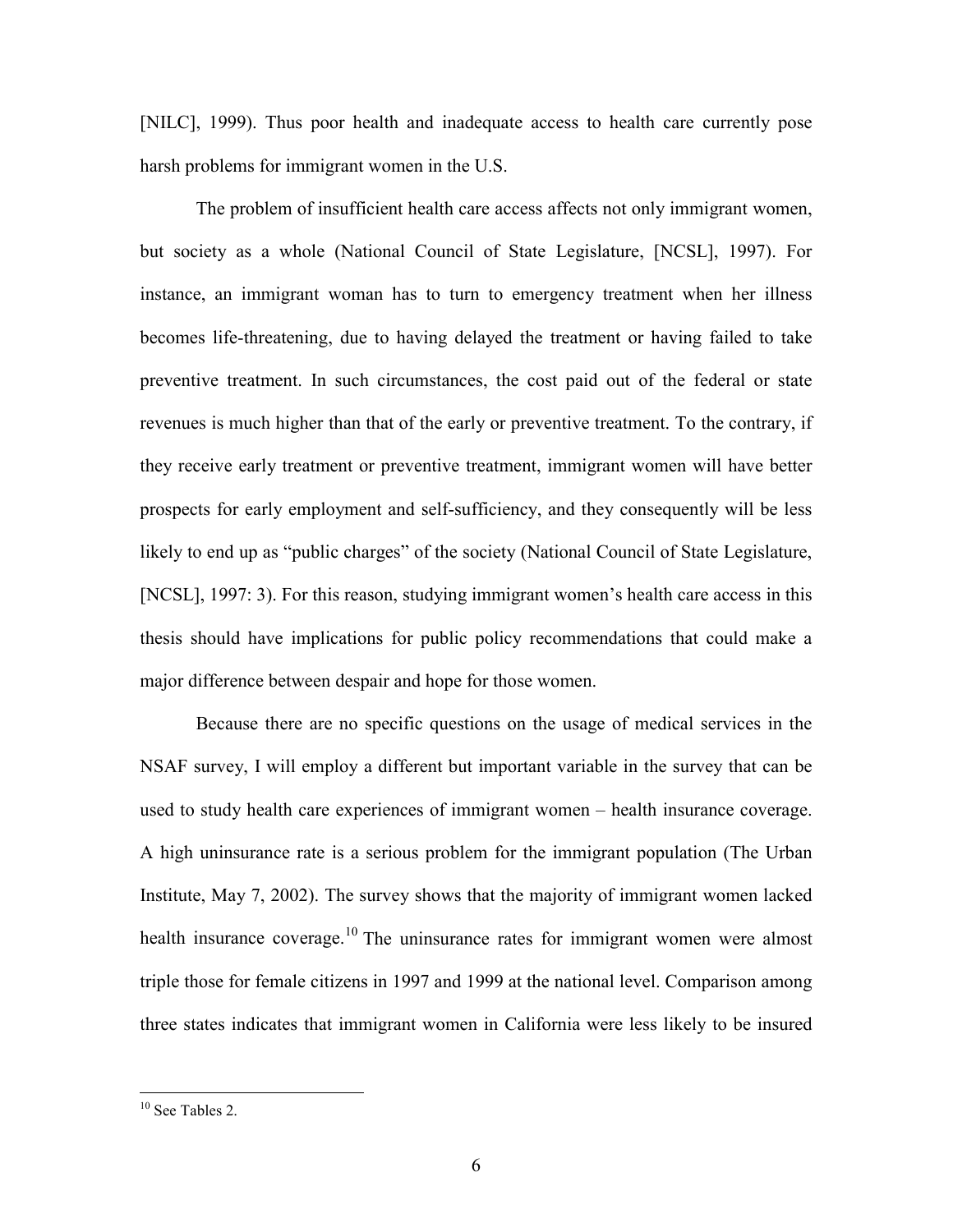than those in Florida or in New York.<sup>11</sup> However, immigrant women's uninsurance rates change dramatically depending on sociodemographic characteristics such as employment and marital status.

### **Related Literature**

1

Many immigrant women in the U.S. were in poor health in 1999, and encountered some difficulties in obtaining public health care assistance, specifically health insurance. However, general public assistance programs usually cover the groups of people such as children and the elderly, leaving out immigrant women (Zimmerman and Tumlin, 1999). Furthermore, relatively few studies have systematically examined the health care access by immigrant women in the United States. In trying to explore the factors that influence immigrant women's health care access, this study is mainly located at the intersection of three broad bodies of literature: that on public policy factors, on socioeconomic factors, and on demographic characteristics that are likely to influence immigrant women's health care access.

When we study health care of immigrant women, we inevitably encounter the political issue of internal welfare controls and external immigration controls. The Welfare Reform Act of 1996 can be regarded as an example of welfare controls, which has tremendously restrictive immigrants' access to many government-sponsored welfare and Medicaid programs. Welfare reform of 1996 has had a significant impact on immigrants' lives (Fix, Passel, 2002; The Urban Institute, 2002; Weil, 2000; Loprest, 1999; The

 $11$  Immigrant women were in worse health than immigrant men in 1999. Interestingly, immigrant women were more likely to have insurance coverage than immigrant men in most cases. Only in the case of Florida in 1997, immigrant women (45 percent) were a little less likely to be insured than immigrant men (40 percent).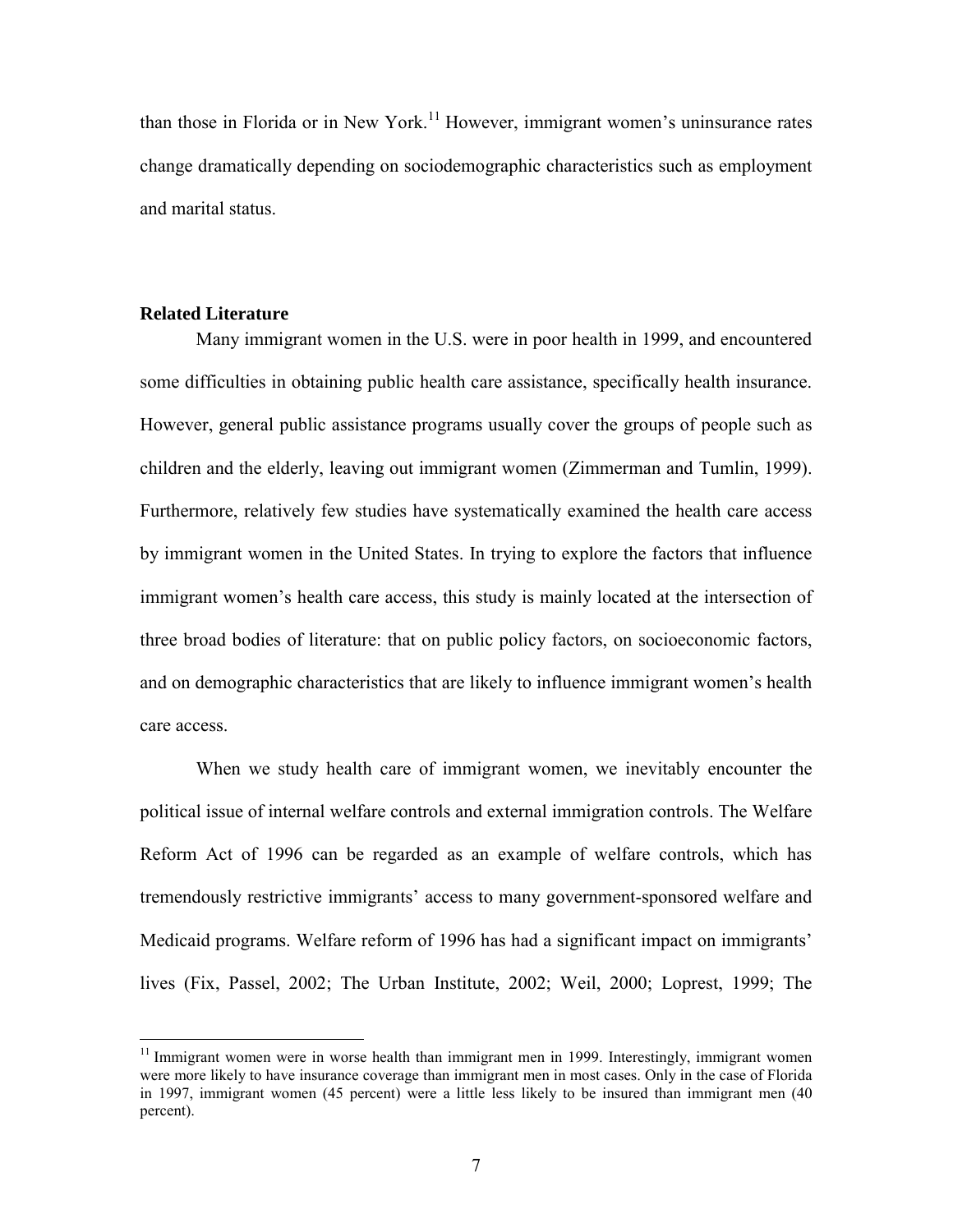Urban Institute, 1999). As a part of the immigrant population, immigrant women, especially those post-enactment immigrant women, are hindered from receiving most public health care assistance. In this research, I will explore how welfare reform of 1996 has been associated with the health care access by immigrant women.

To study health care of immigrant women, I also examine changes in health policy brought by welfare reform. In the United States, the health care system is somewhat separate from welfare system (Weil and Finegold, 2002). <sup>12</sup> Since welfare reform in 1996, health policy for the immigrant population has witnessed significant changes.<sup>13</sup> Some studies have found that Medicaid enrollment among non-citizens did decrease after welfare reform, as intended by law, and noncitizens were much less likely than native-born citizens to receive Medicaid (Wang and Holahan, 2003). For this reason, compared to the U.S.-born citizens, I anticipate that immigrant women may face more obstacles when they pursue public health assistance.

While public policy is a potential external influence on the health care access by immigrant women, the sociodemographic characteristics of immigrant women are individual-level factors that are likely to have an impact on immigrant women's health care. Though the research examining well-being among women and patterning of illness is still in its infancy, several views have emerged concerning the association between them. Research demonstrates a strong relationship between socio-economic status (SES)

 $\overline{a}$ 

<sup>&</sup>lt;sup>12</sup> When Medicaid was enacted in 1965, it was only a supplementary program in the welfare programs. Later, several eligibility policies delinked Medicaid and welfare. First, the Family Support Act of 1988 required states to extend Medicaid coverage for 12 months to families that lost welfare eligibility. Second, states may use medically need programs to cover some people who had incomes above welfare eligibility standards. And finally, under Section 1115 of the Social Security Act, some states obtained waivers allowing them to expand Medicaid coverage to new populations and to determine eligibility on a different basis from the Medicaid statute (Weil and Finegold, 2002: 144-145).

<sup>&</sup>lt;sup>13</sup> The PRWORA barred legal immigrants who enter the United States after August 22, 1996, from Medicaid.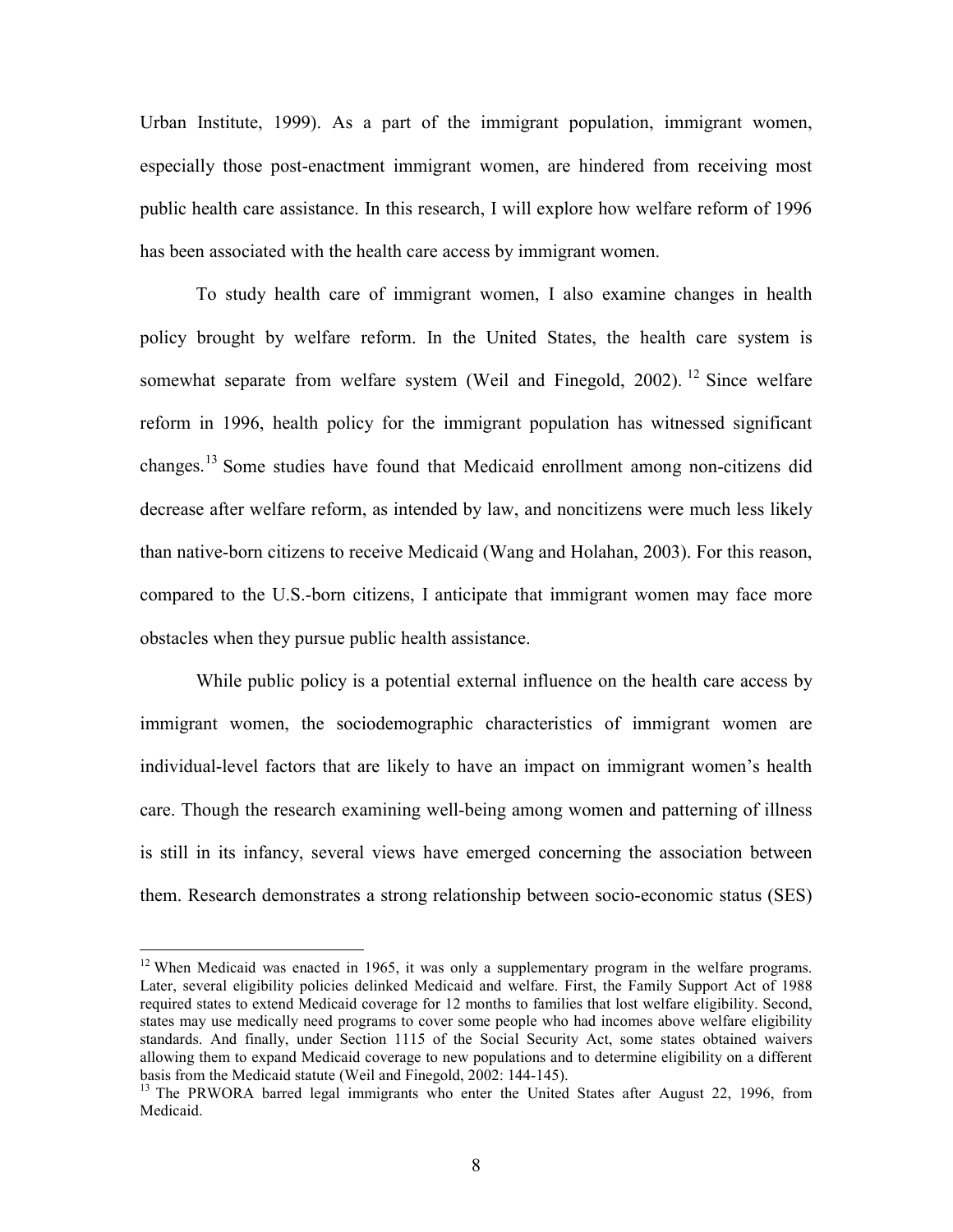and health status (Anderson, Blue, Holbrook  $& Ng, 1993$ ). Traditional indicators of socioeconomic status such as education, occupation and income reflect people's health and well-being to such a high degree that some scholars conclude that SES is a "fundamental cause of disease" (Anderson, et al., 1993). In my study, I include employment and marital status in the category of sociodemographic factors.

Economic incentives also have been viewed by some analysts as the root cause of immigration. Immigrants make up one in seven U.S. workers, and one in five low-wage workers (Capps, Fix, Passel, Ost, and Perez-Lopez, 2003). Since so many immigrants work and so many hold the low-wage jobs, I use employment as one important economic factor that is likely to affect immigrant women's health. Literature on the relationship between employment and women's health status is rather complex. On the one hand, employment may have a positive effect on women's health status, as a result of increased income, social support, self-esteem, and more opportunities to access employersponsored health insurance. On the other hand, employment may bring negative consequences to women's health, due to stress associated with hard work and the burden of housework at home. Anderson, et al. (1993) have described how the daily lives of a group of Chinese immigrant women in Canada and their inferior position in the labor market have influenced their health management. "Without job security, many [Chinese immigrant women] were forced to conceal their chronic illness" (p.16-17). Nevertheless, in this study, I hypothesize that there is an overall positive influence of employment on immigrant women's health.

 Besides employment status, I add marital status to the category of sociodemographic factors likely to explain the health care of immigrant women. The idea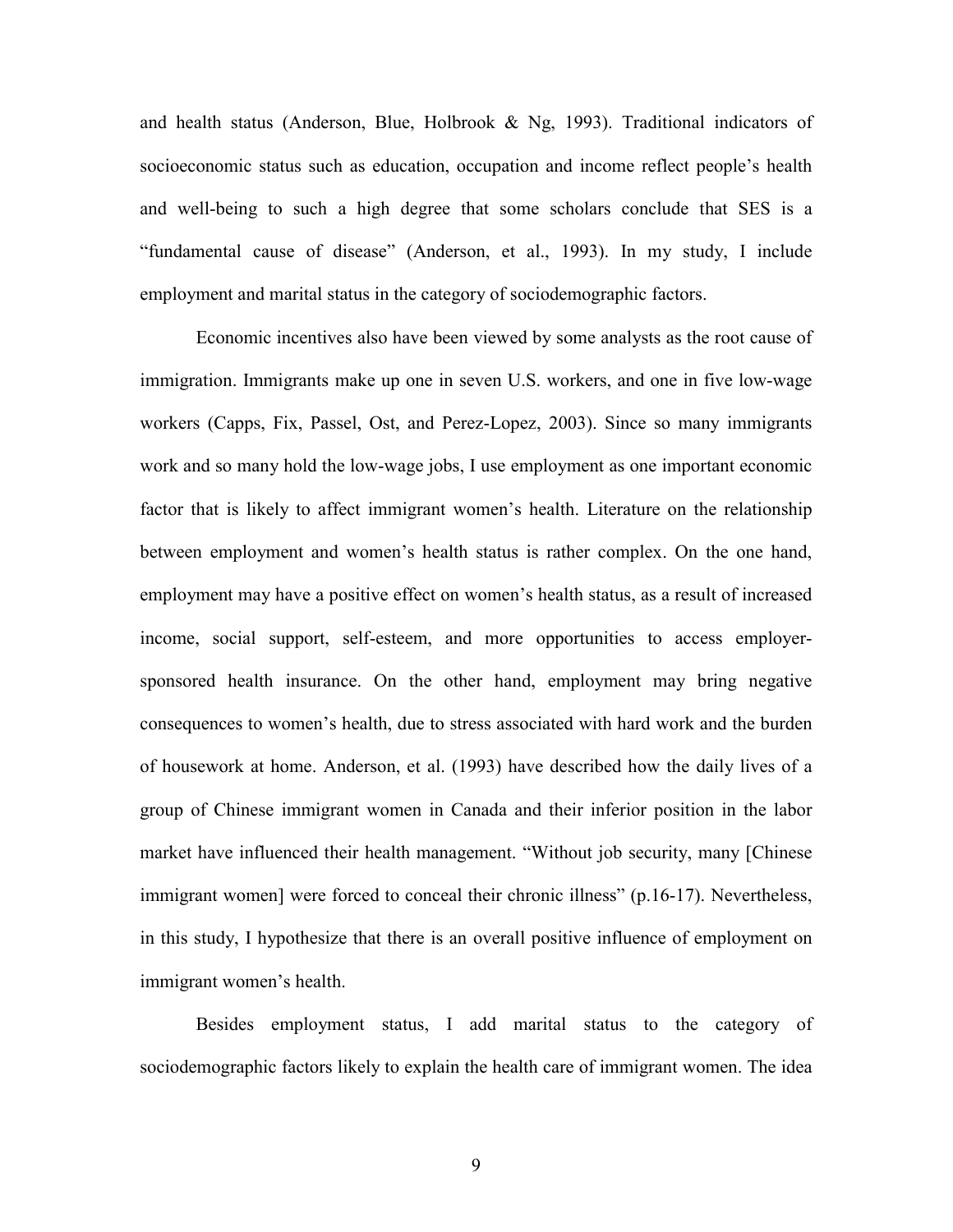that marital status may influence the health status of immigrant women comes from the following literature. Some long-term research suggests that marriage will bring advantage to women's health, which can be called "marriage protection" (Waldron *et al*, 1996). The logistic regression analysis of NSAF data indicates that marital status is strongly associated with women's access to health insurance nationally; most likely because married women are more likely to receive health insurance from their spouses (see Table 4). So I hypothesize that marital status is a factor that affects immigrant women's health insurance positively in this study.<sup>14</sup> The findings discussed in Chapter 5 support this hypothesis.

#### **Organization of the Thesis**

 $\overline{a}$ 

 The rest of this thesis will concentrate on exploring factors that influence health care access by immigrant women in the U.S. In the second chapter, I will provide a detailed strategy to conduct analysis. Included there will be discussion of my hypotheses, research method, objectives and limitations of this study. Chapter Three examines in more depth some potential factors that are likely to affect immigrant women's health care access. Based on the possible explanations for immigrant women's limited access to health insurance in Chapter Three, I will examine three cases of individual states in Chapter Four and demonstrate whether my hypotheses are supported or not in Chapter Five. Finally I will endeavor to generalize about the significance of the findings, draw some conclusions about the data, and suggest some policy implications.

<sup>&</sup>lt;sup>14</sup> It is arguable whether marriage will contribute to better health status or whether healthier adults will be more likely to choose marriage. But Waldron *et al*'s studies indicate that at least there exists some relationship between marital status and health status.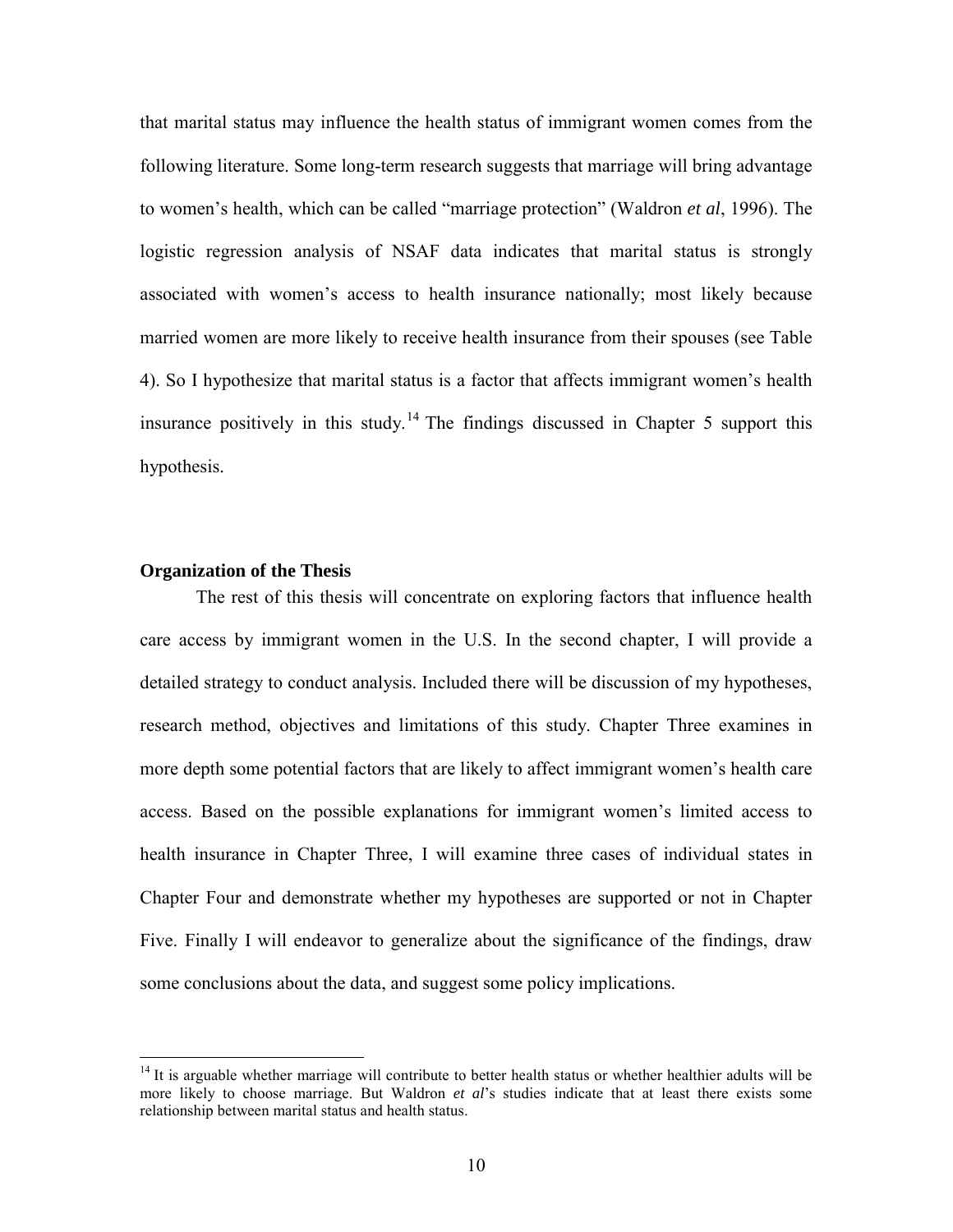# **Chapter 2: Research Design**

This chapter introduces how I undertake the examination of health care of immigrant women. First, I will outline several hypotheses the research will seek to test. Next, I will explain the methods used to test these hypotheses and justify the choosing of three cases. Finally, I will present objectives and significance of this study. Since this study mainly relies on two rounds of one survey, there are inevitably some limitations, which I will also indicate in this chapter.

### **Hypotheses**

Based on the early discussion in the first chapter, I put forward several hypotheses. First, I expect that policy changes since Welfare Reform influence the health care access of immigrant women negatively. The Welfare Reform Act of 1996 barred many immigrants, especially those arriving after 1996, from receiving health care assistance (Wang and Holanhan, 2003). In addition, since welfare reform, even those eligible immigrants may have withdrawn from public health care programs, such as Medicaid; this phenomenon is called the "chilling effect" of welfare reform by many scholars (Weil and Finegold, 2002: 185). To test this hypothesis, I compare Medicaid coverage of immigrant women and American women, and anticipate that immigrant women are less likely to obtain Medicaid-sponsored health insurance than U.S.-born women. I also make a comparison between two rounds of surveys – National Survey of America's Families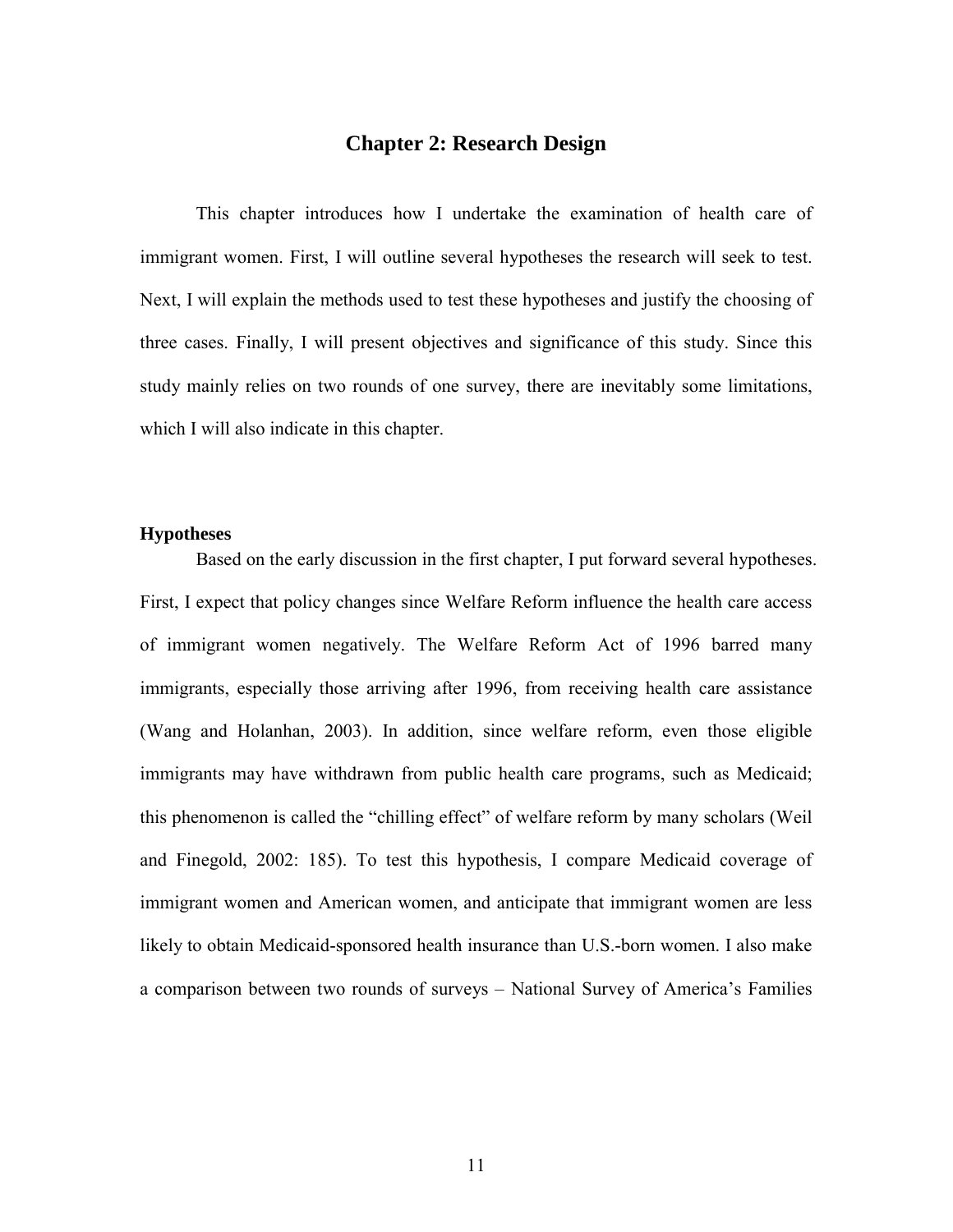$(1997$  and  $1999)$ .<sup>15</sup> If welfare reform of 1996 has had a "chilling effect" on eligible immigrant women, those immigrant women in 1999 would be less likely to access public benefits than in 1997. Besides conducting data analysis, I test this hypothesis by comparing health policies in three selected states. Since each state has responded to welfare reform differently, immigrant women should be more likely to receive public health care benefits in those states that put forward a more generous health policy for the immigrant population after 1996.

Second, I anticipate that the status of being employed influences the health insurance coverage of immigrant women positively. In other words, I hypothesize that immigrant women's higher uninsurance rates are closely associated with their higher unemployment rates, compared to American women, because of the dominant role that employers play in the health insurance system. According to the National Survey of America's Families, health insurance was mainly paid by employers. Employers paid the health insurance for about two-thirds of U.S.-born citizens and two thirds of naturalized citizens in 1997. Although the foreign-born population was less likely to receive employer-sponsored health insurance than U.S.-born citizens (only 42 percent of noncitizens had health insurance paid by employers), the employer was unquestionably the major health insurance provider for the immigrant population.

Finally, I hypothesize that being married is positively associated with immigrant women's health insurance status. In fact, the logistic regression analysis shows that marital status is such a powerful predictor of insurance coverage that, when controlling

<sup>&</sup>lt;sup>15</sup> The survey is a nationally representative survey of households with persons under age of 65 that includes data on 40 thousand women and 35 thousand men in 13 states. It is one of the few national surveys with a large number of immigrants that include economic, health and social status of immigrants. So it makes this analysis possible. Furthermore, the three states that I have chosen as case studies are among the 13 states.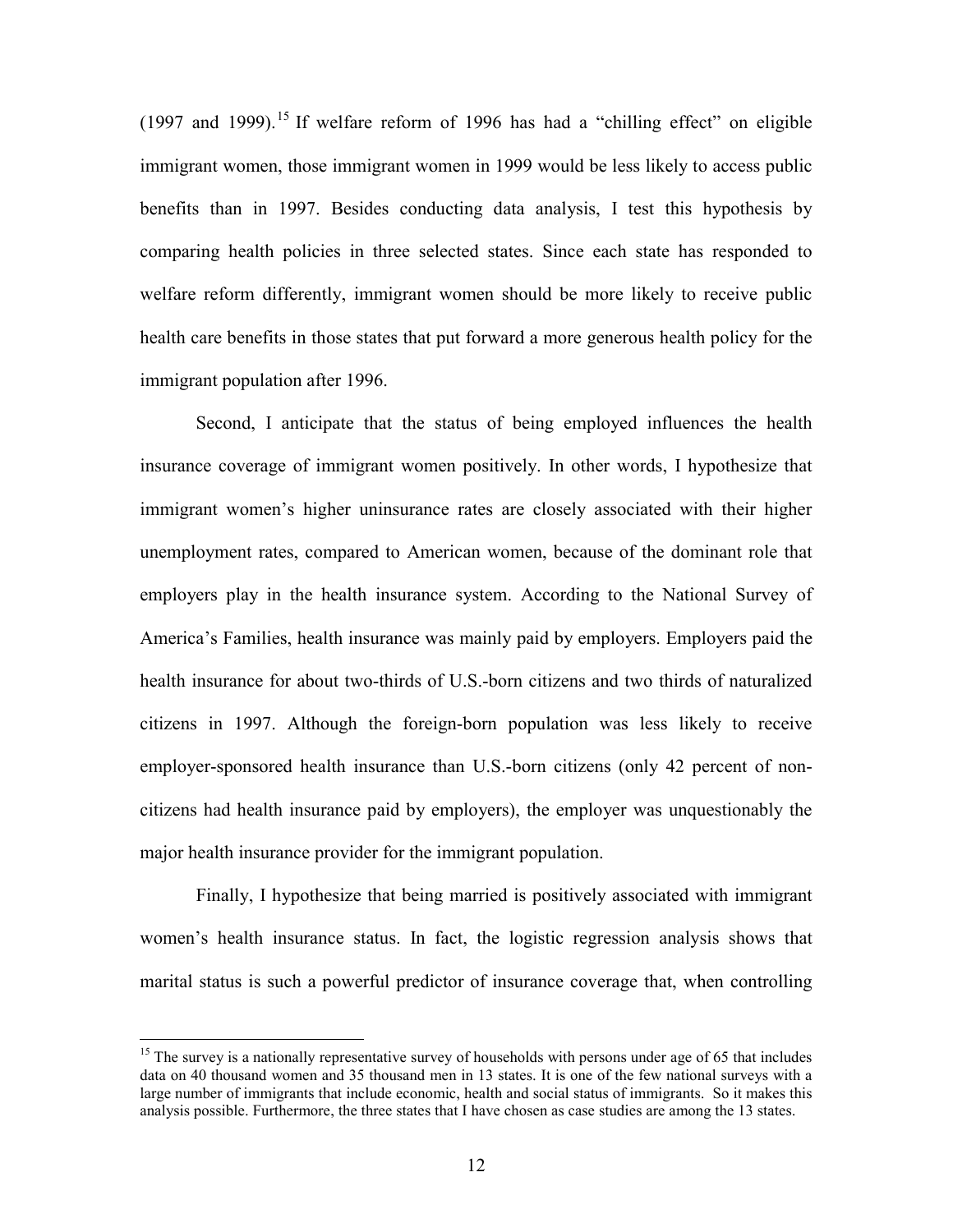for other factors, married women in the national population were almost three times as likely to have insurance as the unmarried. Married immigrant women are more likely to get employer-based health coverage, probably through their spouses.

To test the second and third hypotheses, I will use the 1999 national survey. The independent variables are the sociodemographic characteristics of employment status and marital status. The dependent variable is health insurance status. How the variables are operationalized is exhibited in Appendices I and II, which show the variable label and concept.

Overall, the three hypotheses are put forward because employers are the principle health insurance providers for both U.S.-born citizens and the foreign-born population, followed by government-sponsored health care programs, and because marital status is the single important factor that is likely to impact immigrant women's health insurance coverage. In addition, these hypotheses are based on the literature that argues that health care access may be different as a result of two key general factors: public policy and sociodemographic characteristics including employment and marital status (Brown, 1999; Anderson, et al., 1993; Waldron, et al, 1996).

### **Research Method**

I use both quantitative and qualitative methods in this thesis. A series of literatures have argued that both quantitative and qualitative methods need to be used in women's health research in order to address the complexities of women's health on a number of levels. "Quantitative data are often thought of as 'hard' and qualitative as 'real and deep' — thus, if you prefer 'hard' data you are for quantification and if you prefer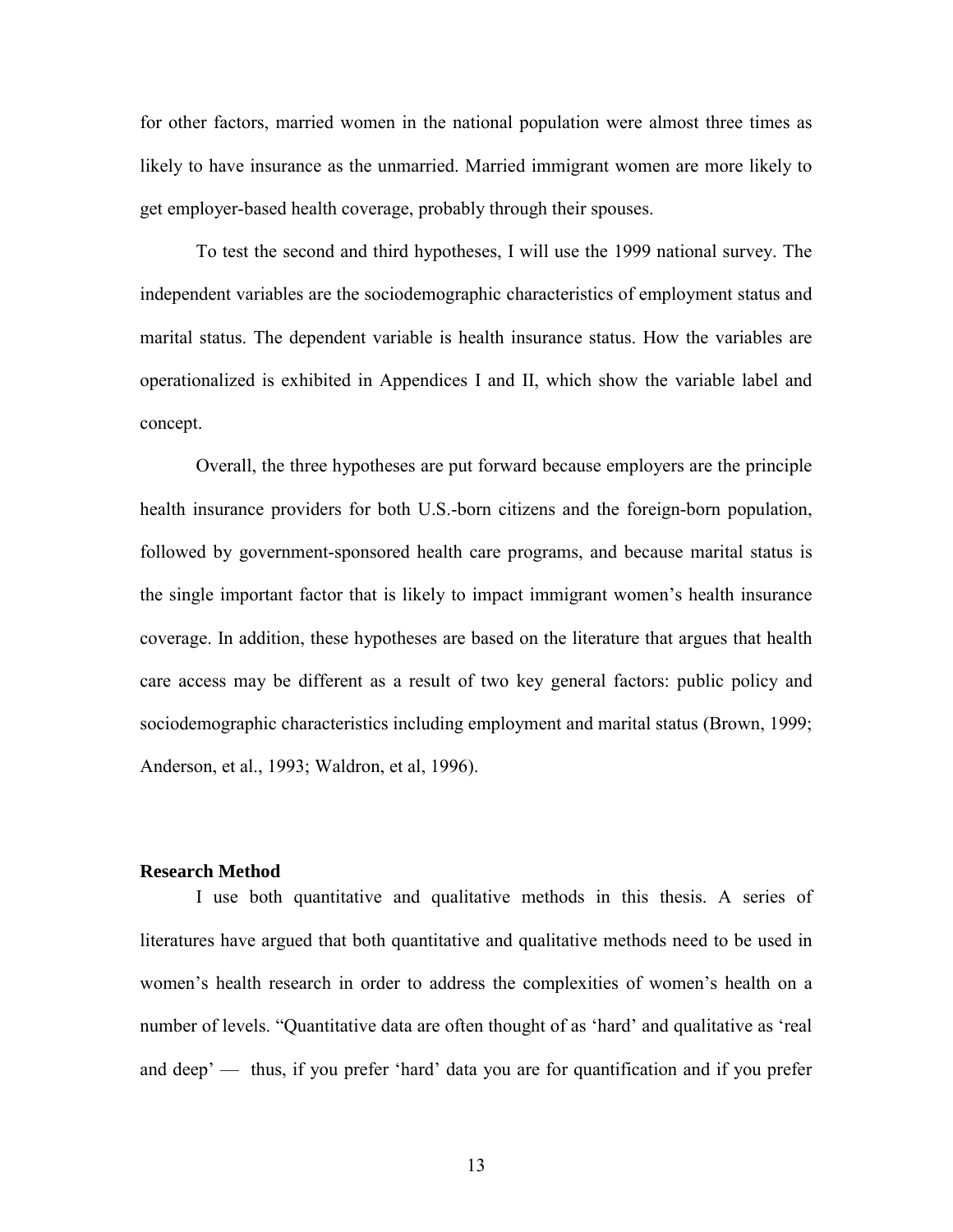'real,' 'deep' data, you are for qualitative participant observation" (Oakley, 1993a: 209). Since in this study of immigrant women's health, not only the question of "how," but "why" is raised, I will begin to test these hypotheses by using the most recent two rounds of National Survey of America's Families (1997 and 1999). I also supplement the data analysis with case studies and policy analysis.

NSAF is a reliable source to study health information of immigrant women. It includes a large sample of immigrants and is conducted in thirteen states. The surveys cover a broad range of public health concerns, such as individuals' health circumstances, health insurance coverage, access to health care, and a variety of sociodemographic characteristics.<sup>16</sup> Conducting data analysis using these two rounds of survey provides me a portrait of health insurance coverage of immigrant women in the three states and some factors that may contribute to the disparity in insurance coverage.

Besides using those two rounds of national survey, I have employed the approach of comparative case studies. Case studies bring us convenience in studying a complex issue through the contextual analysis of a limited number of situations and events. This method has been widely used for many years across a variety of disciplines. Since each particular state in the U.S. has a specific set of welfare programs, some studies have studied welfare programs and immigrants at the regional level. For instance, Fix and Capps (2002) have applied the case study approach in examining the well-being of immigrants in New York and Los Angeles, which are the nation's two largest cities (The Urban Institute, March 06, 2002; Capps, et el., 2002). Furthermore, comparative studies of welfare and immigrants have been made on a cross-national scale (Fix and Laglagaron,

<sup>&</sup>lt;sup>16</sup> There were 75,525 respondents in NSAF 1997 and 74,719 respondents in NSAF 1999. Immigrants comprised 6 percent of the sample in both years.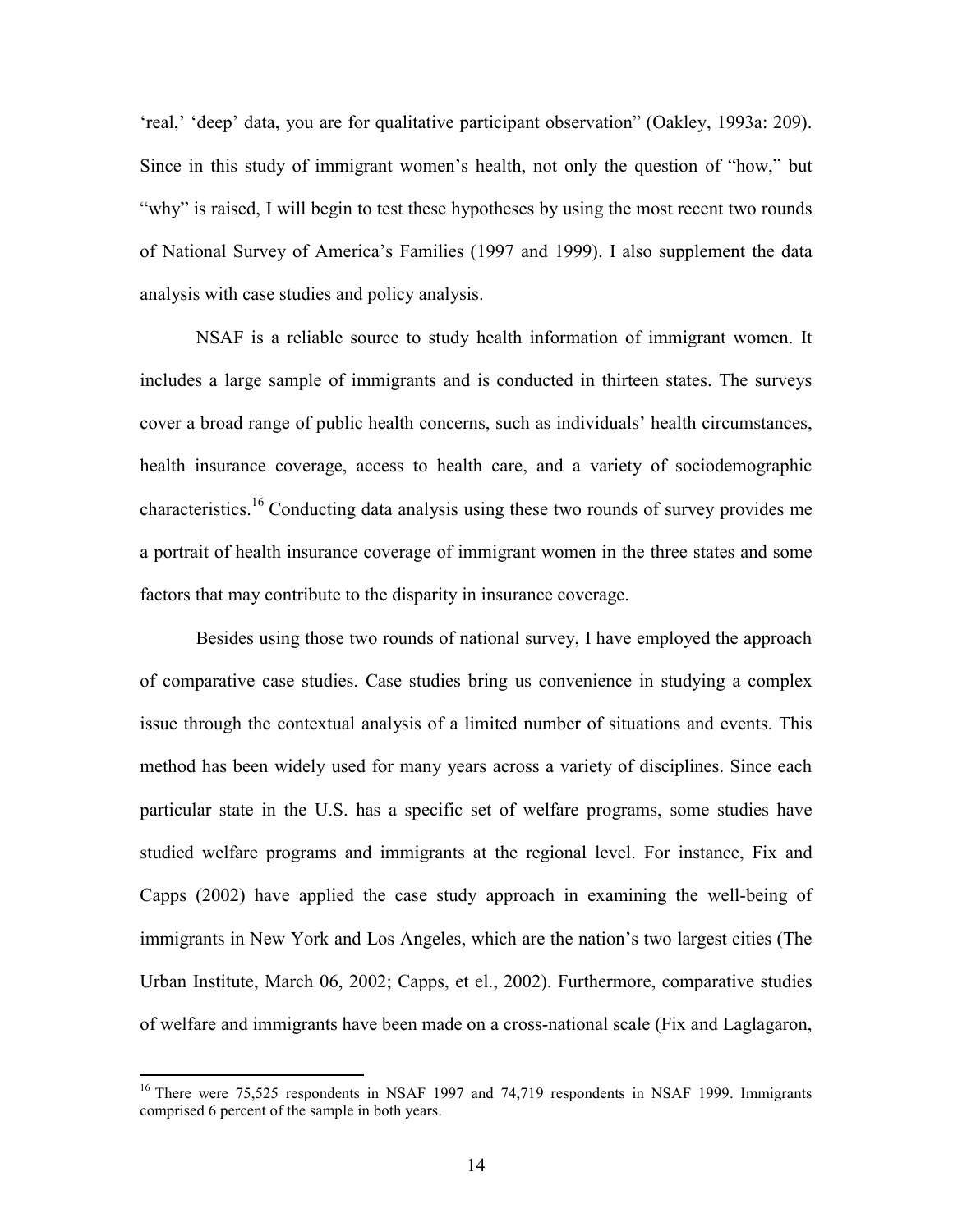2002). All of these literatures provide me a justification for doing case studies of immigrants and health care in three states.

In this study I have chosen three states as case studies: California, Florida, and New York. These three states have been used as the geographic focus of this study because a very large proportion of immigrants, about 49% of all immigrants, settle in these three states (Capps, Fix and Passel, 2002). Thus studying the health care access by immigrant women in the three cases is important to reveal the insurance coverage of immigrant women in the U.S. In addition, since these three states are located in the west, the south and the east respectively, and attract different groups of immigrants, examining these three states can demonstrate the health care access by immigrants from different origin countries. Discussion of the three geographic cases will follow a similar format. Each will begin with discussion of demographic characteristics of the state, followed by its public health policy, economy, and employment opportunities. By making a comparison of the incumbent governors' approaches to policy, economic development, and public policy in these three states, I aim to explain how disparities among these states might account for the difficulties that immigrant women encounter in obtaining health care.

### **Research Objective and Significance**

The main objective of this study is to inquire about the health care access by certain members of the immigrant population – immigrant women. Specifically, I wish to answer substantive questions about the health care access by immigrant women in the United States by comparing three representative states, examine the underlying factors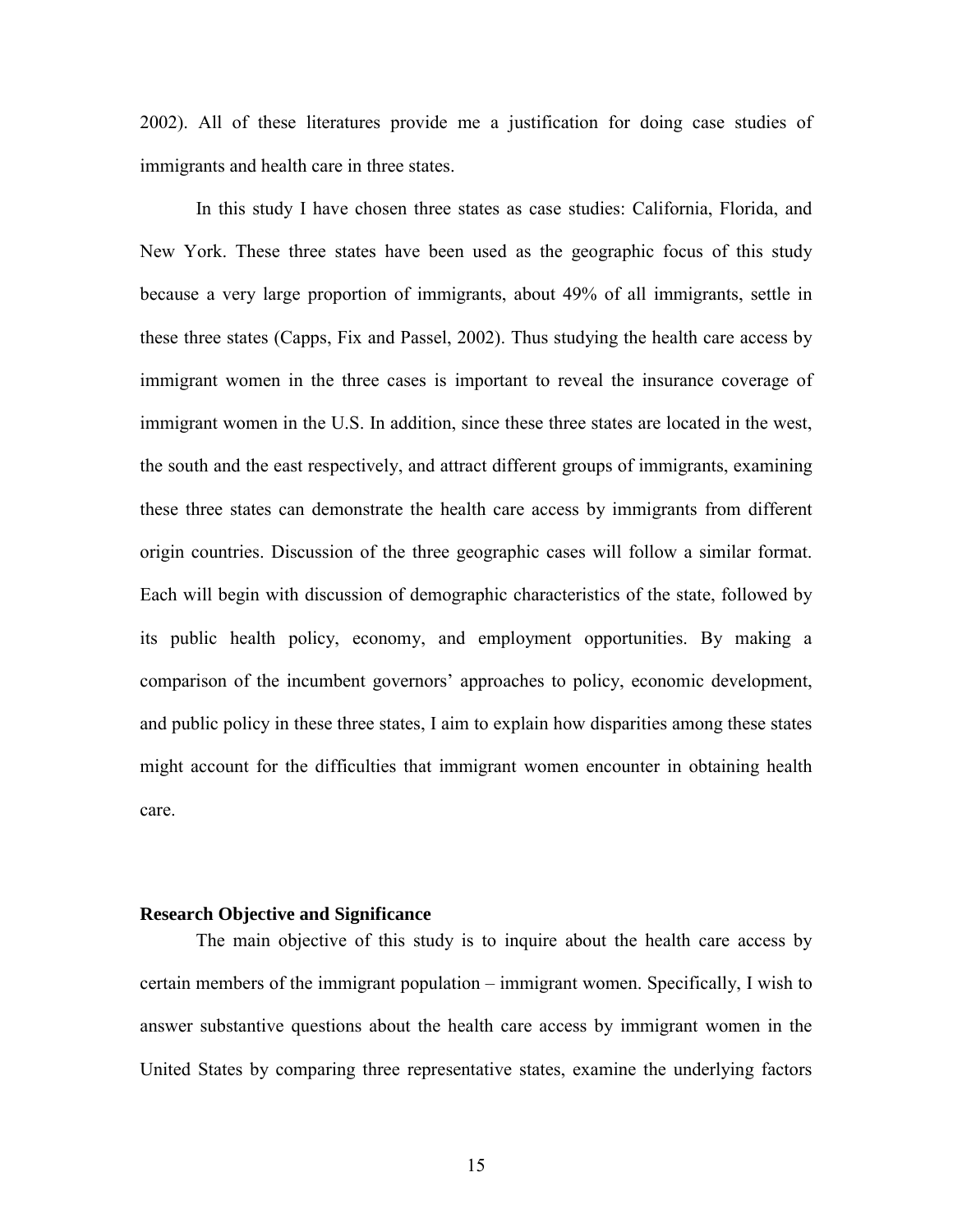contributing to health care problems of immigrant women, and identify the implications of these findings for improving health care policy making with regard to immigrant women.

It is also my wish that this thesis will contribute to the growing body of work on welfare, health care, and immigration, by focusing on health care access by immigrant women. These women are chosen as the focus of the study because they have entered the United States in large numbers, their health status is rather poor, and the research is relatively meager. They face double barriers to accessing health care because of their immigrant status and gender. It is also my goal that people will regard my thesis not only as a discussion of health and immigration policies, but as a dialogue with those who require aid and attention. I expect that a benefit to me will be that I will be changed by my encounters with those people and their experiences. I also expect that the experiences of those in need will be changed through the efforts of more and more people who are willing to join this dialogue.

### **Limitations**

As mentioned above, I mainly rely on current national surveys and case studies to test the hypotheses I have formulated. However, there are always limitations to generalizing from such results. First, as already discussed, an important variable for this study – self-reported health status – may be biased and responses are not available for 1997. Nor does the survey provide detailed information regarding the means by which immigrant women obtain health care. Because of these difficulties, I have emphasized health insurance coverage instead. Second, although the survey provides data on health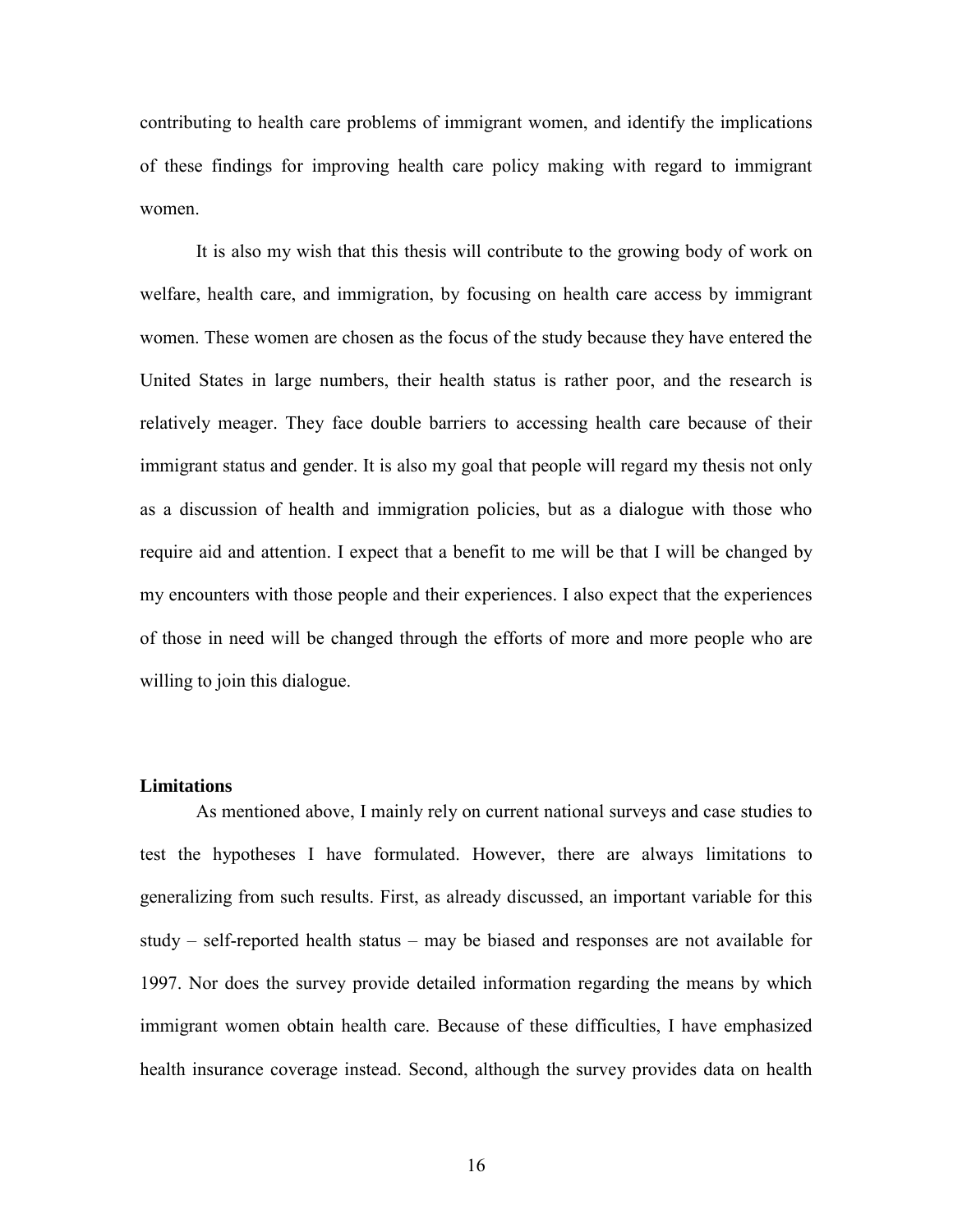insurance coverage and sources of health insurance providers, it does not cover access to various welfare and Medicaid programs. This excludes analysis of a lot of differences among different programs, which might play a very important role in explaining health care access by immigrant women. Even so, by using rough comparison of policies provided by the three states, I partially compensate for that problem. Third, the data on which this study is based may be biased. For instance, since some immigrants may be unwilling to report their informal working status, the actual employment rate may be higher than that in the survey. Also immigrant women's high unemployment rate may be due to the fact that they choose to stay at home caring for family members, rather than the barriers in seeking employment.

Furthermore, selection of these cases may limit the usefulness of the findings. These states are chosen because of their large share of the immigrant population. However, immigrant women's health care access may be different in those states in which fewer immigrants reside. It is quite possible that the hypotheses will be rejected when more cases are included.

Moreover, my study focuses on a survey conducted by one research institute – the Urban Institute. This will weaken external validity as well as reliability of the research result. Given the fact that each institute has its specific inclination on immigration study – more liberal or more conservative – reliance on the findings of one institute will result in a loss of many other viewpoints.

And finally, another possible limitation of the study is that of my selection bias. Given that I am a foreign student in the U.S., I may be more likely to select the data that favor the immigrant population. This means that my argument and findings may be based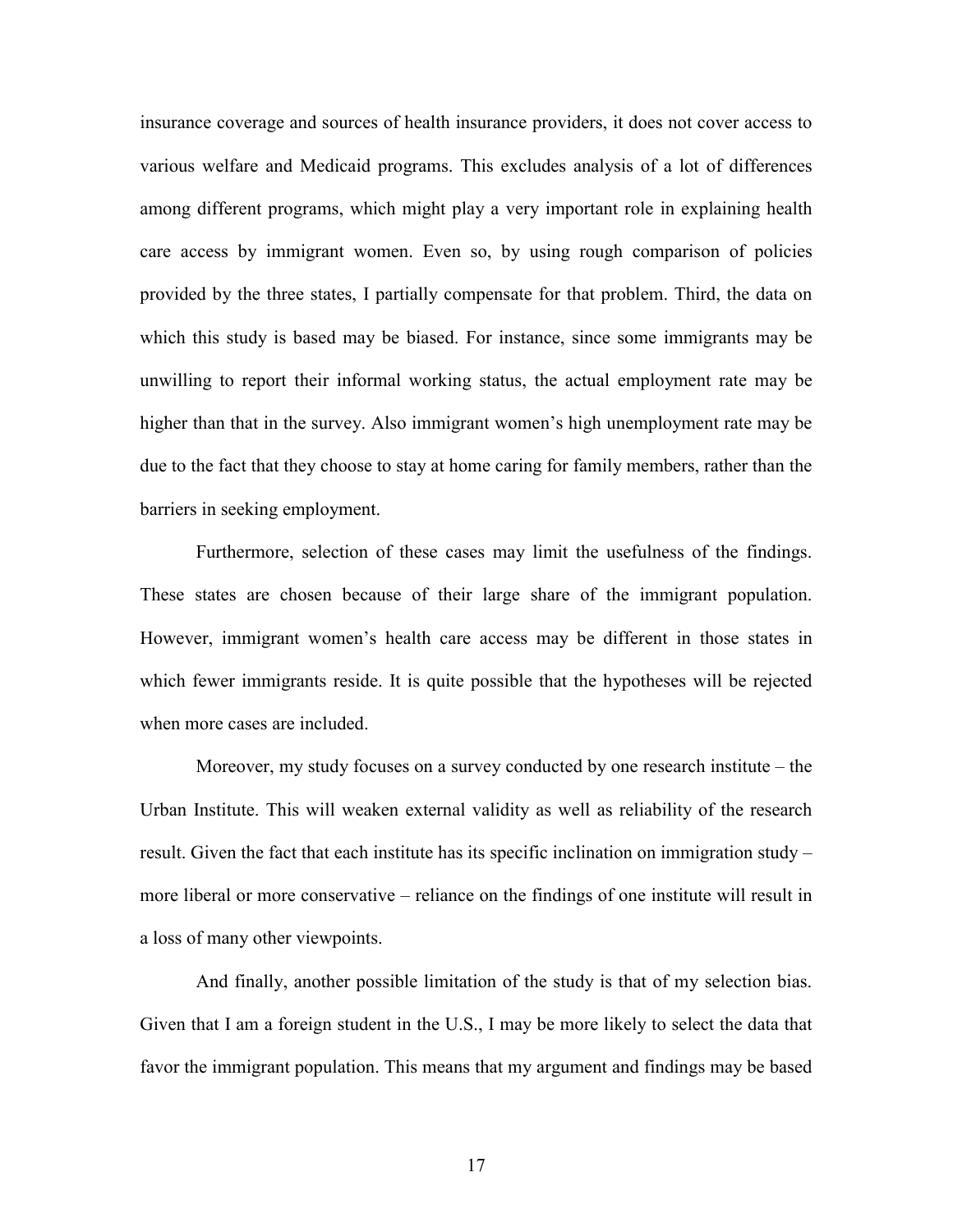on my preconception, which is that immigrant women live under inferior political, socioeconomic, and cultural conditions.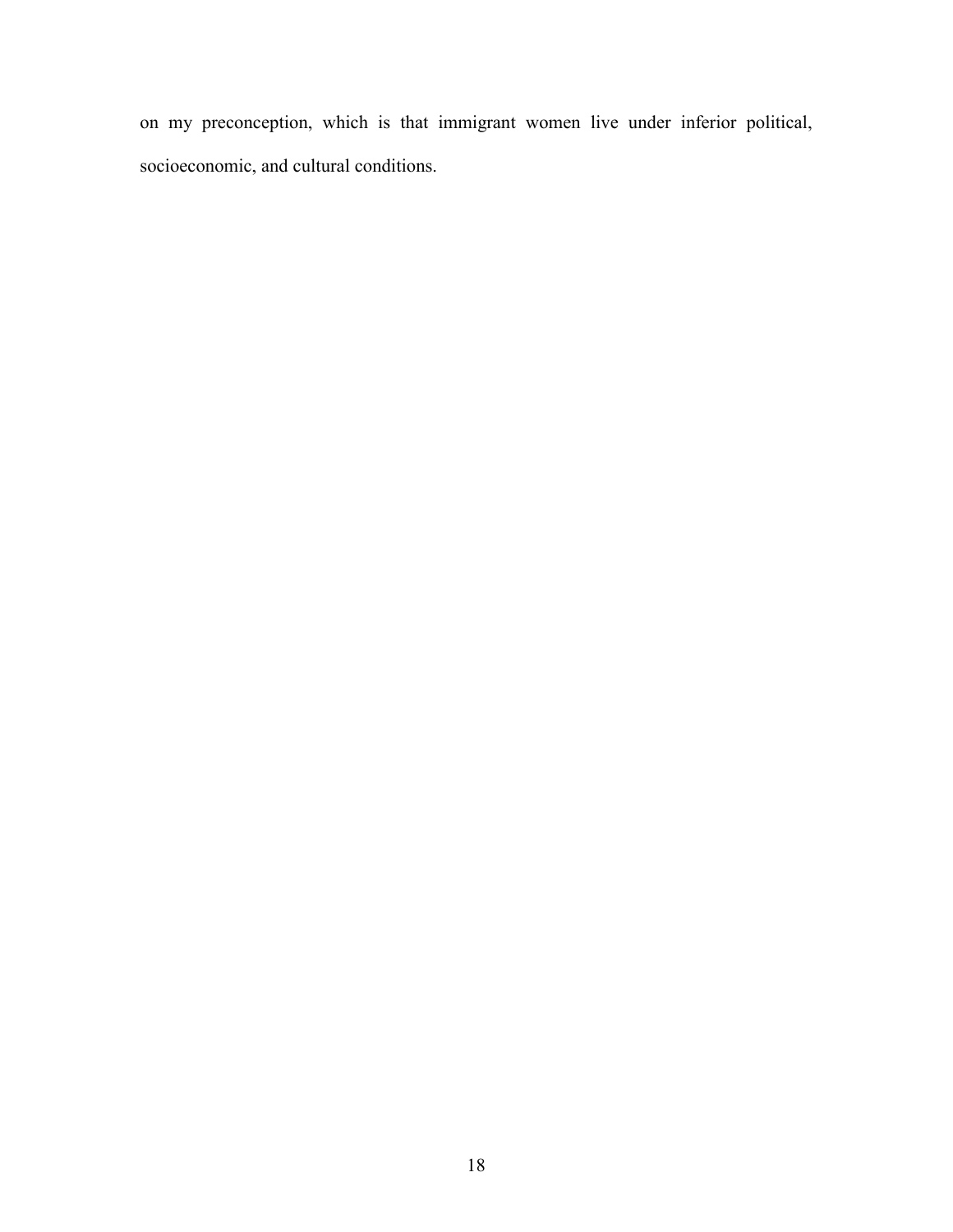# **Chapter 3: Potential Factors**

Immigrant women may face a variety of barriers in seeking health insurance due to their immigrant status and sociodemographic characteristics. In the following part, I will discuss how researchers have identified associations between various factors, such as welfare reform, and socioeconomic status and health care access by immigrant women. One critical factor that is likely to influence immigrant women's access to health care is public policy, which has tied eligibility for health care assistance to immigrant status and time of entering the U.S.

### **Policy Factors**

### *Background of Welfare Reform*

In 1996, President Clinton signed into law one of the most important welfare policies in the United States – the Personal Responsibility and Work Opportunity Reconciliation Act (PRWORA). This act has caused significant changes for both individuals and the states. For individuals, under the rationale to reduce welfare dependency, the law substituted Temporary Assistance for Needy Families (TANF) for AFDC and other programs. Unlike the previous lifetime welfare assistance, TANF imposed a five-year limit on receipt of benefits (Tumlin & Zimmermann, October 20, 2003; Randy Capps et al., 2002).

Significant changes also took place at the regional level after welfare reform in 1996. The previous open-ended funding to states was ended, and instead a \$16.4 billion was granted to states and territories per year. Under the block-grant structure of TANF,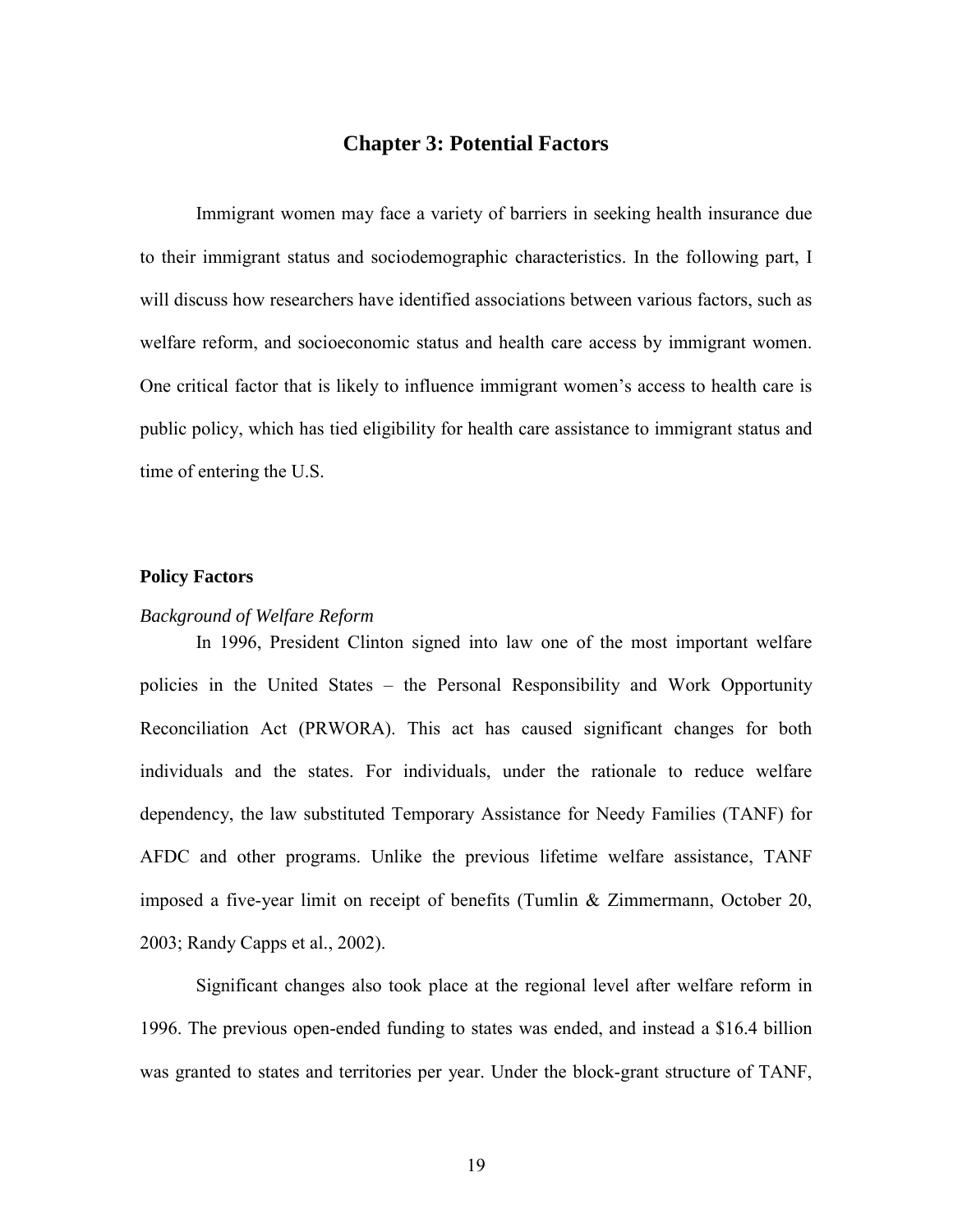states enjoyed flexibility in implementing welfare programs and making funding decisions. Meanwhile, states and communities were given a variety of responsibilities. States should provide a wide array of services such as education and training to those unemployed, community service jobs. In addition, states should offer wage supplements to employers for several months and encourage them to hire welfare recipients. And finally, states should promote marriage, help single mothers, and reduce out-of-marriage childbearing (Tumlin and Zimmermann, October 20, 2003).

#### *Specific Restrictions for the Immigrant Population*

1

One important point of welfare reform in 1996 was its fundamental significance for the immigrant population. Welfare reform is not merely an act that brings changes to welfare programs, but it is a law that is closely related to immigrant provisions. Actually since the welfare reform act was enacted, a large amount of debate has concerned the law's immigrant provisions (Weil and Finegold, 2002). As Fix and Capps (August 31, 2002) indicate, welfare reform plays an important role in explaining well-being among immigrants, including health status and health care. This law is "an unprecedentedly tough legislative agenda that substantially restricted the legal and social rights of immigrants" (Fix and Zimmerman, 1998: 7).

Welfare reform has significantly limited immigrants' access to welfare benefits. Since 1996, the Personal Responsibility and Work Opportunity Reconciliation Act (PRWORA) has imposed a set of eligibility rules that exclude the immigrant population from receiving some public benefits.<sup>17</sup> After welfare reform, the law restricted legal

 $17$  Restricting immigrants' access to welfare evolved through the mid-1990s. Proposals to limit noncitizens' access to SSI and other benefits originated during the Clinton administration. More restrictions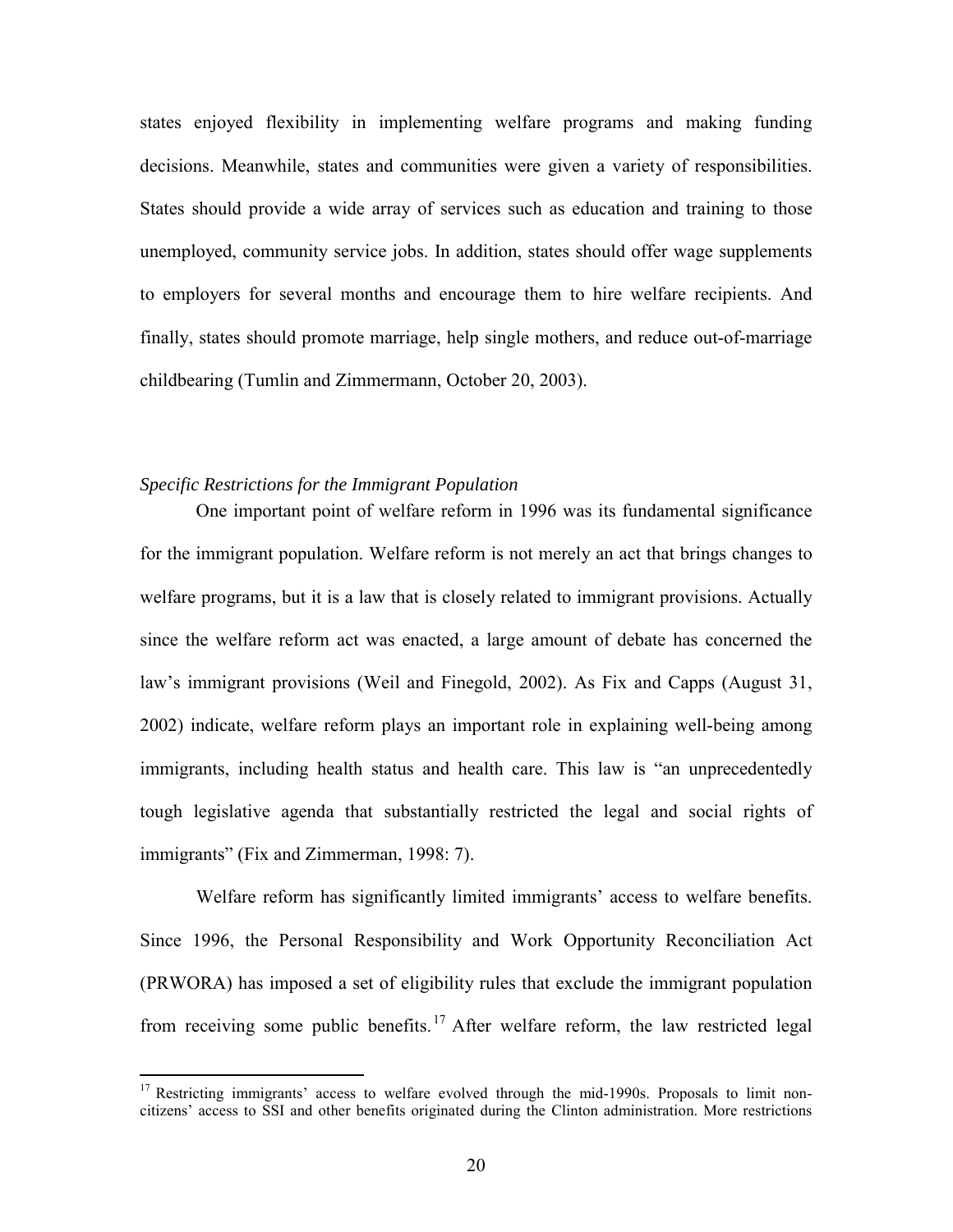immigrants' access to TANF and related employment services. In addition, the law reduced legal immigrants' access to food stamps, Medicaid, the State Children's Health Insurance Program  $(SCHIP)^{18}$ , and Supplement Security Income (SSI) (Zimmerman and Tumlin 1999; Fix and Capps, August 31, 2002). Furthermore, states may restrict eligibility of non-citizens for TANF and Medicaid, except for the obligation of the states to provide treatment of emergency medical conditions to undocumented aliens<sup>19</sup> (Weil and Finegold, 2002; Siddharthan & Alalasundaram, 1993).

Another eligibility rule of PRWORA is related to the timing of immigrants' entry into the United States. Legal immigrants who arrived after welfare reform's enactment are eligible for fewer benefits than those who arrived before its enactment. Under this law, except for refugees, immigrants who enter the U.S. after August 22, 1996 are excluded from Medicaid, the Children's Health Insurance Program (CHIP), and food stamps (Zimmerman and Tumlin, 1999; Fix and Capps, August 31, 2002; Tumlin and Zimmerman, October 20, 2003; Sanchez de Dios, 2002).

In a word, after welfare reform, eligibility for the majority of social benefits was more closely related to citizenship status and the timing of entry into the U.S. by immigrants (before or after PRWORA's enactment). Immigrants are less likely to receive public benefits than citizens. And the post-enactment immigrants encounter more obstacles in accessing the welfare system than the pre-enactment immigrants.

were written into the "Contract with America", the policy blueprint for the Republican Congress elected in 1994. And the final version of the restrictions was the welfare reform law on August 22, 1996 (Weil and Finegold, 2002: 180).

<sup>&</sup>lt;sup>18</sup> SCHIP are the primary pubic programs that provide food assistance and health insurance to low-income families.

<sup>&</sup>lt;sup>19</sup> Undocumented aliens are those persons who are in the United States illegally or those who are legally resident but undocumented. The latter group consists mostly of political refugees who are allowed to stay in the country while pursuing political asylum. They are undocumented because they do not possess a visitor's visa or a green card that establishes temporary or permanent residency in the United States (Siddharthan, 1993: 410).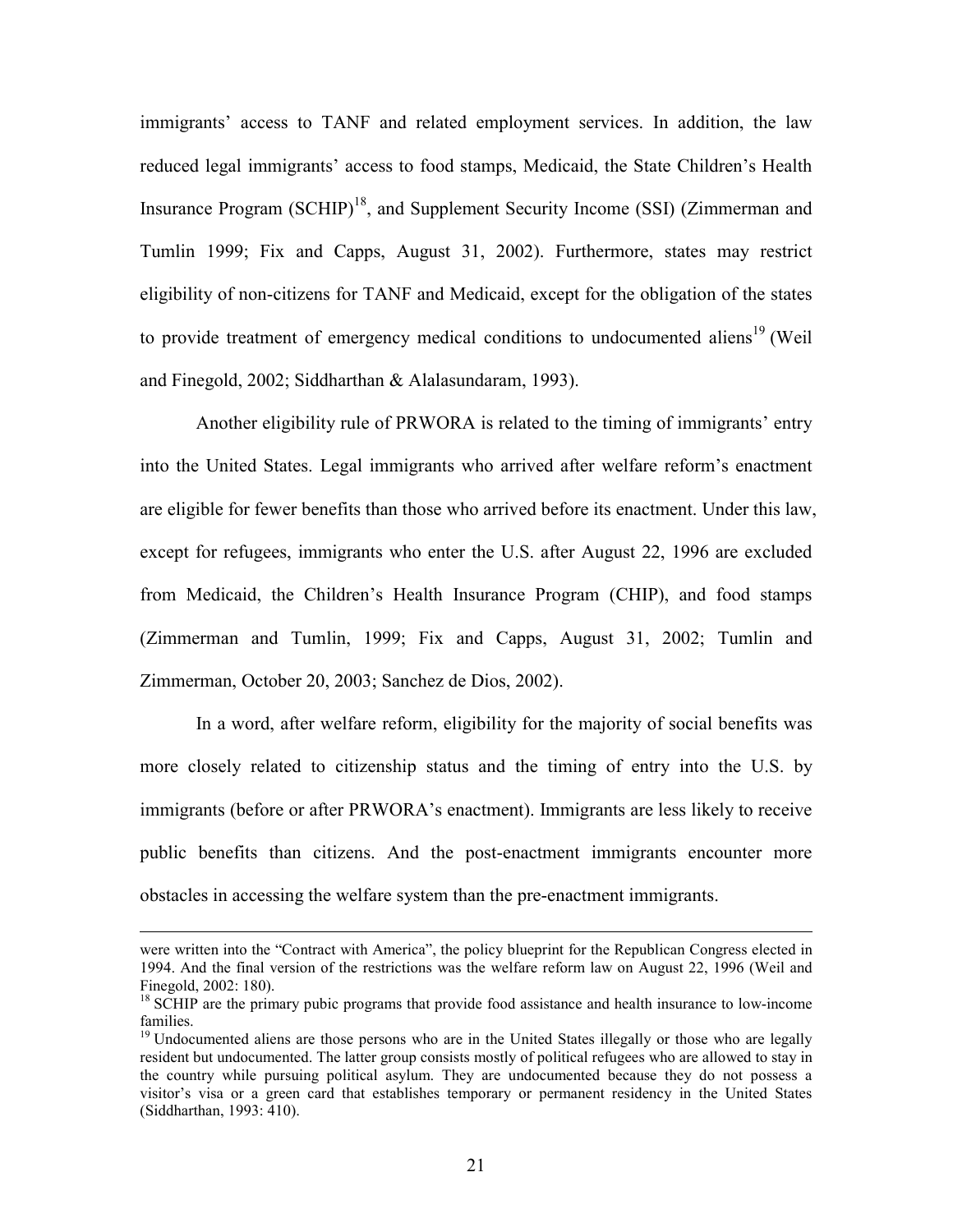### *Decentralization*

Two salient characteristics of welfare reform are worth mentioning – 'decentralization' and 'separation.' Since welfare reform of 1996, the immigrant provisions have been decentralized – from the federal to the state level. Thus, immigrants in different states, even immigrants arriving before or after 1996 in the same state, are likely to receive different health care assistance. According to the welfare reform act, states obtained the authority to treat legal immigrants and citizens differently, which was a power denied by the courts previously. In addition, states can exclude non-citizens entering after 1996 from TANF for their first five years, and they have powers to decide whether their non-citizens should have access to federal and state benefits, including TANF after that period.<sup>20</sup> For the undocumented immigrants, states need to pass a law if they wish to provide benefits. This acts as a harsh barrier for undocumented immigrants to seek public benefits (Tumlin and Zimmerman, October 20, 2003; Weil and Finegold, 2002).

As a result, there are differences in immigrants' access to public benefits in different states, different health care access by pre-enactment immigrants versus postenactment immigrants, and variation in eligibility of documented immigrant and undocumented immigrants even in the same state. I expect that the immigrants' access to public assistance will be less likely to be restricted in the generous states than in the less generous states. In the case studies, I will examine the influence of different welfare and health care programs in three states on immigrant women's health care.

<sup>&</sup>lt;sup>20</sup> Only Alabama chose to do so.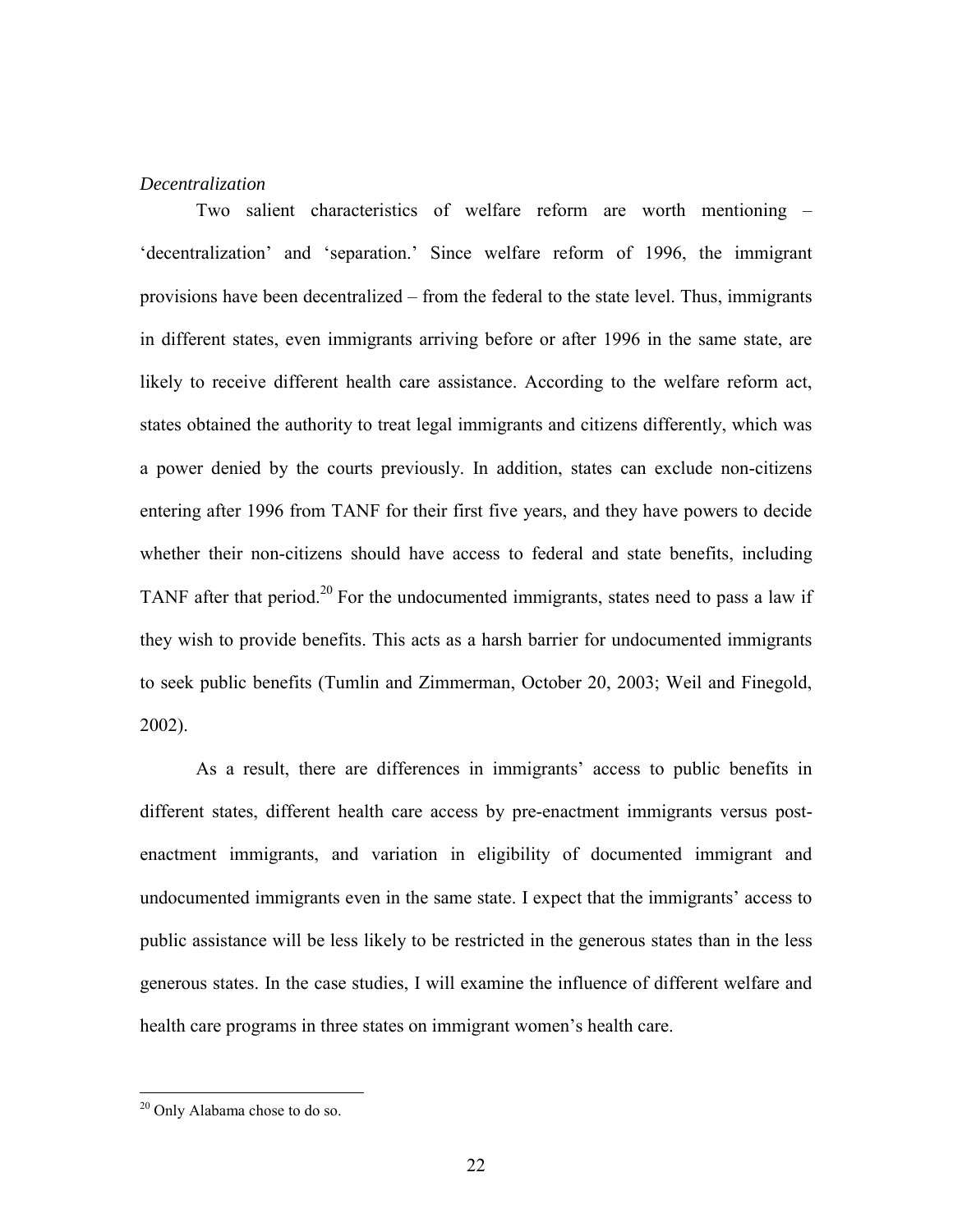Another result of decentralization is different treatment for legal immigrants entering the United States before and after the enactment of PRWORA. In fact, most states are reluctant to provide public assistance to post-enactment immigrants. After the enactment of PRWORA, almost all states extended public benefits to pre-enactment immigrants, but they were less generous to the post-enactment immigrants. <sup>21</sup> This difference in treatment between pre-enactment and post-enactment immigrants results from fiscal incentives. Under current law, states and federal government share expenditures on TANF, Medicaid, and SCHIP for those pre-enactment immigrants. Yet, states cannot obtain federal grants to extend social benefits to post-enactment immigrants. This law has widened the difference in the usage of public benefits between pre-reform and post-reform immigrants (Weil and Finegold,  $2002$ ).<sup>22</sup>

#### *Separation*

1

Another significant change brought by welfare reform is that it has continued to separate Medicaid eligibility from welfare, which can be called "separation." When Medicaid was enacted in 1965, it was only a supplementary program in the welfare programs. Low-income families and their children obtained health insurance mainly through cash assistance if they were eligible for AFDC. In the 1980s, there was an increasing need for Medicaid coverage to be separated from the welfare state. Most people needed health care assistance, although they were ineligible for welfare programs. They could not receive welfare assistance, because most of them had jobs and stable income. Yet, as health care costs increased tremendously, many working people could

 $21$  California is the only state that provides substitute benefits to post-enactment immigrants in the areas of health, cash assistance, and nutrition (Weil and Finegold, 2002, 183).

 $^{22}$  The latter group stands for roughly one-third of all legal permanent resident aliens.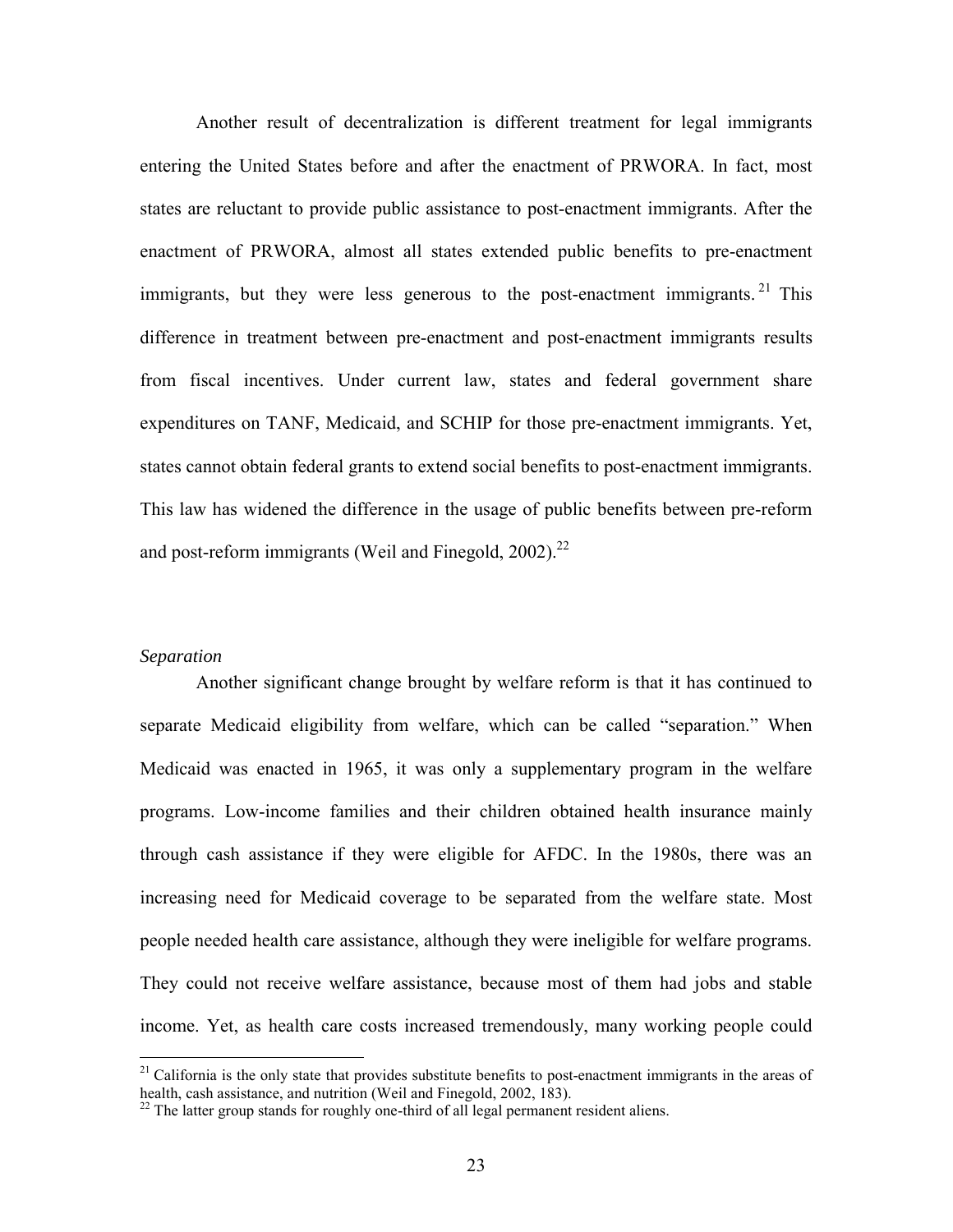not afford health care and health insurance on their own. In addition, more and more people came to be in poor health status (Weil and Finegold, 2002). These two trends required the Medicaid program to develop separately from the welfare program to meet the increasing need for health care assistance. Meanwhile, policymakers found that Medicaid could work more efficiently when it was separated from welfare. Consequently, during the late 1980s, legislation enacted two new eligibility categories for Medicaid, a new provision of Medicaid law – Section 1902 (r) (2) , the Family Support Act of 1988, states' medical needy programs, and the waivers some states obtained under Section 1115 of the Social Security Act (Weil and Finegold, 2002).

Welfare reform of 1996 still let Medicaid develop along a separate path. Though Medicaid remained relatively intact compared to welfare programs after 1996, a lot of provisions in the new welfare law brought changes to Medicaid eligibility. One provision of PRWORA eliminated Medicaid eligibility for many legal immigrants entering the U.S. after 1996. In the past 20 years, Medicaid and welfare have each worked independently to maximize the efficiency of their systems in serving American citizens. Ironically, they have always cooperated to minimize the eligibility of immigrants. Immigrants who lacked access to welfare after 1996 likely found that they were also excluded from Medicaid. One year after the passage of welfare reform, the State Children's Health Insurance Program (SCHIP) was enacted, which provided health care benefits for children in immigrant families. But many immigrant adults still continue to be in poor health status or uninsured since welfare reform.

Different from welfare programs that obtain federal funding, Medicaid is mainly funded by states. There is almost no solid financing mechanism from the federal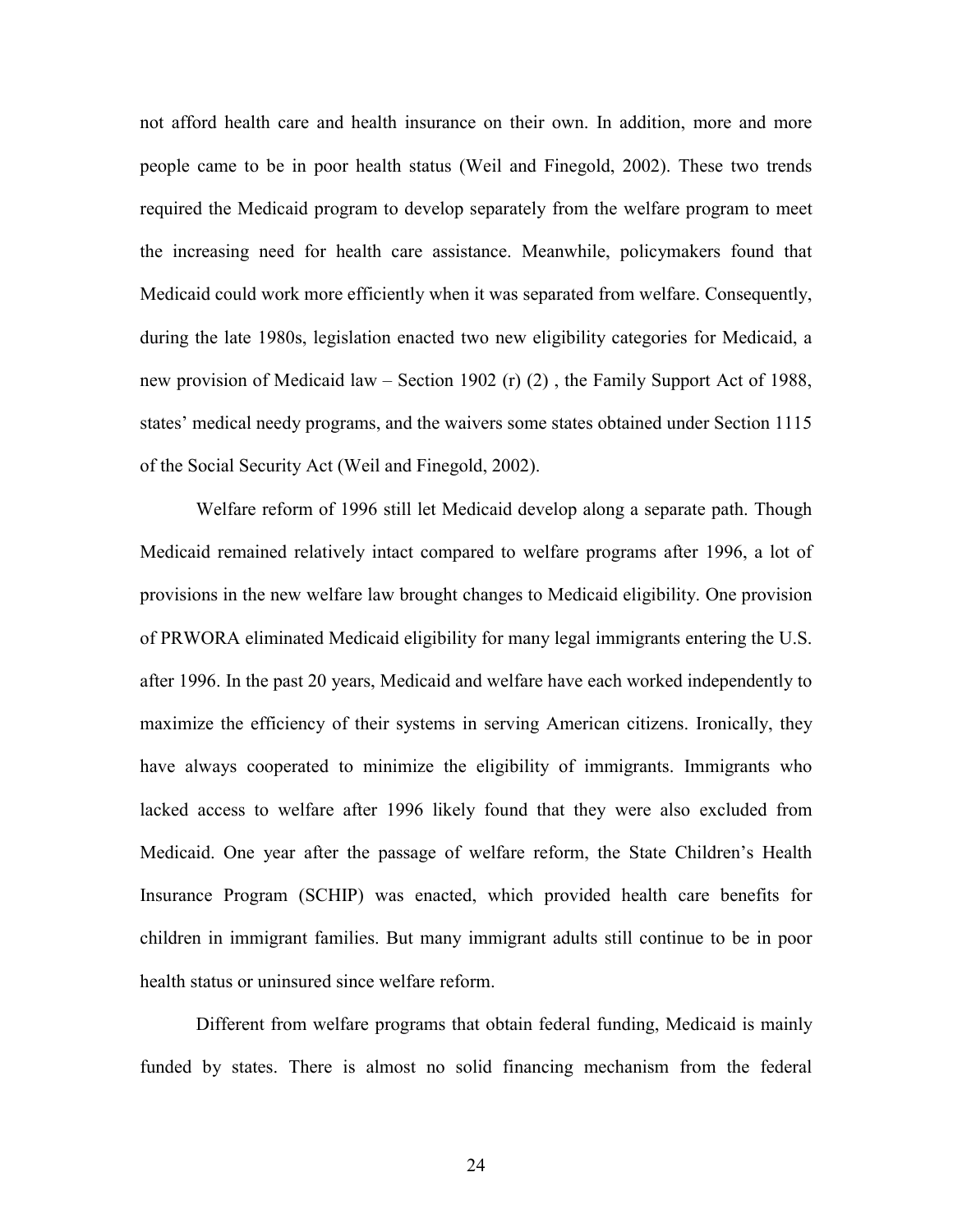government to provide health benefits. According to the Clinton administration's proposal in 1994, most of the funds for Medicaid were to come from cost savings (Torre, 2002). But because of the increasing prescription drug costs and the increasing large number of enrollees, it is hard to save on Medicaid costs. Thus, Clinton's promise of access to health care for millions of uninsured or underinsured seems impractical. With no federal funding, states and counties may be unable to enroll those uninsured people or families, regardless of whether they are immigrants. In contrast, states may be more generous in the welfare programs since they obtain federal grants. For this reason, when we study health care for the immigrant population, both Medicaid and welfare should be taken into account.

### *Results of Welfare Reform*

As intended by the policymakers, welfare reform brought declining Medicaid caseloads. According to Weil and Finegold (2002), national Medicaid caseloads peaked in 1995, fell until 1998 and experienced a turnaround after 1998. It is possible that the strong economy increased incomes so that people were more likely to be able to afford health insurance by themselves, without relying on Medicaid. Also, the economic prosperity made more employer-sponsored health insurance available to the lowwageworkers. In addition, some people who were excluded from welfare after welfare reform might have left Medicaid as well, even though they were eligible, because the welfare revisions produced confusion over Medicaid eligibility. Furthermore, some states added new steps in applications for cash assistance, which brought inconvenience for applicants and made them unwilling to apply for assistance (Weil and Finegold, 2002).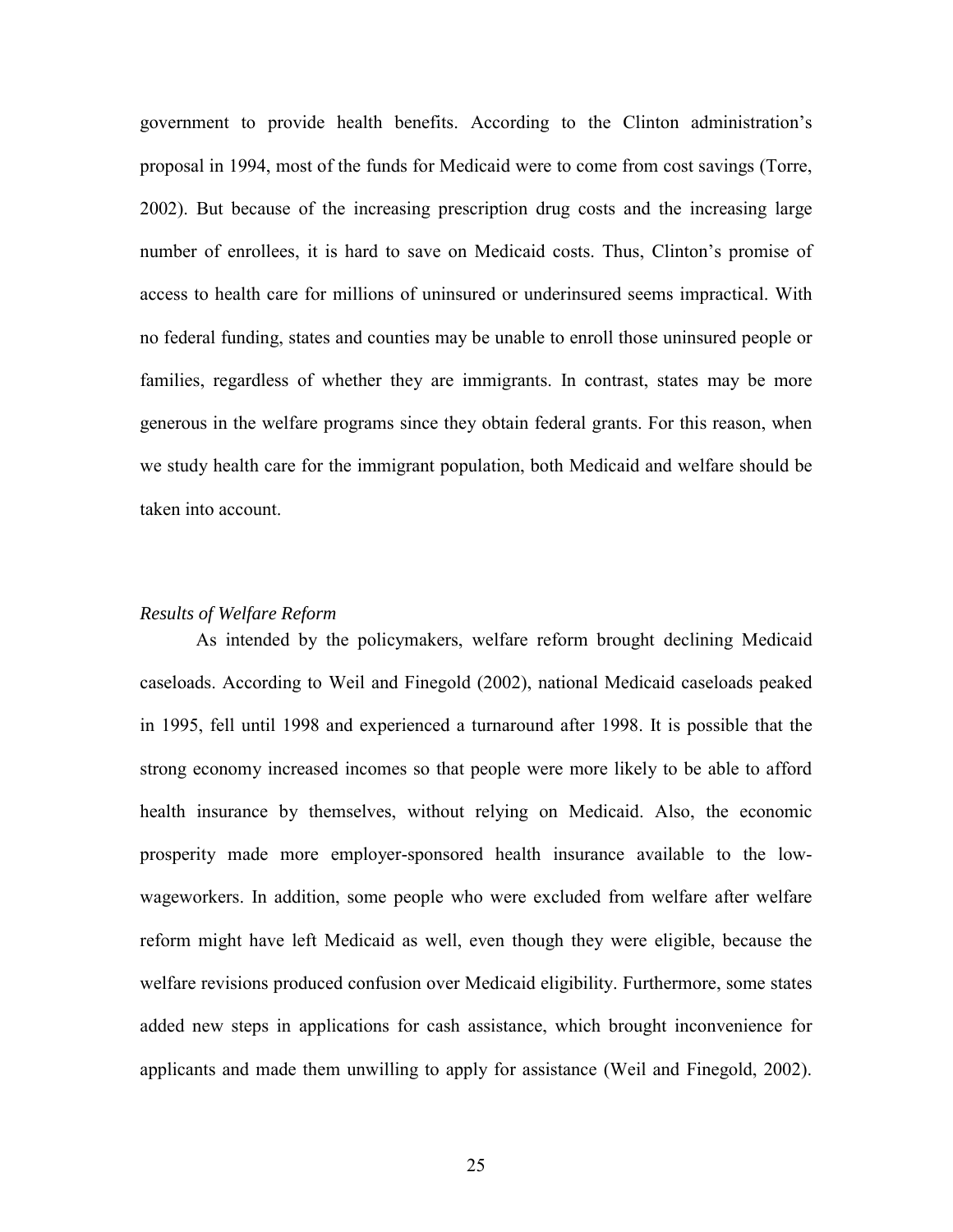These reasons apply to the declining caseloads among both citizens and immigrants. There are other specific reasons to explain the declining Medicaid and welfare enrollment for immigrants.

Actually, according to some scholars in the Urban Institute, the declining Medicaid caseloads since welfare reform were largely attributable to the falling Medicaid enrollment of immigrants, and the declining caseloads among immigrants were mainly due to the welfare restrictions (The Urban Institute, May 7, 2002). Welfare reform imposed much severer restrictions on the immigrant population than on citizens, and much harsher regulations on the post-enactment immigrants than the pre-enactment immigrants. Thus, these scholars argued that welfare reform was actually a paradox: the welfare system constructed laws such as welfare, food stamps, Medicaid and SSI to provide public assistance, but those people (namely, immigrants) who mostly needed the assistance actually could not get help (The Urban Institute, May 7, 2002). Since welfare reform, fewer immigrants are eligible for Medicaid.

The reason for declining caseloads among the immigrant population can also lie with the fact that the immigrants have confusions about their eligibility for welfare and Medicaid. The welfare restrictions of PRWORA are quite complicated. First, even among the immigrant population, there are different restrictions for "qualified" immigrants and "unqualified" immigrants.<sup>23</sup> Unqualified immigrants are ineligible for the majority of social benefits except a small portion of federal or state benefits, such as emergency Medicaid, immunizations, diagnosis, treatment of communicable diseases, and school lunch and breakfast programs. Second, there are variations in eligibilities between qualified immigrants and qualified naturalized citizens under PRWORA. The naturalized

 $^{23}$  The unqualified immigrants are those undocumented immigrants and some lawfully present immigrants.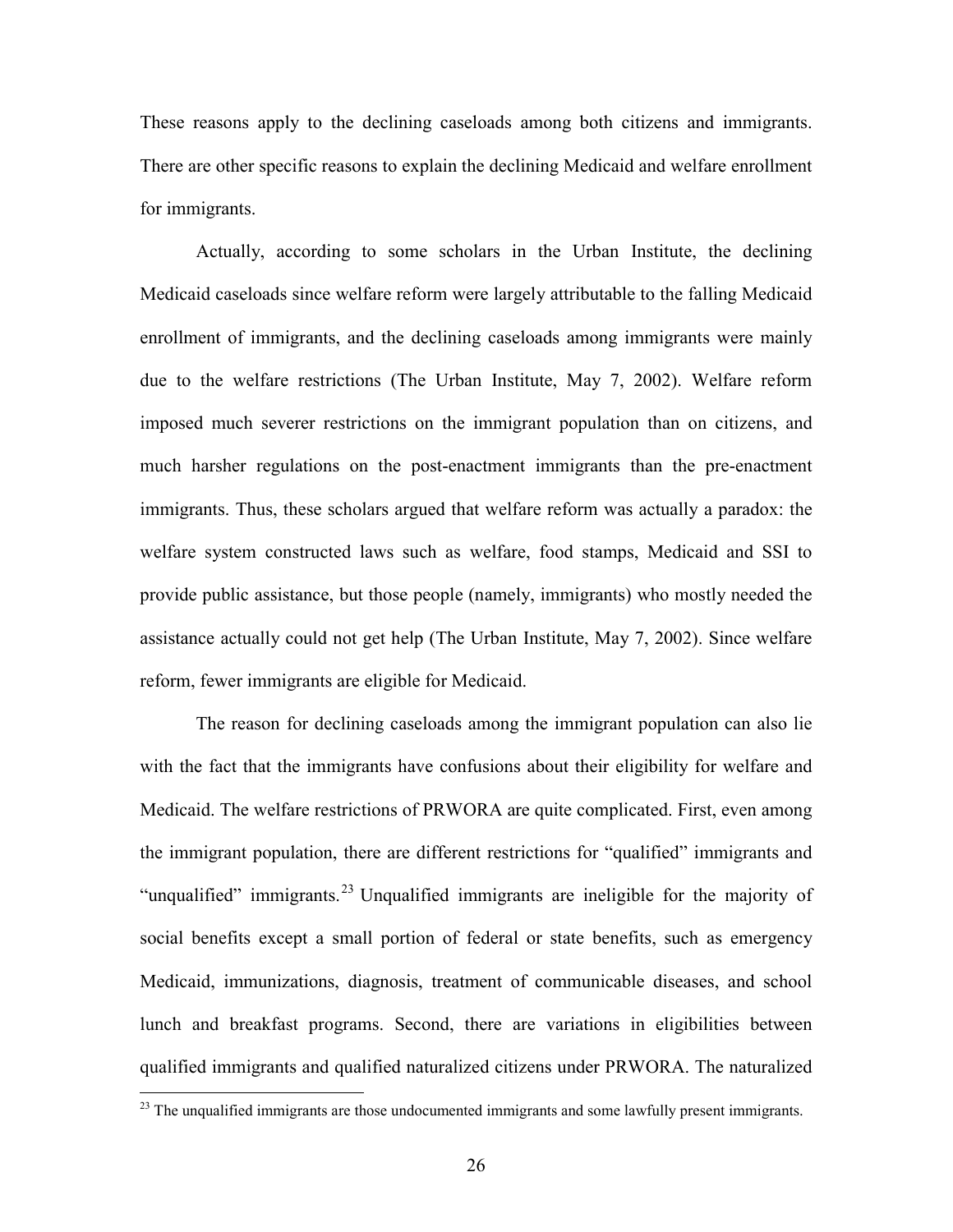citizens are eligible for all noncontributory programs called "means-tested federal benefits," such as TANF, Supplement Security Income, Food Stamps, Medicaid, and SCHIP (Weil and Finegold, 2002). Public health care assistance for the immigrant population is restricted to emergency medical services under Medicaid, immunizations, and testing and treatment for symptoms of communicable diseases, such as tuberculosis, HIV/AIDS, and sexually transmitted diseases (Zimmerman and Tumlin, 1999). As a result, many immigrants who are eligible for Medicaid may withdraw from the program, and large numbers of immigrants do not seek needed health care (Schlosberg and Wiley, 1998), in part because they have confusions about eligibility.

Kretsedemas (2003) has examined access to services by Haitian immigrants in Miami, Florida. He found that since the implementation of the 1996 Welfare Reform Act, the caseloads have declined significantly. It is impossible that those post-enactment Haitians have suddenly become rich and unqualified for those services, because many Haitians are living in poverty and they do report a need for some basic services such as food assistance, housing and health care. Kretsedemas attributes the decline in caseloads to the confusion over eligibility guidelines.

Also, qualification within "mixed-eligibility" families plays a role. Kretsedemas demonstrates that qualified immigrants living in households with unqualified persons are less likely to access services than are other qualified immigrants. "Some people do qualify [for services] but since they have people in their household without proper documentation they are afraid to go to social services because they are afraid that the INS will come to get them. Many Haitian people – in their household – have one or two people who are undocumented. And those people may be qualified [to access services]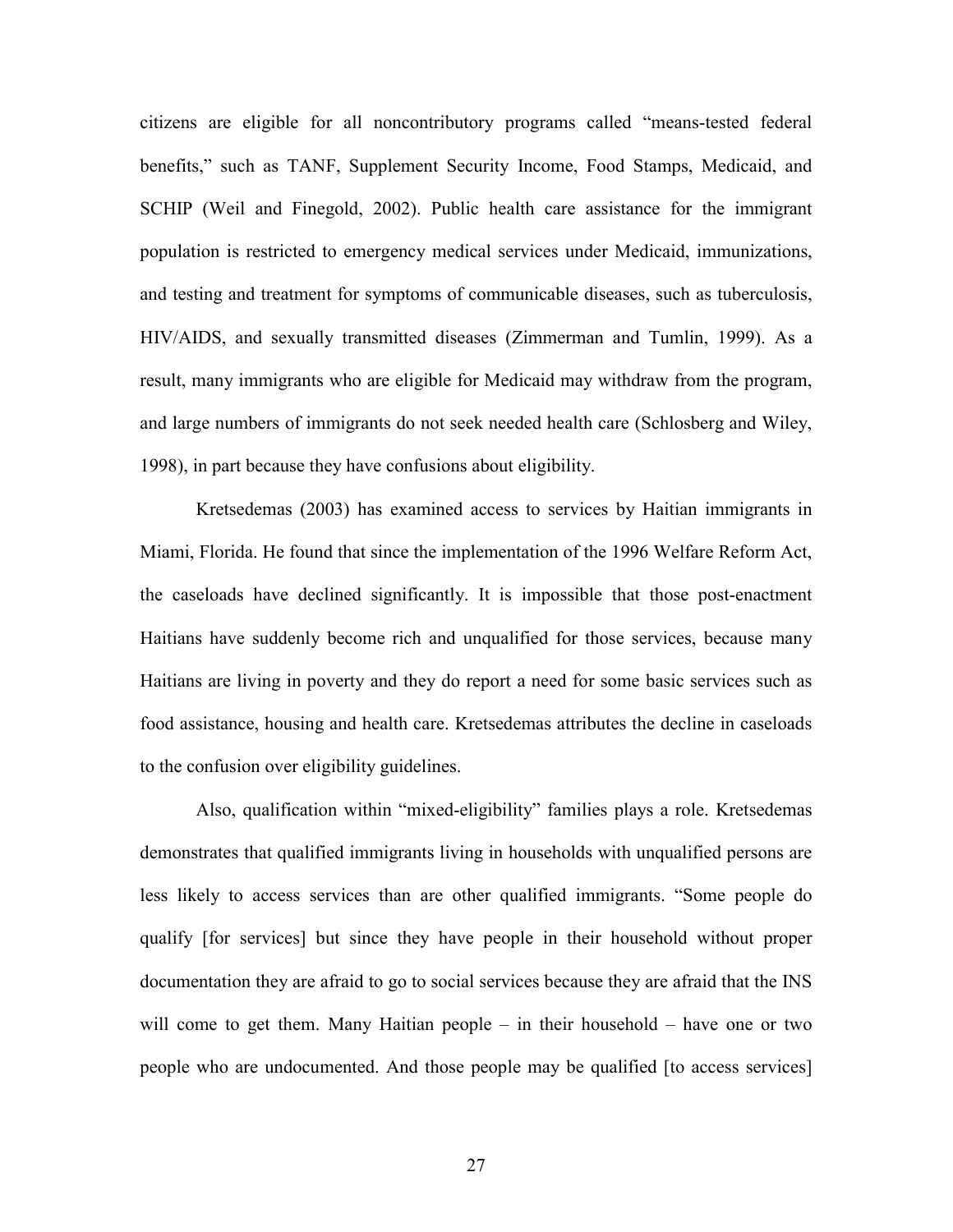but since [other household members] don't have documentation they don't apply" (Kretsedemas, 2003: 320).

Welfare reform not only has produced direct restrictions on welfare eligibility for immigrants, but contributes a "chilling effect" that discourages the immigrant population from seeking public health care assistance. Compared to U.S. citizens, immigrants have a special set of worries and fears when they encounter Medicaid and welfare programs. They may be afraid that they are ineligible for the assistance, or they may fear that their legal status will be affected by receiving public assistance. Even for some eligible immigrants, their access to health care assistance is hindered by the fear that their immigrant status will be reported and they will finally be deported. Actually, only agencies that administer SSI, housing assistance under the U.S. Housing Act of 1937, or block grants under the TANF programs are required to report the immigrant status (Potocky-Tripodi, 2002). Immigrants do not need to worry about their citizenship when they apply for public health benefits. Yet, most immigrants are unaware of such policies.

Besides the "chilling effect" of welfare reform, most immigrants have another kind of fear that prevents them from seeking health care. The fear comes from the "public charge" provisions of PRWORA and the Illegal Immigration Reform and Immigrant Responsibility Act of 1996 (IIRIRA) (Potocky-Tripodi, 2002). <sup>24</sup> Many legal immigrants who are eligible for benefits are confused about the implication of receiving benefits.

<sup>&</sup>lt;sup>24</sup> Under these laws, aliens who wish to enter the U.S. for permanent residency must show that they are not likely to become a public charge. Otherwise, their request to enter the U.S. or application for changing immigration status will be delayed or denied (Families USA 1999). One factor in determining whether a person will become "public charge" is whether they have depended on some kind of public assistance for financial source in the past. According to INS guidelines, non-citizens who establish a pattern of systemic government use will be labeled a "public charge." A public charge determination by the INS can result in the refusal of an immigrant's citizenship application or the denial of an application to sponsor other immigrants. Public charge can also play a role in deliberations that result in the permanent removal of an immigrant from the nation (Kretsedemas 2003).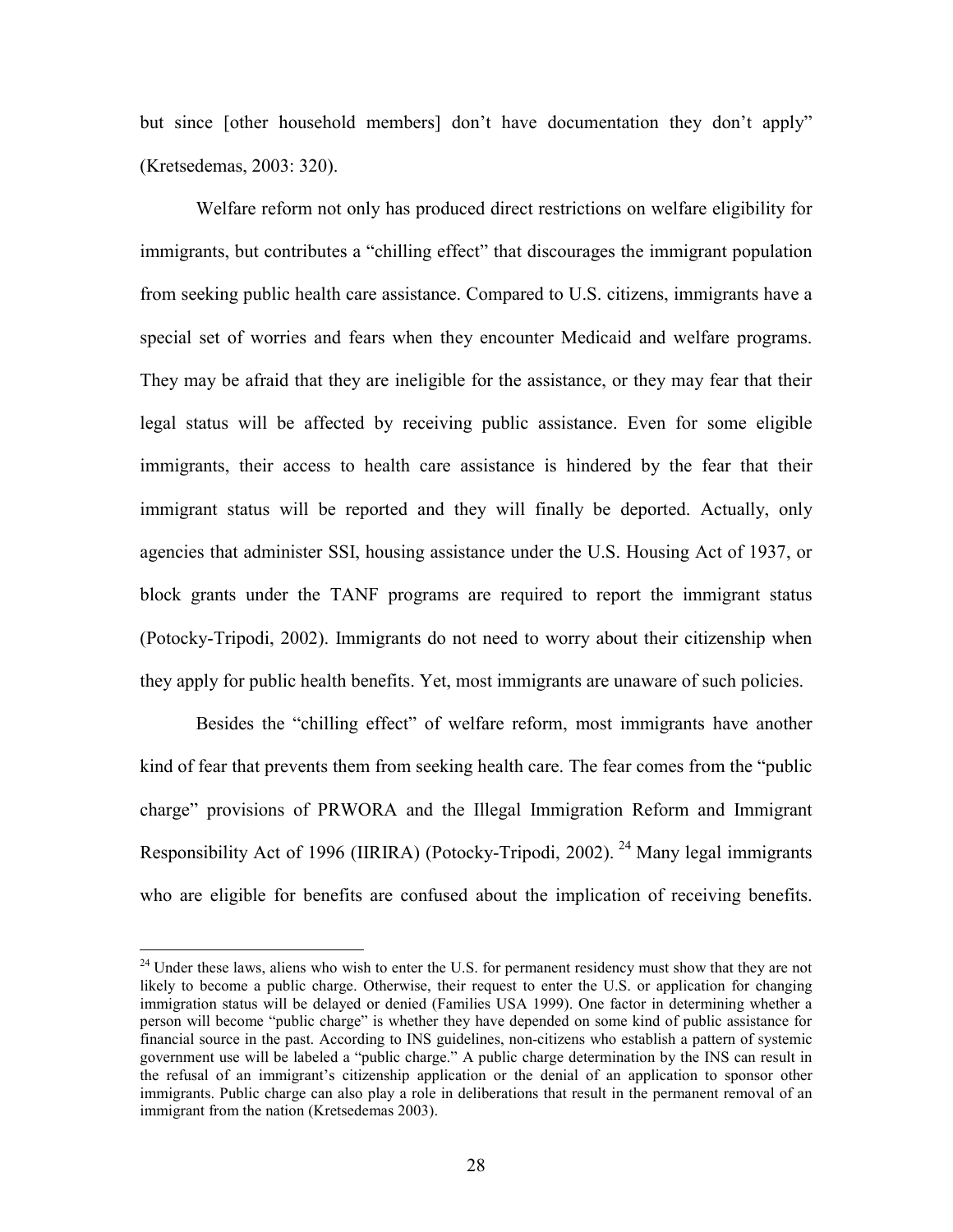They believe that receiving public benefits may jeopardize their ability to obtain a green card or that when they become citizens, they have to repay their Medicaid benefits. Thus, the Urban Institute (May 7, 2002) argues that the low income of immigrants, welfare restrictions, and confusion over eligibility lead to economic hardships for the immigrant population. Again according to Kretsedemas (2003), most Haitian immigrants fear that using some public assistance will label them as a "public charge," and they will consequently meet difficulties in naturalization or even be deported. In fact, most immigrants have misunderstood public charge rules. Immigrants may use any public health benefits, services, or programs, except long-term institutionalization, without being considered a "public charge" (Potocky-Tripodi, 2002). Use of the majority of public assistance programs officially is not supposed to have negative effects on the process of naturalization or applying for green card.

Among undocumented aliens, Siddharthan & Alalasundaram (1993) finds two factors to explain why many lack heath insurance. First, consistent with the discussion above, undocumented aliens are unable to participate in government programs such as Medicaid because of ineligibility (except in the case of emergencies). Another reason is that undocumented aliens are usually concentrated in specific areas, which has made it difficult for the local government to provide sufficient health care assistance. I will call the latter the "concentration effect." In the following part of this thesis, the "concentration effect" partly plays a role in explaining health care access by immigrant women in three selected cases. All three cases are selected due to the high concentration of the immigrant population. Among them, California has the largest number of immigrants, and the California government claims that welfare and Medicaid account for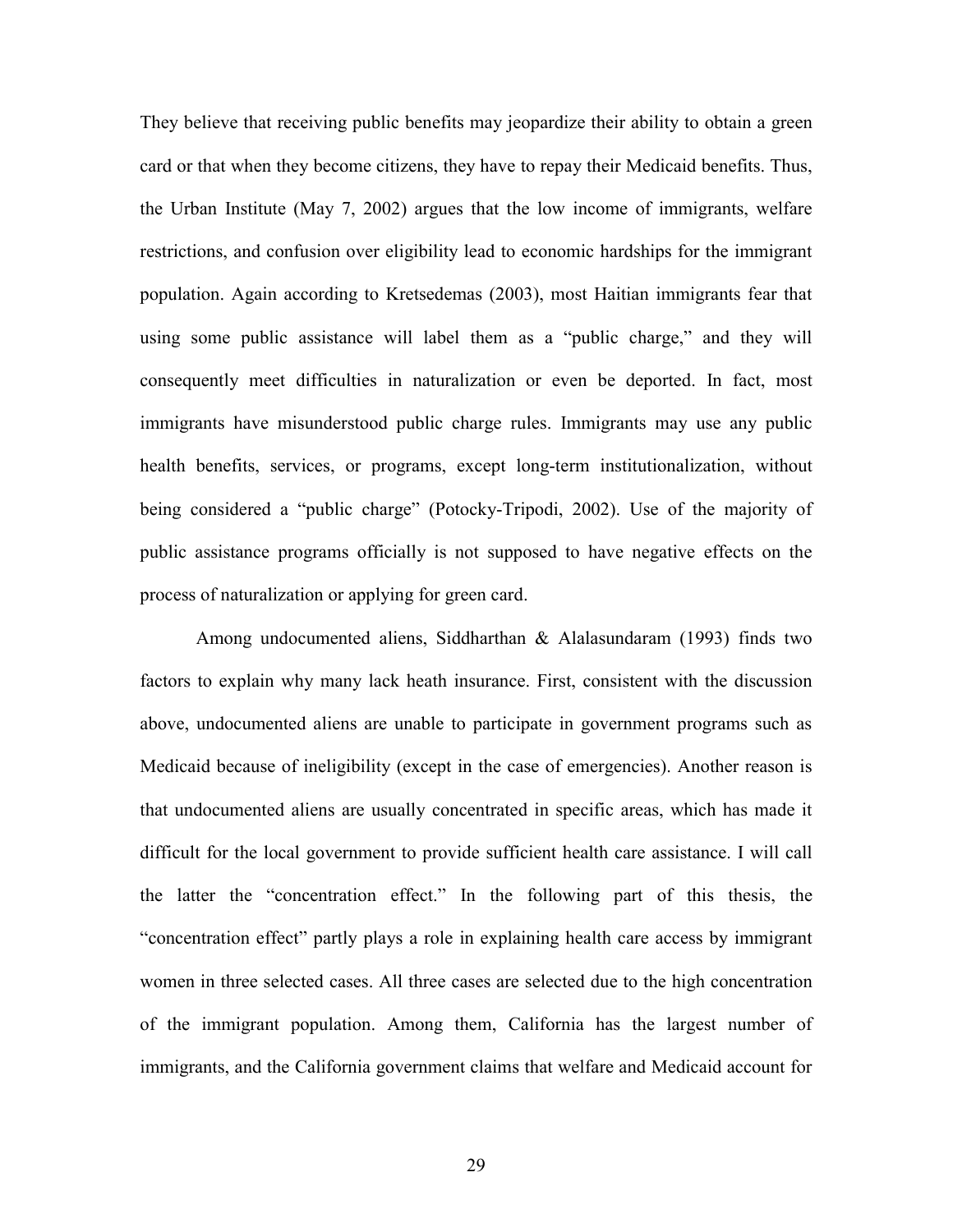the second largest portion of state budget. Even so, partly because it is the state with the high concentration of immigrants,  $2<sup>5</sup>$  in California, immigrants are less likely to receive health insurance from Medicaid than immigrants in New York.

#### *Arguments against Welfare Reform*

1

The Welfare Reform Act is partly based on the theory of "welfare magnet." Anticipating that people will be attracted by places with generous welfare programs, policymakers intend to control the entry of immigrants by controlling immigrants' access to welfare and Medicaid benefits. However, Capps, Fix, and Passel (2002) found two demographic trends that indicate the opposite. First, many immigrants move out of the most generous states into the least generous states. Second, the percentage of immigrants residing in the least generous states increased during the late 1990s. On the one hand, immigrants will not move to a place due solely to the generous welfare and Medicaid programs; on the other, immigrants will not leave a place just because the welfare and Medicaid programs are restrictive to them. The power of the so-called 'welfare magnet,' has been contested in much literature (Weil and Finegold, 2002). In this thesis, welfare reform appears to be negatively associated with immigrant women's health care access. Furthermore welfare reform fails to meet its aim – that of controlling immigration by controlling public assistance.

The debate on welfare reform actually reflects the conflict between two values: the compassion to help those in need and the worry that charity will bring dependency. What policymakers are always seeking is a balance between these two values and an

<sup>&</sup>lt;sup>25</sup> In California, 26.2 % of the population was foreign-born in 2000, compared to 16.7 % in Florida and 20.4 % in New York (U.S. Census Bureau, retrieved on May 24, 2004).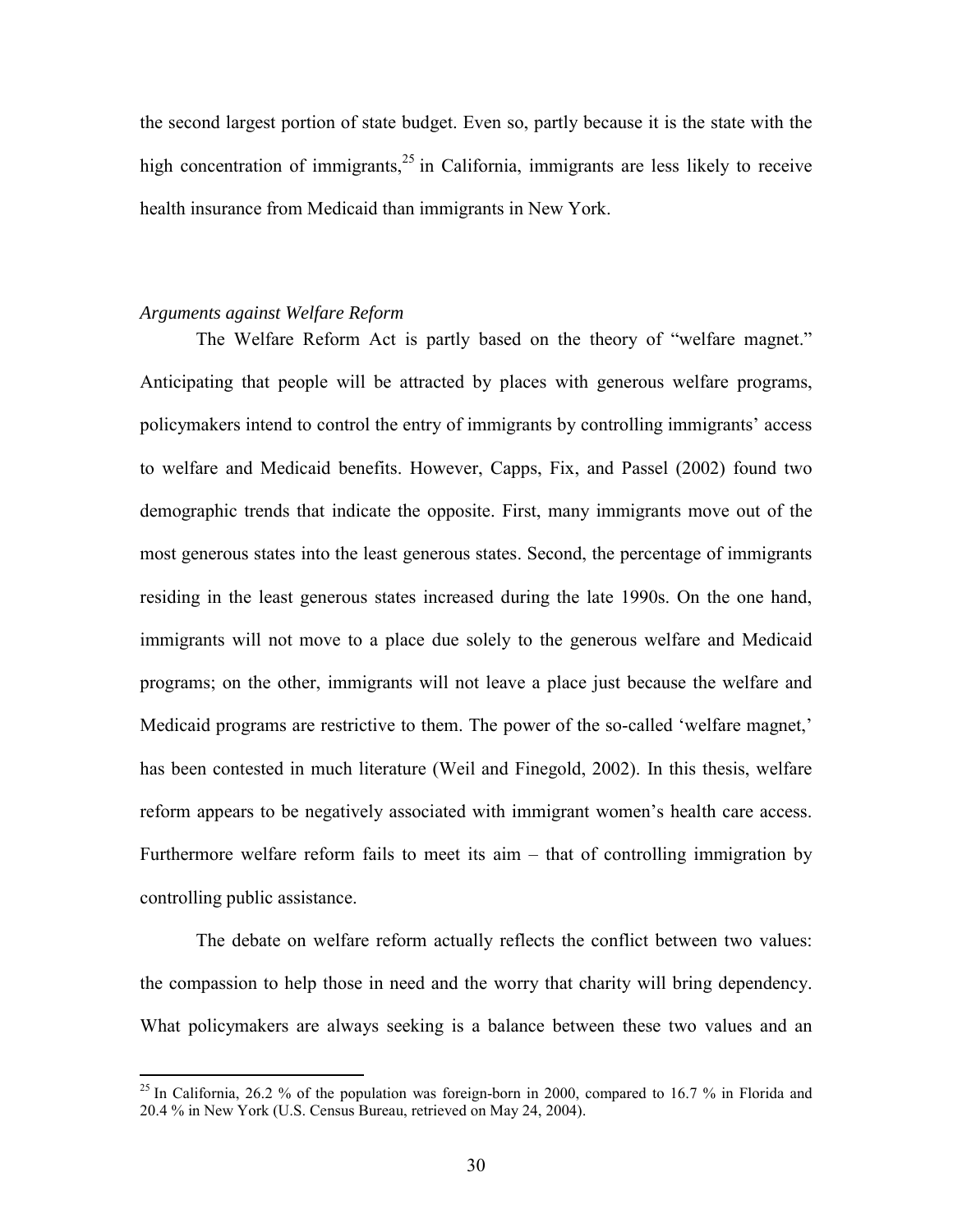appropriate ratio of those in the welfare system to those who do not depend on it. Suro provides a vivid metaphor: the welfare system is just like a cart with some people pulling it and some people inside it. The purpose of welfare reform is to reduce the number of people in the cart and to let more people pull the cart (The Urban Institute, May 7, 2002).

Some anti-immigrant policymakers fear that the influx of the immigrant population may cause the U.S. economy to deteriorate (Torre, 2002). They charge that illegal immigrants worsen the economic recession in the U.S. and that these pose a fiscal burden for the government. As many immigrants enter the labor market, they contend, they compete with American citizens for a limited number of positions, and consequently, the rate of unemployment remains high for U.S.-born citizens. But most immigrants work in the low-wage-sector, in which the majority of Americans are unwilling to work (The Urban Institute, May 7, 2002). Historically, workers from Mexico in the southwestern U.S. have worked in low-wage-sector jobs such as the agricultural industry (Torre, 2002). There is demand in the U.S. economy for such a group of low-skilled, low English proficient workers who will perform tasks and be paid with very low wages. They are actually 'pulling the cart' for the U.S. As President Bush (January 7, 2004) has said, "Our nation needs an immigration system that serves the American economy, and reflects the American Dream. … some of the jobs being generated in American's growing economy are jobs American citizens are not filling. … Out of common sense and fairness, our laws should allow willing workers to enter our country and fill jobs that Americans have not filling. … And I believe we can do so without jeopardizing the livelihood of American citizens" (President Bush, 2004).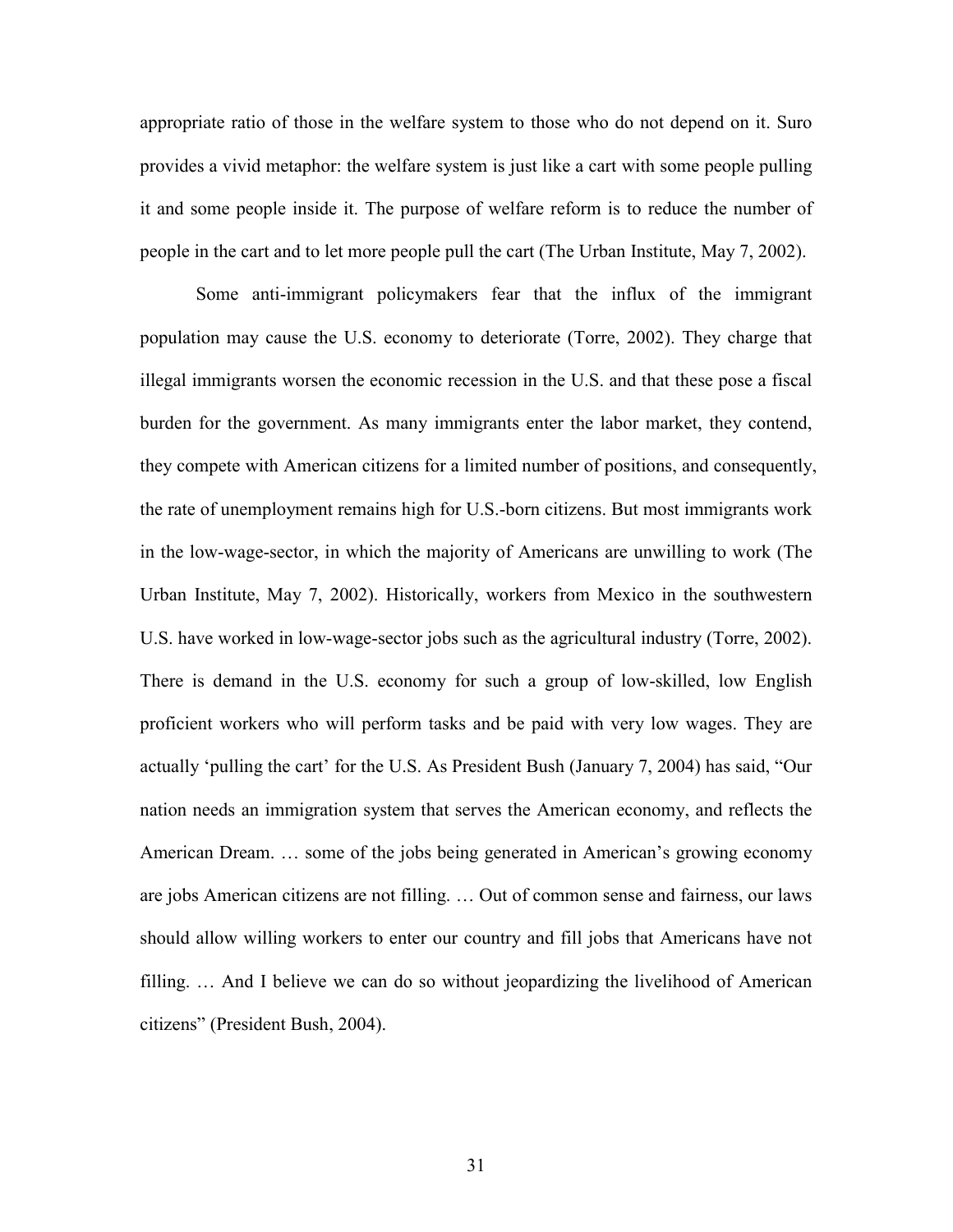Most anti-immigrant policymakers argue that immigrants deplete finite public resources, due to the assumption that government spends much more expenditures on immigrants than on native-born citizens. In fact, immigrants are the vulnerable group of people who are less likely to obtain public assistance than U.S.-born citizens. In the mid-1990s, the total expenditures<sup>26</sup> averaged roughly \$ 3,800 for the U.S.-born citizens and \$ 2,200 for the foreign-born (Simon, June 25, 1997). In addition, the saving resulting in excluding immigrants from public assistance is rather minor, only \$54 billion, according to the Congressional Budget Office's estimation (Weil and Finegold, 2002). Since immigrants receive less public assistance than U.S. citizens, and expenditures on immigrants account for a small proportion of the total government budgets, this antiimmigrant viewpoint lacks of support.

Those anti-immigrant policymakers are also worried that the mass population of immigrants will corrupt the "American Culture" (Torre, 2002). In his recent article, "*The Hispanic Challenge*," Samuel P. Huntington (2004) warns that Hispanic immigrants are dividing the U.S. into "two peoples, two cultures, and two languages" (p. 1). But have those immigrants made contributions, large or small, that have been assimilated into the American Culture? Has the American Culture been enhanced, in some degree, through the influx of a large number of immigrants? The immigrant population brings U.S. not only brains and labor, but a highly competitive atmosphere. A group of highly intelligent and diligent immigrants are "pulling the cart" for the U.S. Meanwhile, they push other U.S.-born citizens to "pull the cart." From this perspective, the aim for the PRWORA to reduce the culture of dependency is paradoxical.

1

 $26$  The total expenditures per person include welfare expenditures, payments to the elderly, schooling costs, unemployment compensation, and Medicaid.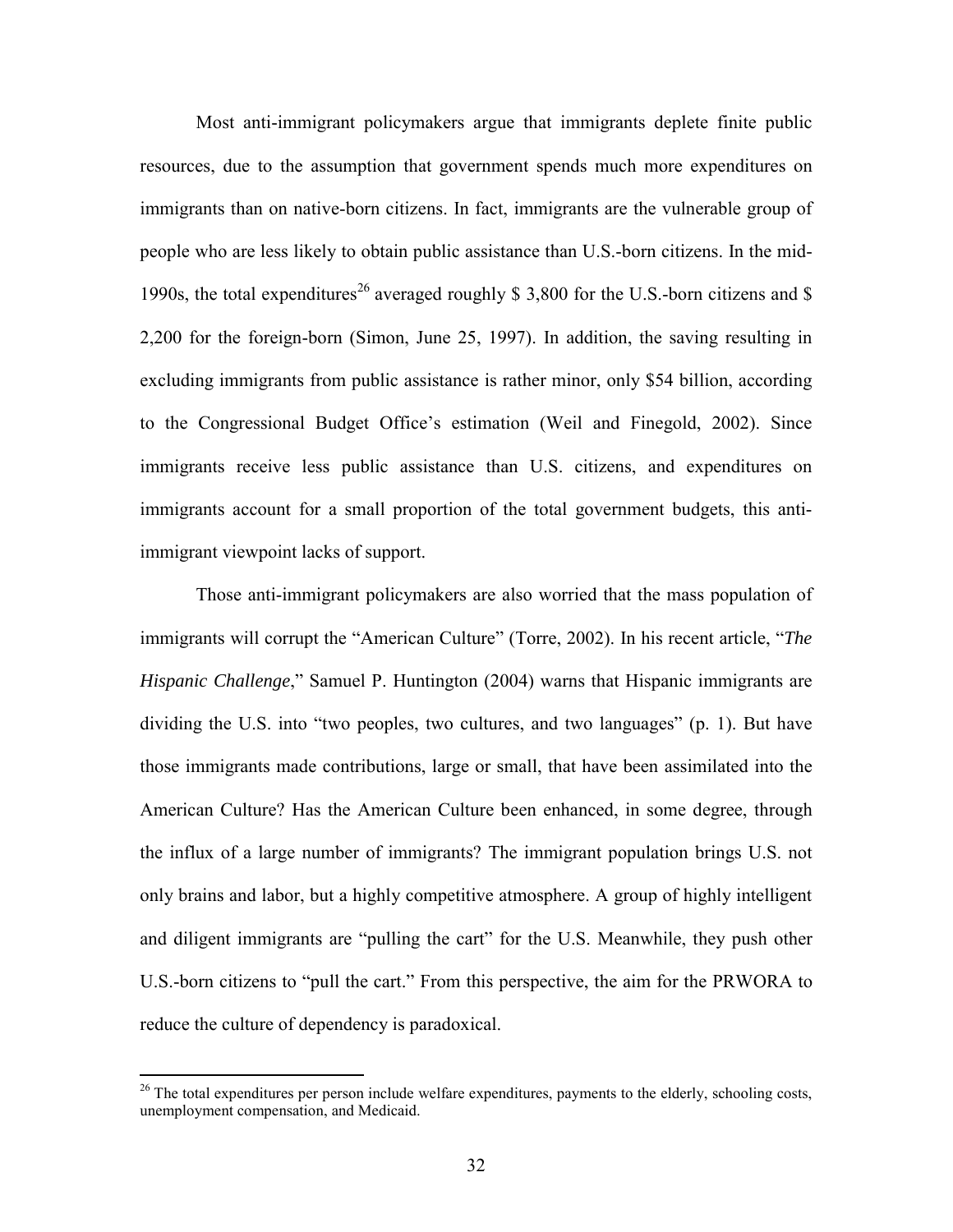In addition to welfare law and public health care policy, immigrants face other policies and laws that will affect their access to health care: for instance, immigration policy. A series of anti-immigrant policies have been issued since the 1993 World Trade Center bombing, such as the 1996 Antiterrorism and Effective Death Penalty Act. This law restricted non-citizens' rights of residence and judicial appeal and the ability of undocumented immigrants to adjust to legal status (Weil and Finegold, 2002). A few weeks after the passage of PRWORA, Congress passed important immigration legislation, the Illegal Immigration Reform and Immigrant Responsibility Act (IIRIRA). The IIRIRA further restricted the eligibility of immigrants for public benefits. For instance, the minimum income level to be eligible for public assistance is 125 percent of the poverty line; sponsors are required to support the immigrants until they have worked for 10 years or have become citizens; states are authorized to limit general cash assistance to aliens (Fix and Zimmerman, 1999; Gimpel and Edwards, 1999).

### **Sociodemographic Factors**

In addition to public policies, socioeconomic status is a strong factor that is likely to influence health care access. People in lower socioeconomic status are more likely to work in jobs that do not offer health insurance or to be unable to afford their share of the health insurance offered (Ross, 2000). Socioeconomic status is such an important factor in predicting the health care access that it even has more predictive power than racial/ethnic minority status or immigrant status (Anderson, et al., 1993). I will focus on employment status, one element of socioeconomic status, as the key to understanding health care access by immigrant women in the case studies.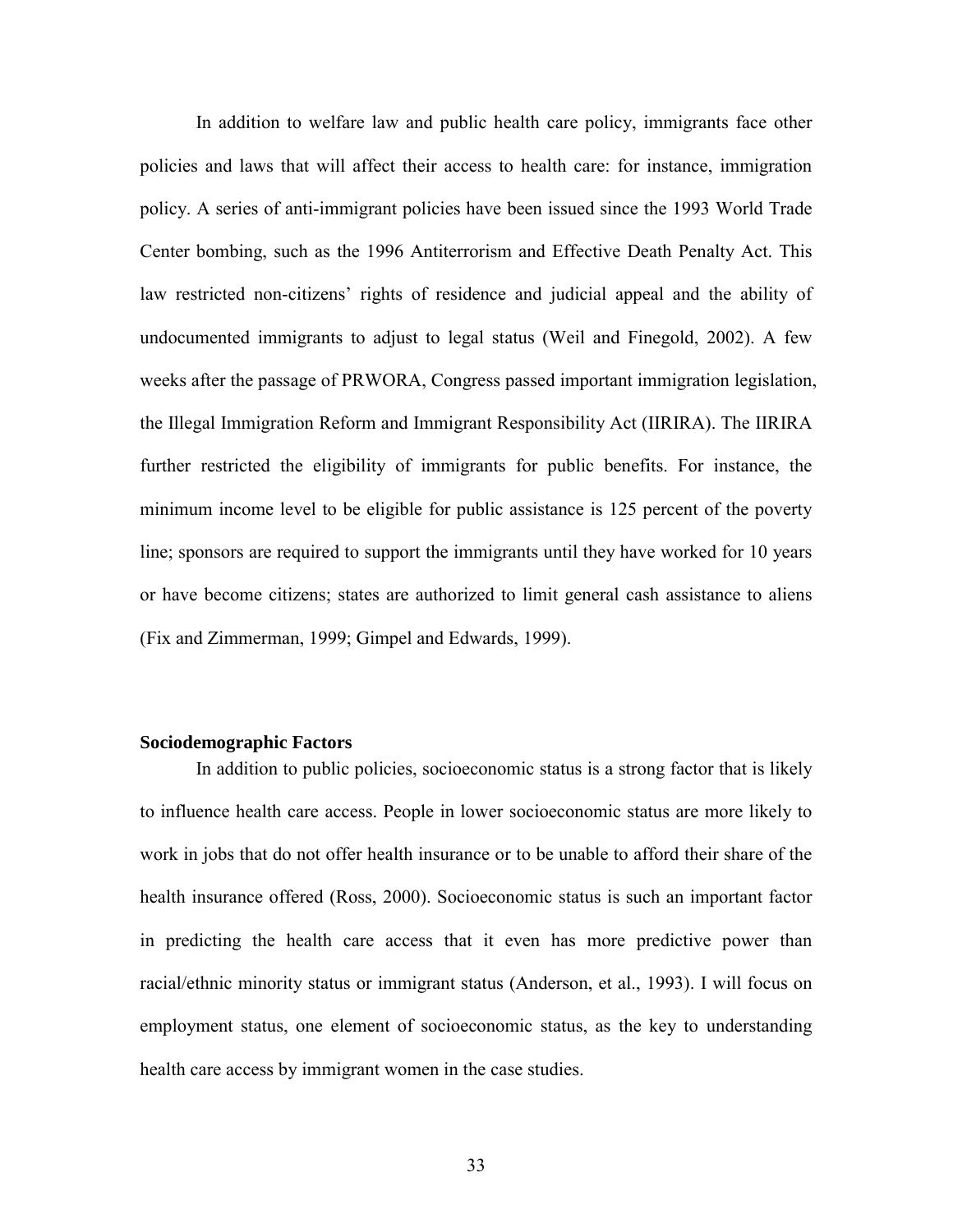Additionally, there have been many studies on the utilization of health care for ethnic and racial minorities.<sup>27</sup> These studies have shown that ethnic and racial minorities are less likely to access public health services than their counterparts (U.S. Department of Health and Human Services, 1998). Racial and ethnic minorities are more likely than whites to live in areas with low level of medical services and with an inadequate number of physicians (U.S. Department of Health and Human Services, 1998). Also, compared to other racial or ethnic groups, Hispanics are least likely to have a usual source of care. One's status as an ethnic or racial minority is a potentially important factor, but in this study, I mainly focus on the policy and sociodemographic factors of employment status and marital status that are likely to affect immigrant women's health care access.

To sum up, the multiple disparities in health status and health care access are due to a combination of public policy, sociodemographic characteristics, and other factors. In the next chapter, I will examine how these forces are associated with the health care activities of immigrant women in three states where immigrants are highly concentrated.

1

 $27$  It is important to note that though racial and ethnic minorities in general are in worse health status, there are some disparities within minority groups. For example, "Hispanic" and "Asian" each include a variety of subgroups (Guendelman 1998; Takada, Ford, and Lloyd 1998).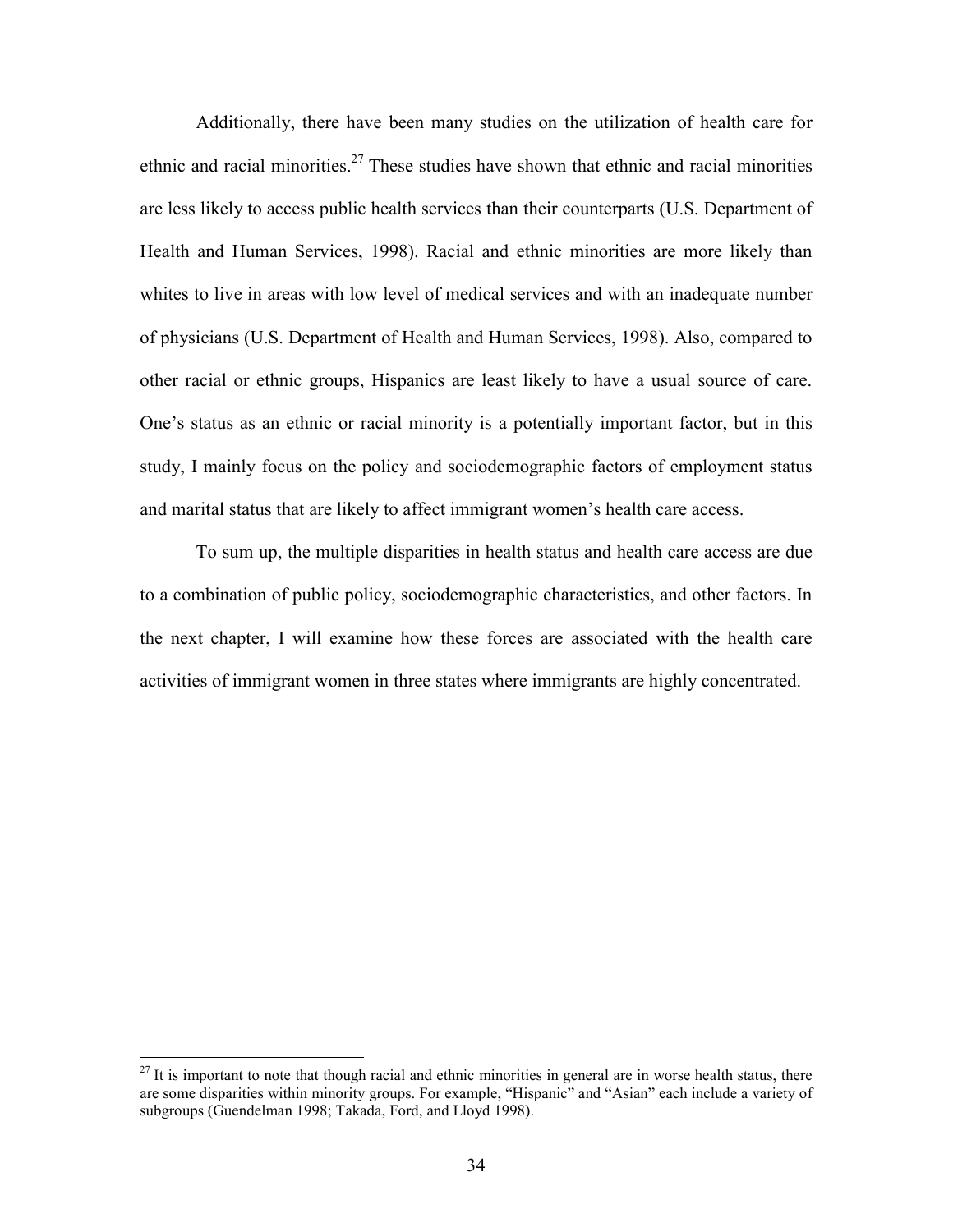# **Chapter 4: Case Studies**

 Based on the discussion in the previous chapter, in this chapter I examine and compare health care access and factors associated with them in three states. The primary goal of this thesis is to identify the factors that account for the variations in the health care access by immigrant women in the U.S. For doing this, I will use three in-depth cases studies in California, Florida and New York. These cases are chosen because a large number of immigrants reside there, and consequently they have an impact on the federal public policy targeting the immigrant population. I will also employ the National Survey of America's Families (NSAF completed in 1997 and 1999), in order to study the health care access by immigrant women in these cases.

## **Case One: California**

Immigrant women in California were a vulnerable group of population with "fair or poor" health according to NSAF (see Table 1). About one in three immigrant women in 1999 was in "fair or poor" health (31% of immigrant women). Compared to female citizens, immigrant women in California were more likely to report that their health was "fair or poor". Research indicates that health status is closely related to health insurance coverage. Individuals with insurance typically have significantly better health outcomes than the uninsured (National Women's Law Center, retrieved April 20, 2004). Thus, having access to health insurance is extremely important for immigrant women to live a healthy life. Based on the data from NSAF (see Figure 1), 48 percent of immigrant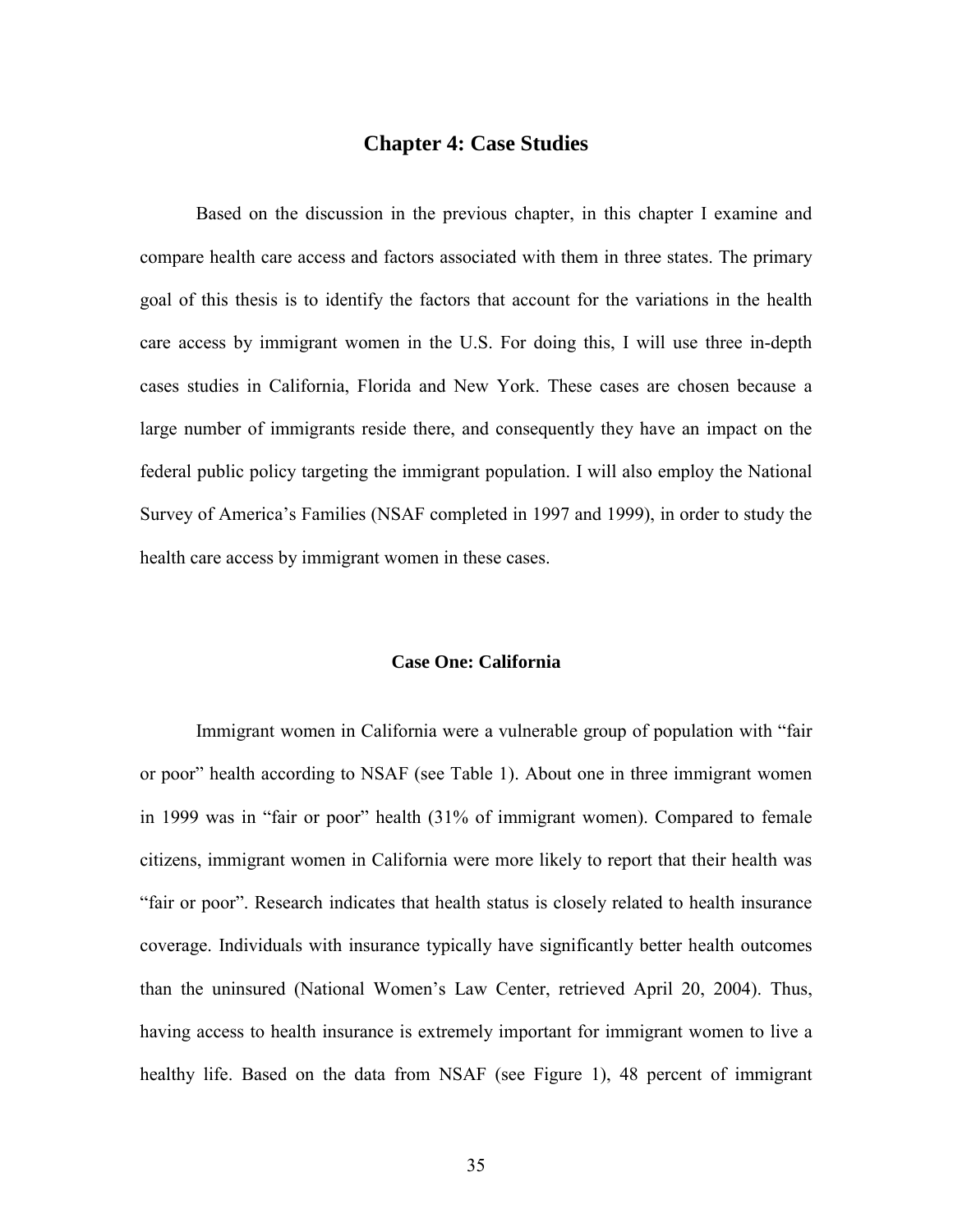women in California in 1997 were uninsured, almost triple the rate for female citizens. In the following part, I will explore some factors contributing to the limited health care coverage for immigrant women in California.



## *Demographics*

California has been one of the six primary destinations for legal immigrants to the U.S. for the past three decades. In 2002, one in four foreign-born non-citizens – 27.4 percent of nation's total foreign-born population – resided in California, which means that California alone attracted as many immigrants as Florida, New York and Texas combined. Though recently, the immigrant population has grown slightly slower than other states such as South Carolina, California was still the home of the largest number of immigrants in 2002. In addition, California had a higher concentration of foreign-born persons than Florida and New York in 2000: about 26.2 % of the state's population was foreign-born (U.S. Census Bureau, retrieved May 24, 2004). Two cities in California – Los Angeles  $(38.4\%)$  and San Francisco  $(34\%)$  – are the areas with the highest percentage of foreign-born residents. An enormous number of immigrants residing in California indicate that health policymakers meet a relatively larger challenge in order to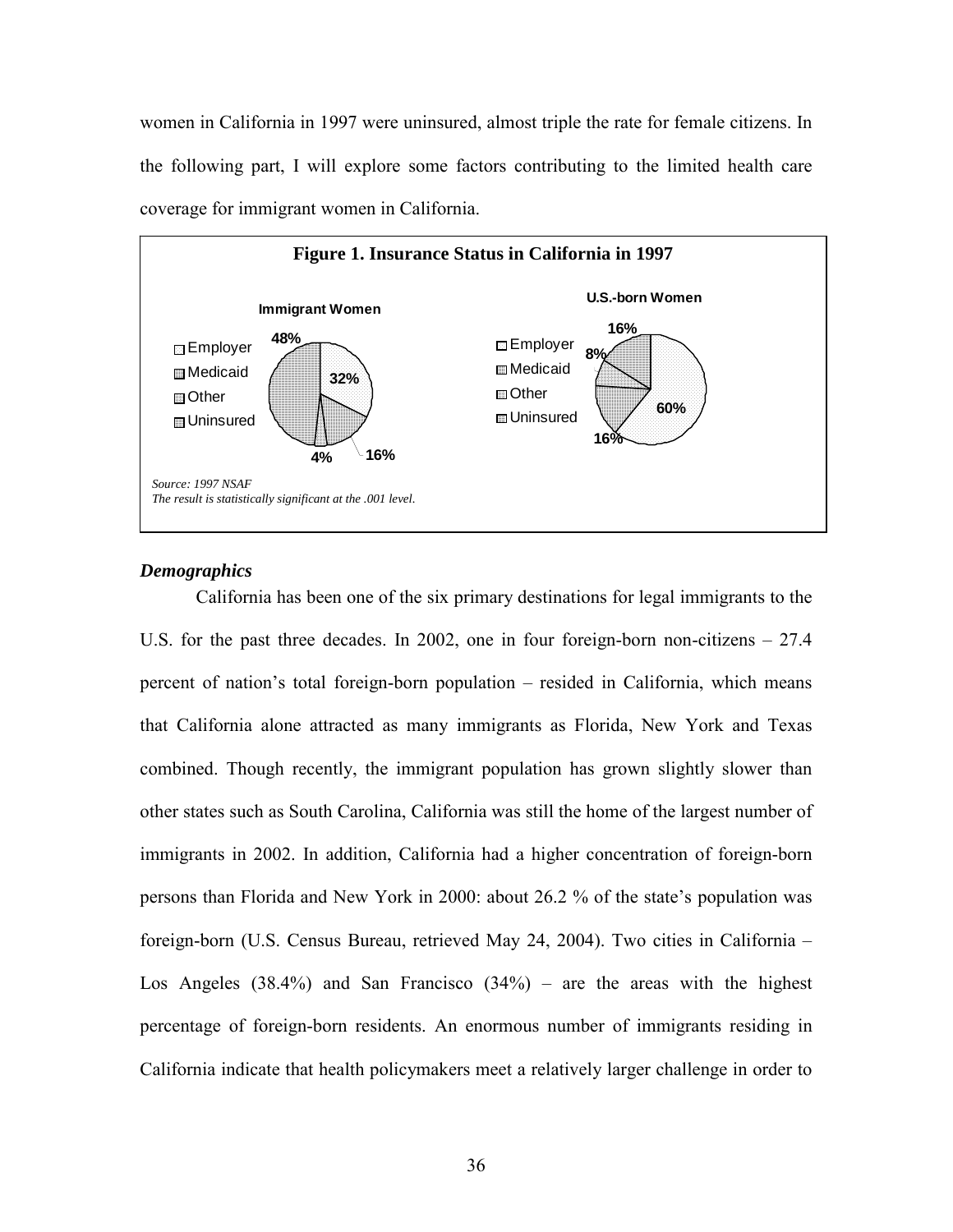satisfy the health care needs of this group of people (Capps, Fix  $\&$  Passel, November 26, 2002; U.S. Census Bureau, retrieved April 20, 2004).

Another characteristic of the population in California is its high racial and ethnic diversity. In 1999, one in three people was Hispanic, one in ten people was from Asia, and one in fourteen people was African American (Homepage of California, retrieved April 20, 2004). One of the possible results of high racial and ethnic diversity is racial tension in California. In *Racial Fault Lines*, Tomas Almaguer (1994) argues that California history is a series of racial divisions in which white privilege has prevailed. Patricia Zavella (2001) also argues that California has become a place of racial tension and social conflict. The passage of Proposition 187 reflects the contentious character of the presence of immigrants in California.<sup>28</sup>

#### *Health Policy for Immigrants*

1

California, with the largest number of immigrants and high racial and ethnic diversity, has historically had racial and ethnic conflict. In the mid-1990s, California witnessed a severe economic recession, which resulted in a decreasing number of job opportunities. Many Californians saw the immigrants as responsible for taking away their jobs, lowering wages, and posing a fiscal burden on the local government. As a result, anti-immigrant sentiments became prevalent and consequently were represented in the passage of Proposition 187 in 1994 (Fix and Zimmerman, 1999; Desipio & Garza, 1998).

<sup>&</sup>lt;sup>28</sup> Another example of anti-immigrant sentiment and the intention to impede illegal immigration was the passage of the 1986 Immigration Reform and Control Act (IRCA). Of course, considering the importance of the immigrants to California agricultural industry, policymakers have allowed for a period of transition. Special Agriculture Worker Program provided opportunities for farm workers to apply for U.S. citizenship. The Replenishment Agricultural Worker Program (RAW) allows new immigrant workers to enter the United States between 1990 and 1993, and after working three consecutive seasons, they too would qualify for permanent resident status. The H-2A program allows seasonal workers to be brought in to work temporarily when farmers cannot meet their labor needs (Zavella, 2001).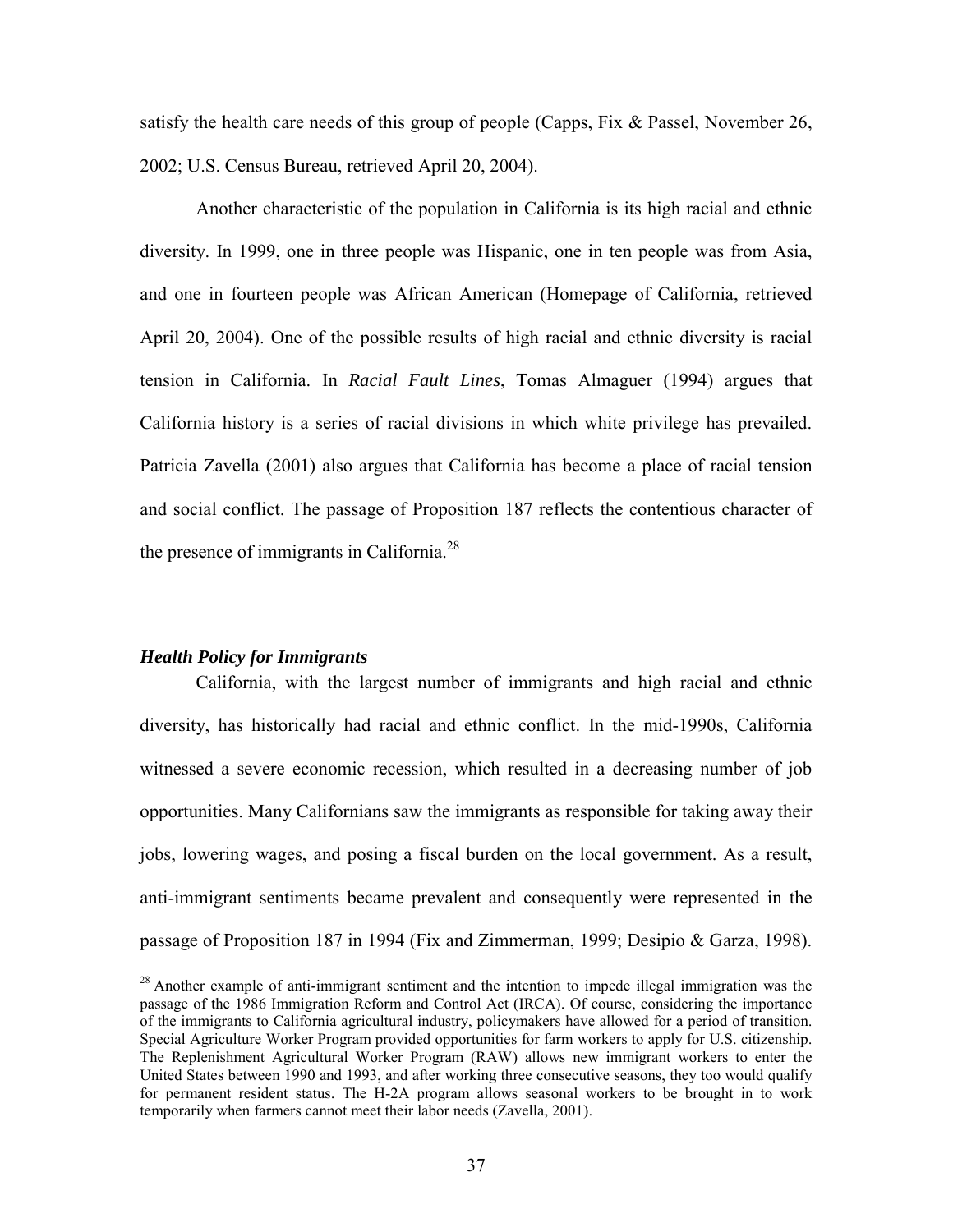Proposition 187 denied basic health benefits to illegal immigrants and called for the exclusion of their children from the public schools. While seemingly targeted against the undocumented immigrants in California, Proposition 187 de facto had a negative impact on all the immigrant population in California, and even in the whole nation. The passage of Proposition 187 in part contributed to the passage of welfare reform act in 1996 (PRWORA) (Desipio & Garza, 1998).

In addition to the anti-immigrant proposition, California's governors since 1990 have adopted a relatively moderate expansion of budget for health care programs. From 1991 to 1999, California was under the control of a Republican governor, Pete Wilson. In 1999, Democrat Gray Davis replaced Wilson as the governor of California, but people who expected a sweeping expansion of public health care programs were disappointed, since he was a conservative democrat.<sup>29</sup> As he declared, his top three spending priorities were "education, education, and education" (Lutzky and Zuckerman, 2000: 2). Education accounted for 50 percent of state general public expenditures in 2000. In contrast to his generosity on education programs, Davis was unwilling to make dramatic changes in health policy, because they might bring budgetary problems. Since 1998, however, California has moderately expanded eligibility for its public health insurance (Lutzky and Zuckerman, 2002).

In spite of the anti-immigrant tenor of Proposition 187 and despite the conservative health policy approach adopted by California's governors, the Medi-Cal health program in California has been one of the most generous programs for the immigrant population in the country since 1996, in terms of its broad eligibility criteria.

1

 $29$  The current Governor is Mr. Arnold Schwarzenegger who was sworn in as the 38th Governor of California on November 17, 2003.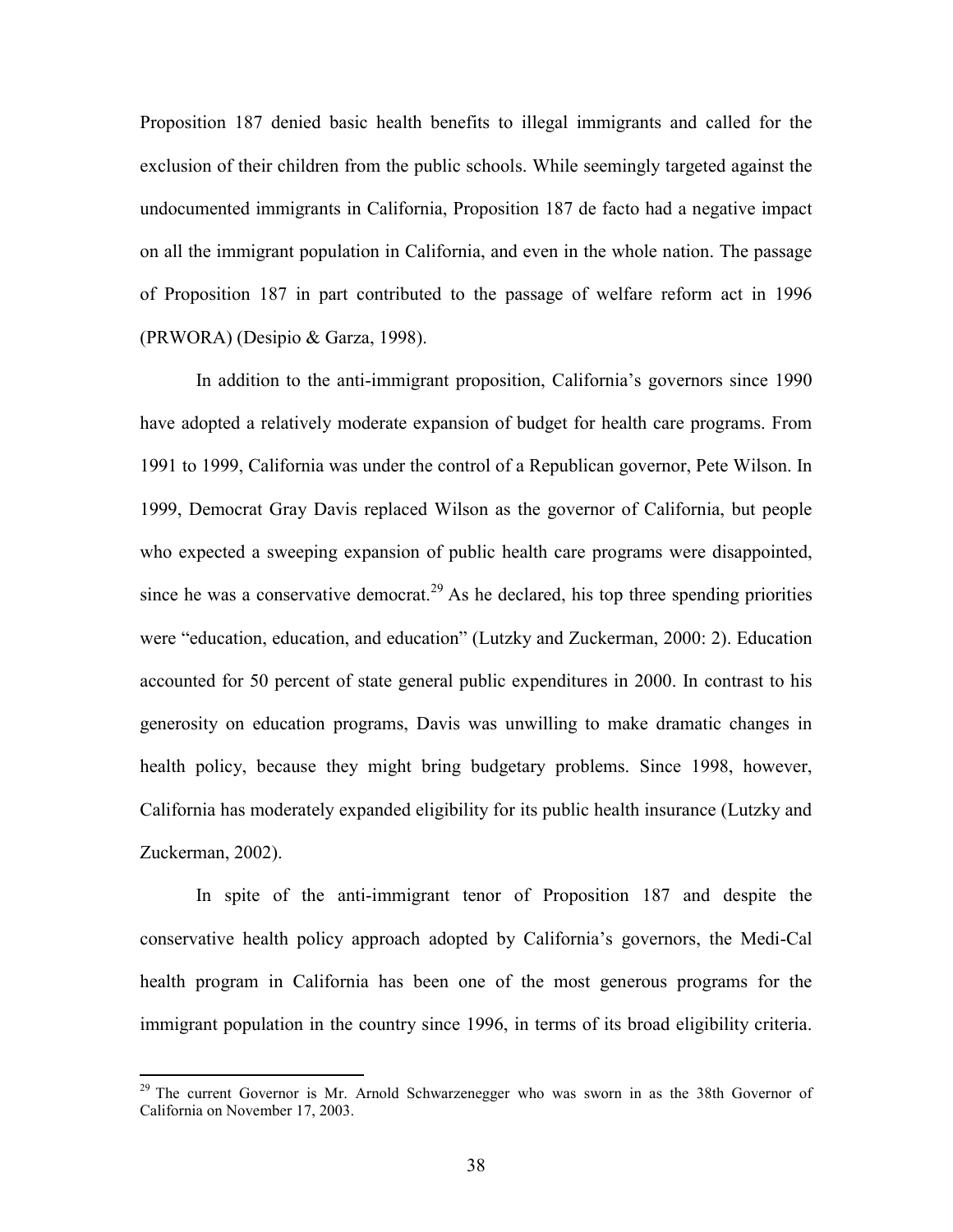The 1996 welfare reform law (the Personal Responsibility and Work Opportunity Reconciliation Act, or PRWORA) barred many legal immigrants from receiving some public benefits, especially those immigrants who entered the U.S. after August 22, 1996, who were to be excluded for their first five years in the U.S. Yet, states could make a decision on whether or not to provide state-funded TANF and Medicaid to immigrants who had entered the country after that date. California is the state with the largest number of immigrants, most of whom lack health insurance. In consideration of these facts, California has responded to welfare reform by using state funds to continue the Medi-Cal assistance to those post-enactment immigrants (Tumlin  $\&$  Zimmermann, October 20, 2003; National Immigration Law Center, 2002; Zimmermann & Tumlin, 1999).<sup>30</sup>

Health policy can play a significant role in explaining the health care access by immigrant women. Any shift in health policy will likely affect immigrant women's access to public health care programs, which are the second largest insurance resources for them. In this study I hypothesize that changes in health policy associated with welfare reform will have a negative impact on the health care access by immigrant women. The enactment of Proposition 187 was a dramatic effort to drive out undocumented immigrants by cutting them off from medical and other public services and depriving their children of the right to education. Although this law was enacted before welfare reform, it influenced immigrant women's health care access as negatively as welfare reform act did. Not surprisingly, influenced by such anti-immigrant public policy, the uninsurance rate among immigrant women was much higher than that of the female U.S. born citizens, which lends support to my first hypothesis (see Table 2). Yet welfare

1

<sup>&</sup>lt;sup>30</sup> Documented immigrants in California arriving after 1996 are still eligible for Medi-Cal. For those undocumented immigrants, who are eligible for emergency services under Med-Cal, non-emergency and state-funded programs have been reduced.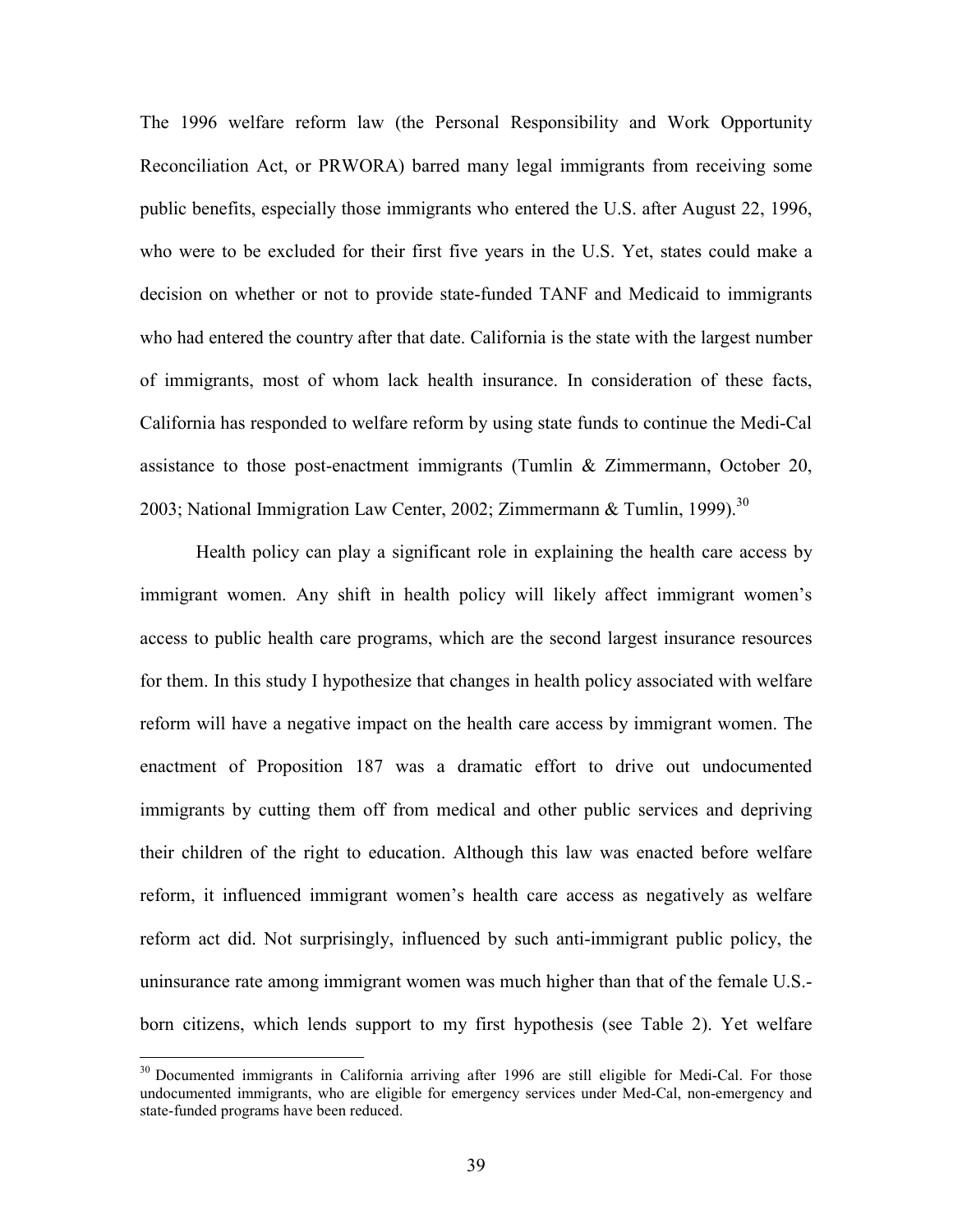reform did not bring dramatic changes to the Medi-Cal program in California – postenactment immigrants continued to qualify for public health care assistance. This can partially explain why immigrant women in California were almost as likely to receive health care assistance from Medi-Cal as female U.S.-born citizens, as reflected in the 1999's survey. This pattern again supports the first hypothesis (see Table 2). I also anticipate that immigrant women in 1997 survey would be more likely to receive Medicaid than those in 1999 survey, because welfare reform has restricted immigrants' eligibility for most public benefits. The NSAF surveys indicate that Medi-Cal coverage for immigrant women did decline by 6 percentage points from 1997 to 1999, which is also consistent with this hypothesis (see Table 2).

### *Economy and Employment*

In addition to the policy factors, immigrant women's access to health insurance is likely to be influenced by their employment status, since employers are the major insurance providers. In California, 48 percent of non-citizen immigrant women were uninsured in 1997, while only 16 percent of American women lacked insurance, according to the NSAF data (see Table 2). Immigrant women's high uninsured rate is largely associated with their tremendously low rate of employment, and the extremely low rate of health insurance provided by the employers. The immigrant population is mainly employed by the agricultural industry, which is a significant economic sector in California. In order to understand the health insurance coverage of immigrant women in California, I will explore the development of the agricultural industry and the employment opportunities for immigrant women in the following part.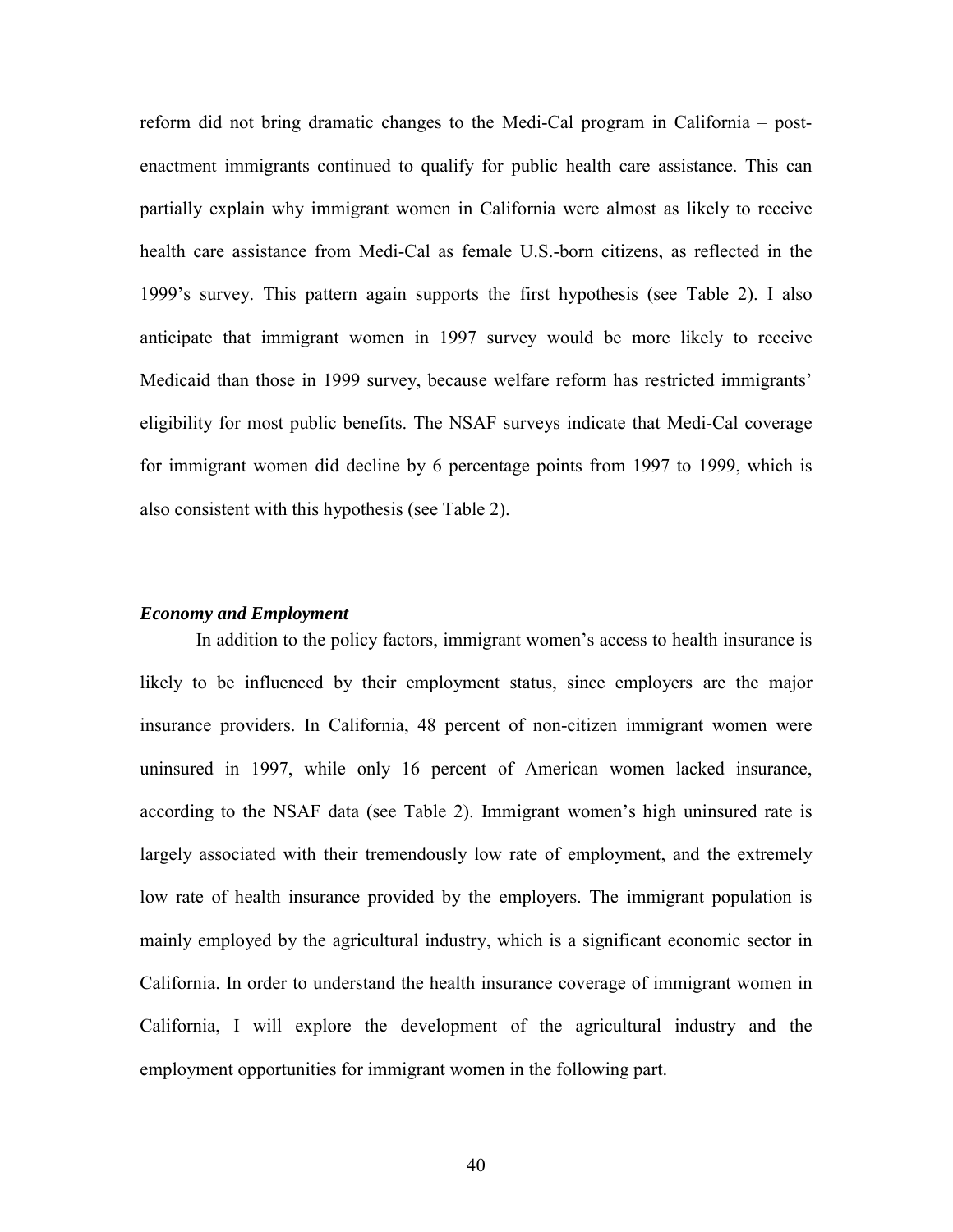Agriculture in California has brought massive revenue to the state government, and it has been the largest employer for the Californians. California's annual agriculture receipts from agriculture were more than \$23 billion in 2003, which was more than Hollywood motion picture industry revenues (Zavella, 2001). Meanwhile, since California became a state in 1849, agriculture's labor market has depended exclusively on immigrants, many of whom are from Latin America, specifically Mexico (Martin, 2001). California's vigorous economic development has to a large degree depended on its Hispanic immigrant laborers. Without this immigrant labor force, California's agriculture would quite likely to be unable to maintain the current level of production. In the early 1980s, California farmers shifted to producing specialized high-value fruit and vegetables, and this shift resulted in an increased demand for farm laborers. In response to this demand, many people migrated from Mexico to California. Meanwhile, during the 1980s, Mexico experienced economic crisis, which also pushed many Mexicans to migrate to the United States, even if it meant risking apprehension by the Border Patrol. During this time period, more immigrant women came to California accompanying their male family members. As a result, by the mid-1990s, California had become the state with the largest immigrant population. Some scholars even describe rural California as a "Latinized" area – immigrant farm workers have become the majority population and have even changed the character and culture of the rural life in these communities (Zavella, 2001). Recently there has been a slowing of economic growth, partly due to the events of September 11, 2001 and to California's energy crisis. As a result, California policymakers have adopted a "cost avoidance" strategy for Health and Human Services and encouraged controls on public health costs (Lutzky & Zuckerman, 2000). Though there have been no budget cuts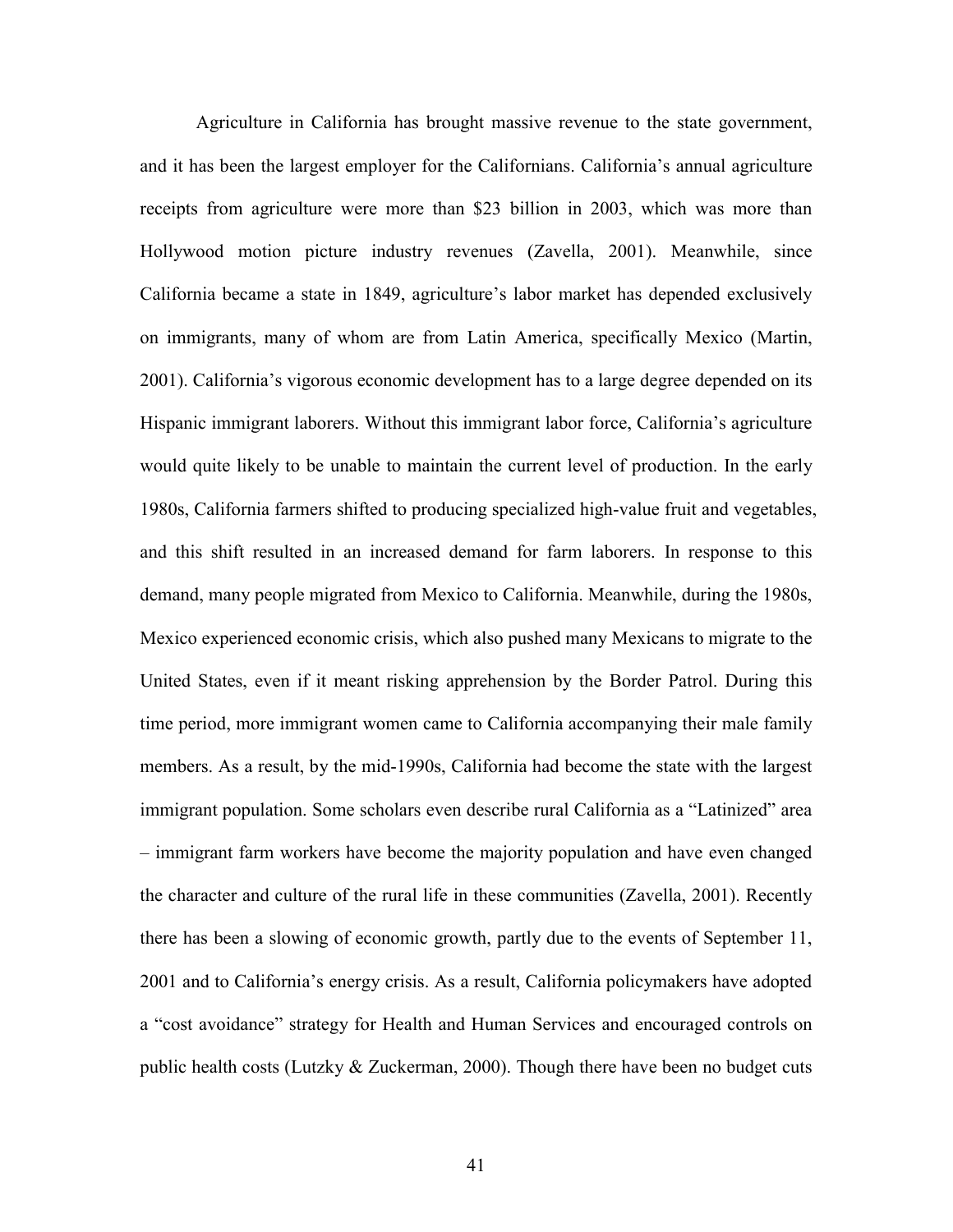to public health care programs, this restrictive strategy may have a negative impact on immigrant women's access to health insurance.

Although immigrant women are a large portion of California's population and play an important role in California's economy, they are also a vulnerable group. The NSAF data reveal that immigrant women in California had a lower rate of insurance coverage by their employers, compared to female U.S.-born citizens (see Table 2). In California, farm-work is usually the only job they can obtain, because it does not require application forms or references, and consequently it becomes an easy-entry occupation for many immigrant women. Without an alternative way to earn money in the U.S., immigrant women have to accept the field work and the low wages offered. It is reported that four of five farm workers are immigrants; in addition, two thirds of assembly workers are immigrants, and one in two household domestic workers is an immigrant (Latino Issues Forum, retrieved April 22, 2004). Most immigrant women are in the lowwage economic sector, in which the employers usually do not provide health insurance.<sup>31</sup>

According to my second hypothesis, the status of being employed will influence immigrant women's insurance coverage positively. As mentioned above, in California, immigrant women were less likely to be employed, or to have insurance coverage, than American women, which is consistent with the second hypothesis. Furthermore, employed immigrant women in California were more likely than U.S.-born women to participate in the low-wage agricultural industry, which usually does not provide health insurance to employees.

1

<sup>&</sup>lt;sup>31</sup> In spite of the fact that farm workers in California must be covered by unemployment insurance (UI) and workers compensation (WC) insurance, according to the labor laws, they do not question their rights to health insurance.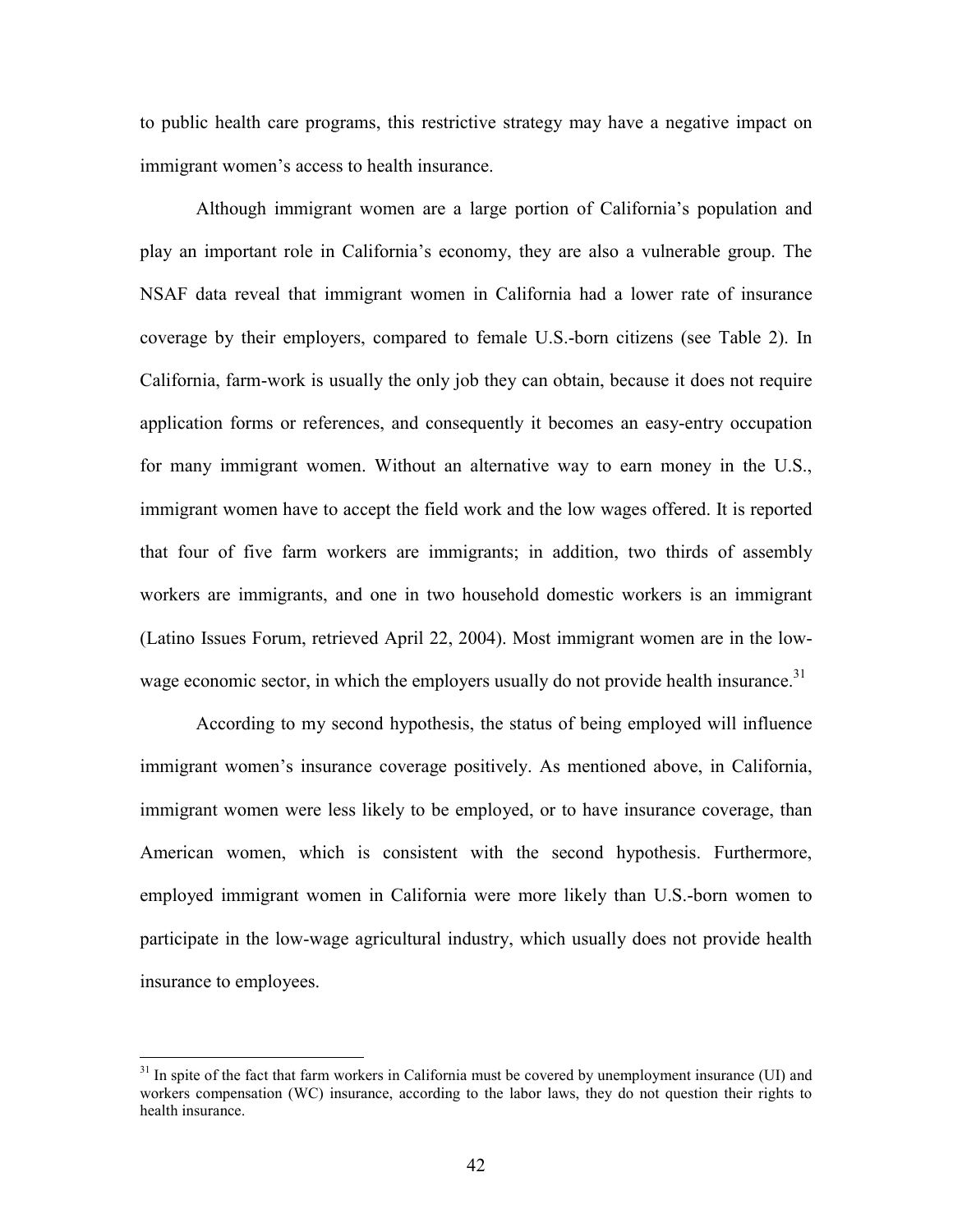## *Conclusion*

 In order to understand the health care access by immigrant women, this case study focuses primarily on immigrants' demographic characteristics, health policy that targets immigrants, and the agricultural industry in California. California has the greatest number of immigrants in the U.S., although in 2000, the percentage of immigrants coming to California began to decrease for the first time in 30 years. This indicates that health policymakers face a challenge to meet the health care requirements of the immigrant population. Meanwhile, California has a highly diverse group of immigrants who come from more than ten countries, but primarily they are from Mexico. Due to the high racial and ethnic diversity, there is racial and ethnic conflict in California, which was aggravated in the aftermath of September 11, 2001.

On the one hand, the racial and ethnic tensions have in part resulted in the passage of a series of anti-immigrant public policies in California, such as Proposition 187. California's governors since 1991 have adopted only a moderate expansion of budget on health care programs. On the other hand, California is known for its generosity in providing health care for those immigrants entering the U.S. after 1996. After welfare reform, California chose to provide state-funded medical services to post-enactment immigrants, which meant that documented immigrants in California arriving after 1996 were still eligible for Medi-Cal. Yet, the anti-immigrant Proposition 187 and the "chilling effect" of welfare reform appear to have discouraged immigrant women from seeking health care benefits.

Immigrant women's lack of health insurance coverage is also closely related to their socioeconomic status, in which employment status is an important factor. Most immigrant women work in the agricultural industry, which usually offers inadequate or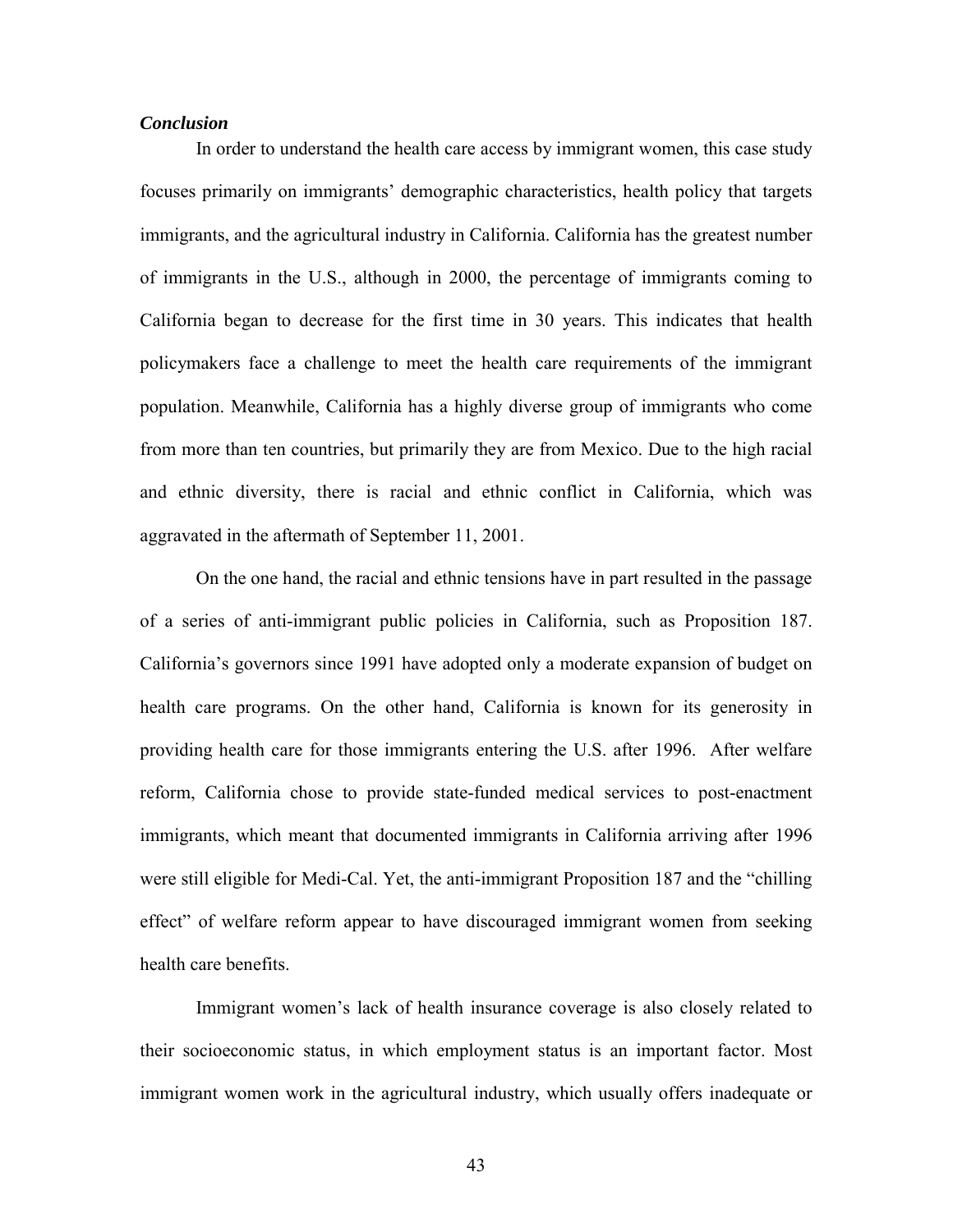no health care benefits. Since employer-sponsored health insurance is the main source of health care in the U.S., immigrant women have less access to health care and insurance than U.S.-born women with better employment opportunities. In addition, immigrant women are more likely to concentrate in blue-collar jobs, which require low skills and offer low wages. The low financial status (and high poverty level) among immigrant women makes them less likely to have the resources to purchase health care coverage out of pocket.

#### **Case Two: Florida**

Overall, immigrant women were more likely to report being in fair or poor health than female citizens in Florida (see Table 1). Among all immigrant women, more than one in five or 20%, perceived their health as being fair or poor, compared with 13% of female U.S.-born citizens.<sup>32</sup> In contrast to immigrant women in California, immigrant women in Florida were in better health according to their own perception of general health and well-being. Since some scholars have questioned whether or not the perception of fair or poor health is related to the actual health status among immigrant women (Kramer, Ivey & Ying, 1999; Muenning & Fahs, 2002), as I have explained in the previous chapter, I employ health insurance coverage to study health care access by immigrant women.

-

 $32$  Yet, the pattern between immigrant women and immigrant men in Florida is slightly different for that in California. Both group of people in Florida were similarly likely to be in fair or poor health (20% of immigrant women compared 21% of immigrant men), while in California, immigrant women were more likely to be in poor health than immigrant men (31% of immigrant women compared to 12% of immigrant men).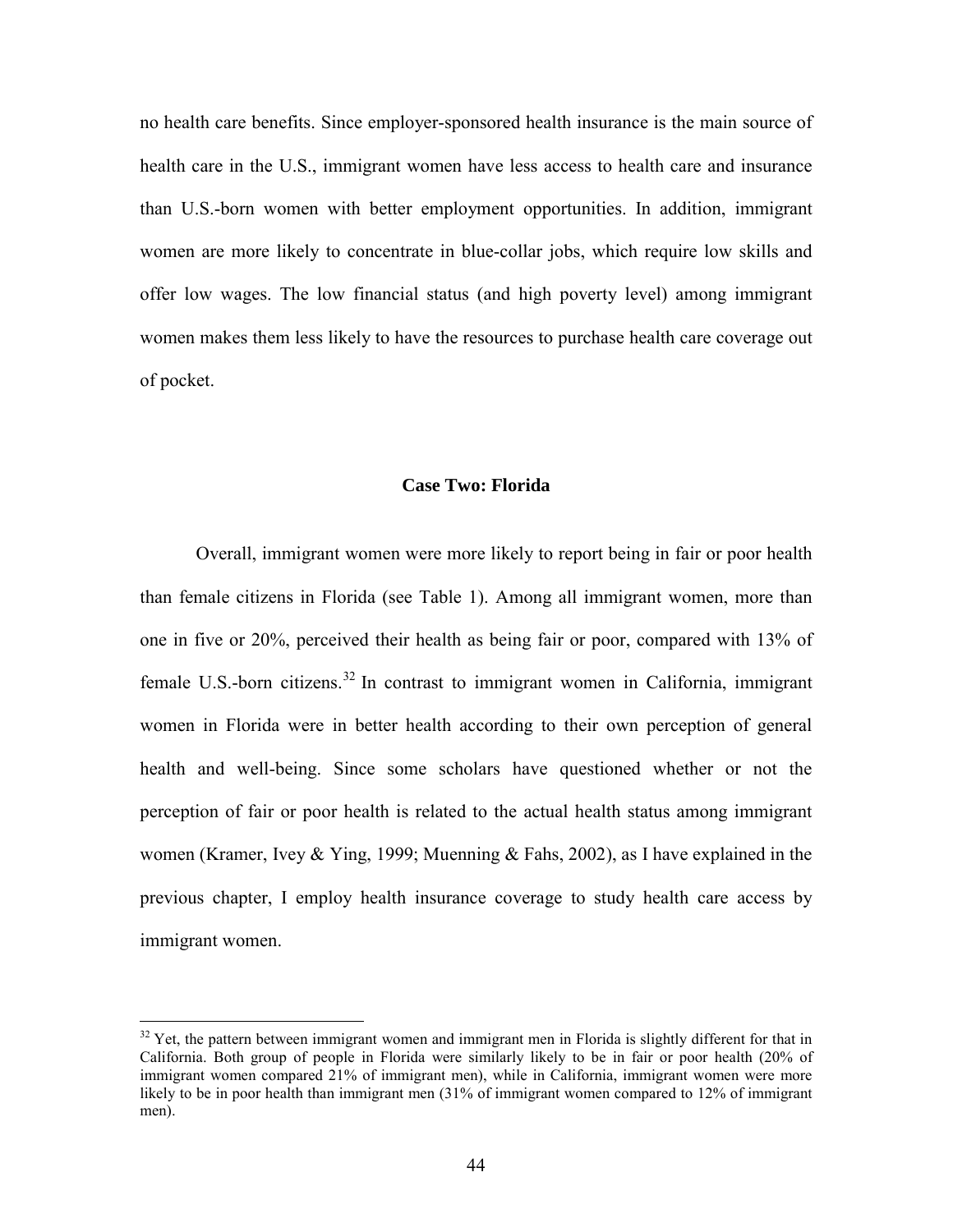In Florida, immigrant women were more likely to be uninsured than female citizens (see Figure 2). Compared to female non-citizens in California, Floridian immigrant women were more likely to have insurance coverage through employers, which can partly explain why Floridian immigrant women were healthier than Californian immigrant women. Lack of health insurance may increase the risk of poor health among immigrant women. Without health insurance, they may delay needed care and preventive care, and finally lose time to cure diseases. With limited access to health insurance, immigrant women may have poor control of chronic conditions, and inadequately monitor physical development.



#### *Demographic*

Florida has the third-largest immigrant population in the U.S. (after California and New York). Almost one in eleven immigrants in the U.S. lives in Florida, and one of every eight residents in Florida is a foreign-born non-citizen. The majority of immigrants and refugees come from Central and South America and the Caribbean basin, similar to the case of California. Yet in contrast to the fact that most immigrants in California come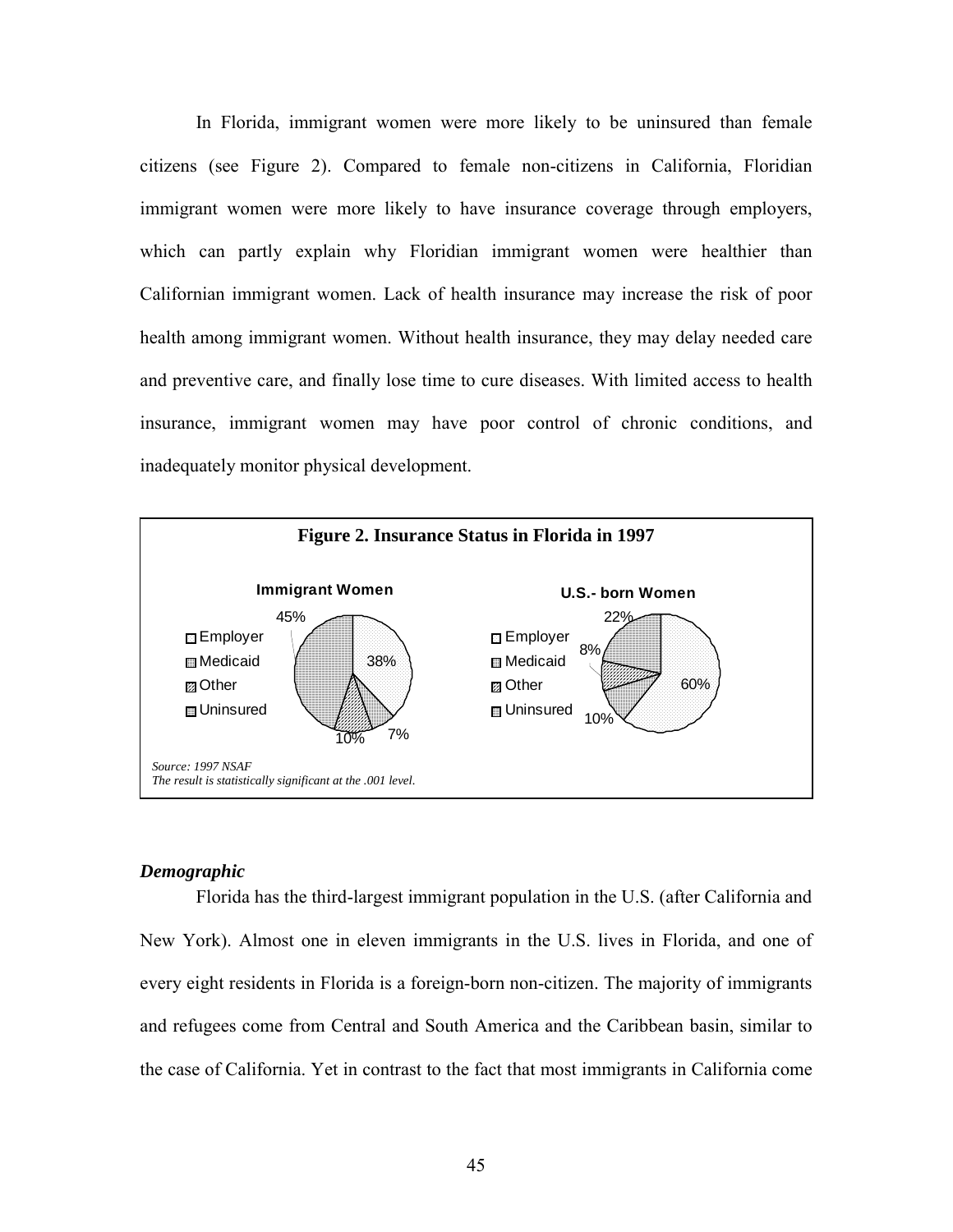from Mexico, in Florida Cuba plays a major role in this settlement pattern, and it accounted for almost one-quarter (24%) of the foreign-born population in the state in 2000 (U.S. Census Bureau, retrieved April 20). Florida is a geographically convenient place for immigrants and refugees from Cuba; for instance, the city of Miami is only 200 miles north of the country of Cuba. Thus many Cubans who oppose Fidel Castro and his government, founded in 1959, have fled to Florida. A large group of immigrants from the Caribbean have made Miami a city with a very strong Cuban culture (Kretsedemas, 2003). Besides Cuban immigrants, many Haitians who fled the oppression of Haiti's Duvalier regime arrived in South Florida in the early 1980s (Kretsedemas, 2003). Though political forces play a role in promoting Haitians' migration, most Haitian immigrants and refugees have been defined as economic migrants rather than political refugees by the U.S. Immigration and Naturalization Service (INS). Compared to many Cuban immigrants, who are mainly categorized as political refugees, most Haitian immigrants are less likely to receive government assistance (Kretsedemas, 2003). Such a large number of foreign-born non-citizens residing in Florida have posed a tremendous burden on the health care system of local governments.

Similar to California, Florida has one of the most racially and ethnically diverse populations in the country. According to Yemane & Hill (2002), the black and Hispanic populations make up 16.6 % and 16.7 % of the Florida population respectively. Not surprisingly, the racial and ethnic diversity is reflected in anti-immigrant sentiment among both policymakers and the public opinion. Democratic Governor Lawton Chiles first "blew the ugly wind" of anti-immigration with his lawsuit against the federal government for its failure to "protect the borders" (*Counterattack,* March/April 1996: 3).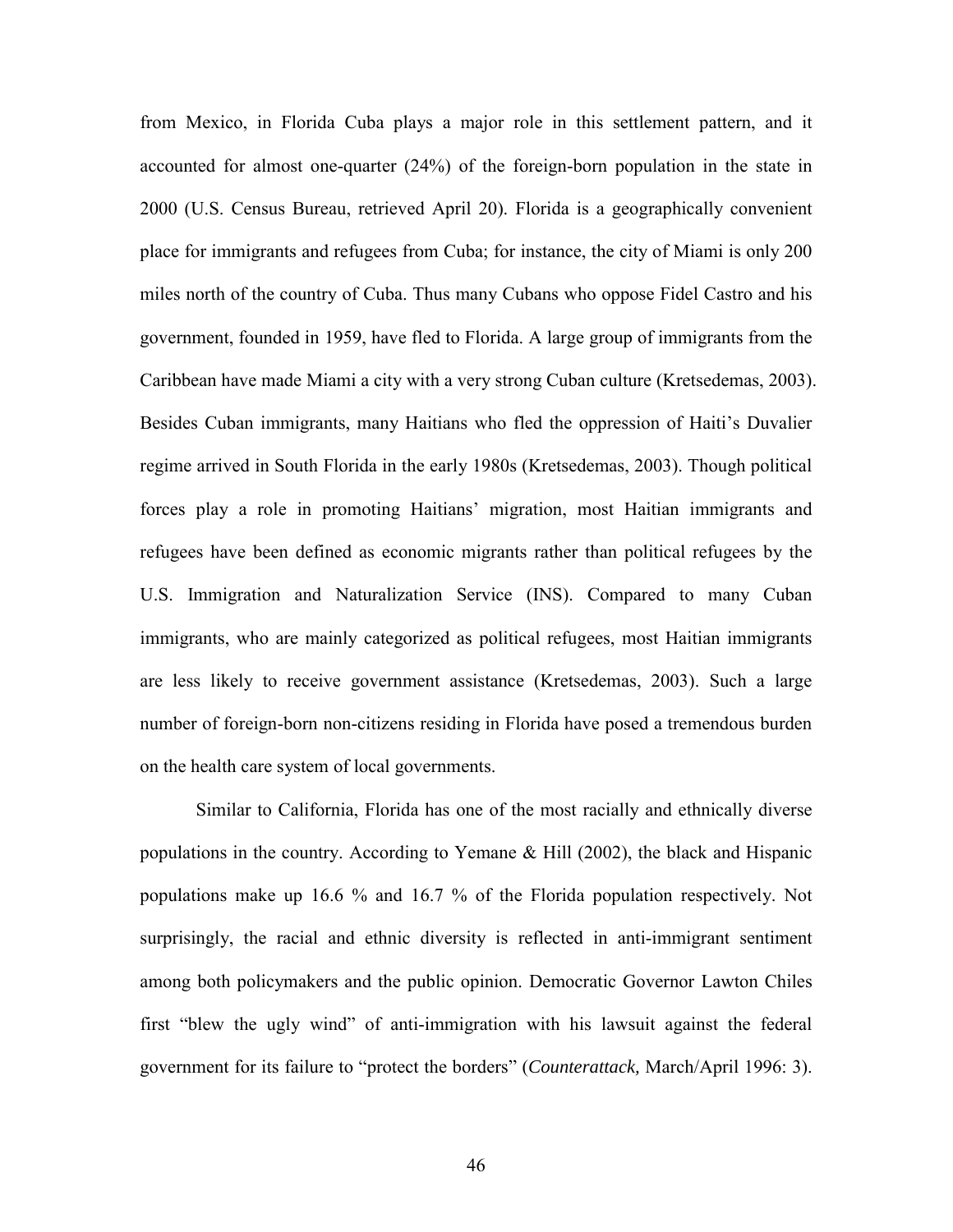This action was followed by a proposal by a Florida congressman to deny U.S. citizenship to illegal aliens' children born in this country (*Counterattack,* March/April 1996). In addition, two groups in Florida – the Save Our State Committee and FLA-187 – have pressed for passage of anti-immigrant regulation like Proposition 187 in California (*Counterattack,* March/April 1996). Public opinion and media stereotypes of immigrants also reflect anti-immigrant sentiment. According to a *Sun-Sentinel* poll, 81 percent of respondents in Florida thought that the U.S. government should place more restrictions on immigration (U.S. Census Bureau, retrieved April 20, 2004). The mass media have portrayed immigrants from Cuba as "the dregs of Cuban society, … anti-socials, homosexuals, drug addicts, and gamblers", and carriers of the AIDS virus (Kretsedemas, 2003: 315). Parallel to these negative images of immigrants, policymakers also have set up public health policy disadvantageous to the immigrant population.

## *Health Policy*

 Florida is less generous in health care assistance to the immigrant population than California, and in this sense, Florida's policies, compared to California's, are more consistent with the anti-immigrant sentiment among the general population. Before welfare reform, immigrants were offered public assistance similar to that given to U.S. born and naturalized citizens. In 1996, the welfare reform act and another immigration law enacted that year barred many immigrants from a variety of public benefits such as Medicaid, food stamps, and the Supplemental Security Income program (SSI). It also withdrew federal funding for states' Medicaid programs to exclude non-citizens who entered the U.S. on or after August 22, 1996. In the absence of federal funding to help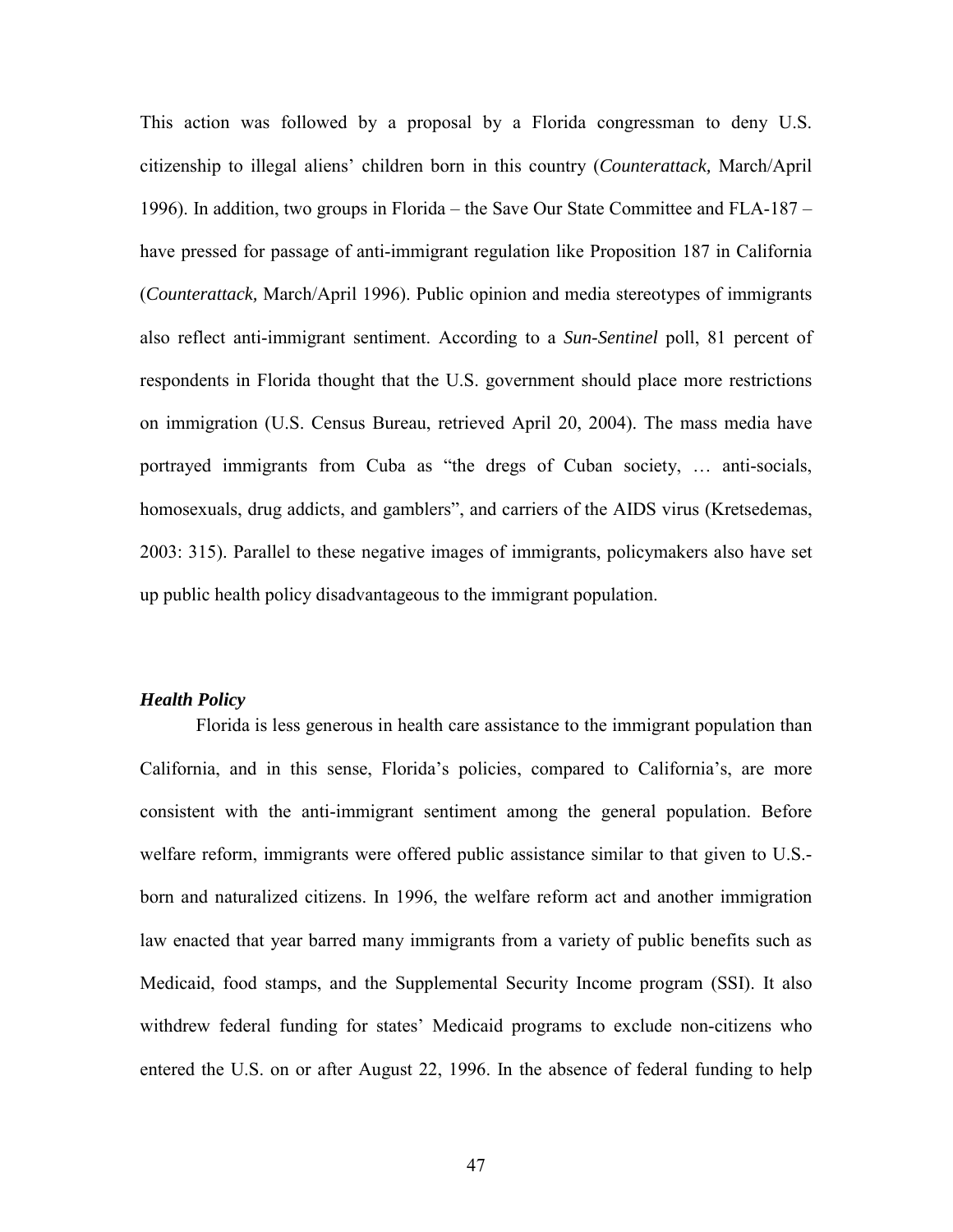post-enactment immigrants, some states, such as California and New York, have made efforts to restore health care for immigrants at the states' expense. Florida has not been as generous to its immigrant population. For instance, Florida recently imposed a ceiling on the number of immigrant children in its SCHIP program, placing many children in immigrant families who apply for public benefits on a waiting list (Ku and Blaney, 2000). Also, according to the NSAF data, immigrant women in Florida were least likely of those in the three states to receive insurance coverage from Medicaid (7% in Florida, 16% in California and 20% in New York). This is consistent with the policy approach taken by Florida.

From 1991 to 1998, Florida was governed by Lawton Chiles (1930-1998) of the Democratic Party, and Republican Jeb Bush became governor in 1998; for both governors, health related policy has occupied an important place in their agenda, although differences exist (Yemane & Hill, 2002). Chiles was known as a health care advocate throughout his political career. He led a campaign to create the National Commission for Prevention of Infant Mortality in the late 1980s, appealed for health care reform before it became the national agenda, and focused on health care coverage for the uninsured population. In 1992, he created the Florida Healthy Start program to provide prenatal and infant care to poor mothers, and he made efforts to set up regional health care alliances throughout the state in 1994. Although he actively tried to expand the health-care program, he encountered difficulties passing his proposal in the state legislature, because Florida's legislature was controlled by the more conservative Republican Party. In addition, the recession in the early 1990s seriously hindered economic development in Florida, especially tourism. As a result, during Chiles' term, there was no salient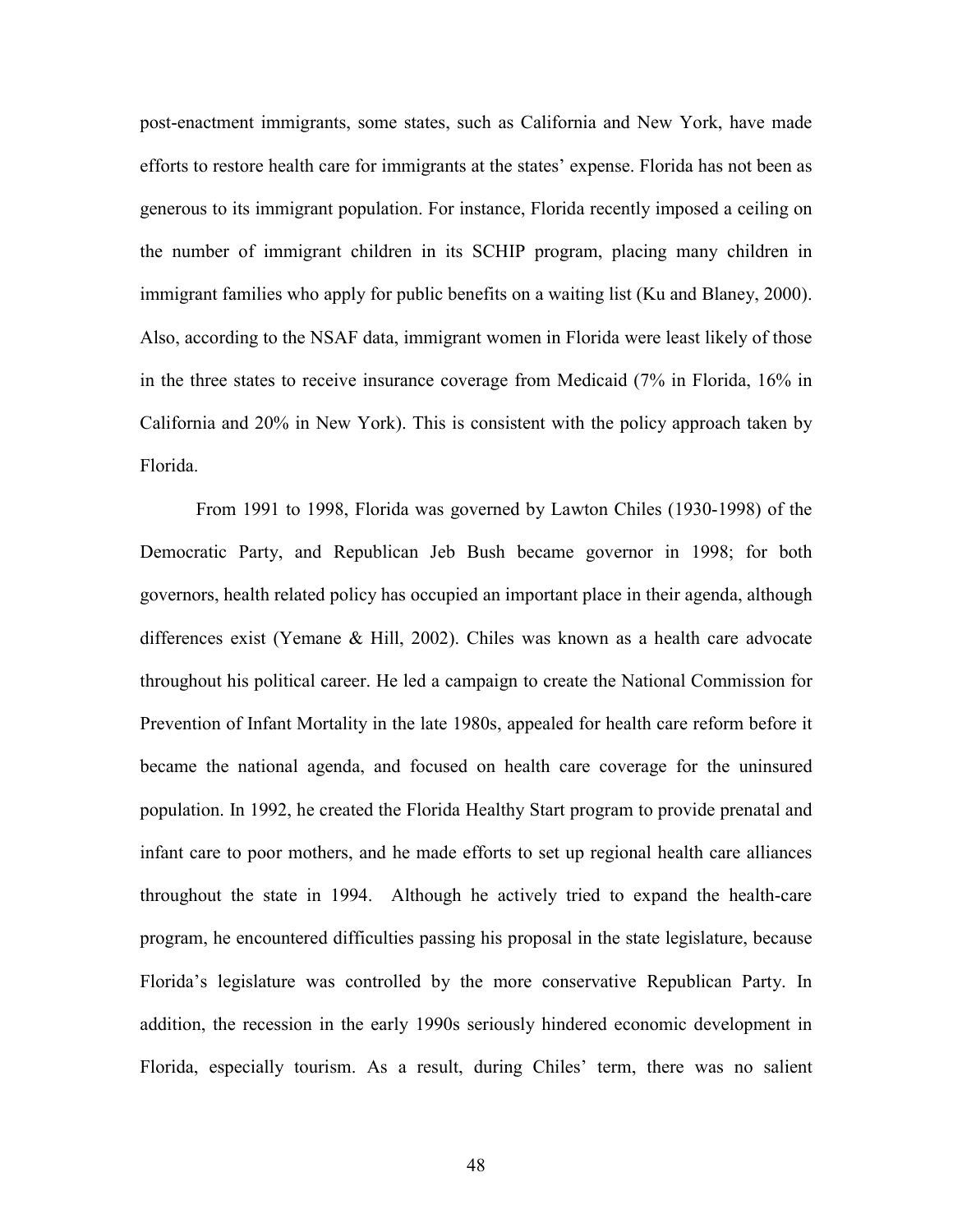expansion of public health care assistance for the uninsured population. Compared to Governor Chiles, the current Governor Jeb Bush has been more conservative on health care policy (Homepage of Florida, retrieved on April 20, 2004). One example is a change in the Florida Health Security program. Under the Chiles administration, that program aimed to sponsor health insurance premiums for the entire low-income uninsured population; however, under Bush this program has been narrowed to target vulnerable groups such as low-income children, persons with disabilities, and the elderly. To summarize, health care programs in Florida since 1991 have moderately expanded, but they are less generous than those in California (Yemane & Hill, 2002).

In Chapter 2, I hypothesize that public policy changes brought by welfare reform will have a negative impact on immigrant women's insurance coverage. After welfare reform, Florida chose to restrict post-enactment immigrants from receiving most public assistance, such as Medicaid and food stamps. In the case of Florida, immigrant women were less likely to receive Medicaid than American women, and immigrant women's insurance rate in the 1999 survey was lower than that in the 1997 survey, which is consistent with this hypothesis (see Table 2). Many legal immigrant women who entered the U.S. on or after August 22, 1996, lacked health insurance, partly due to their limited access to state-sponsored Medicaid program.

## *Economy and Employment*

Another factor associated with immigrant women's high uninsurance rate is their employment status, which is tied to the nature of the economy in Florida. The 1997 and 1999 National Survey of America's Families show that the employment rate was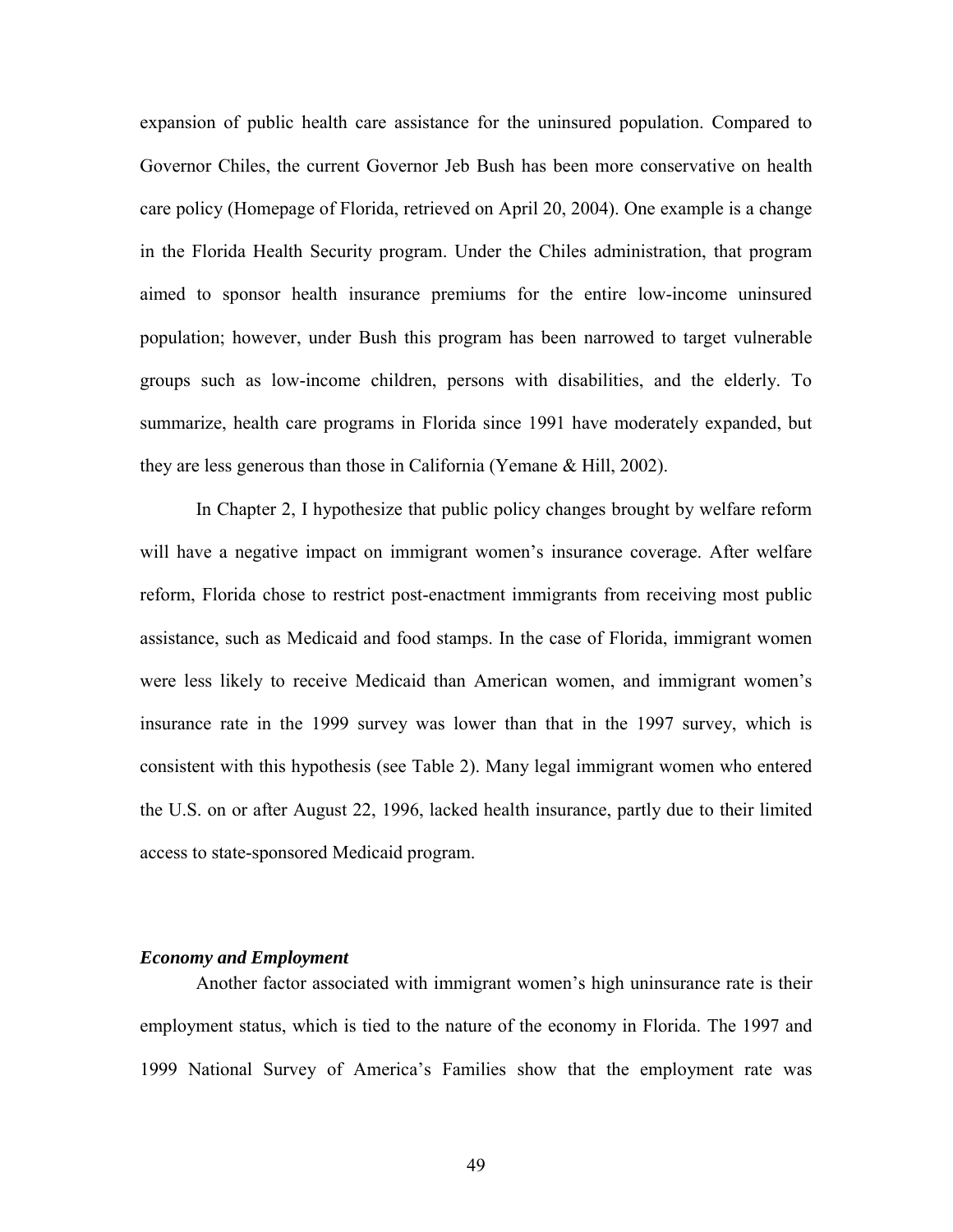significantly lower for immigrant women than for U.S.-born women in Florida in both years. Though the employment rate for immigrant women slightly rose from 1997 to 1999, immigrant women were less likely to be employed, compared to U.S.-born women and immigrant men. Consequently, immigrant women in Florida were least likely to obtain employer-sponsored health insurance. The low rate of employment of immigrant women mainly explains the low insurance rate for them.

In addition, even those immigrant women who are employed may not receive health coverage from employers. The economy of Florida, especially Miami, is heavily dependent on the state's tourism industry. Because Spanish is widely used in Miami, the city is a major attraction for Spanish-speaking tourists from South America and Central America. According to Weekly Reader Corp. (1993), Spanish-speaking tourists spend about \$2 billion a year in Florida's tourism industry. The flourishing tourism industry has contributed to economic development in Miami, Florida. Yet, the entrepreneurs in these sectors typically do not provide employees health insurance coverage. Nearly 65.2 percent of uninsured employed Floridians aged 18 to 64 reported that their employers did not offer health insurance (Yemane & Hill, 2002).

Furthermore, more female immigrant workers may become uninsured when employers face a weak economy, because employers may be unable to afford employee health care coverage. Especially in the aftermath of September 11, 2001, Florida's vital tourism industry began to deteriorate, economic development slowed down, and the state budget reached a crisis level. Due to these economic difficulties, immigrant women in Florida experienced a lower employment rate and higher uninsured rate, which is consistent with my second hypothesis.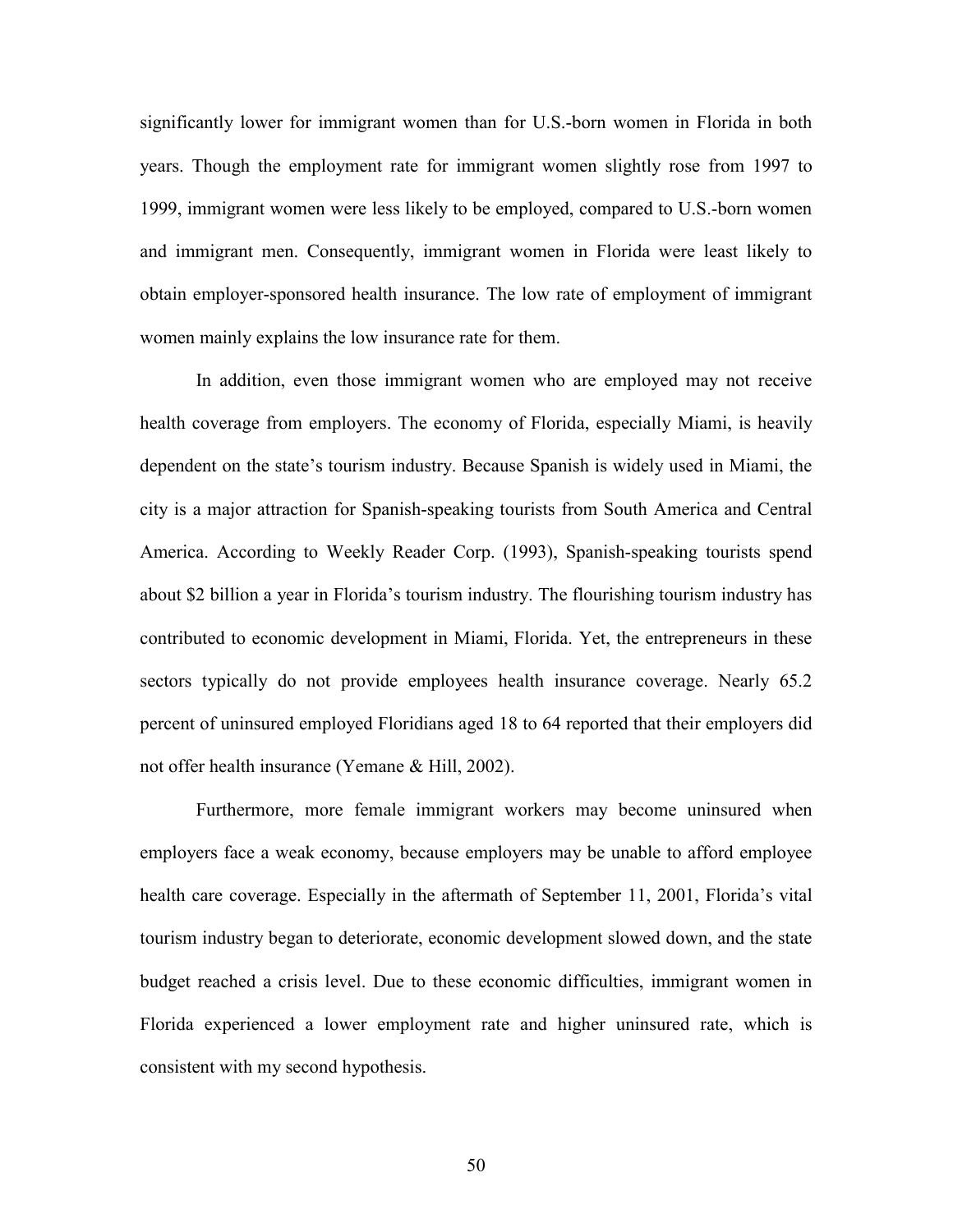### *Conclusion*

This case study examines health insurance available to immigrant women in Florida, by exploring the demographic characteristics of the state, health policy adopted by the governors, and the core economic sector in Florida. Florida had the third largest immigrant population in the country behind California and New York in 2000. This large number of immigrants has acted as a stress on the state budget and has led to a relatively restrictive government health care program. Similar to California, there are racial and ethnic tensions due to a highly diverse foreign-born population. Xenophobes in Florida tried to deprive the citizenship rights of U.S.-born children of illegal immigrant parents and wanted to pass a California-style anti-immigrant Proposition 187.

Under such an anti-immigrant atmosphere, combined with a state legislature controlled by conservative Republicans, and a Republican governor since 1998, the current health policy has restricted the eligibility of the immigrants who entered the U.S. after 1996. The data show that fewer immigrant women received Medicaid from 1997 to 1999, which supports the first hypothesis that policy changes brought by welfare reform impacts immigrant women's insurance coverage negatively.

 Tourism is the largest industry in Florida, and it has employed many female immigrant workers. Yet, like the agricultural industry in California, employers in tourism usually provide inadequate or no health insurance for the employees. Furthermore, immigrant women were the least likely to be employed. The combination of limited access to employment and employer-sponsored health care plays the chief role in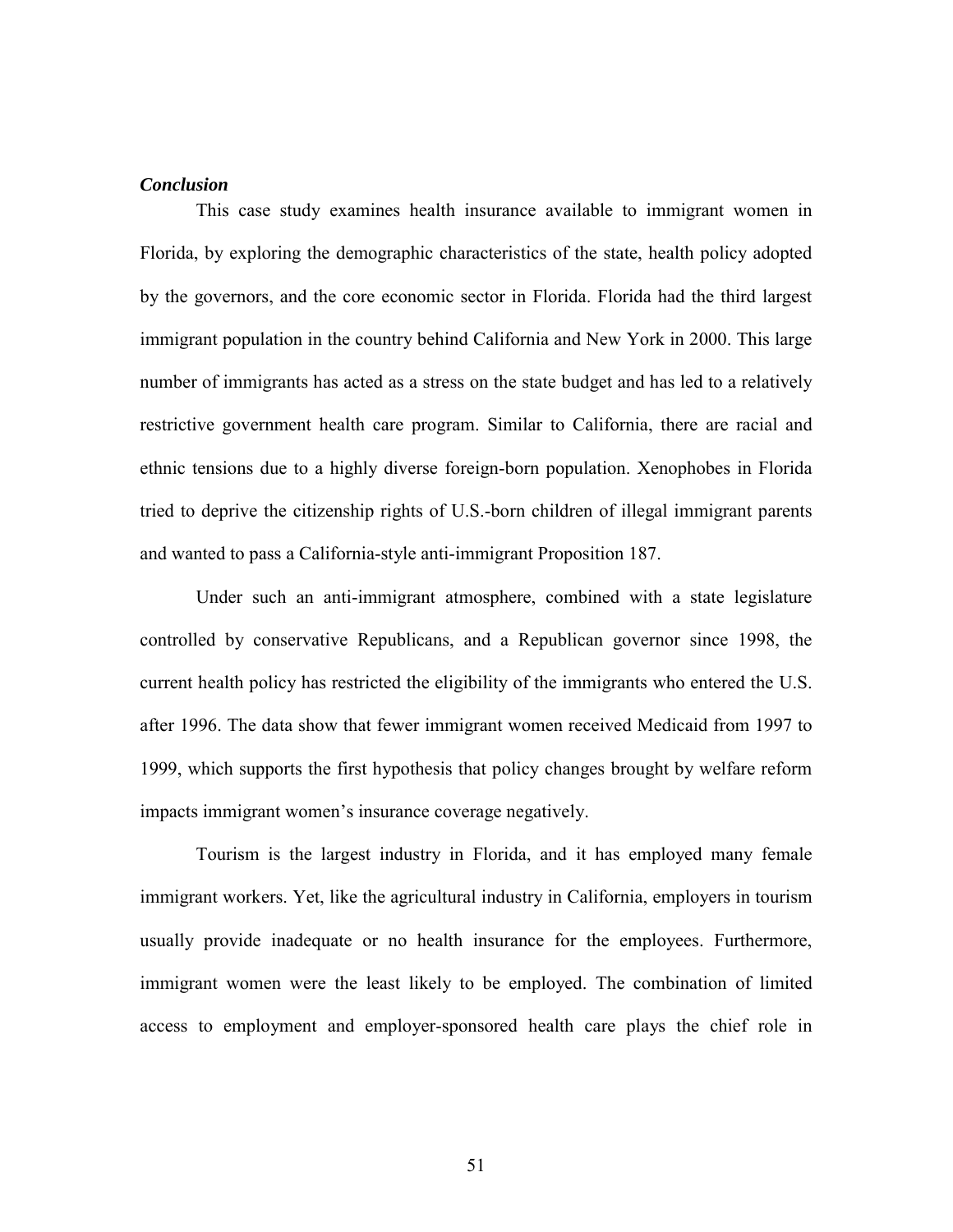explaining the high uninsurance rate among immigrant women, since employers are the main sources of health insurance.

## **Case Three: New York**

In New York State, immigrant women were also more likely to be in fair or poor health than either female citizens or immigrant men, similar to in California (see Table 1). Yet immigrant women in New York were more likely to report being in good health than Californian immigrant women. According to my previous argument, health status largely depends on their access to health insurance coverage and their experiences with the health care system. In New York, immigrant women were two times less likely to receive employer-sponsored health insurance, and three times less likely to be insured, than female citizens (see Figure 3); this partly explains the disparity in health status between immigrant women and female citizens. However, the relatively higher insurance coverage of immigrant women in New York than in California may in part explain their apparent better health. Health insurance is the key that makes health care services more accessible to a population that has less optimal health status and has poorer access to health care, such as immigrant women. This case study provides some essential demographic and socioeconomic information about immigrant women residing in New York State, and it addresses the impacts of welfare and health care policy on the health care access by immigrant women.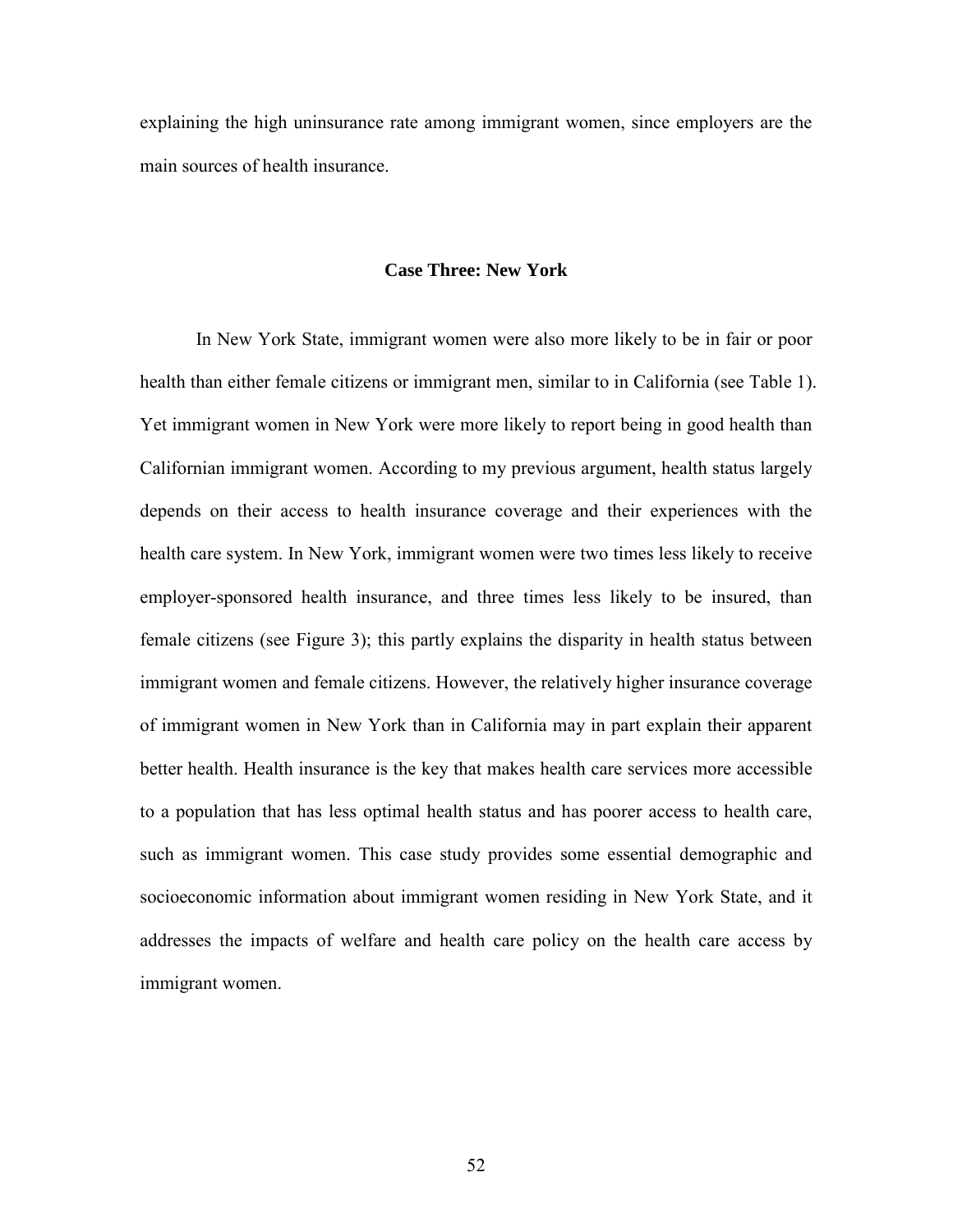

## *Demographics*

New York has a long history of immigration and has always been a gateway for immigrants. By 1999, it is estimated that 8 million immigrants resided in New York, which makes New York the state with the second largest immigrant population, following California. And in 2000, 20.4 % of the New York's residents were foreignborn, which made it a state with a high level of immigrant concentration, second only to California (U.S. Census Bureau, Retrieved on May 24, 2004). The data also show that New York had a larger immigrant population than Florida (Muening and Fahs, 2002). Because of its significant role in the history of migration in the U.S., and its tradition of accommodating many immigrants, New York is likely to set up friendlier public policy for the foreign-born population than California.

New York is also known for its high level of racial and ethnic diversity. Different from California, where the majority of immigrants come from Mexico, and different from Florida, where immigrant flows are represented by Latin American immigrants, New York possibly has the most diverse immigrant population. It is estimated that people of over 185 nationalities reside in New York State. In Queens – the most diverse county in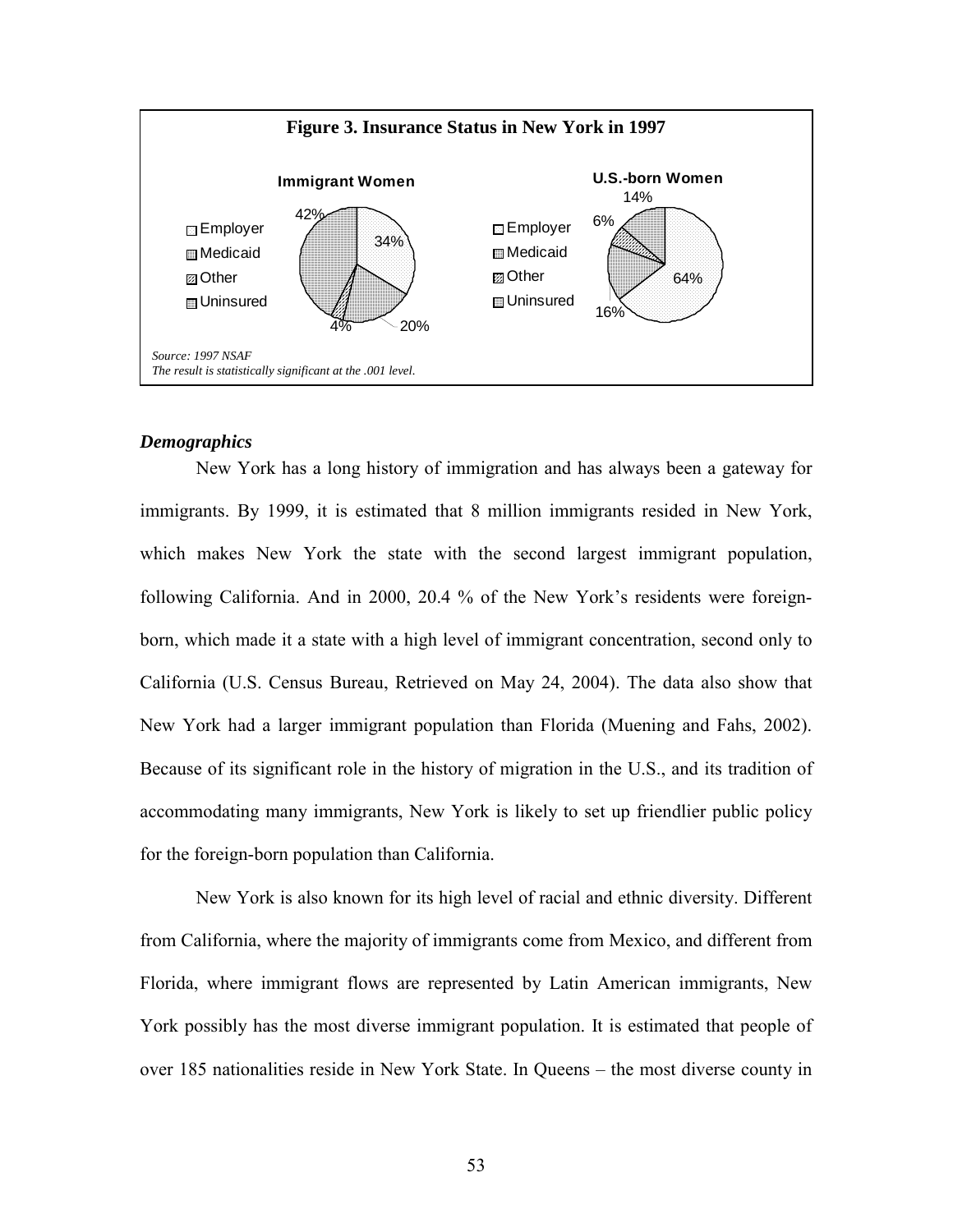the United States – more than 150 nations were represented (Homepage of New York, retrieved April 20, 2004). <sup>33</sup> As White, E. B. (1999) wrote, "The collision and the intermingling of these millions of foreign-born people representing so many races and creeds make New York a permanent exhibit of the phenomenon of one World" (*Here Is New York*). The high level of racial and ethnic diversity has resulted in some conflicts. Newly-arrived immigrants often have to fight to have their customs accepted. For instance, Indians had to battle for the right to wear their turbans while driving taxis. In addition, New York has witnessed a worsening of conflict between native New Yorkers and Arabs and other immigrants, especially after September 11, 2001 (Souccar 2001).

While New York has historically been a destination for immigrants, since 1996, the state's policymakers have faced new challenges to deal with immigrant issues due to the passage of the Personal Responsibility and Work Opportunity Reconciliation Act (PRWORA, welfare reform act) and the Illegal Immigration Reform and Immigrant Responsibility Act (IIRIRA).

## *Health Policy*

1

The state of New York has traditionally been generous in public support of health and social services. New York has the largest Medicaid program in the country, which is the principal single item in the state budget with total expenditures of \$24 billion. 3.3 million New Yorkers were enrolled in the Medicaid program in 1995. Health care provides more than 13% of all employment opportunities, which makes it the third largest economic sector in New York City (Muennig and Fahs, 2002; Holahan, Evans, Liu,

<sup>&</sup>lt;sup>33</sup> In 1995, the largest single country where immigrants in New York come from is the Dominican Republic, with 395,000 or 12 percent of all foreign-born. The next largest are: China (229,000 or 7 percent), Jamaica (195,000 or 6 percent), and the countries of the former Soviet Union (182,000 or 5 percent).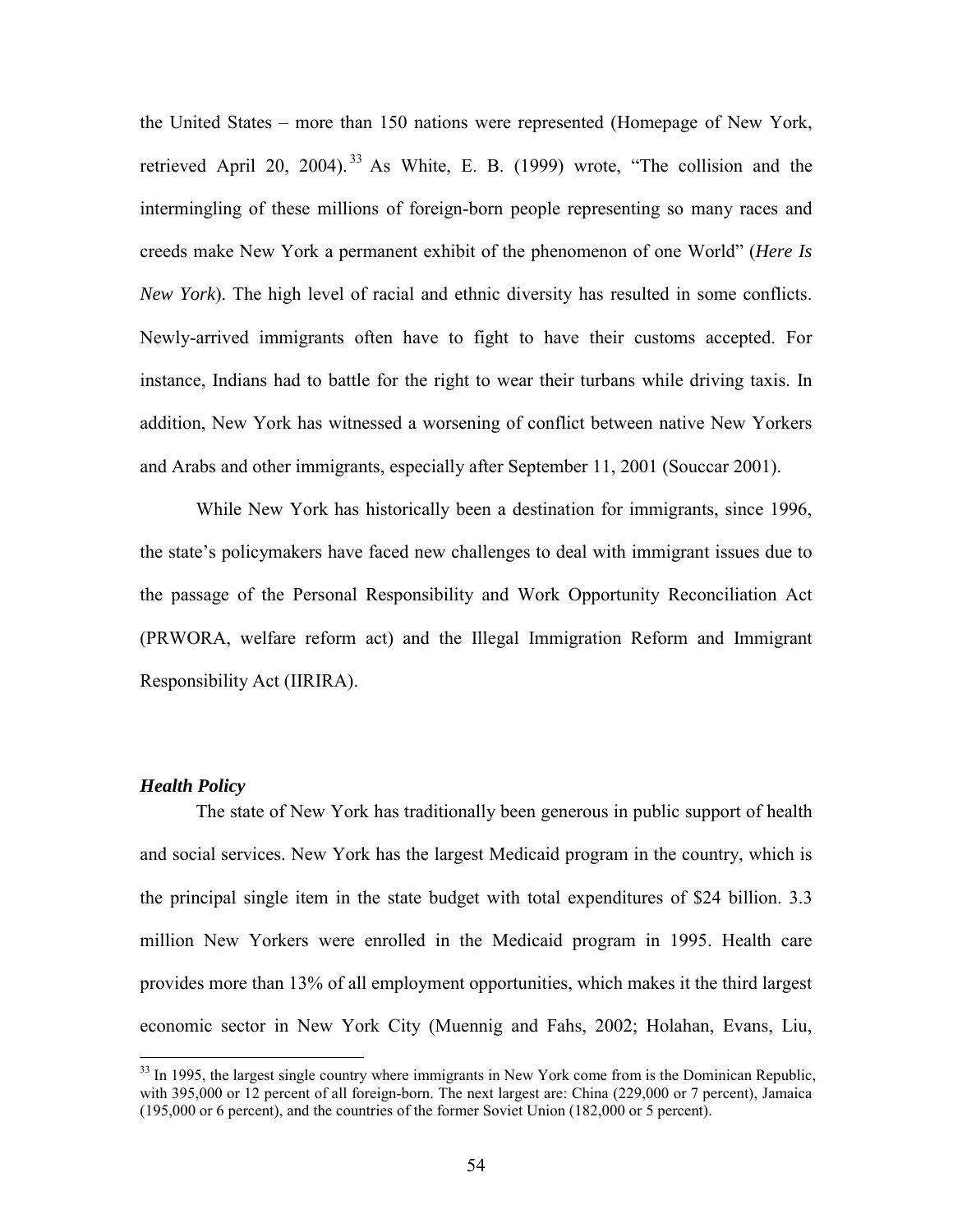Sulvetta, Haslanger and Cantor, March, 1998). The NSAF data show that immigrant women in New York were more likely to have Medicaid-sponsored health insurance than American women, which is consistent with the characteristics of public policy in New York, but distinctly different from the situation in California and Florida.

Since welfare reform, immigrants' eligibility has not changed much in New York. The welfare reform act made immigrant status and time of entry the principle criteria for eligibility for public benefits. The new law restricted recent immigrants' eligibility for most federal government sponsored benefits, such as Temporary Assistance for Needy Families (TANF), Medicaid, Supplemental Security Income (SSI), and food stamps. The welfare reform law also decentralized the welfare system – shifted the federal government's decision-making and fiscal responsibility to the state and local governments for providing public benefits to the immigrant population (Fix and Capps, 2002). In response to these changes, New York State adopted a more liberal and progressive way to provide health care to the immigrant population than did Florida. After the enactment of welfare reform, similar to California, New York continued to provide health care out of the state revenues for post-enactment immigrants, while Florida was unwilling to continue to pay for health care for the federally ineligible  $imm$ igrants.<sup>34</sup>

According to my first hypothesis, immigrant women should be less likely to receive Medicaid than American women since the enactment of welfare reform. Yet in the state of New York, immigrant women were more likely to obtain governmentsponsored health insurance than the U.S.-born women (see Figure 3). This seeming

1

<sup>&</sup>lt;sup>34</sup> In general, federal Medicaid program provides emergency care to all immigrants, prenatal care to all pregnant women regardless of their status or entry time, and health care for children of illegal immigrants (*Migration World Magazine*, September 2000 v28 i5).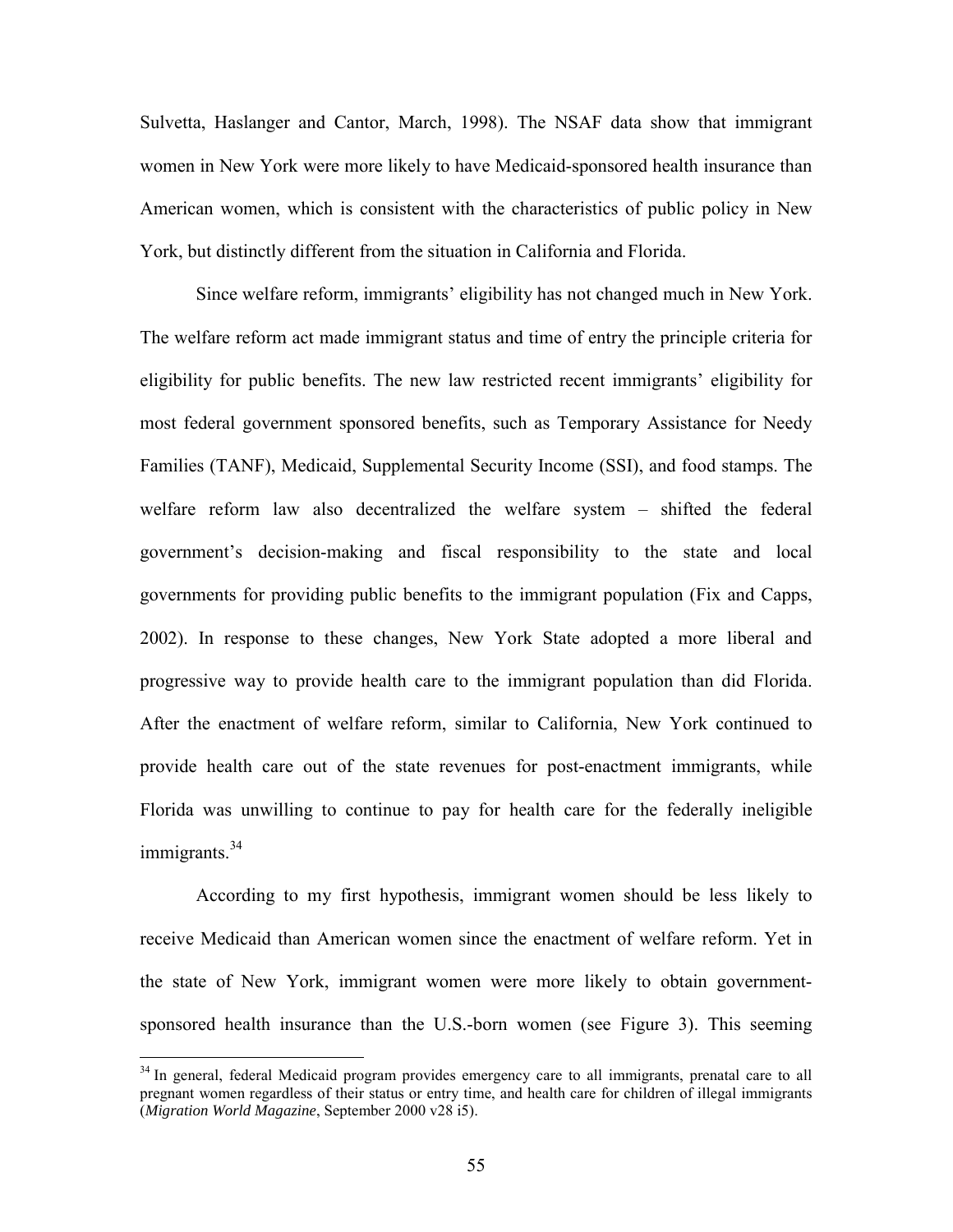inconsistency with this hypothesis is mainly due to the generosity of health policy in New York.

The state-funded welfare program in New York that targets post-enactment immigrants is called the Safety Net Assistance (SNA) program. Under this program postenactment immigrants with children can still receive benefits and access to training and educational services, although assistance has been somewhat restricted. Unlike TANF, the SNA program has no formal assessment procedures to determine whether participants are job-ready or if they need additional training or other services before they enter the workforce. In addition, SNA was designed to provide vouchers to recipients for food, housing, and other basic necessities (Tumlin and Zimmermann, October 20, 2003).<sup>35</sup>

Another health care program closely associated with the health care access by immigrant women in New York is the Prenatal Care Assistance Program (PCAP), initiated in the mid-1980s. It originally was intended to address the infant mortality problem and eventually succeeded in providing prenatal health care to all Medicaideligible women. New York is more generous in providing prenatal care to undocumented pregnant immigrant women than Florida. The data indicate that in New York, only 3% of undocumented women had little or no prenatal care, while 30% of undocumented pregnant women had no prenatal care in Florida (The American College of Obstetricians and Gynecologists, retrieved April 20, 2004). This is mainly because Florida withdrew Medicaid eligibility for federally ineligible pregnant women after the passage of welfare reform act.<sup>36</sup>

1

<sup>&</sup>lt;sup>35</sup> Only rent vouchers, with account for most of the monthly grant, are being issued, with the remaining funds given to SNA recipients in cash.

<sup>&</sup>lt;sup>36</sup> Florida is the only state that chose to do so.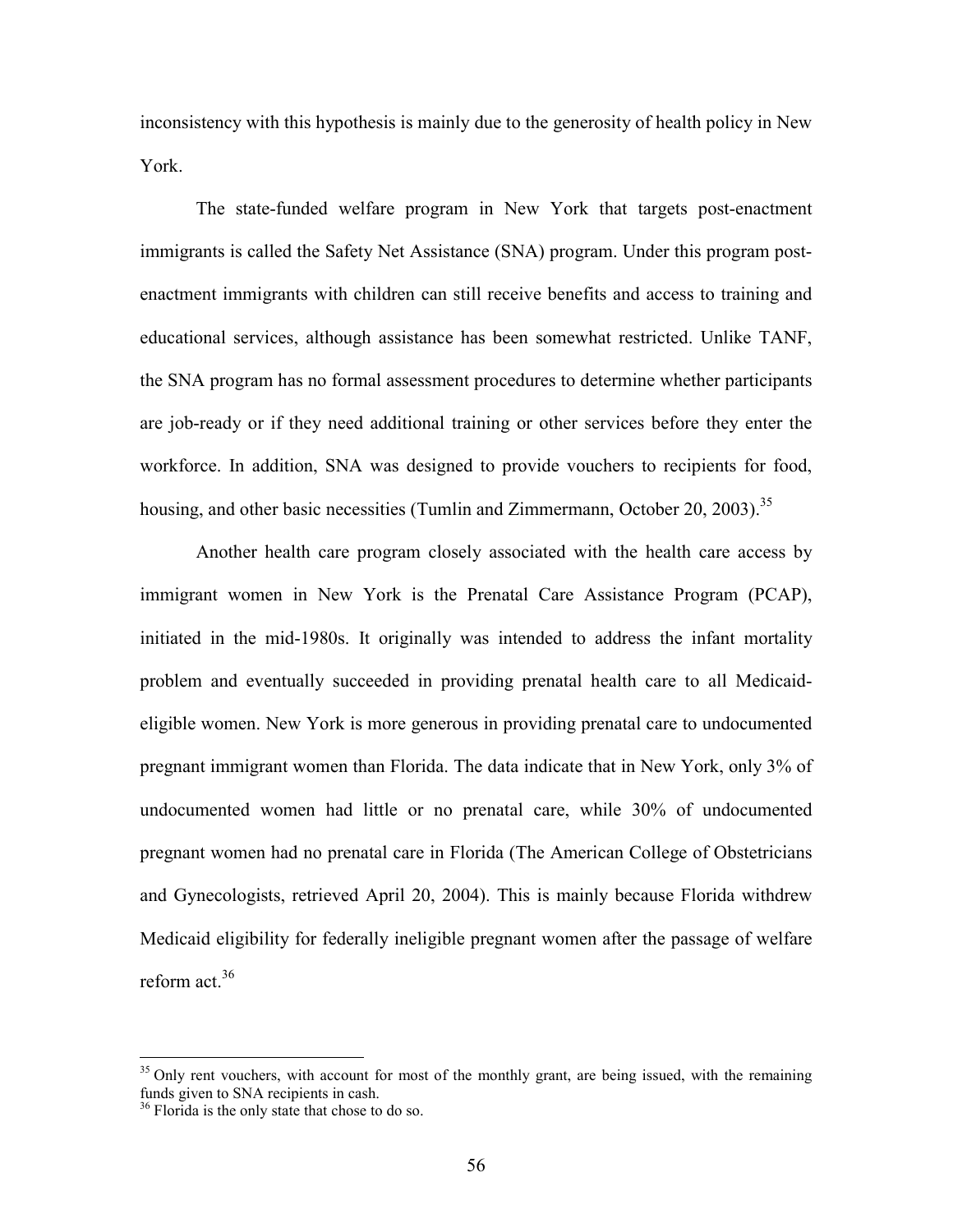With a long history of immigration and the highest racial and ethnic diversity, health care policy in New York is rather generous to immigrants. Though the Republican governor, George Pataki, who has served since 1994, has proposed reducing health care spending and reforming welfare, most of his proposals have not been adopted. This is partly because the lower house of the State Assembly is heavily Democratic (96 Democrats versus 54 Republicans), and more likely to represent the economically vulnerable population, such as immigrant women (Holahan, Evans, Liu, Sulvetta, Haslanger and Cantor, March, 1998).

In a word, health policy and health care programs in New York were generous to the immigrant women, consistent with the data that immigrant women had broader Medicaid coverage than U.S.-born women in New York. Yet, immigrant women still had a tremendously higher uninsurance rate, and the low rate of employer-sponsored insurance coverage provides an explanation.

### *Economy and Employment*

Immigrants have been a vital component of New York's workforce. According to the 2000 Census, about half of the state's workers were immigrants. Although immigrant workers actively participated in the labor market, they were more likely to receive low wages. It is estimated that 35 percent of immigrant workers received an hourly wage under \$10, while only 19 percent of U.S.-born workers earned less than \$10 (Parrott and Vimo 2003: 4). New York has the largest disparity of incomes among the 50 states, partly due to the disparity of wages between immigrant workers and the U.S.-born workers. Immigrants usually work in the low-wage occupations. In New York City, the largest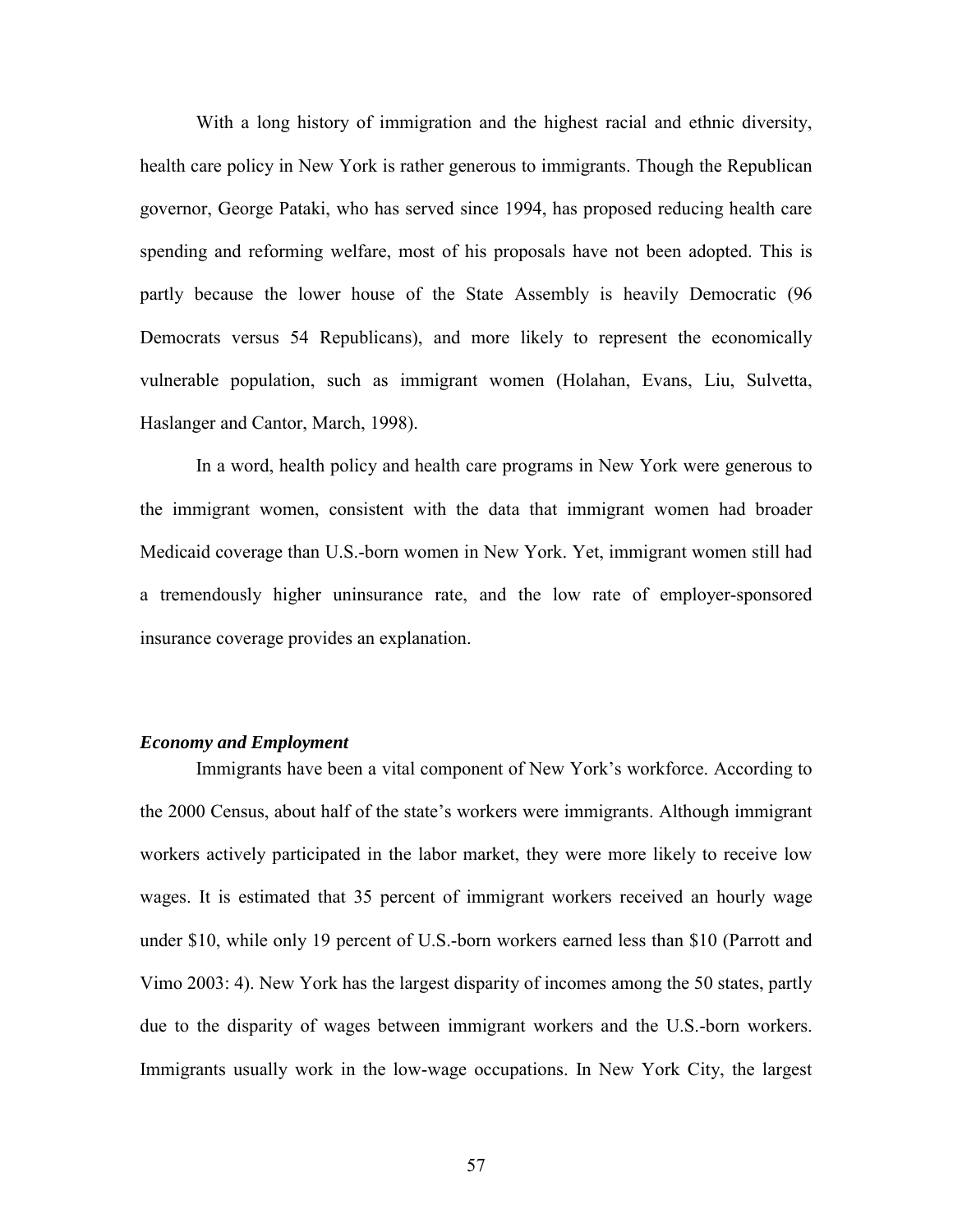employer of the foreign-born population is the restaurant industry (eating and drinking places), which provides about 125,000 positions for immigrant workers. Not surprisingly, owners of the restaurants usually provide low wages, around \$8.55 per hour. Other industries that hire large numbers of immigrants also provide relatively low wages, such as health services, apparel manufacturing, grocery stores, and private households (Parrott and Vimo 2003: 7). Consequently, female immigrant workers in those low-wages occupation are less likely to receive employer-sponsored health insurance. Meanwhile, immigrant women are possibly unable to purchase health insurance out of pocket due to their limited financial means. The NSAF data showing that immigrant women were in lower financial status and less likely to be insured than female U.S.-born citizens are consistent with this perspective.

Immigrant women tend to be of a lower socioeconomic status than female U.S. born citizens in New York. Yet, compared to Mexican immigrants in California and Cuban refugees in Florida, New York's immigrant women tend to have a higher socioeconomic status. In New York, only two-thirds of immigrant women were below poverty line, while three in four immigrant women in California and nine in ten immigrant women in Florida were below the poverty line in 1997 (see Table 3). Passel and Clark (1998) argue that the percentage of naturalized immigrants is greater in New York than that for the country as a whole, mainly because New York's immigrants tend to have a greater prosperity that allows them to naturalize; this interpretation is consistent with the NSAF data. All of these facts may partly explain why the uninsured rates among immigrant women in New York were the lowest among the three cases in both 1997 and 1999.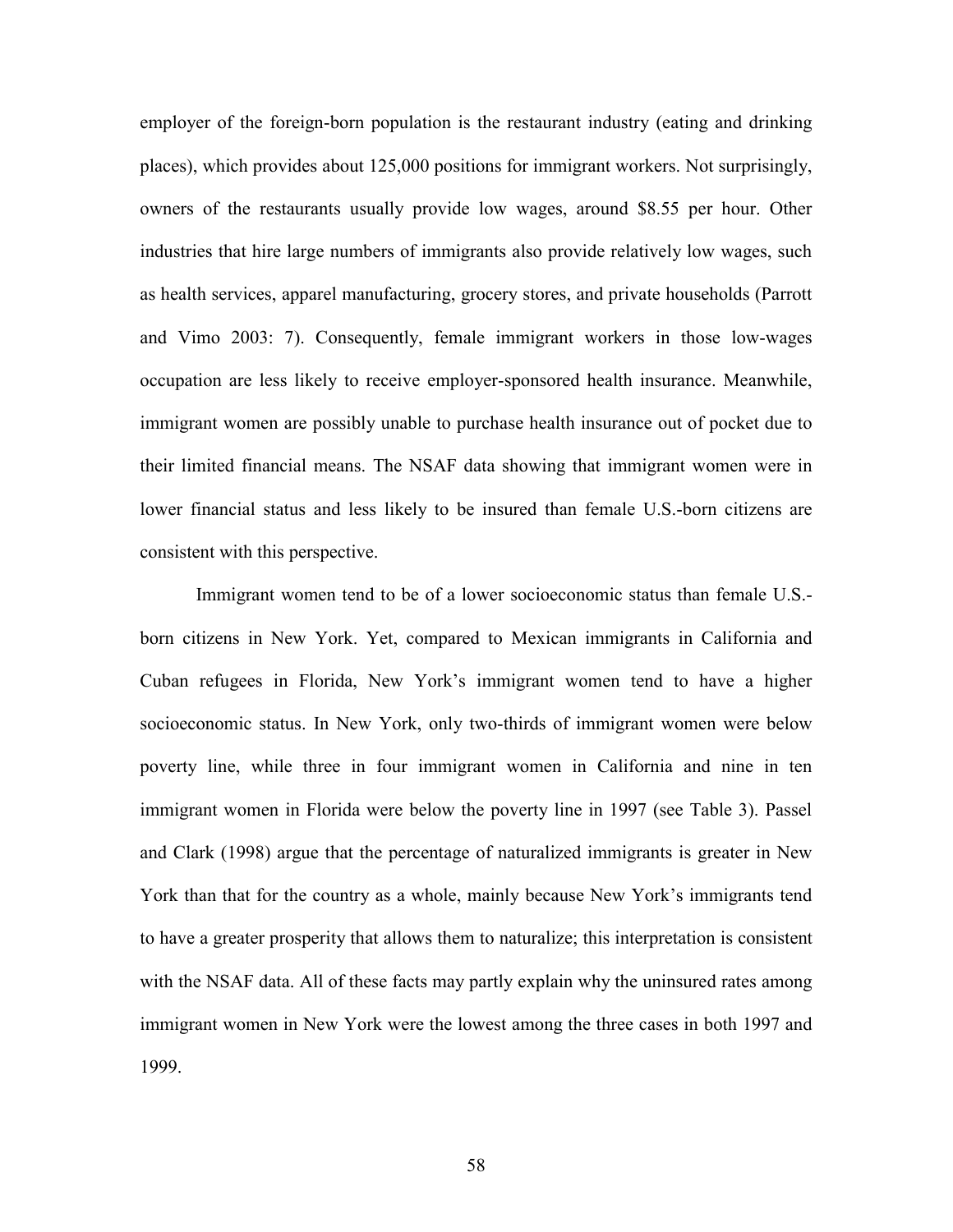### *Conclusion*

In order to examine the factors that are likely to influence insurance coverage among immigrant women, this case study examines demographic characteristics, health policy, and employment patterns of female foreign-born non-citizens in New York. New York has traditionally been the principle entryway to the U.S. for immigrants, though California has replaced New York as the main destination in recent years. With 3.4 million foreign-born non-citizens, New York had a significantly larger foreign-born population than Florida (with 2.2 Million). Compared to the other two cases, New York has the more diverse immigrant population, which includes more than one hundred nationalities, among which no single one dominates. The data show that in 1995 the immigrants from the Caribbean made up 27 percent of New York's 3.4 million immigrants, European immigrants represented 25 percent of the foreign-born population, and South and East Asians accounted for 20 percent of the immigrant population in New York (Passel and Clark, 1998).

With the tradition of immigration, and the highest racial and ethnic diversity in the country, New York has adopted a rather munificent health care strategy toward the immigrant population. The state's Medicaid program is the largest in the country. After the passage of PRWORA (ie., the welfare reform act), New York continued to provide limited public benefits to federally ineligible immigrants. Two programs that are closely related to the health care of immigrant women are the Safety Net Assistance (SNA) program and the Prenatal Care Assistance Program (PCAP). These generous government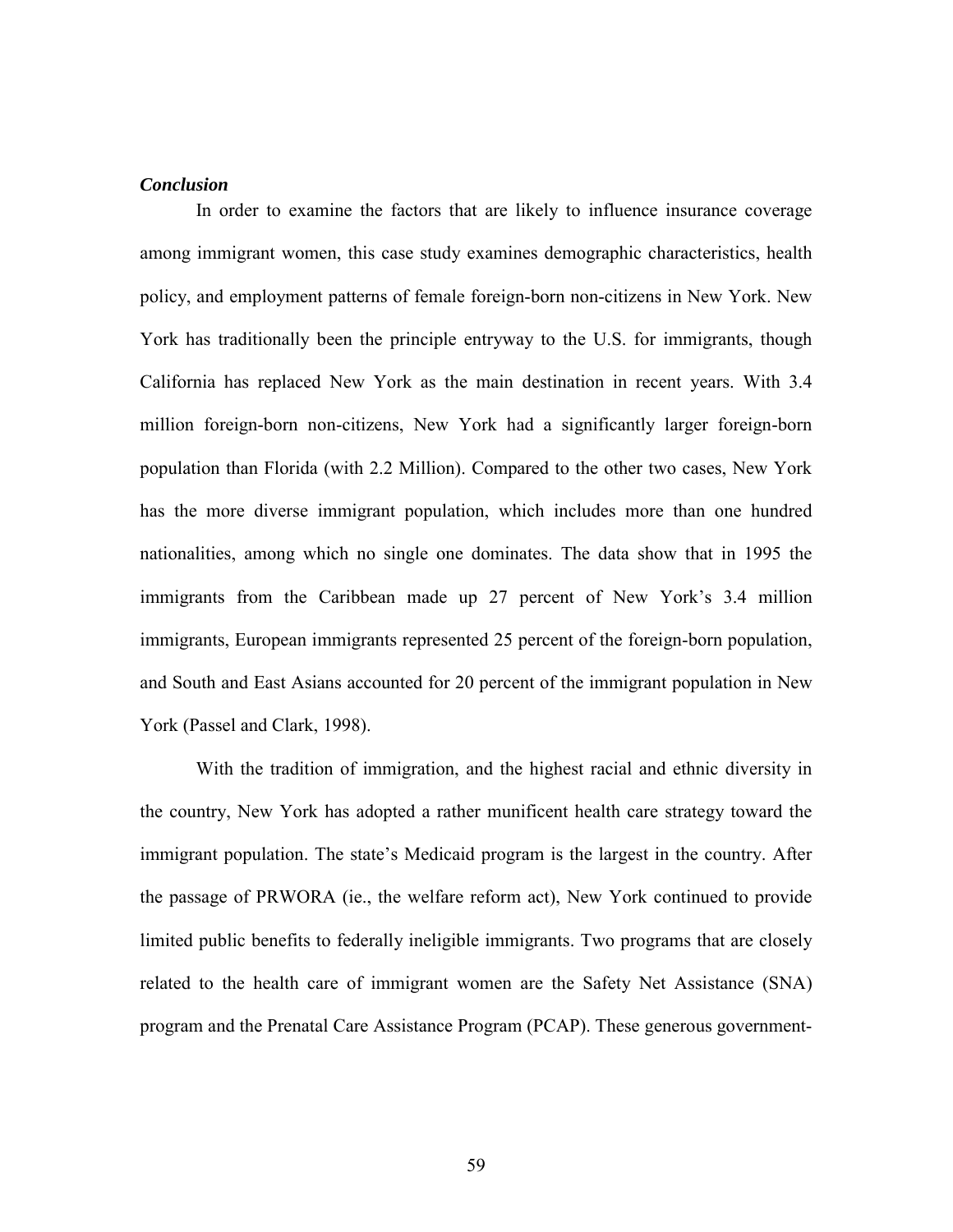sponsored health care programs partly explain why immigrant women in New York were more likely to receive health insurance from Medicaid.

In such a generous state as New York, nevertheless, immigrant women were still less likely to receive health insurance than the U.S.-born women in New York. One of the explanations may lie with their occupation patterns and the wages. Immigrant women are mainly employed by the restaurant industry, which usually provides low wages and inadequate or no health insurance. Not surprisingly, immigrant women were two times less likely to receive employer-sponsored insurance and three times less likely to be insured than American women (see Table 2).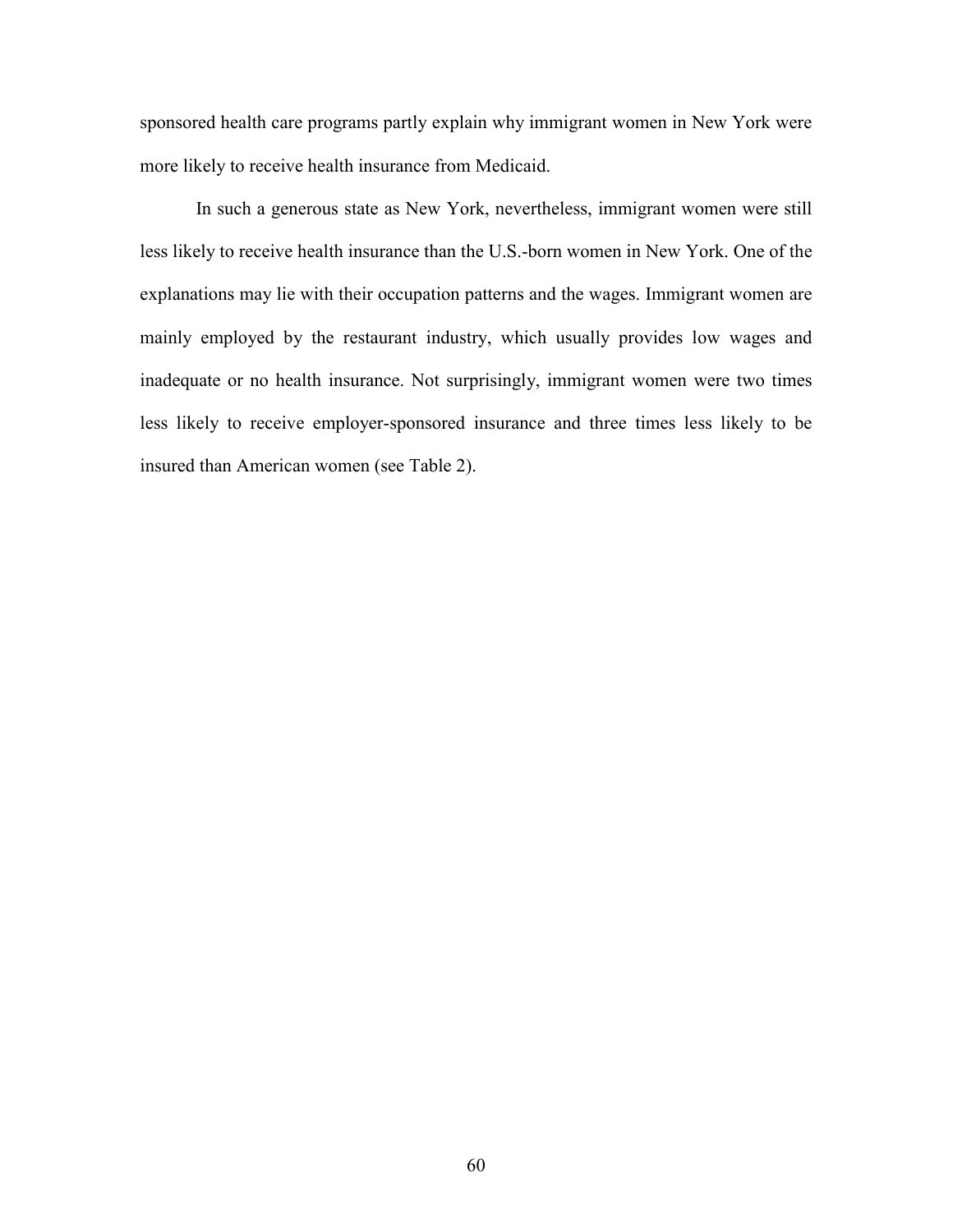# **Chapter 5: Testing of Hypotheses**

In Chapter 4, I have examined how specific health policies and the socioeconomic status of immigrant women contribute to explaining health care access in three states. In this chapter, I demonstrate to what extent my hypotheses have been supported, and I discuss some additional factors that may affect health insurance coverage for immigrant women.

## *Policy Factors*

Public policy is a powerful predictor in explaining the health care access by immigrant women. Any shifts in health policy and public health care programs will impact immigrant women's access to health care assistance, because public health care programs are the second largest category of insurance provider. Since welfare reform has placed immigrant status and time of entry as principle criteria in determining eligibility for Medicaid, I hypothesize that the changes in public policies brought by welfare reform influence immigrant women's health insurance coverage negatively. Thus, immigrant women should be less likely to access Medicaid than female U.S.-born citizens after 1996.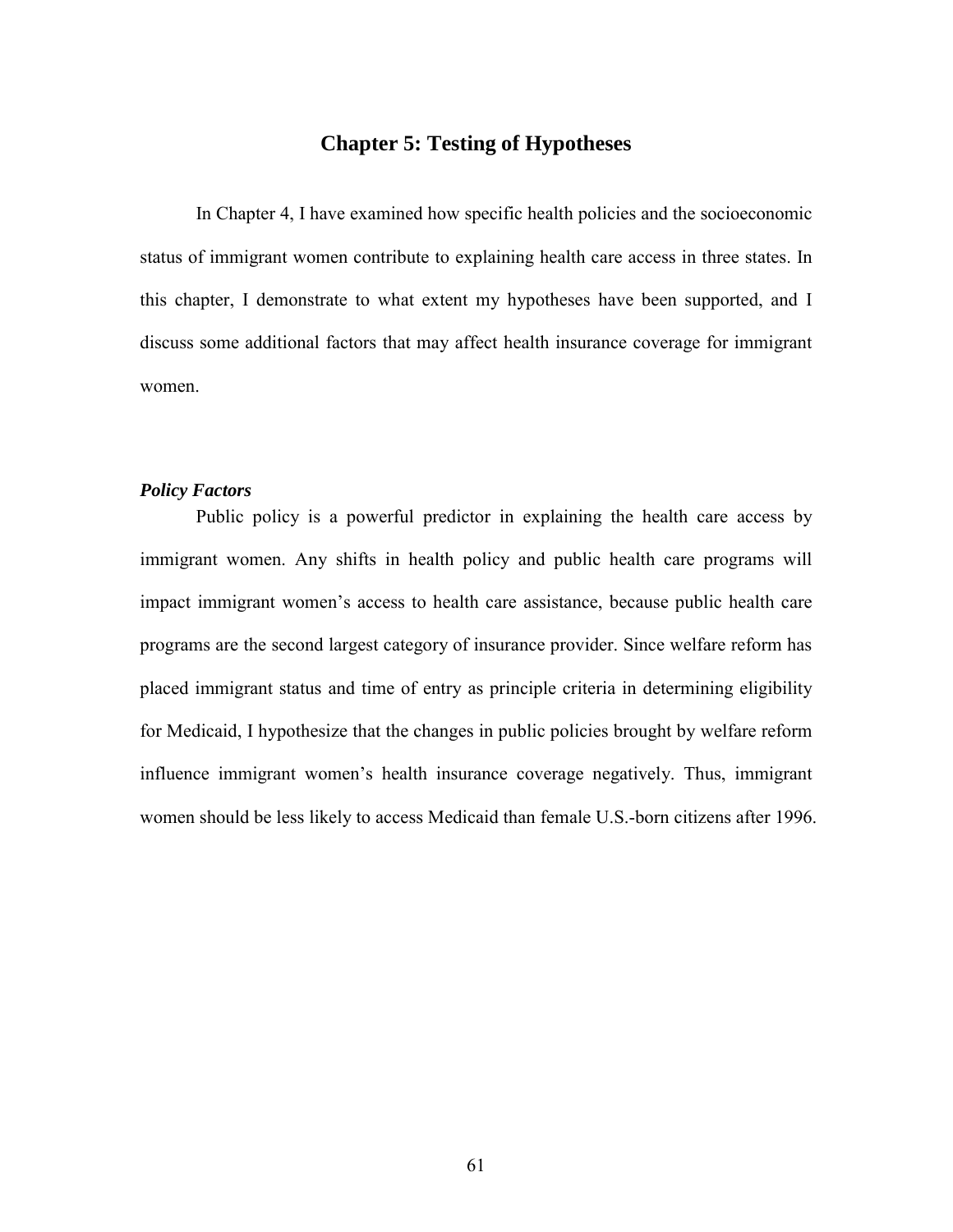

Figure 4 demonstrates the rates at which immigrant women and American women obtained Medicaid-sponsored health insurance in three states in 1999. In the cases of California and Florida, immigrant women were less likely to receive Medicaid than female U.S.-born citizens, consistent with this hypothesis. Yet, in New York, a slightly higher proportion of immigrant women received Medicaid compared to female citizens, which seems to contradict this hypothesis. As mentioned in the case study of New York, a long history of immigration and a highly racial and ethnic diverse immigrant population probably attribute to the generous health care programs in New York: the Medicaid program in New York is the largest among the country. This generous governmentsponsored health care program partly explains why immigrant women in New York were more likely to receive health insurance from Medicaid than U.S.-born women in 1999.

The states have responded to welfare reform in different ways. The current health policy in Florida has restricted the eligibility of the post-enactment immigrants. Although both California and New York generously offered public health care assistance to the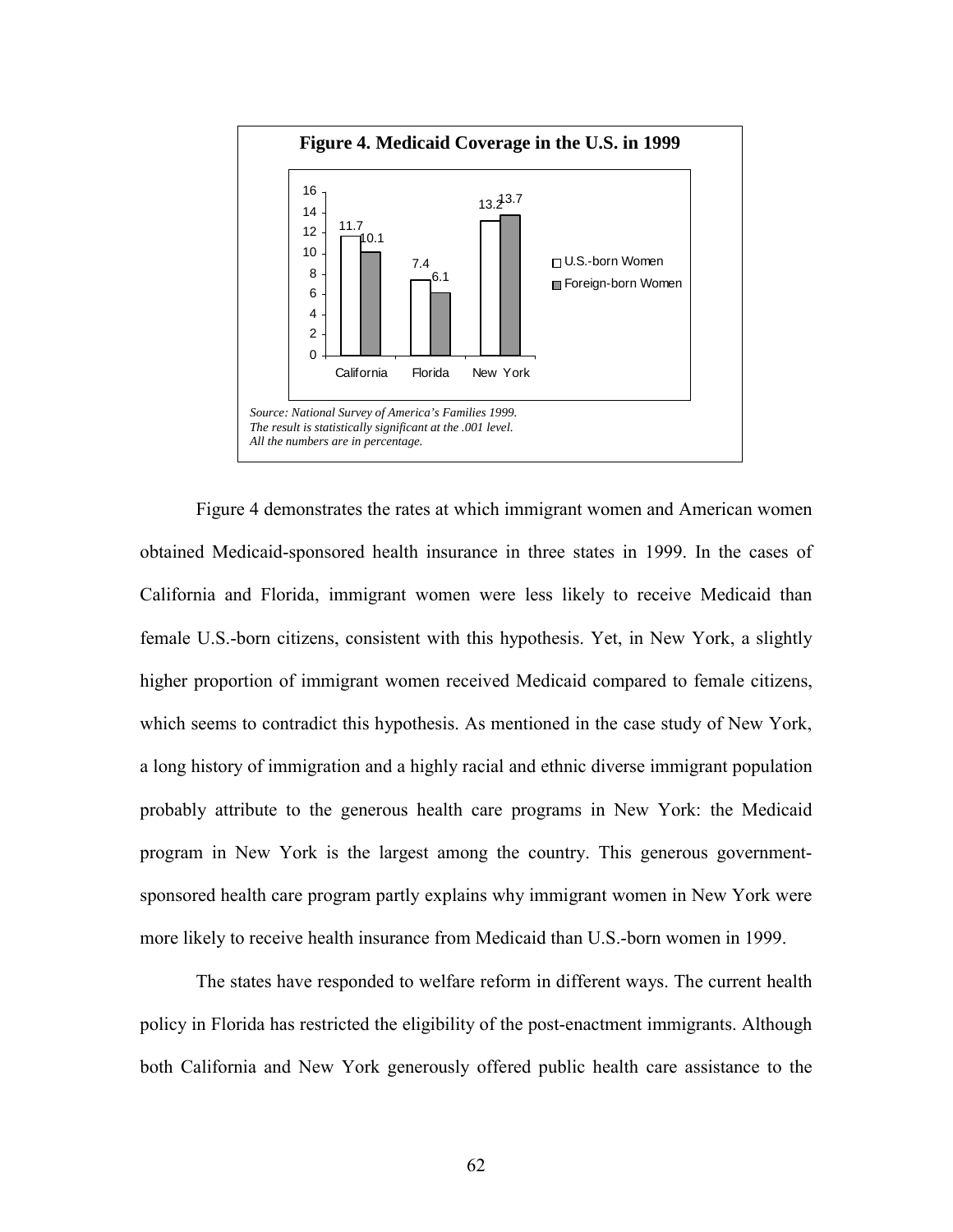post-enactment immigrants, there was a slight difference between these two states. To immigrant women, California with the anti-immigrant Proposition 187 is less generous than New York with the Safety Net Assistance (SNA) program and the Prenatal Care Assistance Program (PCAP). Figure 4 shows that Florida's immigrant women were less likely to receive Medicaid-sponsored health insurance than California's immigrant women, followed by those immigrant women in New York, consistent with the disparities in public policies in three states.



Figure 5 reveals the changes in Medicaid coverage for immigrant women in three states from 1997 to 1999.<sup>37</sup> Considering that Florida has become less generous to provide public health care assistance to the immigrants since 1996, the decline in caseloads of immigrant women for Medicaid programs in Florida is consistent with the first

 $\overline{a}$ 

 $37$  Since welfare reform act was passed on August 22, 1996, and the welfare reform laws might take a period of time to influence immigrant women's usage of Medicaid, I treat the respondents in 1997's survey as the pre-enactment persons. Thus the comparison between two rounds of survey should in some degree reveals the impact of welfare reform on immigrant women's usage of Medicaid.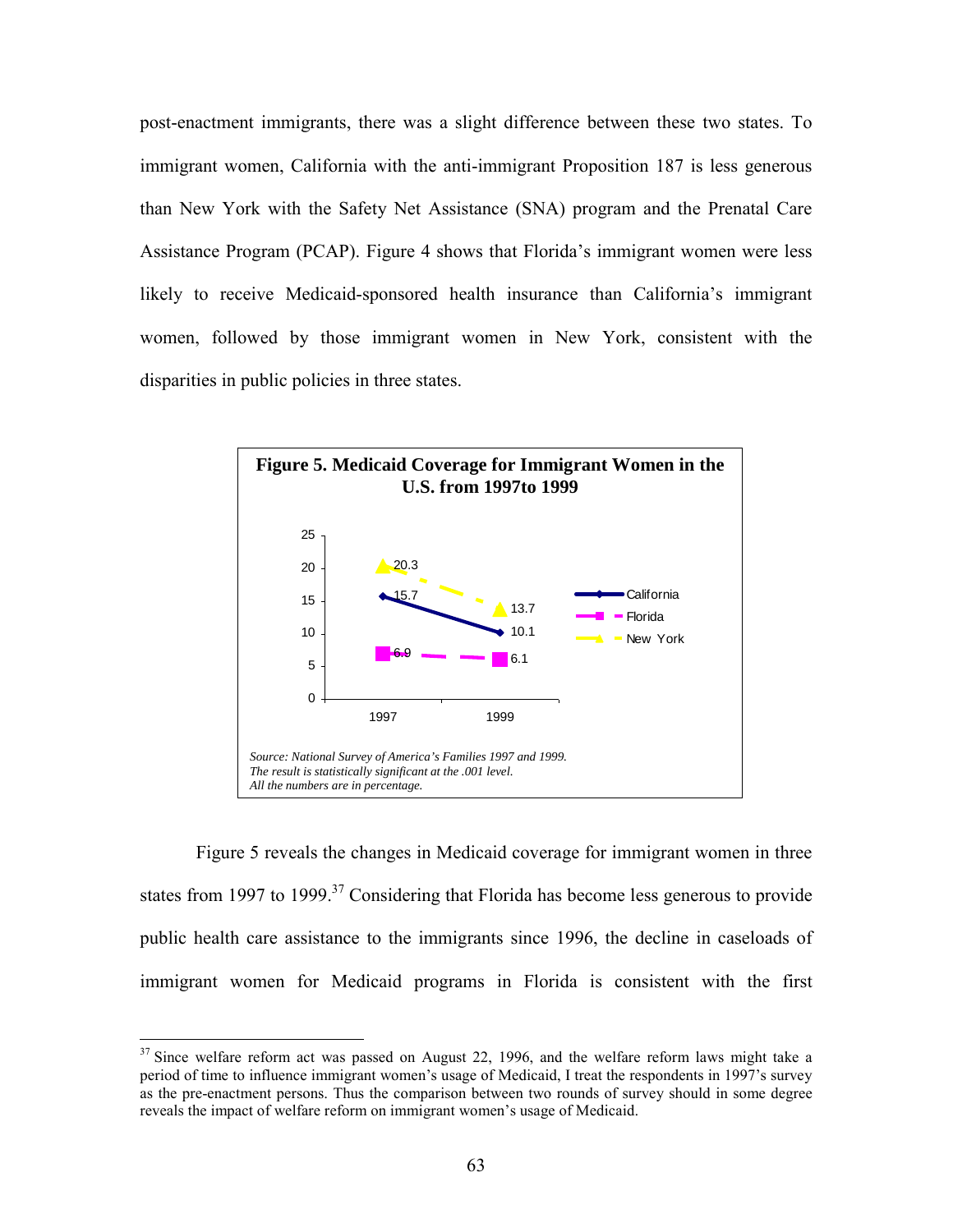hypothesis, that welfare reform influences immigrant women's health insurance negatively. Yet, the decline in rates of immigrant women who received Medicaid (or Medi-Cal) in California and New York seems inconsistent with the first hypothesis, given that California and New York have continued to provide generous Medicaid programs to the post-enactment immigrants. I argue that the changes in the rates for immigrant women to seek Medicaid in three states are probably due to the "chilling effect" of welfare reform. After welfare reform, the complex regulation of the public benefits for immigrants may have a "chilling effect" on immigrant women's use of Medi-Cal or Medicaid benefits for which they remain eligible in California and New York. According to the argument made by Weil and Finegold (2002) and Potocky-Tripodi (2002), some immigrants may cease applying for public benefits for which they are actually eligible due to the confusion about the welfare reform act and fear of being labeled as a "public charge." It is quite possible that immigrant women are unaware of their retained eligibility for Medi-Cal coverage, or they have fear that the use of public health care assistances will render them a "public charge" under immigration laws and consequently affect their ability to naturalize. Also, they may think that they have to repay the Medi-Cal benefits when they obtain permanent residence. Furthermore, those undocumented immigrant women may fear that their illegal immigrant status will be discovered in the application for Medi-Cal benefits, and reported to the Immigration and Naturalization Service, and that this would consequently lead to deportation. The "chilling effect" of welfare reform, the confusion about eligibility that resulted from welfare reform, and fear of becoming a "public charge" seem to have contributed to the decline in caseloads of immigrant women participating in the public health care programs in California and New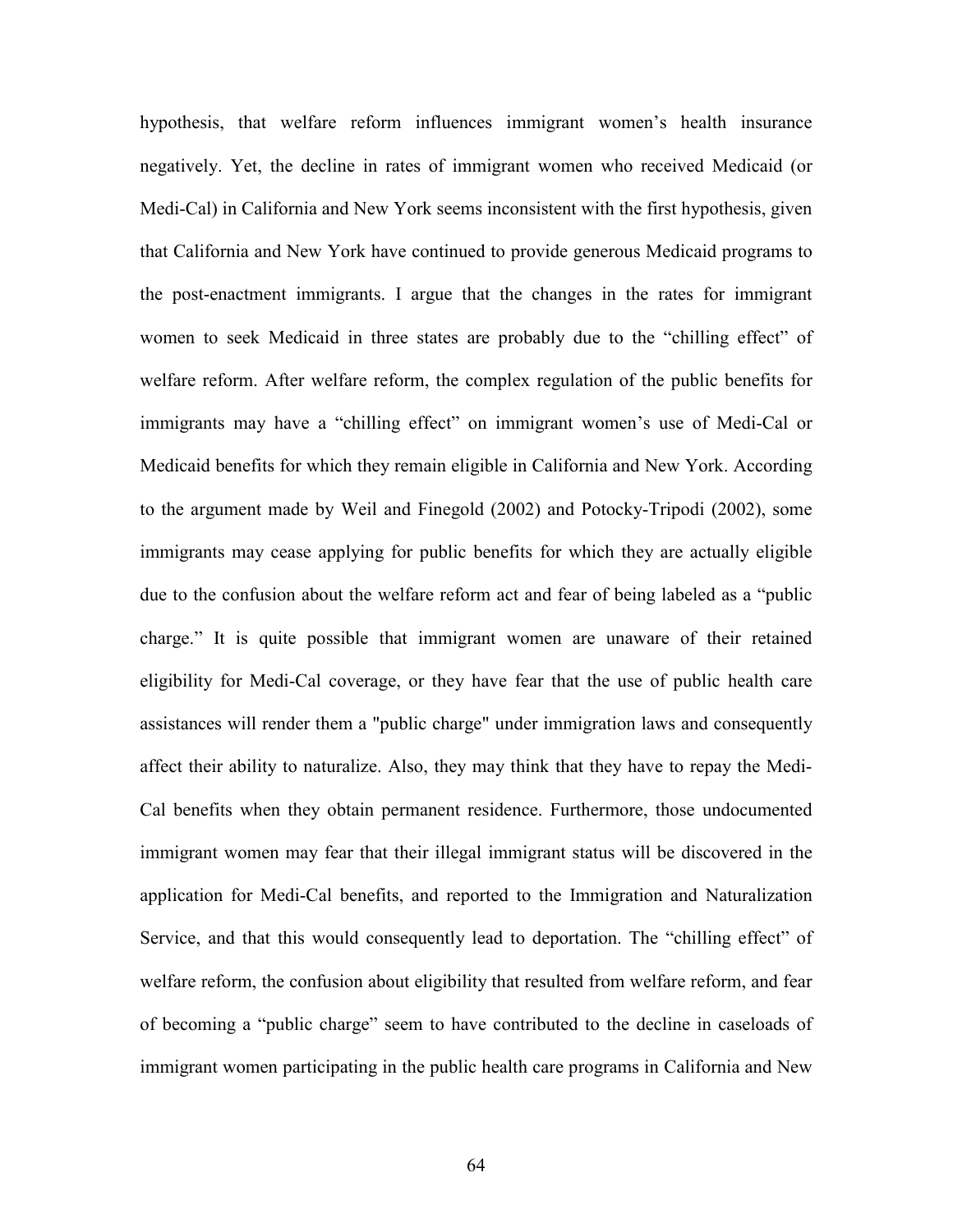York, although they were still qualified for the Medi-Cal or Medicaid programs. In addition to the "chilling effect" of welfare reform, California's Proposition 187, which is labeled as an anti-immigrant measure and attempted to bar undocumented immigrants from receiving a wide array of public services, may also lead immigrant women to believe they are ineligible and lead to the decline in caseloads.

#### *Factor of Employment Status*

My second hypothesis is that having employment affects immigrant women's health insurance coverage positively. As I have demonstrated, employers are the major health insurance providers. Thus the jobs held by the respondents have implications for the form of their insurance coverage. On the one hand, the unemployed will be less likely to receive employer-sponsored heath insurance, and on the other hand, the unemployed will be less likely to purchase health insurance out of pocket. According to Figure 6, immigrant women were significantly less likely to be employed compared to U.S.-born women. The data also demonstrate that only 40 percent of immigrant women have employer-sponsored health insurance (1997), significantly below U.S.-born women (67 percent), which is consistent with this hypothesis.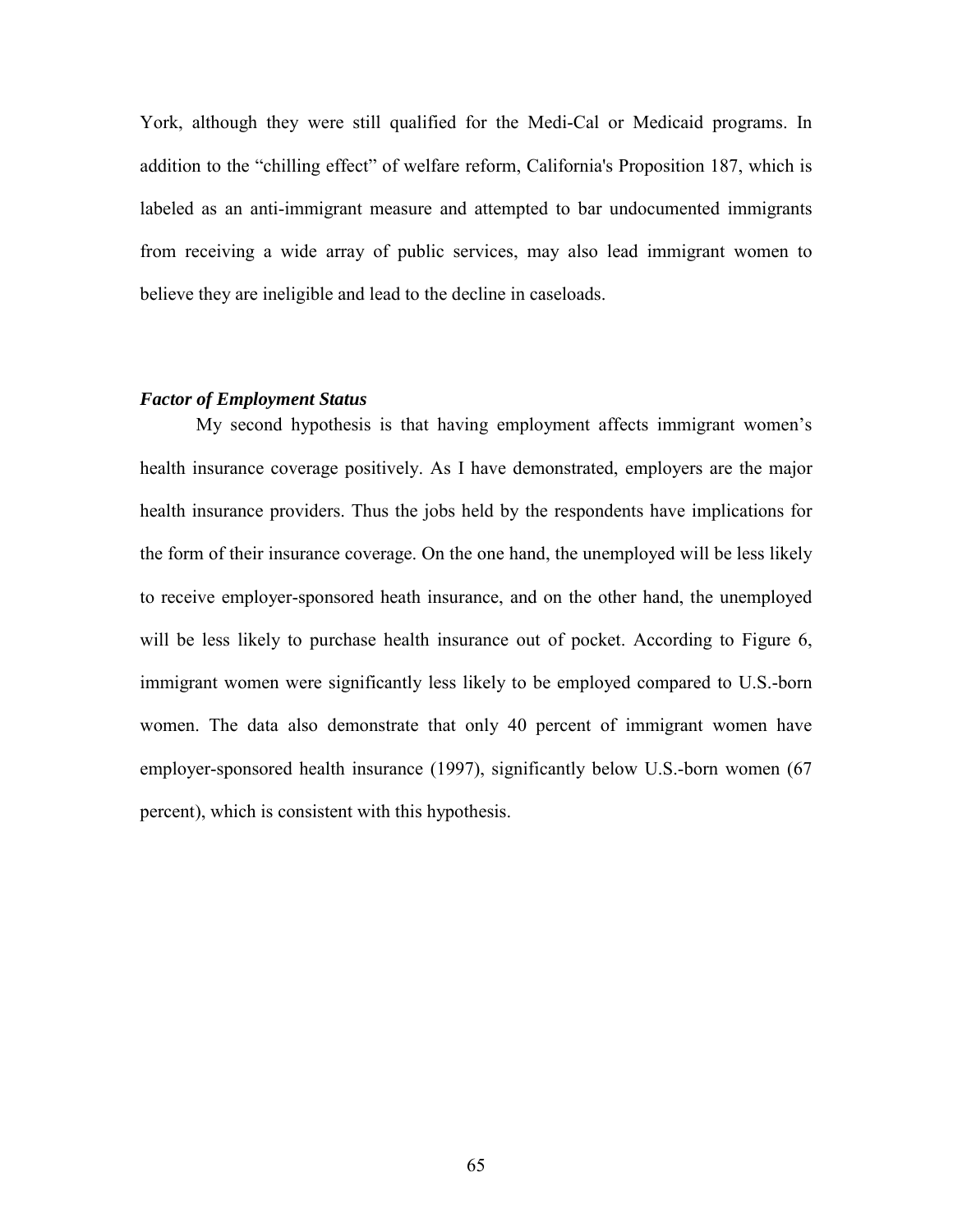

A further examination of the survey data indicates that the relationship between insurance coverage and employment status is not as self-evident as it appears. Immigrant men had a tremendously higher employment rate than immigrant women, while they shared almost equal insurance coverage with immigrant women. The major industries that employ those immigrants can partly explain this pattern. The case studies demonstrate that even those employed immigrants are more likely to be in the low-wage industries which usually do not provide health insurance for the employees. Immigrants are mainly employed by the agricultural industry in California, the tourism industry in Florida and the restaurant industry in New York. All of these industries provide lowwages and inadequate or no insurance to the immigrant population. As a result, immigrants' insurance rate was very low, although they actively participate in the labor market.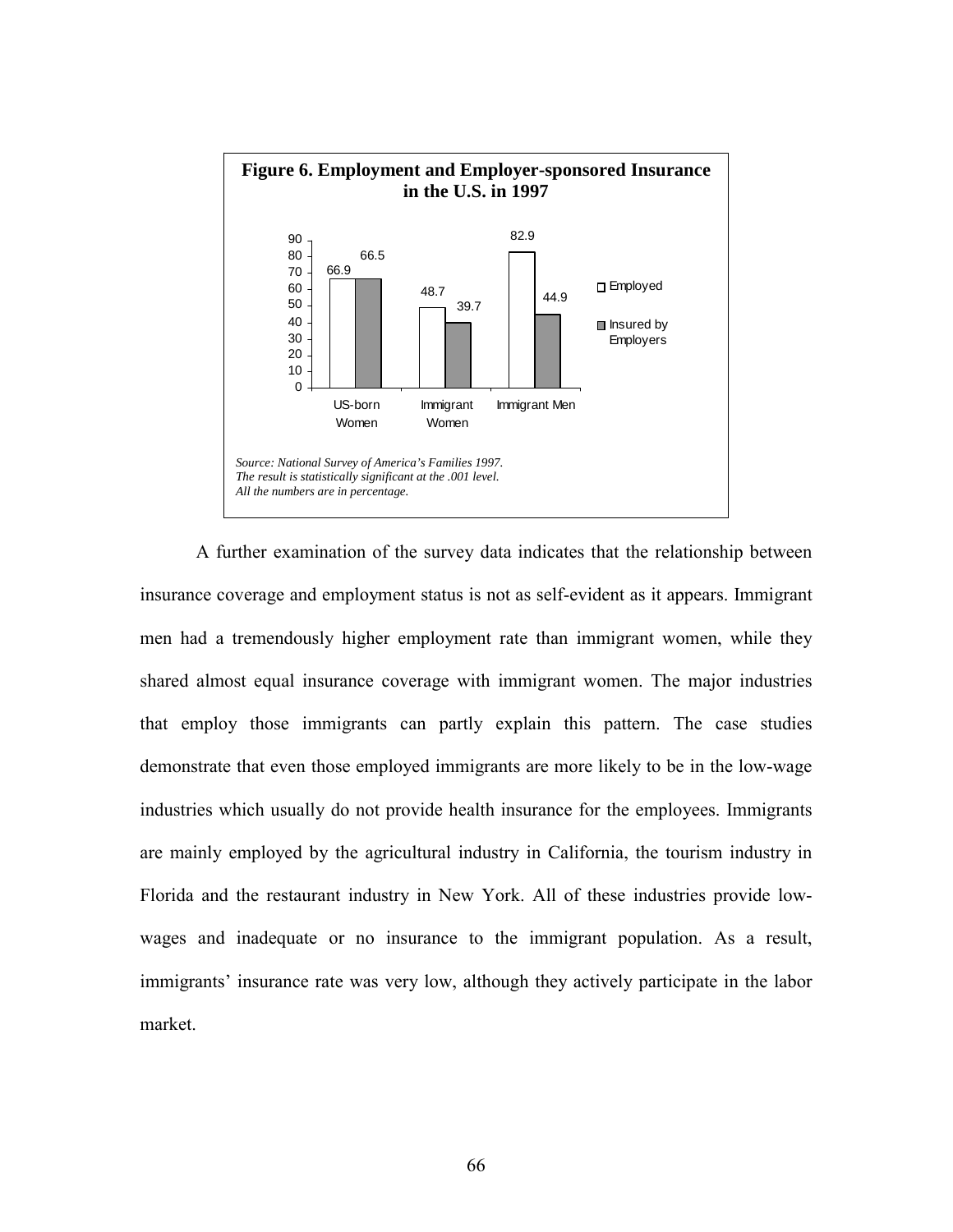#### *Factor of Marital Status*

I have hypothesized that being married impacts immigrant women's insurance coverage positively. A snapshot of logistic regression analysis reveals that married immigrant women, controlling for the other variables, were about two-and-a-half times more likely to be insured than unmarried immigrant women (see Table 4). In all three cases, marriage is a single important factor that is likely to influence health insurance coverage positively. This is partly because married immigrant women will be more likely to get health insurance from their spouses' employers than unmarried immigrant women.

However, Figure 7 shows that immigrant women were more likely to report being married than American women, but were less likely to be insured, which does not support the third hypothesis. Marital status plays a complicated role in exploring health insurance coverage for immigrant women. Marriage may bring some "protective effect;" for instance, married immigrant women may be more likely to obtain employer-sponsored health insurance from their spouses. Yet, considering that immigrant men had relatively low employer-sponsored insurance coverage, I argue that this "protective effect" of marriage becomes minor for immigrant women. In a word, support for my third hypothesis is ambiguous in the current study.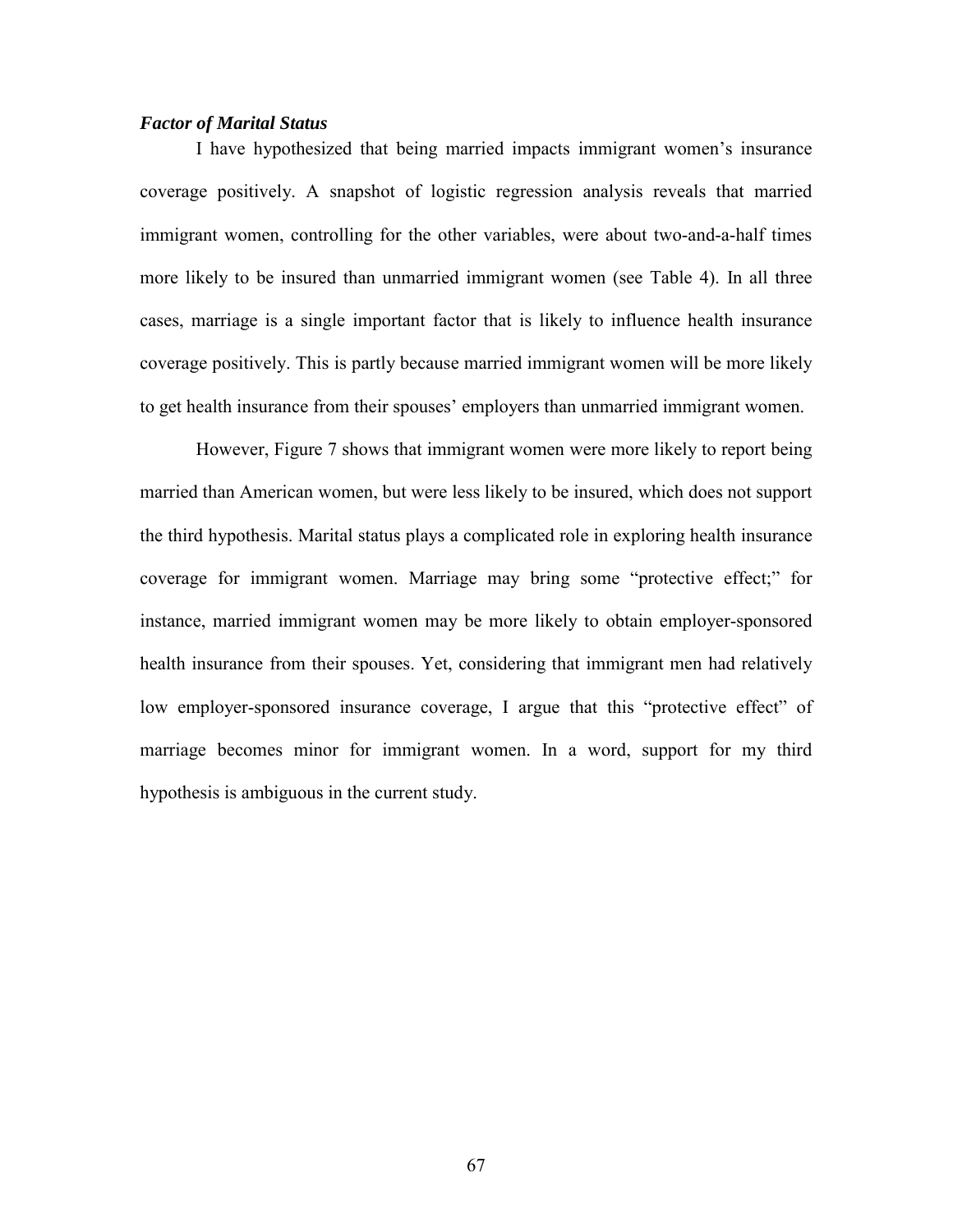

#### *Other Factors*

Racial and ethnic minority status also sheds some light on access to health insurance for immigrant women. America is known as an immigrant country. American people have always labeled their country as a haven for those escaping persecution and those seeking their fortunes. Yet, racial and ethnic discrimination still plays an important role in the immigration issue. Thus race and ethnicity are important in examining physical well-being of immigrant women, as observed by Estable (1986), "race, class and language intersect as significant factors to determine the specific quality of any immigrant women's life" (p.1). As the case studies demonstrate, public policy in the recent history of the United States has been accompanied by an anti-immigrant sentiment and racial and ethnic discrimination. Another example is the differential treatment for Haitian and Cuban immigrants. For instance, illegal immigrants from Haiti are generally repatriated, but under the 1966 Cuban Readjustment Act, all Cubans who reach the U.S. are allowed to remain. Cuban refugees, most of whom are white, are granted citizenship, while black Haitians are sent back (Ogletree 2004). In his recent article, *The Hispanic*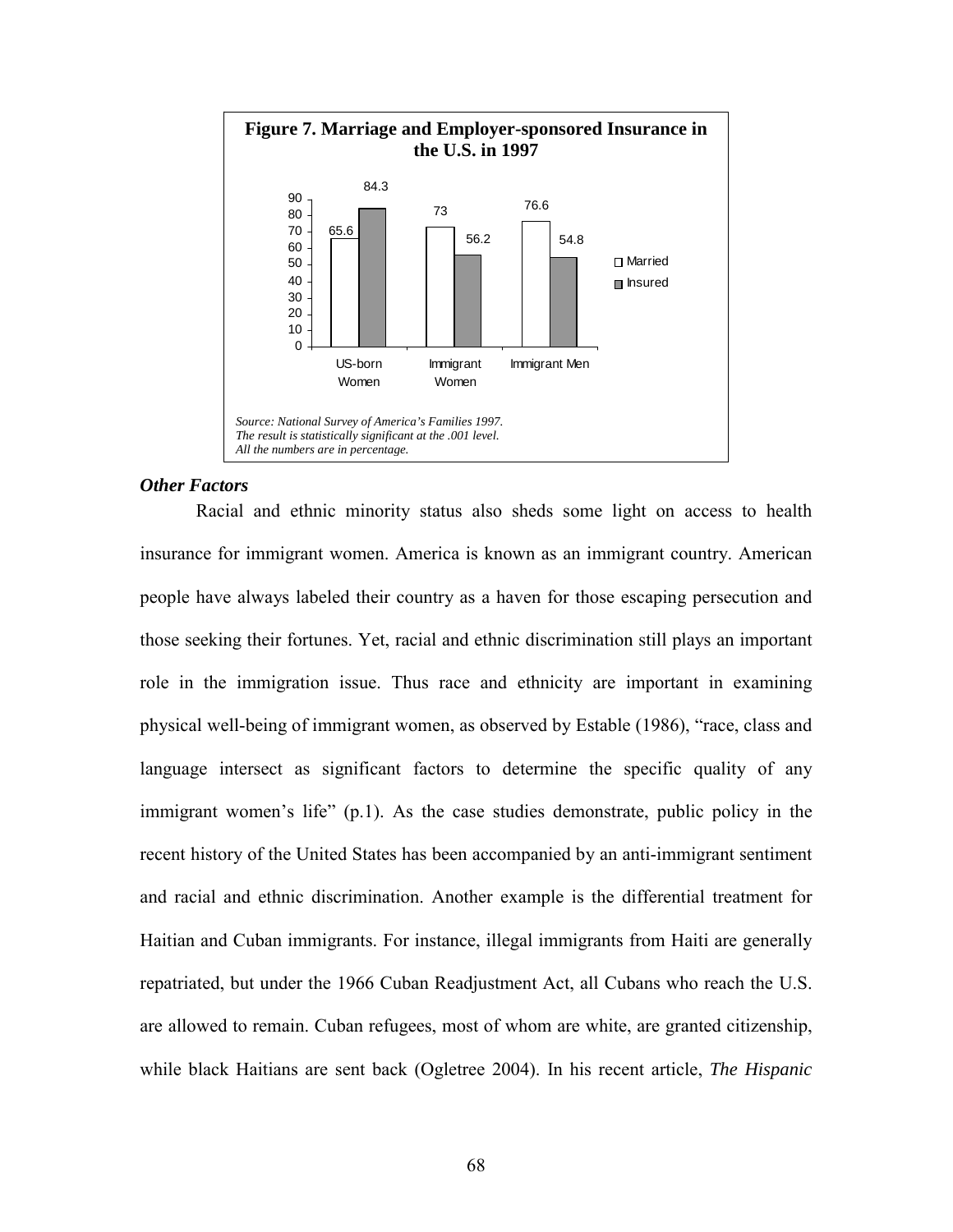*Challenge*, Samuel P. Huntington (2004) argues that the influx of the Hispanic immigrants in a large number is likely to "divide the United States into two peoples, two cultures and two languages" (p. 1). Whether the Hispanic immigrants have invaded, assaulted, or dissolved an American "creed" is open to more argument in the future. At least, Huntington's anti-immigration position stresses the fact that racial issues are still important in immigration control. Thus, it is quite likely that racial and ethnic minorities, such as Hispanic immigrant women, will experience more difficulties in seeking health care assistance. More studies are needed to explore the health and well-being of immigrant women from the standpoint of race and ethnicity in the future.

Finally, cultural factors may also play roles in explaining disparities in health insurance and health care access by immigrant women. As noted by Chen *et al* (1996), self-reports of health status and access to health care may be influenced by a different culture or tradition. In another approach, several recent cross-cultural studies have provided evidence of the importance of culture and tradition to women's well-being. For instance, Arber and Lahelma (1993a) compared women in England and Finland and found considerable differences regarding women's economic status and employment type due to different cultures. As a result, they conclude that different customs among immigrant women are crucial for both financial and physical well-being. Given that culture and customs of immigrant women may be different from that of the place where they settle down, I argue that immigrant women may have a different definition of illness and believe in different treatment. For this reason, they may not perceive some illness in the Western medical world as illness and therefore ignore it. Also they may turn to folk treatment rather than receive public health care assistance. Many immigrant women are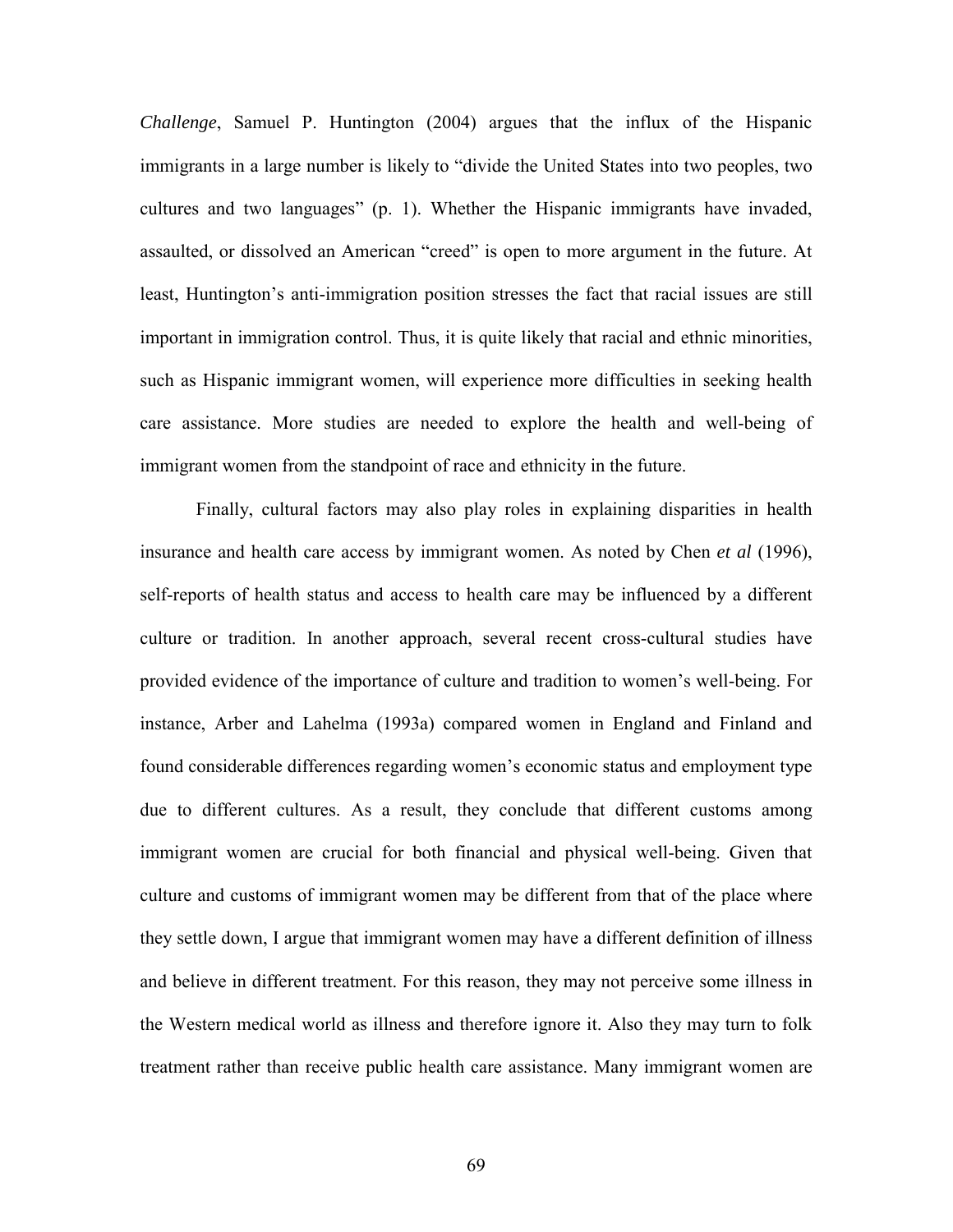actually eligible for public health care assistance, but because they have confusion about the eligibility, fear that their immigrant status will be reported, or have financial concerns, they may be unwilling to purchase health insurance or seek medical care. As a result, immigrant women often create their own methods of getting health care. Some immigrant women may combine two medical treatments – western medicine and folk remedies. Some immigrant women may avoid the American medical system entirely and rely on folk healers (*Migration World Magazine,* September 2000; Kramer, Ivey, and Ying 1999; Belluck May 9, 1996). That immigrant women come from cultures and customs which differ from those of the places where they settle down may influence their choices to access public health assistance.

To sum up, my hypotheses have been supported. Those immigrant women were less likely to obtain Medicaid than American women in Florida after welfare reform. Although immigrant women in California and New York were equally or more likely to obtain public health care assistance than U.S.-born women, this is because health care programs in those two states have not changed dramatically since welfare reform. Making a comparison between two rounds of surveys demonstrates the "chilling effect" of welfare reform. Comparing immigrant women in three states indicates that immigrant women in the more generous states were more likely to receive public health care assistance, which again supports the first hypothesis. Examining employment status sheds lights on how immigrant women gain access to health insurance in the U.S. Statuses of being employed and being married positively influence immigrant women's health insurance coverage. Yet, considering that immigrant men had a higher employment rate and almost the same insurance rate as immigrant women, the association between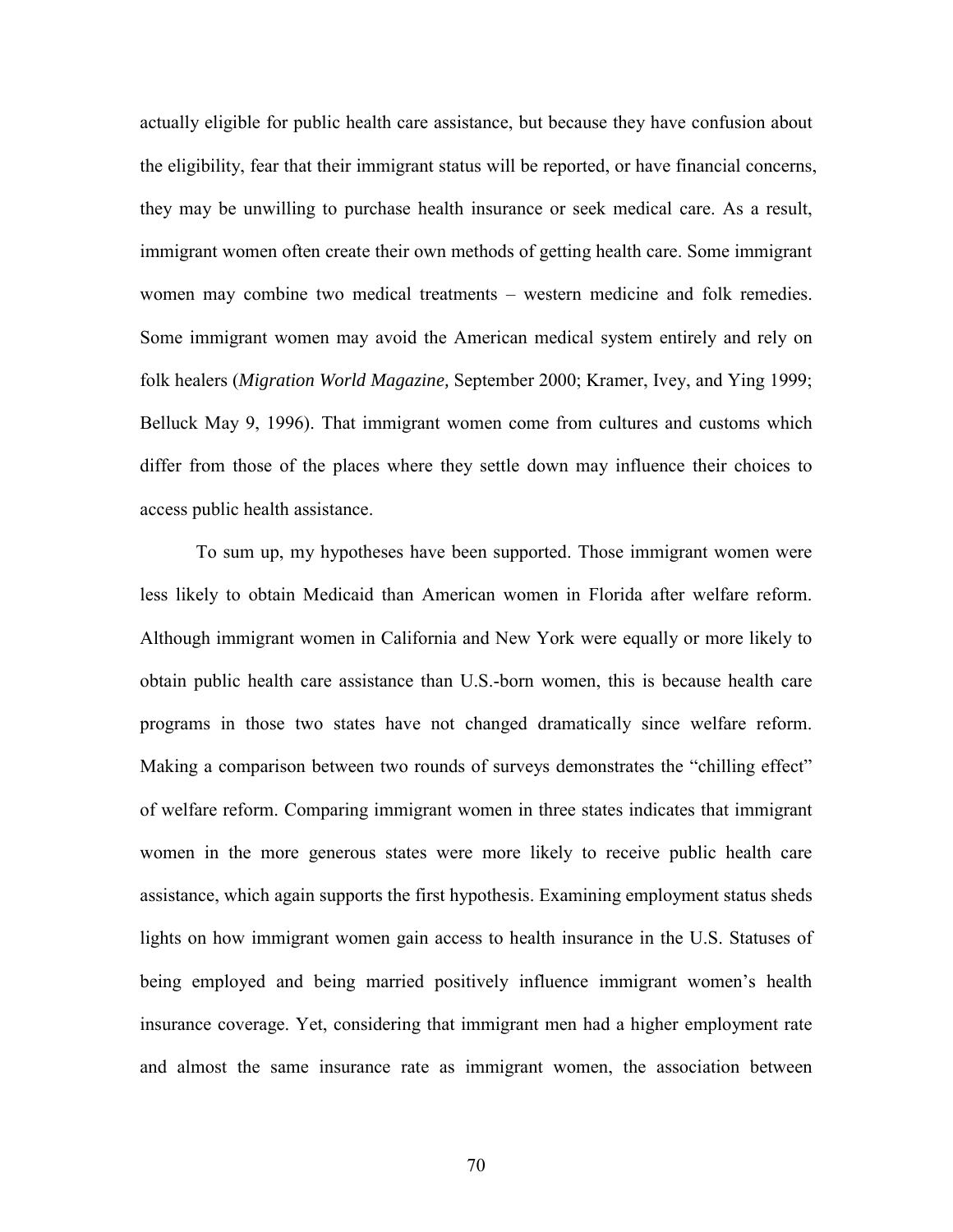employment status and insurance coverage is not as straightforward as hypothesized. In addition to public policy and employment status factors, marital status did not bring as much "protective effect" to immigrant women as hypothesized. Although immigrant women were more likely to be married than American women, they still had higher uninsurance rate.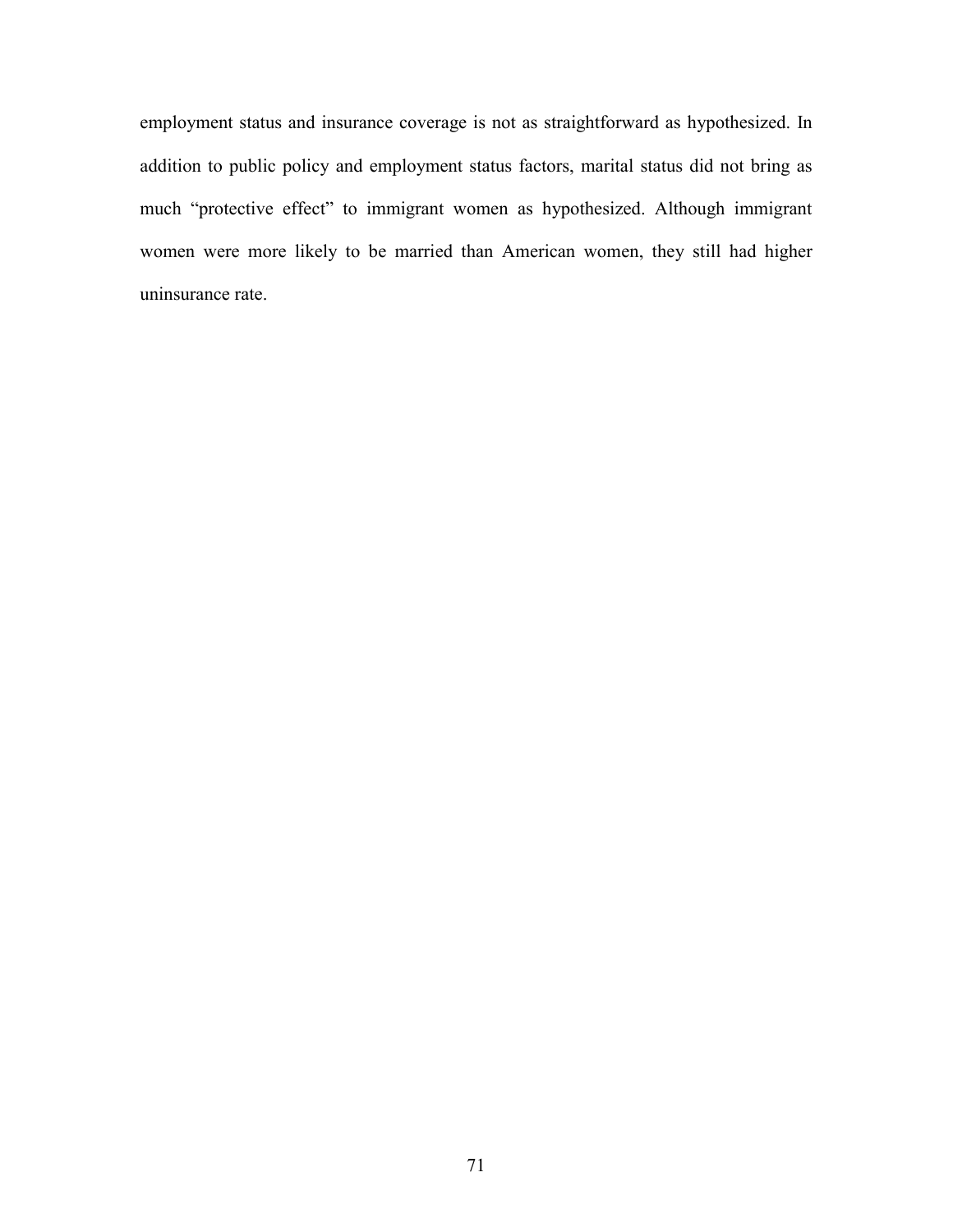### **Chapter 6: Conclusion**

 In this chapter, I summarize the findings of this study and demonstrate that some widespread public attitudes are inadequate to explain the health care access by immigrant women in the U.S. NSAF 1999 data reveals that female foreign-born non-citizens were more likely to report being in "fair or poor" health in the U.S. than American women. Although immigrant women's self-reported health and well-being varied slightly in three selected states, immigrant women were generally in poorer health than both female U.S. born citizens and immigrant men. Health insurance coverage is vital to provide timely and appropriate health care, and thus significant for immigrant women's health status. This study looks at how public policy, employment status, marital status and other factors influence health insurance coverage for the immigrant women.

Since welfare reform, immigrants, especially post-enactment immigrants, have been barred from most public health care benefits. Because welfare reform has placed immigrant status and time of entry as principle criteria in determining eligibility for Medicaid, immigrant women have been less likely to access Medicaid than female citizens since 1996 in such less generous states as Florida. Although both California and New York chose to continue post-enactment immigrant women's eligibility to Medicaid, the usage of Medicaid in these two states has also declined more than use by female U.S. citizens. This pattern is consistent with the interpretation that welfare reform is likely to have a "chilling effect" on immigrant women's access to Medicaid.

The welfare reform act restricted the immigrants' access to federally funded medical care programs, partly based on the concern that the immigrant population would

72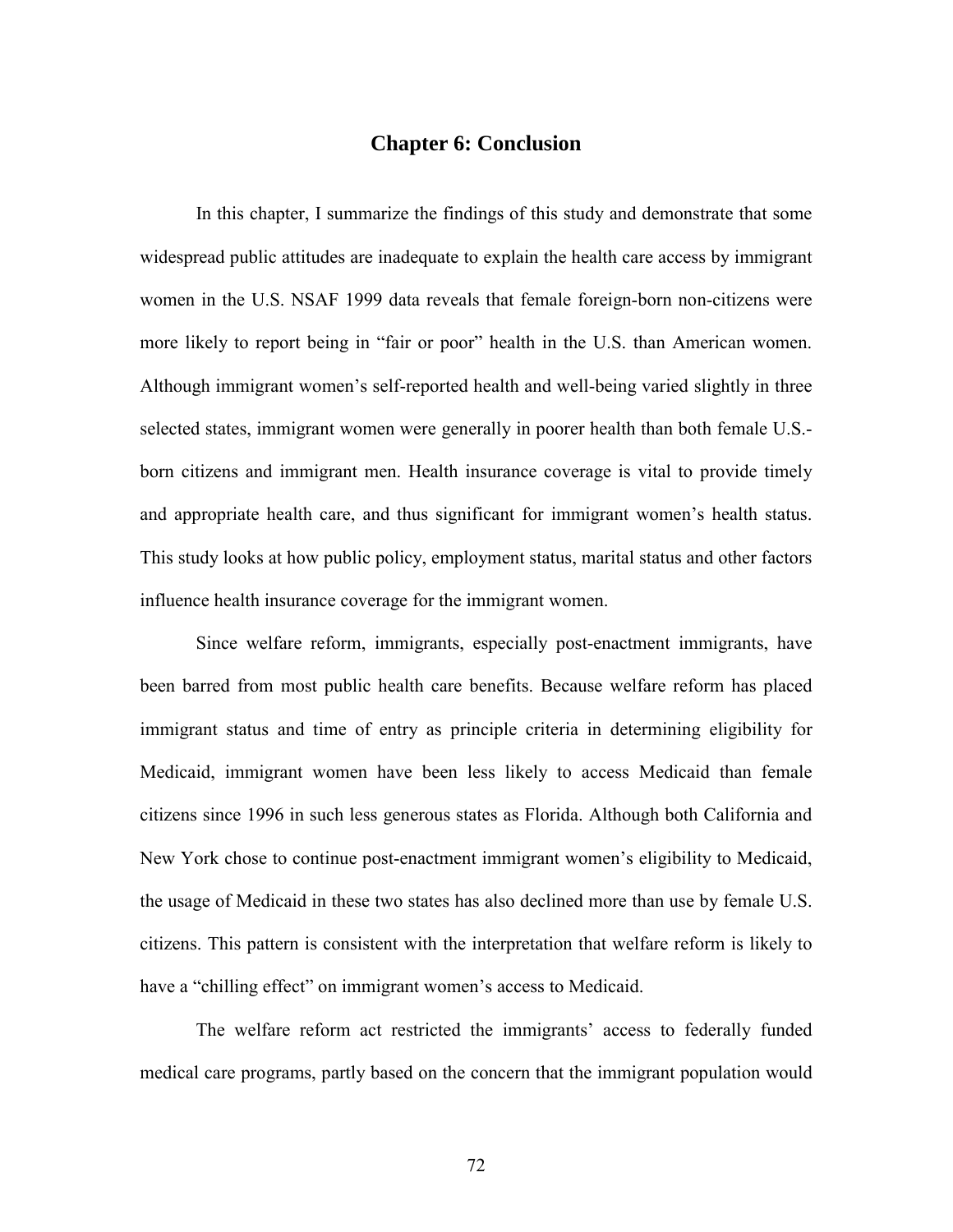deplete public resources and social services. The public policy based on this assumption should be reexamined. Actually, from the survey data, we can see that immigrants and native citizens, in general, receive federally-funded health assistance at almost the same rates (see Table 2). In addition, although some immigrant women are less healthy than citizens, they are more likely to use folk healers, who do not compete with social services for native citizens. Furthermore, the only public services that undocumented immigrants can receive are emergency medical care, prenatal care, and K-12 education (Flores, 1984; Fix, et al., 1994). Under these circumstances, how can such a vulnerable group of people sharing a relatively low proportion of public benefits be a threat to U.S.-born citizens?

One of the important variables of socioeconomic status is the respondents' occupational profile. The data show that immigrant women were much less likely to be employed than female citizens, or immigrant men. The reason for limited insurance coverage among immigrant women may lie with immigrant women's low rate of employment, since employers are the major health insurance providers.

Would the immigrant women's insurance rate rise if they had more opportunities to join the labor market? In view of the fact that immigrant men have a tremendously higher employment rate and relatively low insurance coverage, employment status has limited power to explain insurance coverage for immigrants. In a word, even if immigrants actively participate in the labor market, they are likely to lack employersponsored insurance. It is quite possible that they perform jobs for which employers do not offer health insurance. Furthermore, since they are ineligible for welfare and receive a relatively low wage, they cannot afford health insurance by themselves. Just as, according to Soru (The Urban Institute, May 7, 2002), work and poverty can coexist, I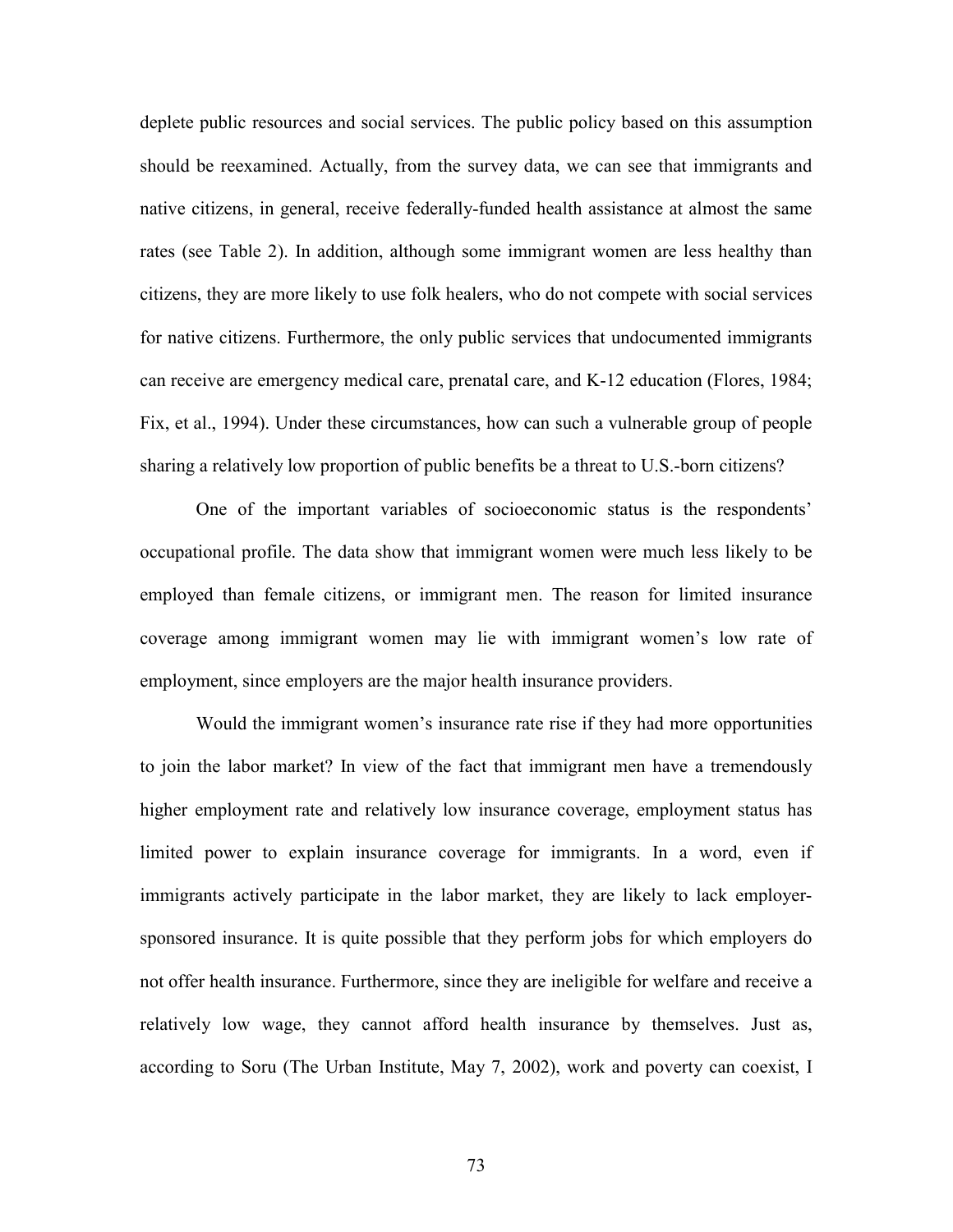argue that work and lack of health insurance can 'coexist,' as seen in the case of immigrant men. The concept underlying PRWPRA is to move from welfare to work: let work insure people, rather than let government-sponsored programs insure people. But most immigrants still lack health insurance even when they are employed. Lacking health insurance cannot be blamed on immigrants' reluctance to work. Clearly, promoting work and pushing immigrant people from welfare to work in welfare reform is not enough. More efforts should be made to encourage employer-sponsored health insurance coverage for uninsured people in the future.

One of the premises on which the welfare reform act is based on is that immigrants with their high birth rate will soon deplete American jobs. In fact, the main reason for job losses cannot be attributed to immigrants. As we can see in the case of California, it is changes in some industries that have brought job losses. These changes are not the product of cycles of expansions and recession but reflect more serious structural changes in the California economy. After decades of economic prosperity in California, costs of doing business have risen, especially as a result of dealing with industrial waste, water shortages, workers compensation, inflated rents, increasing insurance rates, and rising litigation costs. The needed reform of the economic structure will inevitably bring some negative effects such as job losses. Beyond this, because most of the immigrant population works in the low-wage-sector, they are doing jobs which many Americans are unwilling to do (Bush, January 7, 2004). Historically, Mexico-origin workers in the Southwest have worked in low-wage-sector jobs such as in agriculture (Torre, 2002). Apparently, some whites are unwilling to compete with those Latinos.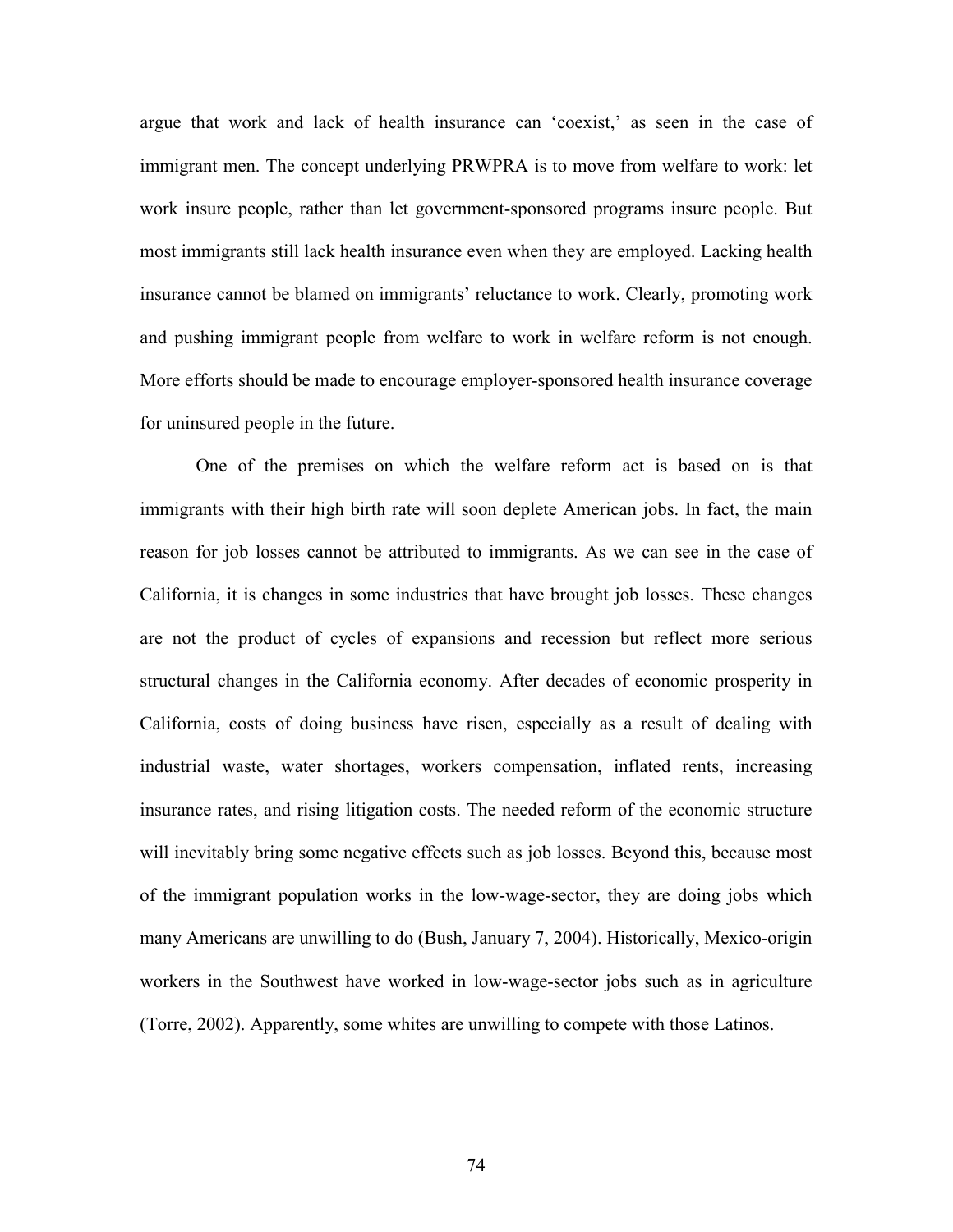Among demographic characteristics, I include marital status as an important factor. The logistic regression data show that, married immigrant women were almost two-and-a-half times more likely to be insured than the unmarried immigrant women, when controlling for other factors such as education, employment and race. Yet, to immigrant women the marital factor is a complicated factor. On the one hand, marriage may bring some "protective effect," such as employer-sponsored health insurance coverage from their spouses. On the other, married immigrant women will be less likely to be employed, in order to care for male spouses and children staying at home. Consequently, the positive effect of marriage intended by policymakers is minor, for they have proposed to promote marriage during the welfare reform, based on the premise of the "protective effect" of marriage.

To sum up, the characteristics above-mentioned provide a picture of immigrant women. In contrast to both immigrant men and other women, immigrant women were a vulnerable group of people, with a high risk of being in poor health, and with limited access to health insurance. Public policies and sociodemographic characteristics of immigrant women contribute to the explanation of low health insurance coverage among the immigrant women. In addition, coming from cultures and customs different from that of the places where they settle down, immigrant women may combine two treatments – western medicine and folk healer, which may influence their medical care experiences.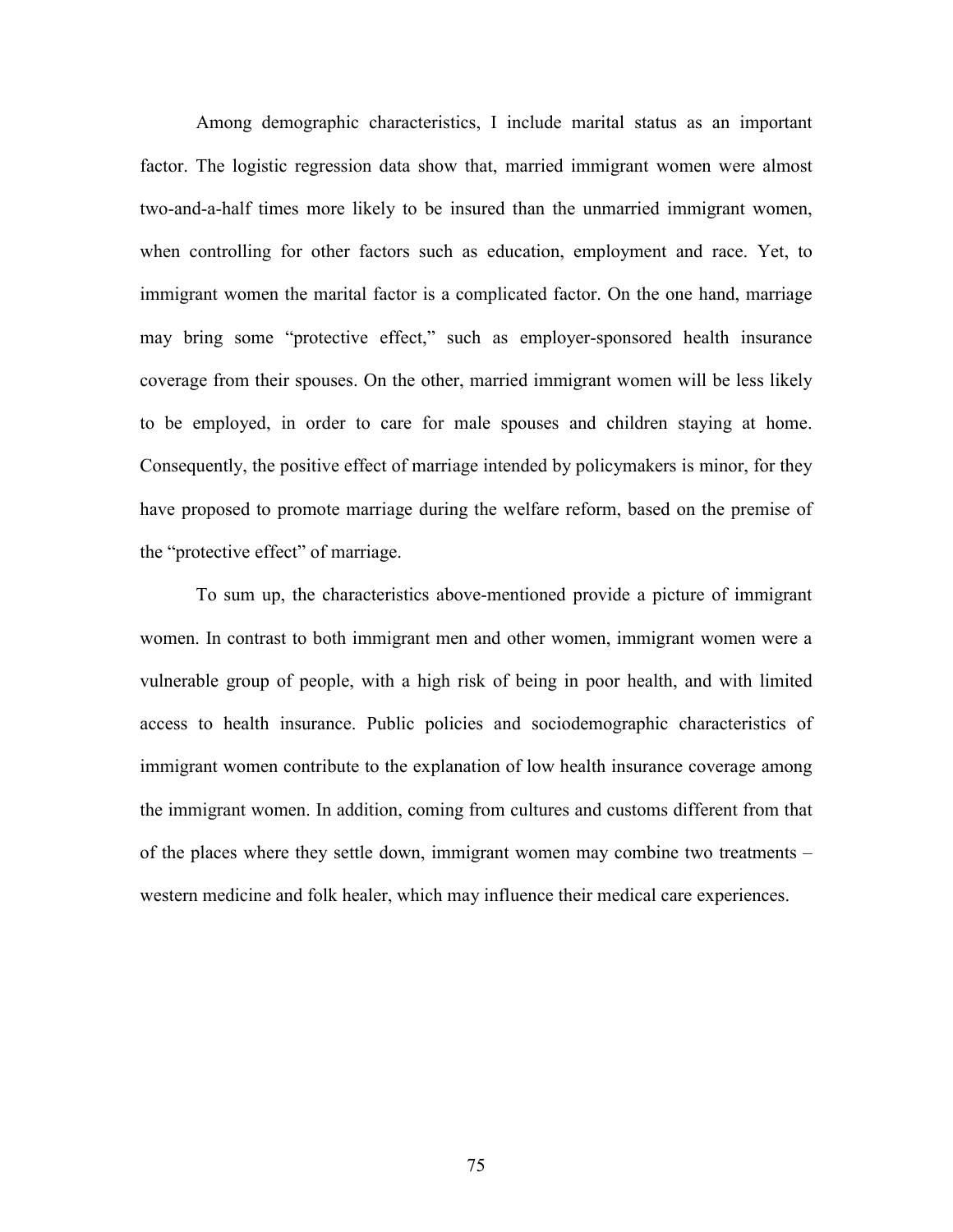### **TABLES**

|            | Citizen | Naturalized Citizens | Non-citizens |
|------------|---------|----------------------|--------------|
| The U.S.   |         |                      |              |
| Female     | 12.4    | 16.6                 | 23.3         |
| Male       | 10.1    | 12.6                 | 18.6         |
| California |         |                      |              |
| Female     | 12.4    | 20.1                 | 31.2         |
| Male       | 11.4    | 20.9                 | 21.5         |
| Florida    |         |                      |              |
| Female     | 13.1    | 18.1                 | 20.0         |
| Male       | 12.5    | 9.8                  | 20.6         |
| New York   |         |                      |              |
| Female     | 13.0    | 25.1                 | 21.1         |
| Male       | 10.0    | 16.9                 | 11.2         |

### **Table 1. People in "Fair or Poor" Health in 1999**

*Source*: National Survey of America's Families, 1999.

The result is statistically significant at the .001 level.

All the numbers are in percentage. For instance, 12.4 means 12.4 percent of female citizens were in "fair or poor" health in 1999.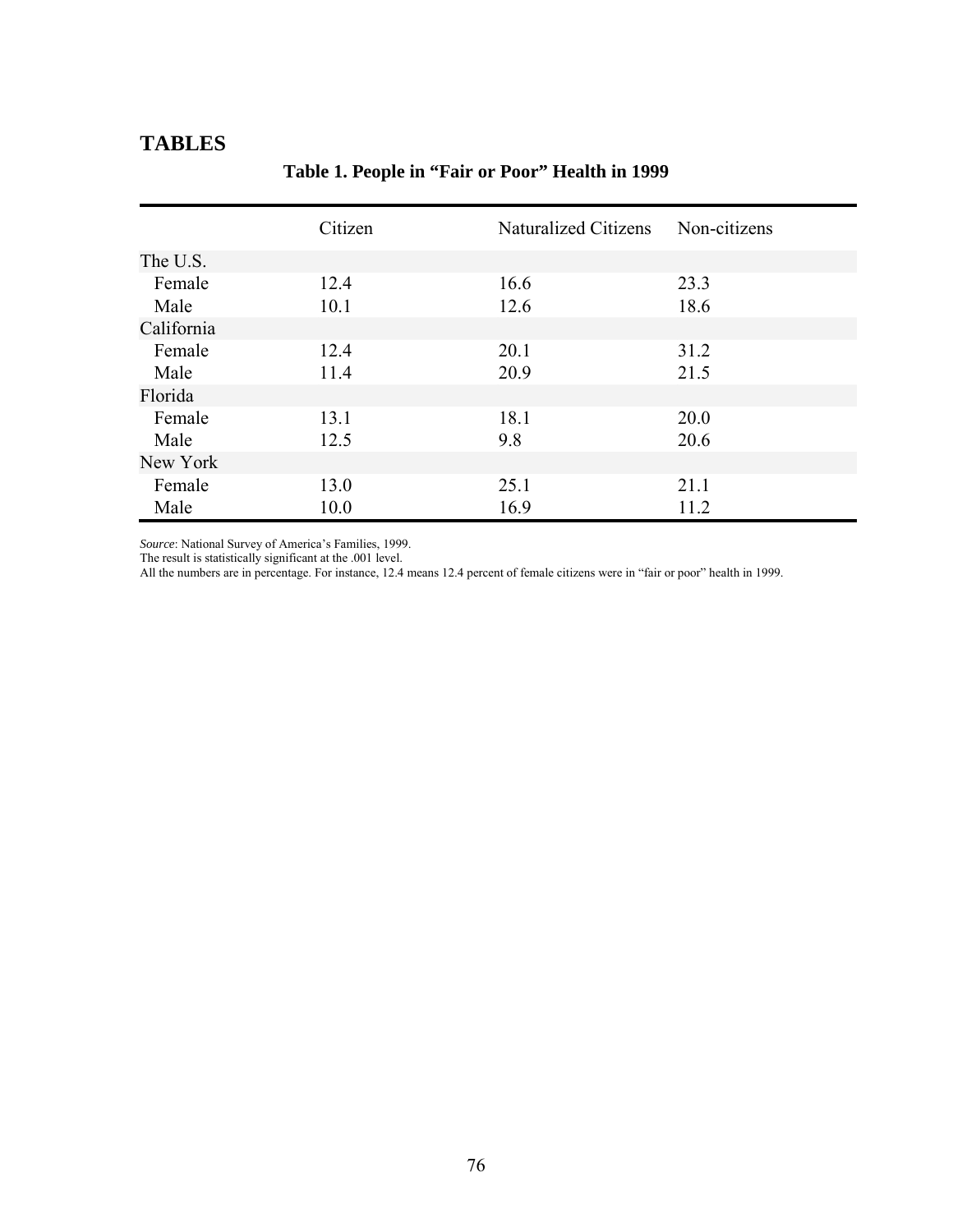| The U.S. 1997   |           | U.S.-born | Naturalized | Foreign-born |
|-----------------|-----------|-----------|-------------|--------------|
| Female          | Employer  | 66.5      | 63.4        | 39.7         |
|                 | Medicaid  | 10.8      | 9.1         | 11.1         |
|                 | Other     | 7.0       | 7.1         | 5.4          |
|                 | Uninsured | 15.7      | 20.3        | 43.8         |
| Male            | Employer  | 71.6      | 65.1        | 44.9         |
|                 | Medicaid  | 3.8       | 3.9         | 4.5          |
|                 | Other     | 8.7       | 8.4         | 5.5          |
|                 | Uninsured | 15.9      | 22.6        | 45.2         |
| California 1997 |           |           |             |              |
| Female          | Employer  | 60.7      | 56.8        | 32.3         |
|                 | Medicaid  | 15.5      | 11.1        | 15.7         |
|                 | Other     | 7.7       | 9.9         | 4.0          |
|                 | Uninsured | 16.1      | 22.2        | 48.0         |
| Male            | Employer  | 67.5      | 55.4        | 35.8         |
|                 | Medicaid  | 6.7       | 4.3         | 5.9          |
|                 | Other     | 9.0       | 7.9         | 4.3          |
|                 | Uninsured | 16.8      | 32.4        | 54.0         |
| Florida 1997    |           |           |             |              |
| Female          | Employer  | 60.5      | 58.5        | 37.9         |
|                 | Medicaid  | 9.9       | 6.6         | 6.9          |
|                 | Other     | 7.8       | 8.5         | 10.3         |
|                 | Uninsured | 21.8      | 26.4        | 44.8         |
| Male            | Employer  | 64.5      | 58.7        | 45.0         |
|                 | Medicaid  | 2.0       | 3.7         | 2.3          |
|                 | Other     | 10.9      | 13.8        | 12.4         |
|                 | Uninsured | 22.6      | 23.9        | 40.3         |
| New York 1997   |           |           |             |              |
| Female          | Employer  | 64.8      | 68.3        | 33.5         |
|                 | Medicaid  | 15.7      | 13.1        | 20.3         |
|                 | Other     | 5.9       | 4.1         | 3.6          |
|                 | Uninsured | 13.6      | 14.5        | 42.6         |
| Male            | Employer  | 72.0      | 62.0        | 35.7         |
|                 | Medicaid  | 5.9       | 5.8         | 8.2          |
|                 | Other     | 6.8       | 8.3         | 6.6          |
|                 | Uninsured | 15.3      | 24.0        | 49.5         |
| The U.S. 1999   |           |           |             |              |
| Female          | Employer  | 72.6      | 72.1        | 43.8         |
|                 | Medicaid  | 8.3       | 7.3         | 8.8          |
|                 | Other     | 6.2       | 5.8         | 4.8          |
|                 | Uninsured | 12.8      | 14.8        | 42.7         |
| Male            | Employer  | 76.3      | 72.9        | 48.4         |

# **Table 2. Health Insurance Coverage**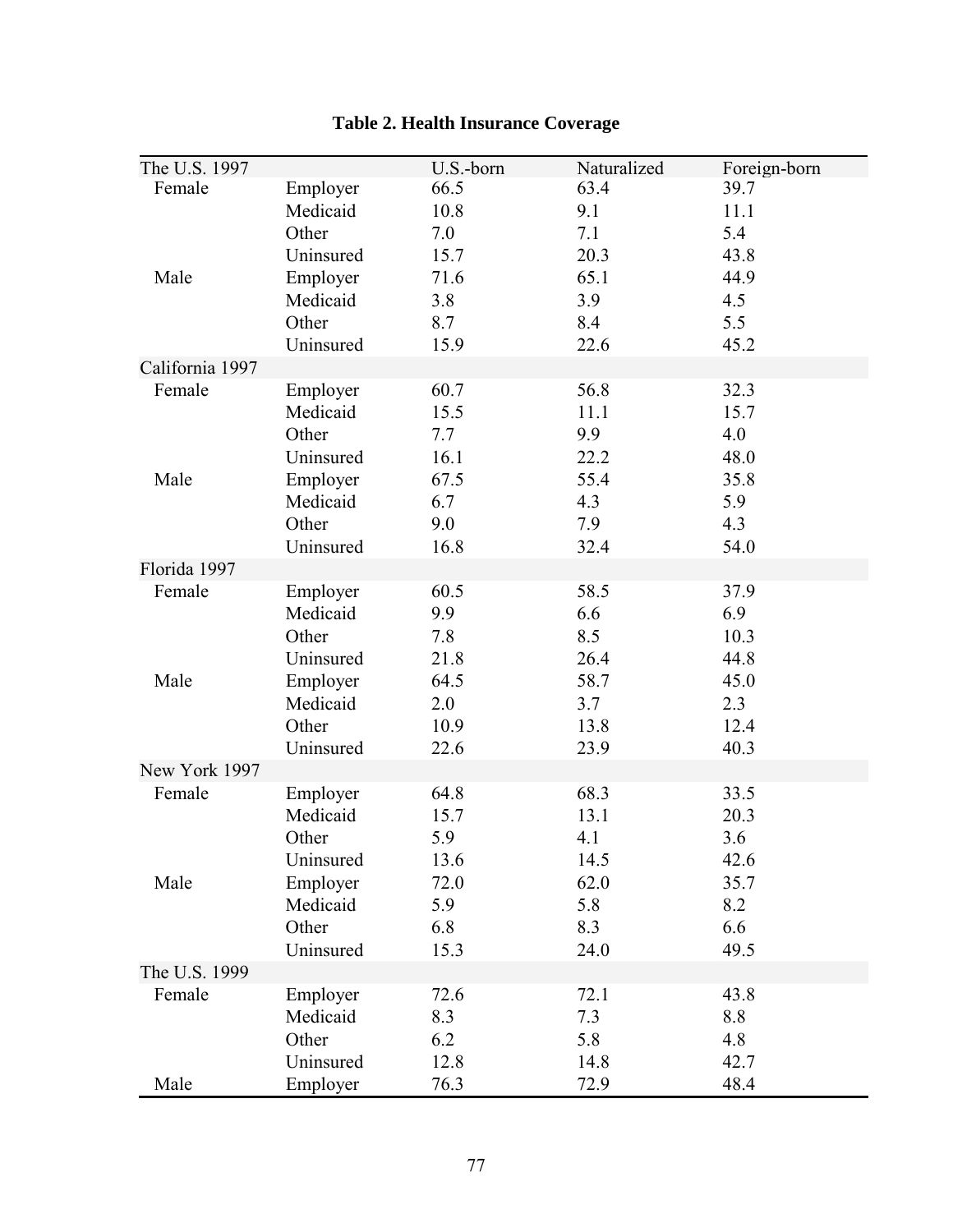|                 | Medicaid<br>Other    | 3.5<br>7.7   | 3.1<br>7.3   | 3.8<br>4.1   |
|-----------------|----------------------|--------------|--------------|--------------|
|                 | Uninsured            | 12.5         | 16.7         | 43.6         |
| California 1999 |                      |              |              |              |
| Female          | Employer<br>Medicaid | 67.7<br>11.7 | 72.8<br>5.4  | 37.2<br>10.1 |
|                 | Other<br>Uninsured   | 7.5<br>13.1  | 7.1<br>14.7  | 5.4<br>47.3  |
| Male            | Employer<br>Medicaid | 71.3<br>5.0  | 67.0<br>2.8  | 43.8<br>3.7  |
|                 | Other<br>Uninsured   | 9.1<br>14.7  | 11.2<br>19.1 | 3.4<br>49.1  |
| Florida 1999    |                      |              |              |              |
| Female          | Employer<br>Medicaid | 66.2<br>7.4  | 65.7<br>4.8  | 43.0<br>6.1  |
|                 | Other<br>Uninsured   | 8.3<br>18.1  | 7.2<br>22.3  | 5.2<br>45.7  |
| Male            | Employer<br>Medicaid | 69.7<br>2.5  | 69.5<br>.6   | 42.4<br>4.7  |
|                 | Other<br>Uninsured   | 11.5<br>16.3 | 9.1<br>20.7  | 5.3<br>47.6  |
| New York 1999   |                      |              |              |              |
| Female          | Employer<br>Medicaid | 71.1<br>13.2 | 68.2<br>13.7 | 40.0<br>13.7 |
|                 | Other                | 5.5          | 3.3          | 3.0          |
|                 | Uninsured            | 10.2         | 14.7         | 43.4         |
| Male            | Employer             | 76.2         | 69.1         | 45.9         |
|                 | Medicaid             | 5.1          | 6.7          | 5.6          |
|                 | Other                | 5.0          | 6.7          | 2.0          |
|                 | Uninsured            | 13.7         | 17.4         | 46.4         |

*Source*: National Survey of America's Families, 1997 and 1999.

The result is statistically significant at the .001 level.

All the numbers are in percentage. For instance, 60.7 means 60.7 percent of the female U.S.-born citizens had employer-sponsored health insurance in 1997.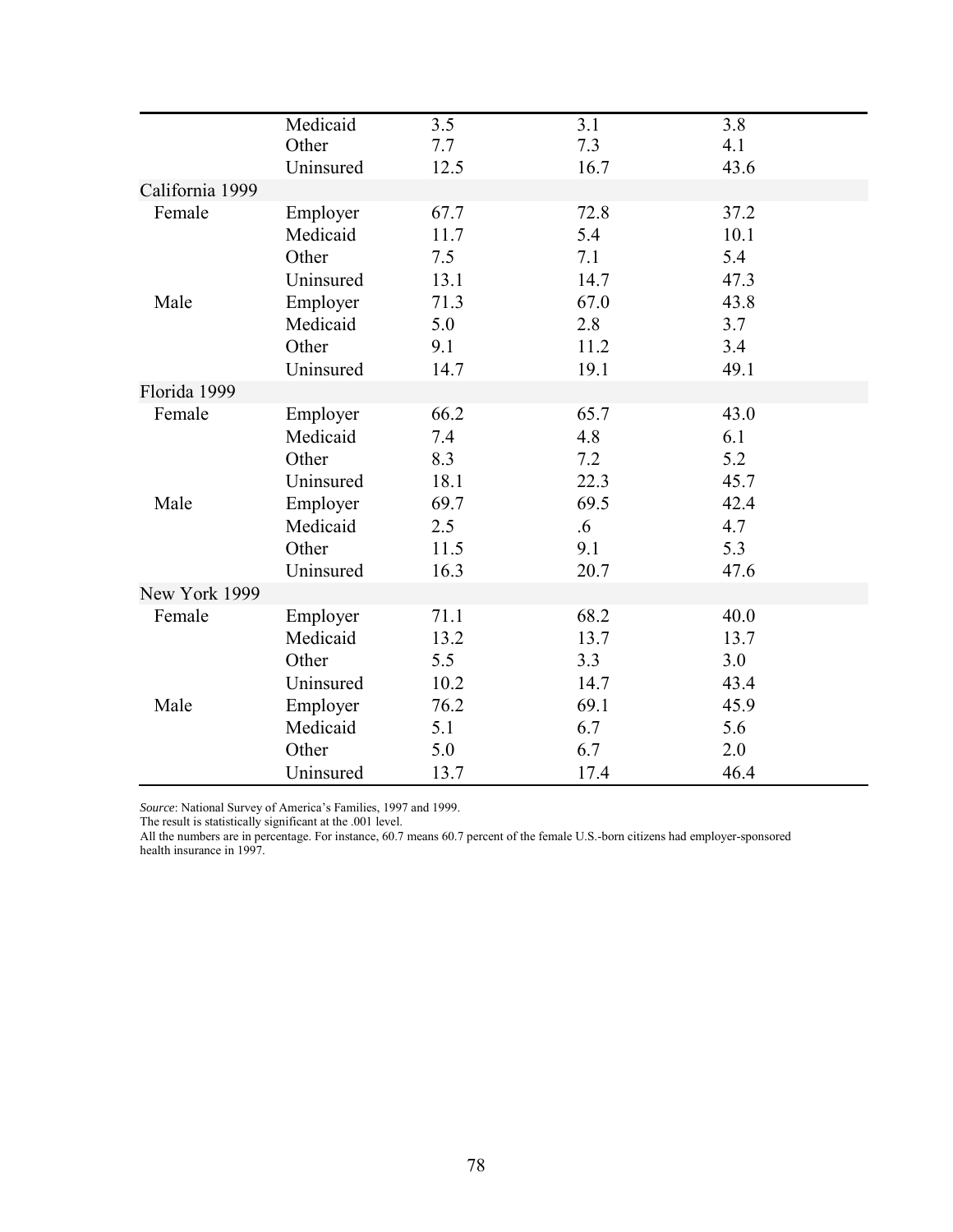|                           |         | 1997    |                       |         | 1999    |                       |
|---------------------------|---------|---------|-----------------------|---------|---------|-----------------------|
|                           | Native  |         | Naturalized Immigrant | Native  |         | Naturalized Immigrant |
| Marriage (Married)        |         |         |                       |         |         |                       |
| California                |         |         |                       |         |         |                       |
| Female                    | 59.4    | 70.3    | 73.5                  | 59.3    | 71.0    | 67.5                  |
| Male                      | 72.0    | 80.9    | 76.2                  | 67.9    | 78.6    | 70.6                  |
| Florida                   |         |         |                       |         |         |                       |
| Female                    | 62.9    | 74.8    | 70.8                  | 62.9    | 72.9    | 70.4                  |
| Male                      | $*81.0$ | *86.8   | *81.9                 | 74.9    | 84.8    | 77.1                  |
| New York                  |         |         |                       |         |         |                       |
| Female                    | $*62.7$ | $*66.0$ | *59.9                 | $*59.7$ | $*59.7$ | $*58.1$               |
| Male                      | $*75.9$ | $*82.9$ | $*72.0$               | $*72.6$ | $*87.1$ | $*67.3$               |
| Employed                  |         |         |                       |         |         |                       |
| California                |         |         |                       |         |         |                       |
| Female                    | 62.5    | 66.0    | 41.8                  | 65.0    | 70.5    | 45.3                  |
| Male                      | $*80.5$ | $*79.1$ | $*81.0$               | 83.3    | 83.7    | 87.5                  |
| Florida                   |         |         |                       |         |         |                       |
| Female                    | $*67.4$ | $*67.0$ | *58.6                 | 68.5    | 70.5    | 60.0                  |
| Male                      | $*81.3$ | $*77.1$ | $*82.2$               | 82.1    | 85.4    | 86.5                  |
| New York                  |         |         |                       |         |         |                       |
| Female                    | 63.3    | 62.8    | 49.0                  | 65.9    | 70.6    | 55.6                  |
| Male                      | 82.1    | 81.0    | 79.1                  | 84.2    | 79.2    | 83.7                  |
| <b>Below Poverty Line</b> |         |         |                       |         |         |                       |
| California                |         |         |                       |         |         |                       |
| Female                    | 35.4    | 47.6    | 92                    | 30.3    | 31.0    | 78.6                  |
| Male                      | 22.9    | 40.0    | 78.0                  | 20.0    | 21.9    | 62.3                  |
| Florida                   |         |         |                       |         |         |                       |
| Female                    | 40.7    | 50.0    | 75.0                  | 35.4    | 52.2    | 82.6                  |
| Male                      | 24.3    | 29.6    | 45.8                  | 14.0    | 21.6    | 42.9                  |
| New York                  |         |         |                       |         |         |                       |
| Female                    | 36.1    | 22.7    | 60.6                  | 30.9    | 26.9    | 52.6                  |
| Male                      | 24.6    | 31.0    | 60.6                  | 18.2    | 31.9    | 55.6                  |
| Hispanic                  |         |         |                       |         |         |                       |
| California                |         |         |                       |         |         |                       |
| Female                    | 24.5    | 41.4    | 81.9                  | 20.6    | 43.8    | 81.4                  |
| Male                      | 23.1    | 45.3    | 79.1                  | 18.1    | 48.8    | 80.4                  |
| Florida                   |         |         |                       |         |         |                       |
| Female                    | 9.0     | 53.8    | 63.8                  | 8.1     | 52.4    | 61.7                  |
| Male                      | 9.2     | 59.6    | 69.0                  | 6.8     | 54.3    | 66.5                  |
| New York                  |         |         |                       |         |         |                       |
| Female                    | 12.8    | 29.7    | 47.8                  | 10.9    | 31.3    | 45.6                  |
| Male                      | 9.4     | 24.8    | 42.9                  | 7.9     | 30.3    | 41.3                  |

# **Table 3. Sample Characteristics in 1997 and 1999**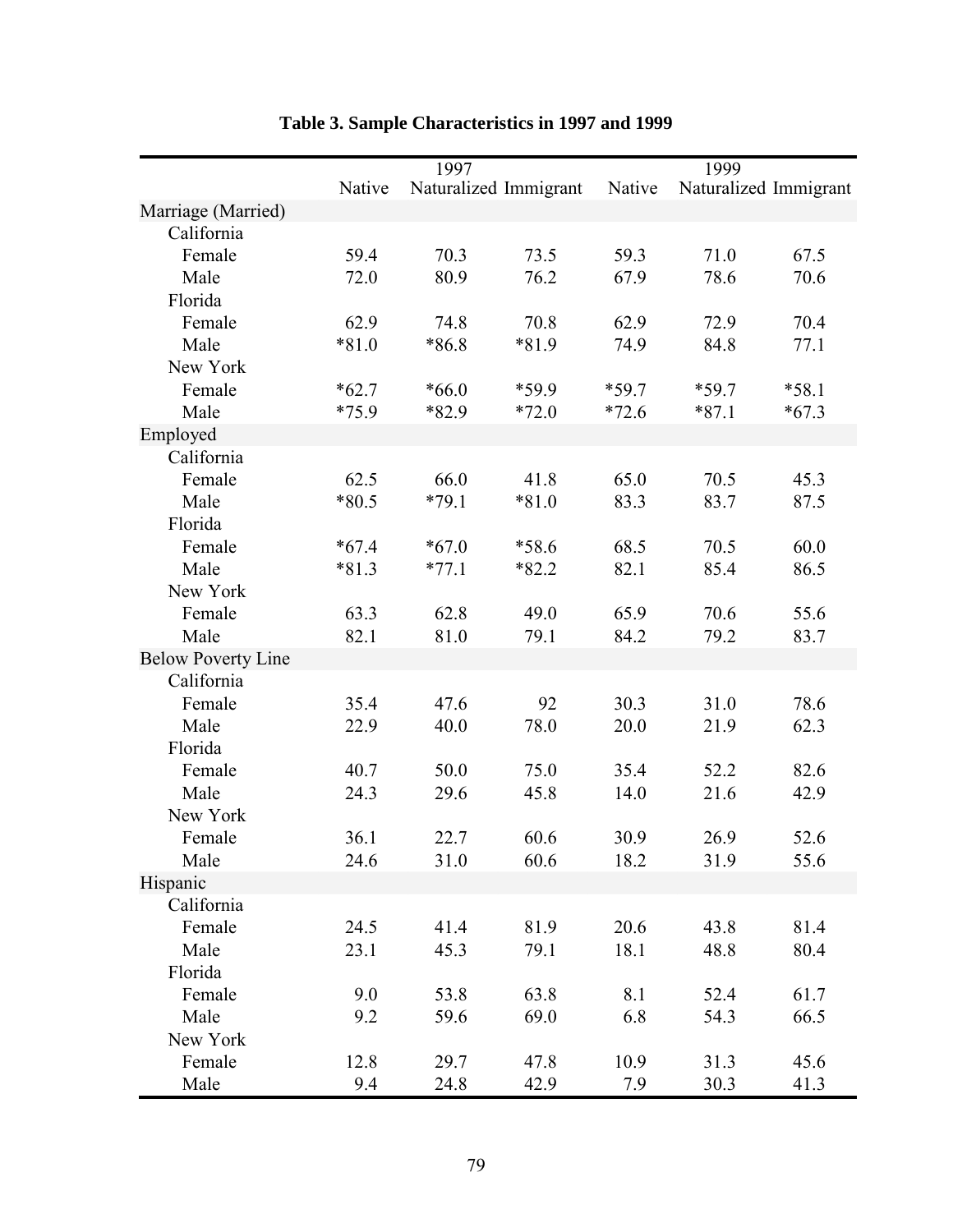| Uninsured  |      |      |      |      |      |      |
|------------|------|------|------|------|------|------|
| California |      |      |      |      |      |      |
| Female     | 16.1 | 22.2 | 48.0 | 13.1 | 14.7 | 47.3 |
| Male       | 16.8 | 32.4 | 54.0 | 14.7 | 19.1 | 49.1 |
| Florida    |      |      |      |      |      |      |
| Female     | 21.8 | 26.4 | 44.8 | 18.1 | 22.3 | 45.7 |
| Male       | 22.6 | 23.9 | 40.3 | 16.3 | 20.7 | 47.6 |
| New York   |      |      |      |      |      |      |
| Female     | 13.6 | 14.5 | 42.6 | 10.2 | 14.7 | 43.3 |
| Male       | 15.3 | 24.0 | 49.5 | 13.7 | 17.4 | 46.4 |

*Source*: National Survey of America's Families, 1997 and 1999.

1. The result is statistically significant at the .05 level, except those labeled \*, which are not statistically significant.

2. All the numbers are in percentage. For instance, 55.4 means 55.4 percent of female citizens were younger than 39 in 1997.

3. Mean age = 39.41, and median age = 38 for all the data. Thus I recode the age into a dummy variable (0 = young = age from 15 to

 $38, 1 = old = age from 39 to 85.$ 

4. Marital status is a relatively complicated variable. To ease the analysis, I've recoded it as following: 1 = Married, spouse in or not in household, and  $0 =$  Other marital status.

5. I have recoded educational level variable (low educational level =  $0 =$  below high school diploma, high educational level = equal to or above high school diploma).

6. I have recoded the variable – earnings below the poverty line – as following:  $0 =$  earnings below poverty line,  $1 =$  earnings equal to and above poverty line.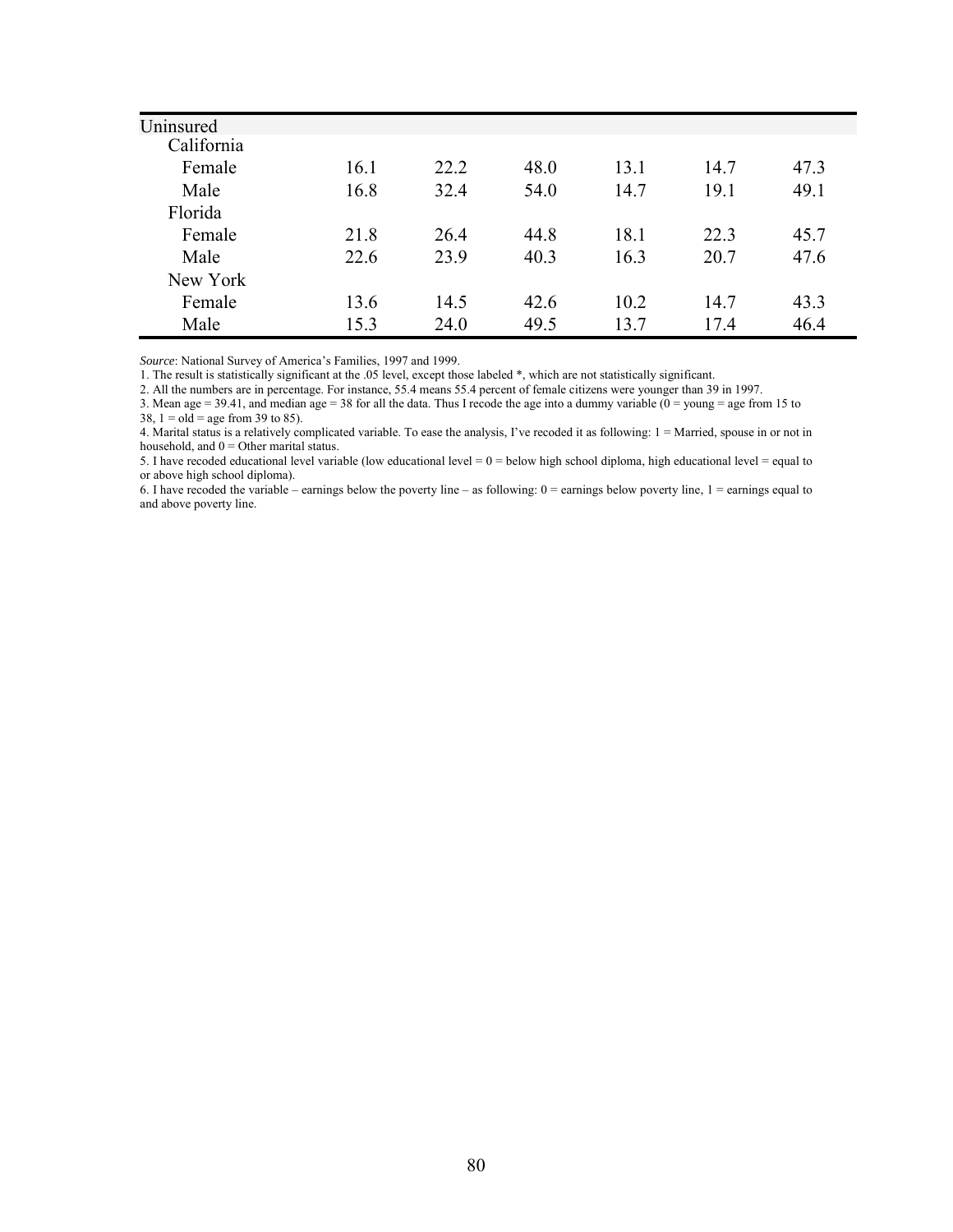#### **Table 4. Logistic Regression: Factors to Health Insurance Coverage for Immigrant Women in 1999**

|                 | Beta     | <b>Standard Error</b> | OR.   | p           |
|-----------------|----------|-----------------------|-------|-------------|
| Women           |          |                       |       |             |
| Marriage        | 1.084    | .069                  | 2.957 | < 0.001     |
| Employment      | .295     | .102                  | 1.343 | $\leq .01$  |
| Poverty         | 1.428    | .072                  | 4.171 | < 0.001     |
| Race            | $-722$   | .104                  | .486  | $\leq .001$ |
| Immigrant Women |          |                       |       |             |
| Marriage        | .848     | .333                  | 2.335 | $\leq .05$  |
| Employment      | .993     | .391                  | 2.699 | $\leq .05$  |
| Poverty         | 1.010    | .403                  | 2.745 | $\leq .05$  |
| Race            | $-1.243$ | .366                  | .289  | $\leq .01$  |

*Source*: National Survey of America's Families, 1999.

OR refers to Odds Ratio.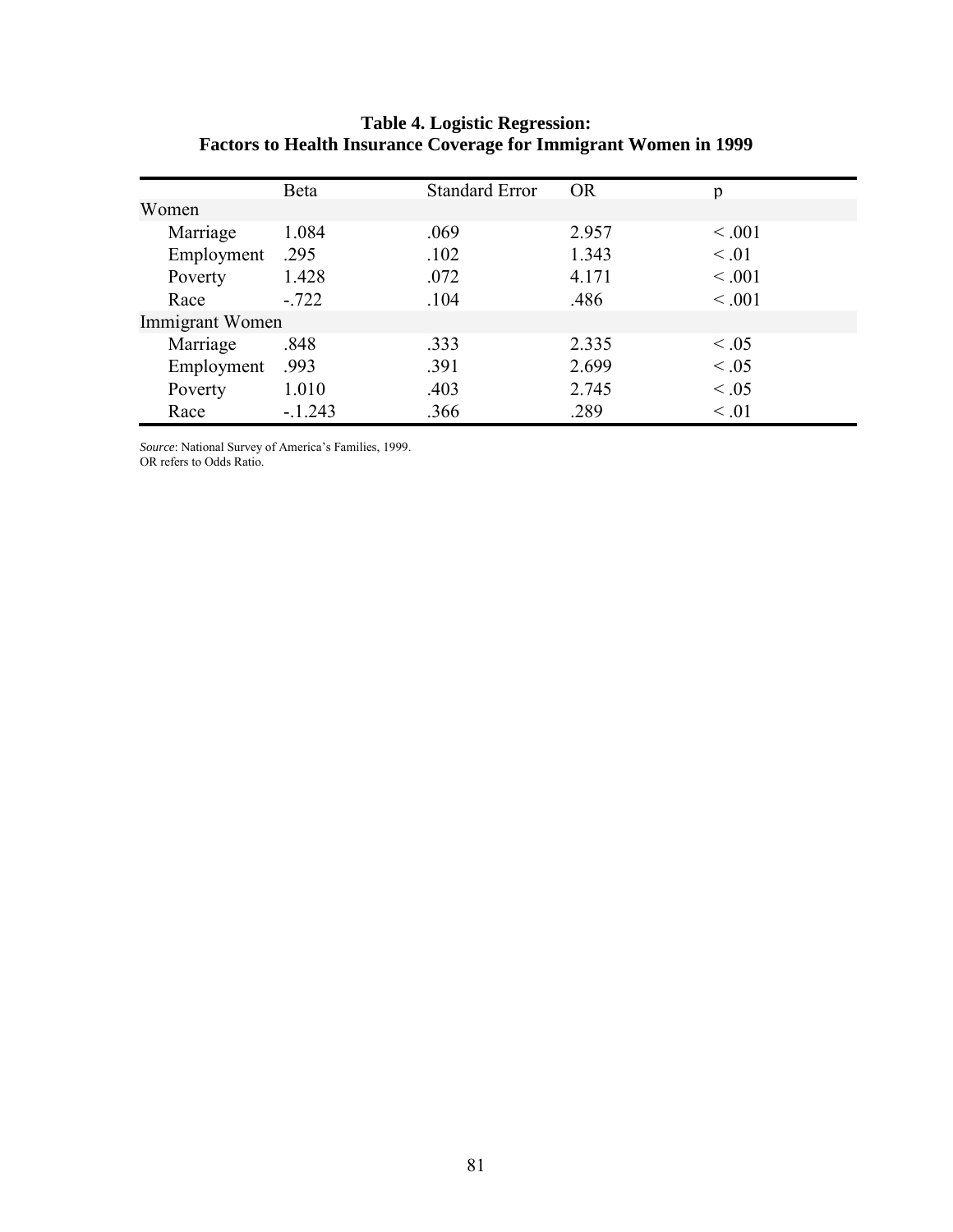# **APPENDICES**

# **I. 1997 National Survey of America's Families Adult Pair File (75,525 cases)**

A. Independent Variables:

| <b>Variable Name</b> | <b>Concept of the Variable</b>       |
|----------------------|--------------------------------------|
| <b>UIMMSTAT</b>      | Immigration status                   |
| <b>SEX</b>           | Gender                               |
| <b>SITE</b>          | State of residence                   |
| <b>UMARSTAT</b>      | <b>Marital Status</b>                |
| <b>IEMPNOW</b>       | <b>Employed or Unemployed Now</b>    |
| <b>IABVPV</b>        | Earnings below or above Poverty Line |
| <b>UBETH</b>         | Hispanic/Non-Hispanic                |

B. Dependent Variable:

| <b>Variable Name</b> | <b>Concept of the Variable</b> |
|----------------------|--------------------------------|
| UHINS4               | Health Insurance Coverage      |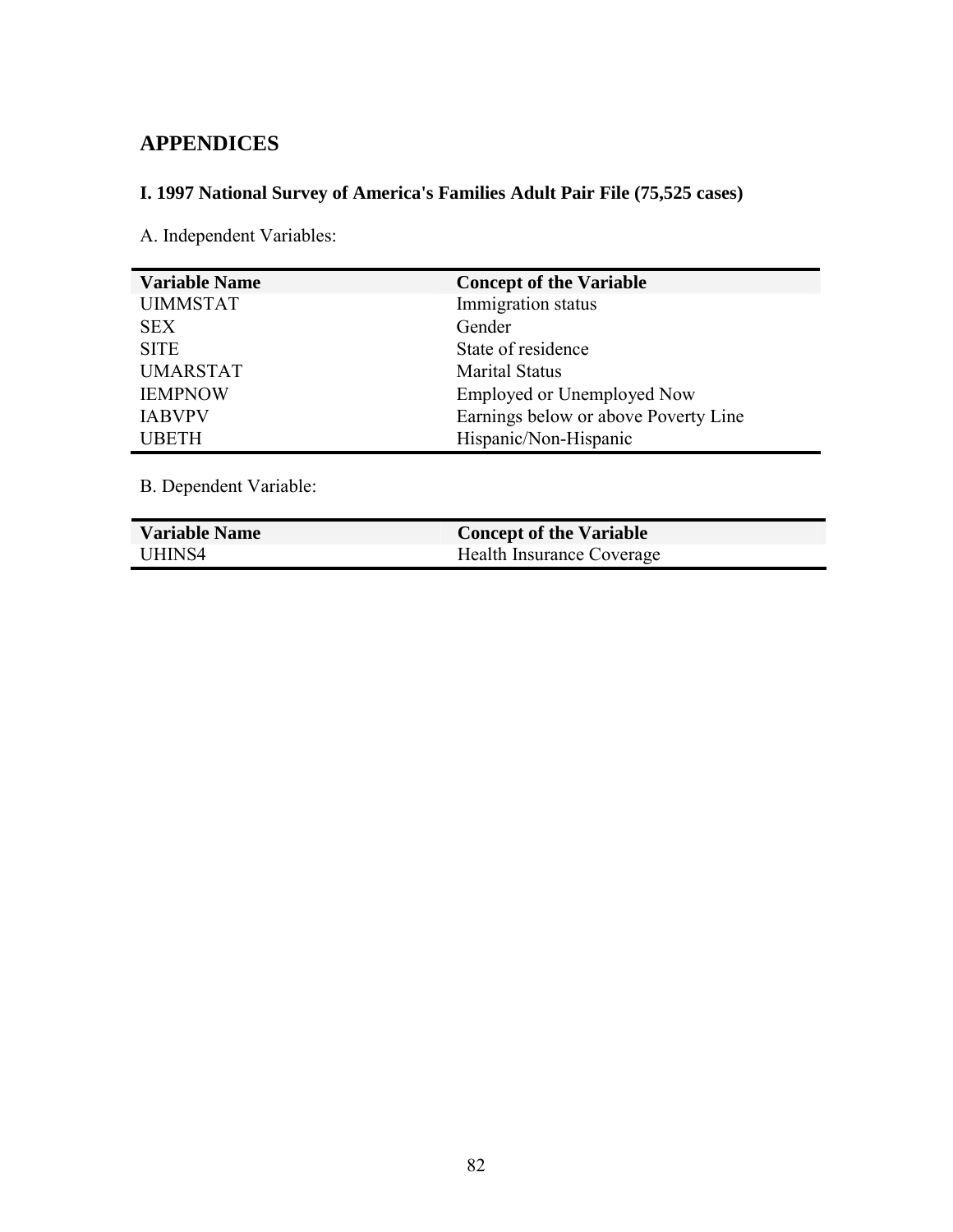# **II. 1999 National Survey of America's Families Adult Pair File (74,719 cases)**

A. Independent Variables:

| <b>Variable Name</b> | <b>Concept of the Variable</b>       |
|----------------------|--------------------------------------|
| <b>UIMMSTAT</b>      | Immigration status                   |
| <b>SEX</b>           | Gender                               |
| <b>SITE</b>          | State of residence                   |
| <b>UMARSTAT</b>      | <b>Marital Status</b>                |
| <b>IEMPNOW</b>       | <b>Employed or Unemployed Now</b>    |
| <b>IABVPV</b>        | Earnings below or above Poverty Line |
| <b>UBETH</b>         | Hispanic/Non-Hispanic                |

B. Dependent Variable:

| <b>Variable Name</b> | <b>Concept of the Variable</b> |
|----------------------|--------------------------------|
| UHINS4               | Health Insurance Coverage      |
| UCNGHL               | <b>Health Status</b>           |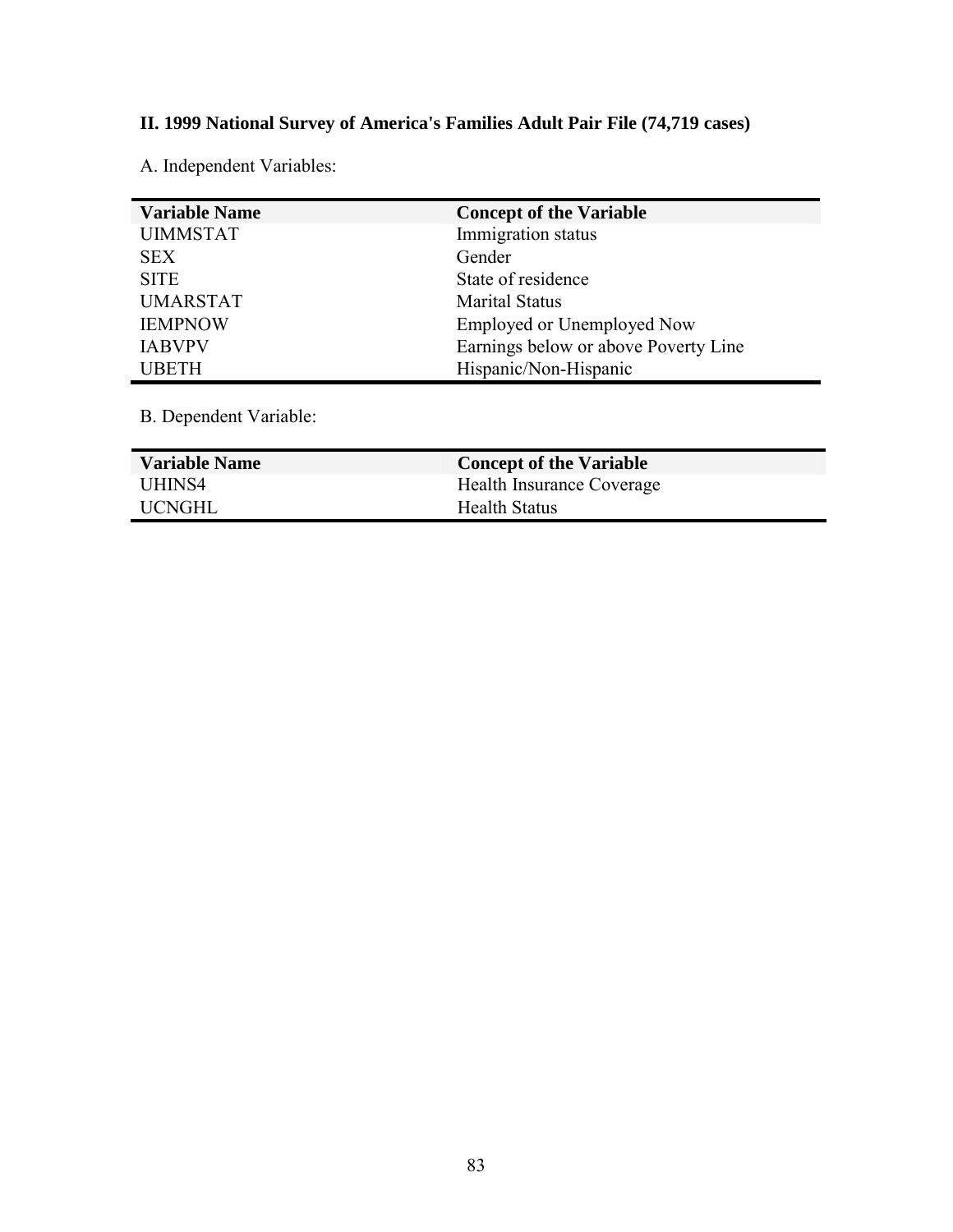### **III. Recode Table**

|                           | Old                                   | <b>New</b>       |
|---------------------------|---------------------------------------|------------------|
| <b>Immigrant Status</b>   |                                       |                  |
|                           | 1-2 (Native and Naturalized Citizens) | $\boldsymbol{0}$ |
|                           | 3 (Foreign-born Non-citizens)         | 1                |
| <b>Insurance Coverage</b> |                                       |                  |
|                           | 4 (Uninsured)                         | $\overline{0}$   |
|                           | $1-3$ (Insured)                       | 1                |
| <b>Gender</b>             |                                       |                  |
|                           | M (Male)                              | $\theta$         |
|                           | F (Female)                            | 1                |
| <b>Marital Status</b>     |                                       |                  |
|                           | 3-8 (Not Married)                     | $\overline{0}$   |
|                           | 1-2 (Married)                         | 1                |
| <b>Employment</b>         |                                       |                  |
|                           | 2 (Unemployed)                        | $\boldsymbol{0}$ |
|                           | 1 (Employed)                          | 1                |
| <b>Financial Status</b>   |                                       |                  |
|                           | $1$ (< Poverty Line)                  | $\theta$         |
|                           | $2 \geq$ Poverty Line)                | 1                |
| Race                      |                                       |                  |
|                           | N (Non-Hispanic)                      | $\theta$         |
|                           | H (Hispanic)                          |                  |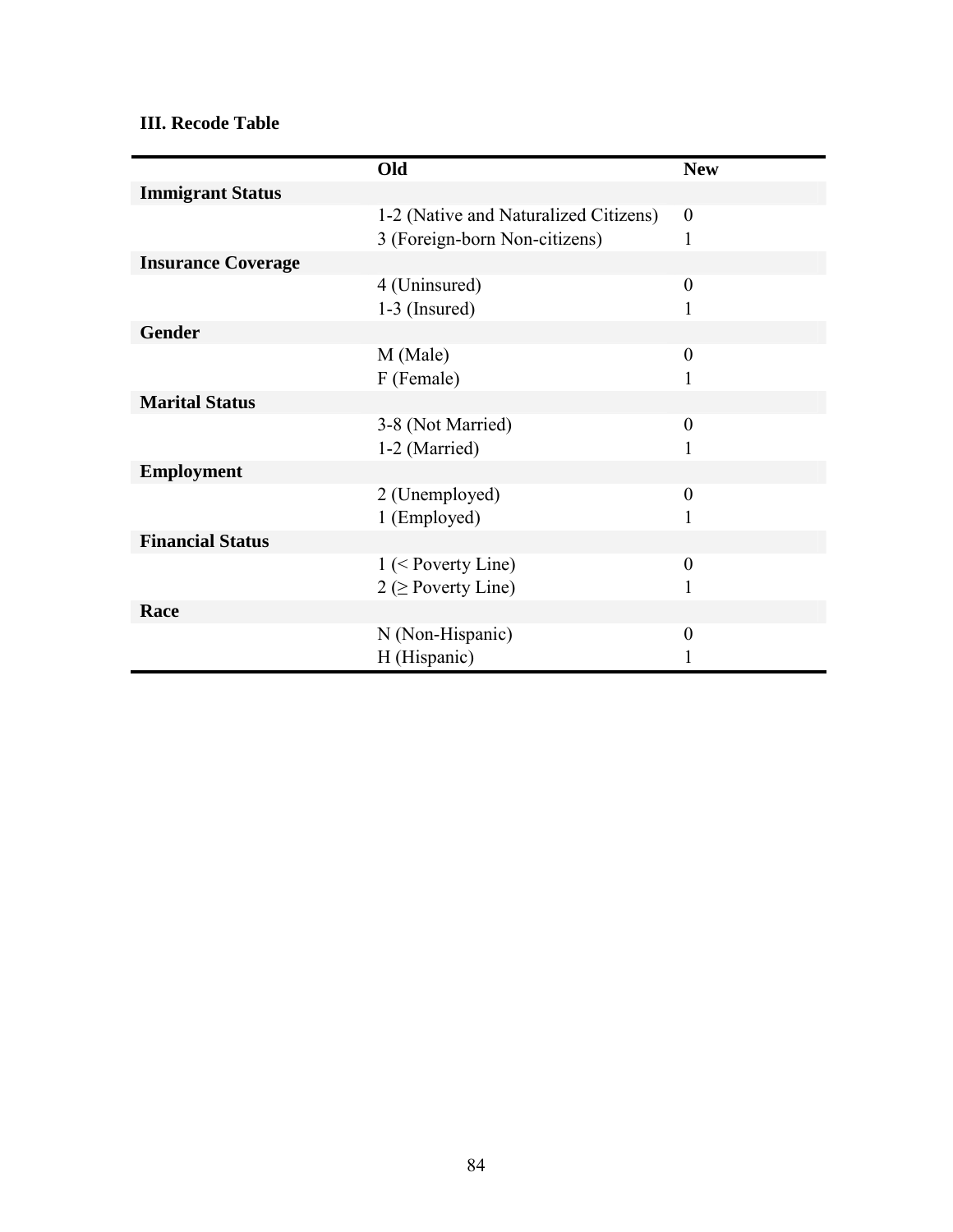### **References**

#### **Books**

- Almaguer T. (1994). *Racial Fault Lines: The historical origins of white supremacy in California.* The University of California Press.
- Blank, R. M. & Haskins, R. (Eds.). (2001). *The new world of welfare*. Washington, D.C.: Brookings Institution Press.
- Boeri, T., Hanson, G., McCormick, B., Brucker, H. (Eds.). (2002). *Immigration policy and the welfare system: a report for the fondazione rodolfo debendetti.* Oxford: Oxford University Press.
- Bommes, M. & Geddes, A. (Eds.). (2000). *Immigration and welfare: challenging the borders of the welfare state.* London; New York : Routledge.
- Booth, A., Crouter, A. C. & Landale, N. (Eds.). (1997). *Immigration and the family: research and policy on U.S. immigrants.* Mahwah, N.J.: Lawrence Erlbaum Associates.
- Brown, M. K. (1999). *Race, money, and the American welfare state*. Ithaca, New York: Cornell University Press.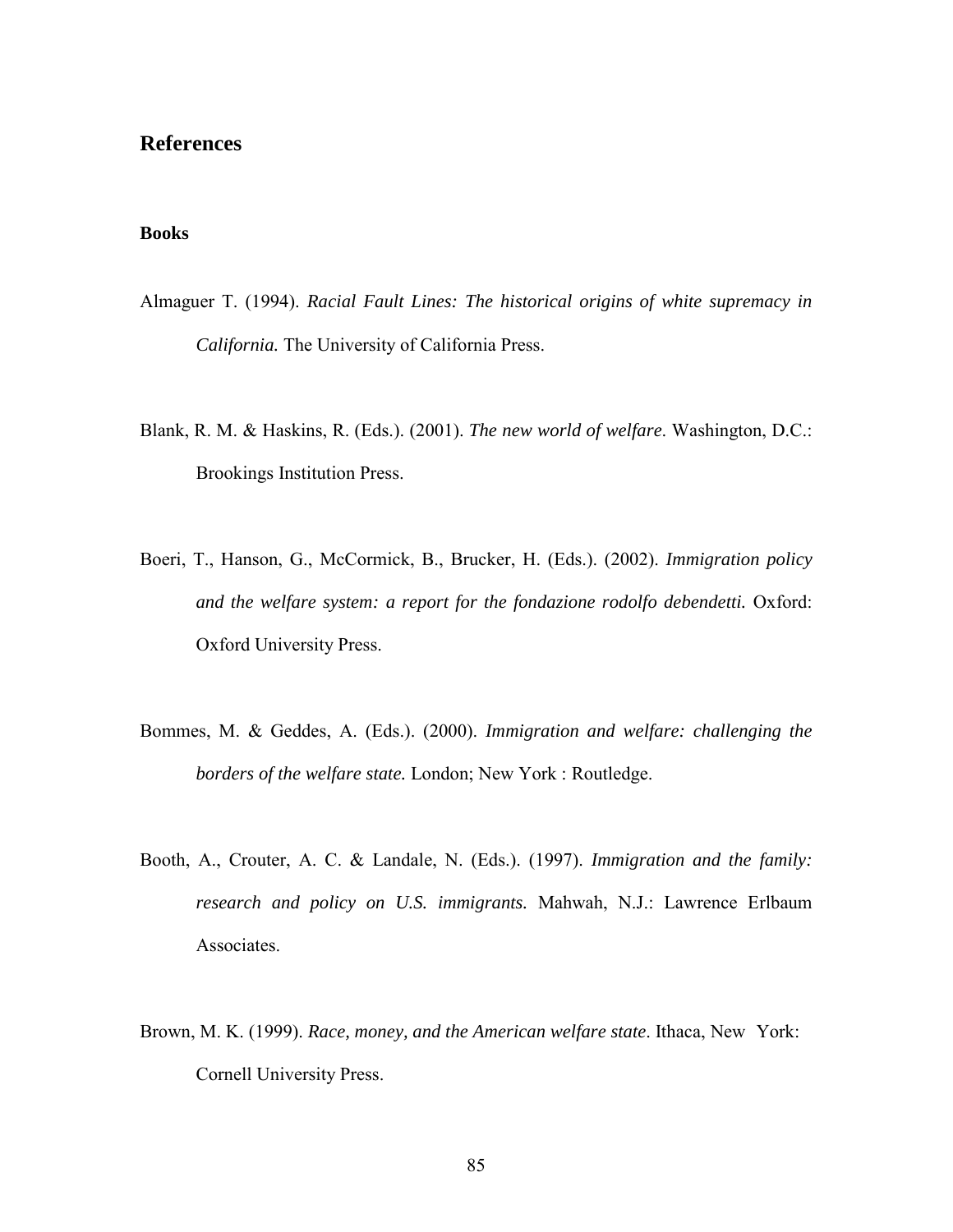- Cohen, S., Humphries, B. & Mynott, E. (Eds.). (2002). *From immigration controls to welfare controls*. London; New York : Routledge.
- Danziger, S. H., Sandefur, G. D. & Weinberg, D. H. (Eds.). (1994). *Confronting poverty: prescriptions for change*. New York : Russell Sage Foundation; Cambridge, Mass. : Harvard.
- Delaet, D. L. (2000). *U.S. immigration policy in an age of rights.* Praeger: Westport, CT.
- DeSipio, L., & Garza, R. O. de la. (1998). *Making Americans, remaking America: immigration and immigrant Policy*. Boulder, CO: Westview Press.

Domhoff, G. W. (1998). *Who rules America?* Englewood Cliffs, N.J., Prentice-Hall.

- Esping-Andersen, G. (1990). *The three worlds of welfare capitalism*. Princeton, N.J.: Princeton University Press.
- Gimpel J. & Edwards J, (1999). *The congressional politics of immigration reform*. Boston: Allyn & Bacon.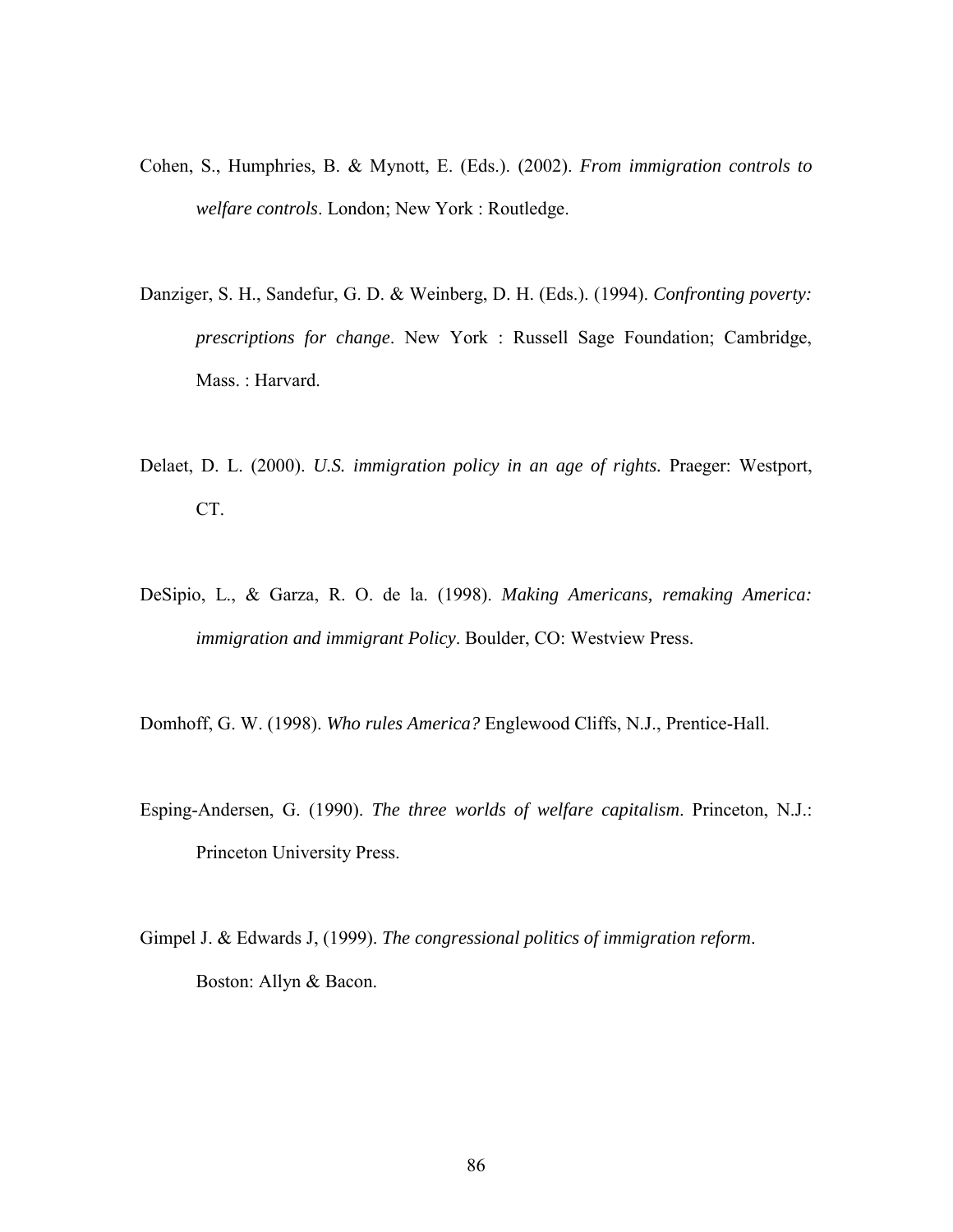- Goode, J. & Maskovsky, J. (Eds.). (2001). *New poverty studies: the ethnography of power, politics, and impoverished people in the United States*. New York: New York University Press.
- Guiraudon, V. & Joppke, C. (Eds.). (2001). *Controlling a new migration world*. London; New York : Routledge.
- Jenkins, S. (Ed.). (1988). *Ethnic associations and the welfare state: services to immigrants in five Countries*. New York: Columbia University Press.
- Kurthen H., Fijalkowski, J. & Wagner, G. G. (Eds.). (1998). *Immigration, citizenship, and the welfare state in Germany and the United States*. Stamford, Conn.: JAI Press.
- Kramer, E. J., Ivey S. L., & Ying Y. W. (Eds.). (2001). *Immigrant women's health: problems and solutions.* San Francisco: Jossey-Bass.
- Perez-Koenig, R. & Rock, B. (Eds.). (2001). *Social work in the era of devolution: toward a just practice* (1st ed). New York: Fordham University Press.
- Potocky-Tripodi, M. (2002). Best practices for social work with refugees and immigrants. New York : Columbia University Press.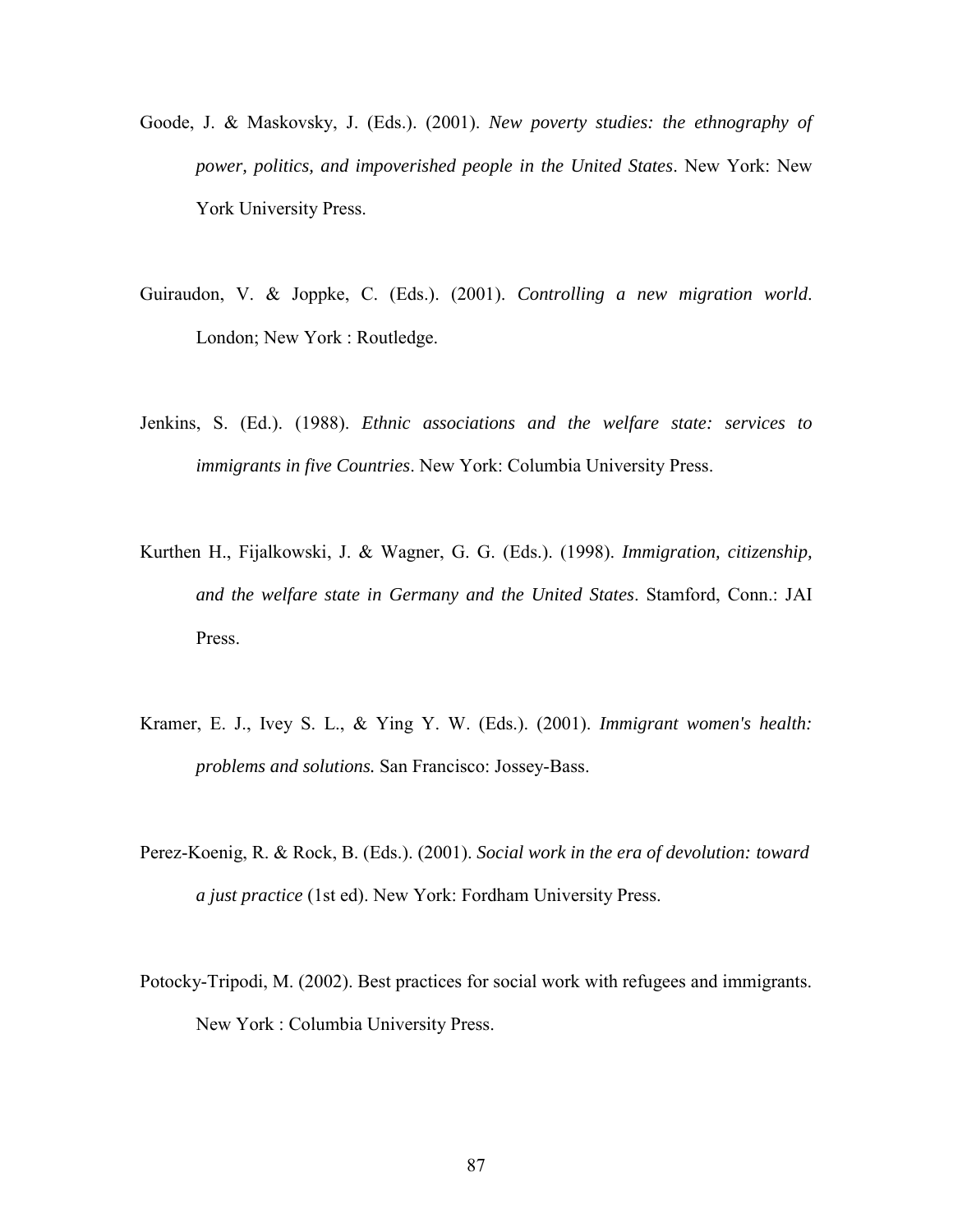- Torre, A. de la. (2002). *Moving from the margins: A Chicana voice on public policy*. Tucson: University of Arizona Press.
- Weil, A. & Finegold, K. (Eds.). (2002). *Welfare reform: the next act*. Washington, D.C.: Urban Institute Press.
- White, E. B. (1949). *Here Is New York*. Reprint edition (November 1988). Warner Books.
- Piven, F. F. & Cloward, R. A. (1971). *Regulating the poor; the functions of public welfare*. New York, Pantheon Books.
- Quadagno, J. S. (1994). *The color of welfare: how racism undermined the war on poverty*. New York: Oxford University Press.

#### **Journals and Articles**

- Anderson, J. M., Blue, C., Holbrook, A., & Ng, M. (1993). On chronic illness: immigrant women in Canada's workforce—A feminist perspective. *Canadian Journal of Nursing Research*, pp. 7-22.
- Baptist, W. & Bricker-Jenkins, M. (2002, September/October). A new era in the struggle against poverty. *Dollars and Sense*, pp. 9-15.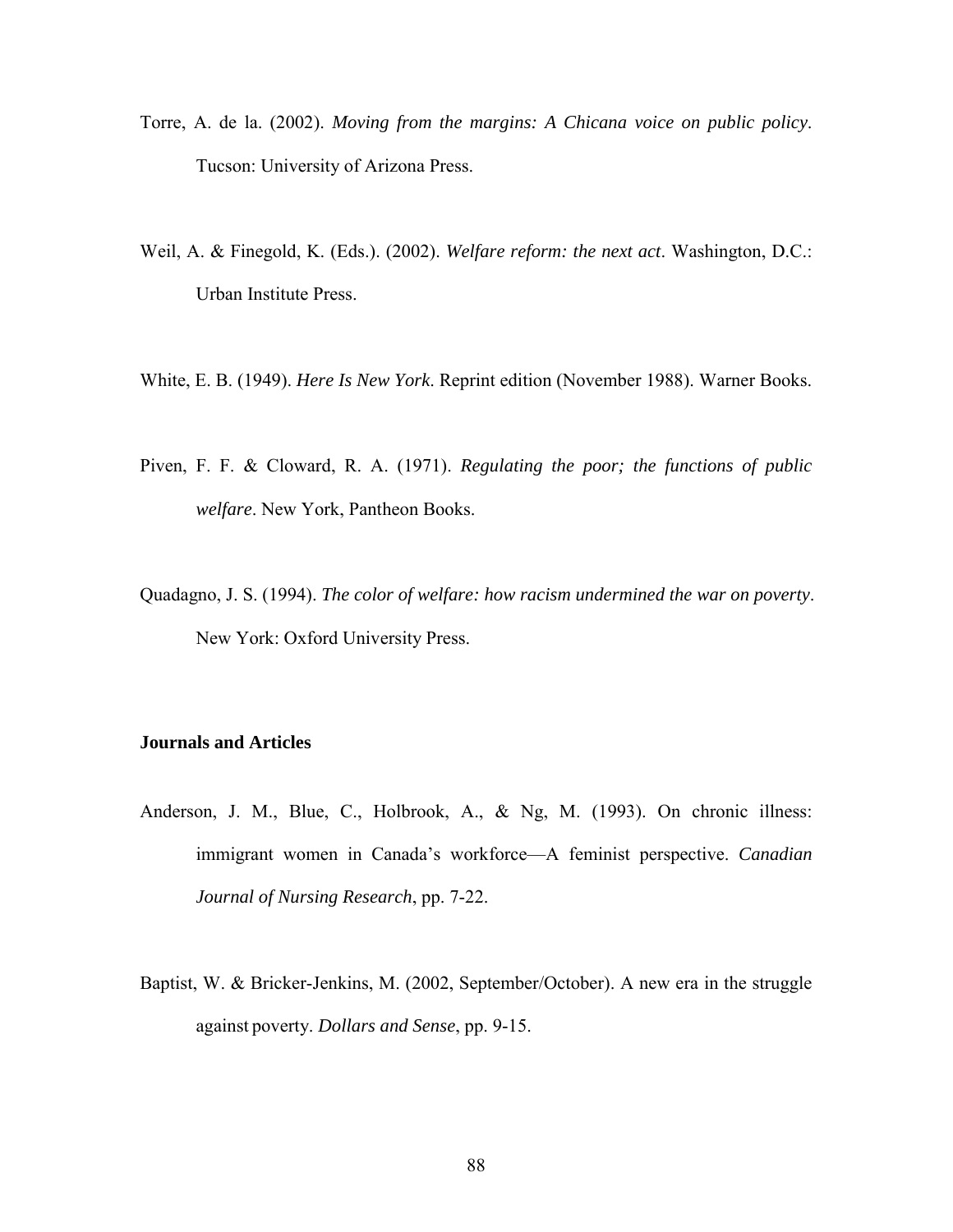Belluck, P. (1996, May 9). Mingling two worlds of medicine; some doctors work with folk healers in immigrants' care. (New York City's immigration population). *The New York Times*, p. B1.

Bush, G. W. (2004). President Bush Proposes New Temporary Worker Program. Retrieved November 20, from www.whitehouse.gov

Capps, R. (2001, February 01). Hardship among children of immigrants. *Urban Institute*. Retrieved December 15, 2003, from http://www.urban.org/url.cfm?ID=310096

Capps, R., Ku, L., Fix, M. E., Furgiuele, C., Passel, J. S., Ramchand, R., McNiven S. & Perez-Lopez, D. (2002, March 04). How are immigrants faring after welfare reform? *Urban Institute*. Retrieved December 15, 2003, from http://www.urban.org/url.cfm?ID=410426

Capps, R., Fix, M. E., & Passel, J. S. (2002, November 26). The dispersal of immigrants in the 1990s. *Urban Institute*. Retrieved December 15, 2003, from http://www.urban.org/url.cfm?ID=410589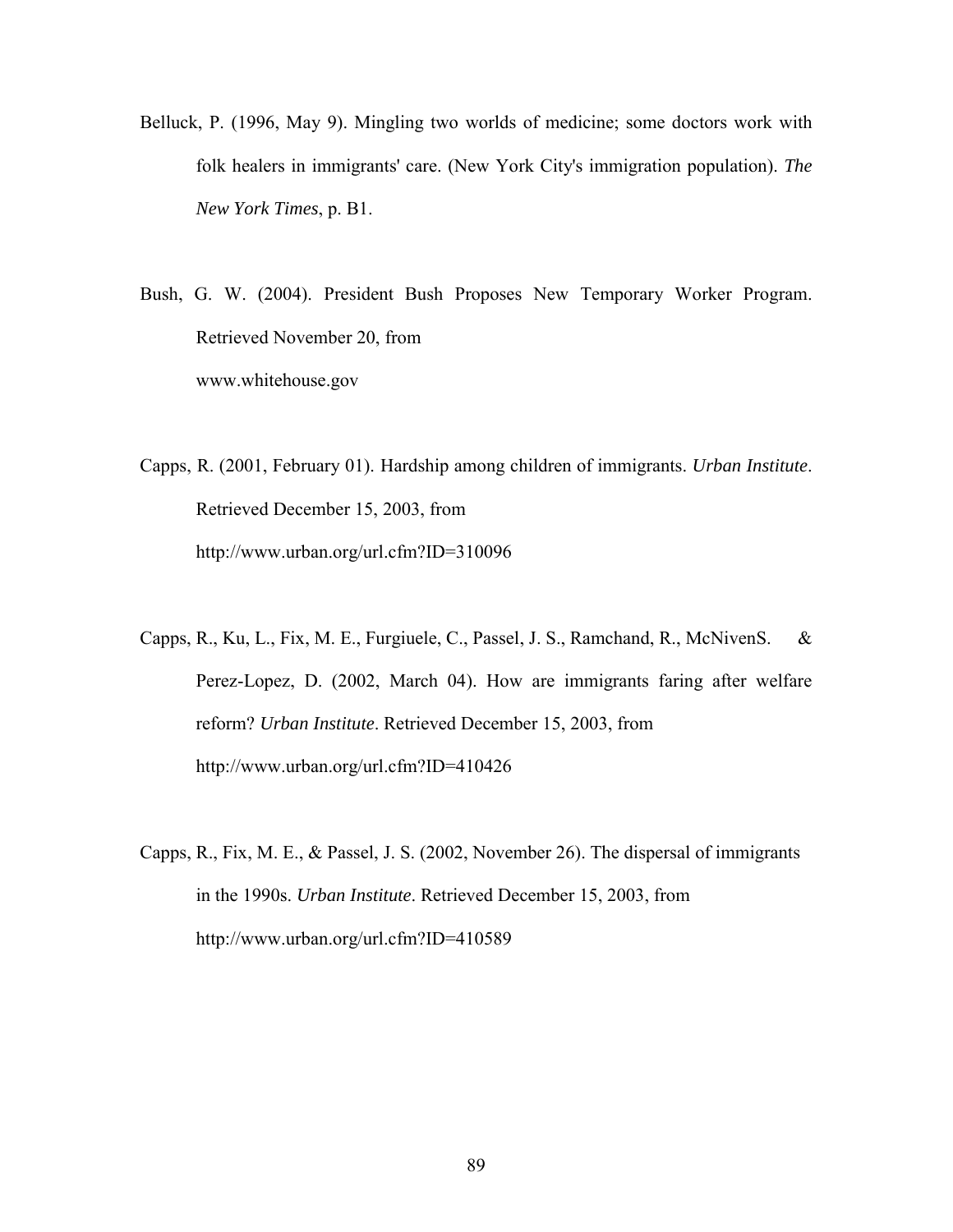- Capps, R., Fix, M.E. & Reardon-Anderson, J. (2003, November 07). Children of immigrants show slight reductions in poverty, hardship. *Urban Institute*. Retrieved December 15, 2003, from http://www.urban.org/url.cfm?ID=310887
- Capps, R., Kenney, G. M. & Fix, M. E. (2003, November 07). Health insurance coverage of children in mixed-status immigrant families. *Urban Institute*. Retrieved December 15, 2003, from http://www.urban.org/url.cfm?ID=310886
- Capps, R., Fix, M. E., Passel, J. S., Ost, J., & Perez-Lopez, D. (2003, October 27). A profile of the low-wage immigrant workforce. *Urban Institute*. Retrieved December 15, 2003, from http://www.urban.org/url.cfm?ID=310880
- Center for Migration Studies of New York, Inc. (2000, January). New York immigrants increasing in numbers and diversity. *Migration World Magazine*, p. 12.
- Center for Migration Studies of New York, Inc. (2000, September). For many immigrants, health care underground. *Migration World Magazine*, p. 10.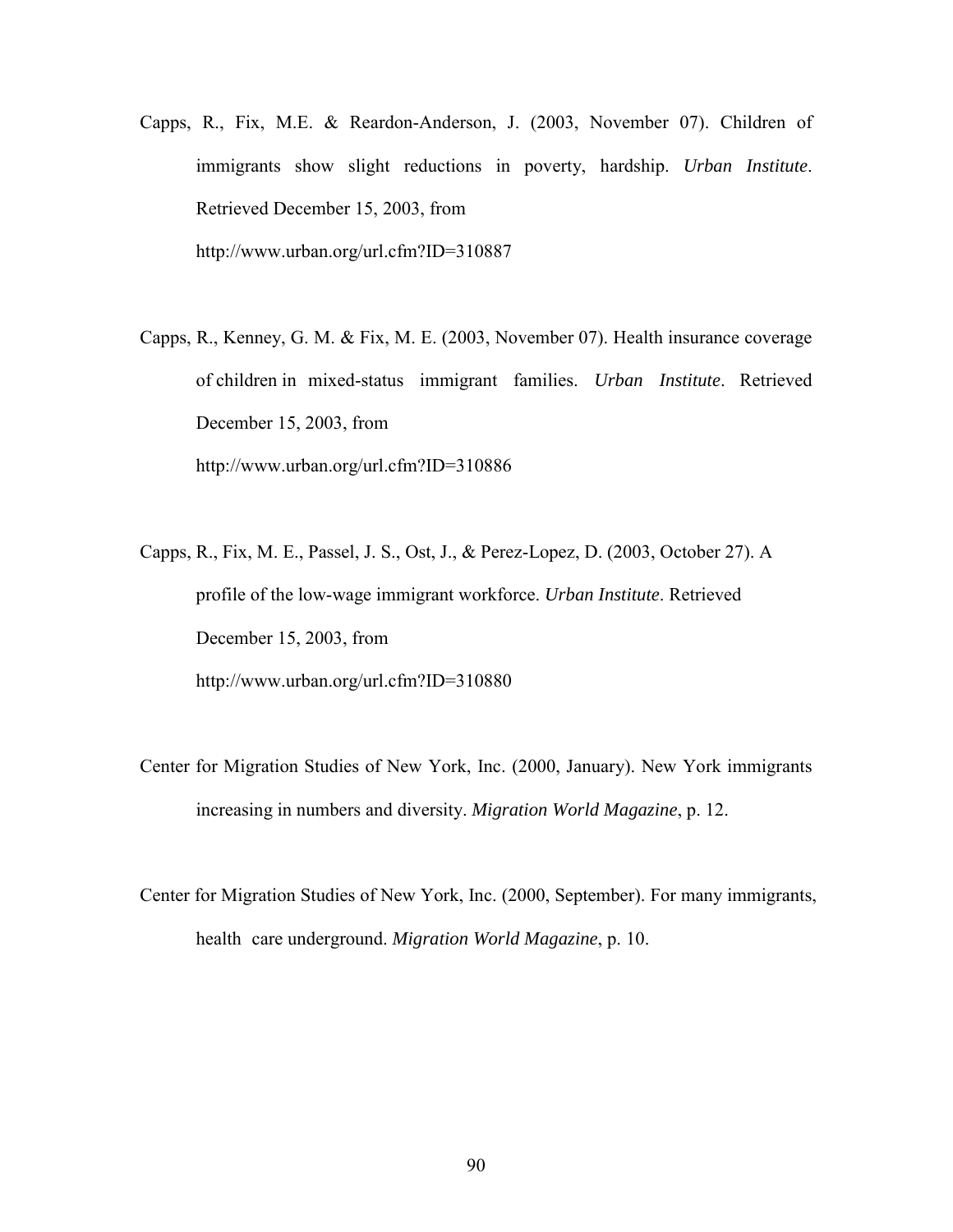- Chavez, Leo R. (1994, March). The power of the imagined community: the settlement of undocumented Mexicans and Central Americans in the United States. *American Anthropologist*, p. 52.
- Chavez, L. R., Hubbell, F. A., Mishra, S. I., & Valdez R. B. (1997, Spring). Undocumented Latina immigrants in Orange County, California: a comparative analysis. *International Migration Review*, p. 88.
- Coughlin, T. A. & Lutzky, A. W. (2002, March 01). Recent changes in health policy for low-income people in New York. *Urban Institute*. Retrieved March 18, 2004, from

http://www.urban.org/url.cfm?ID=310439

- Fix, M. E. & Zimmermann, D. (1998, September 01). Refusing a helping hand. *Urban Institute*. Retrieved December 15, 2003, from http://www.urban.org/url.cfm?ID=900227
- Fix, M. E. & Passel, J.S. (1999, March 01). Trends in noncitizens' and citizens' use of public benefits following welfare reform: 1994-97. *Urban Institute*. Retrieved December 15, 2003, from http://www.urban.org/url.cfm?ID=408086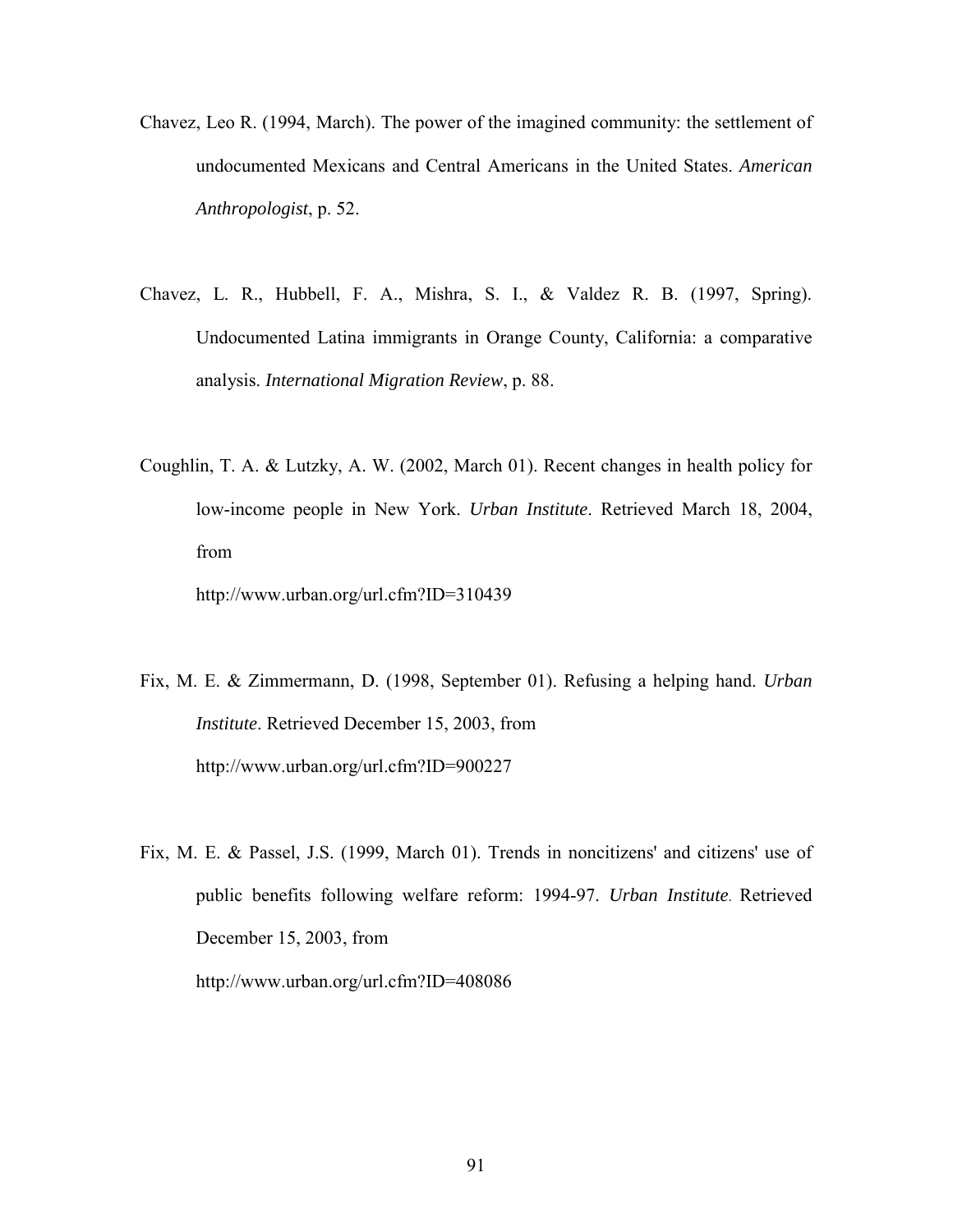Fix, M. E., Zimmermann, D. & Passel J. S. (2001, July 01). The integration of immigrant families in the United States. *Urban Institute*. Retrieved December 15, 2003 from

http://www.urban.org/url.cfm?ID=410227

- Fix, M. E. & Passel, J. S. (2002, January 15). Scope and impact of welfare reform's immigrant provisions. *Urban Institute*. Retrieved December 15, 2003, from http://www.urban.org/url.cfm?ID=410412
- Fix, M. E. & Passel, J. S. (2002, March 08). Lessons of welfare reform for immigrant integration. *Urban Institute*. Retrieved December 15, 2003, from http://www.urban.org/url.cfm?ID=900497
- Fix, M. E. & Laglagaron L. (2002, August 14). Social rights and citizenship: an international comparison. *Urban Institute*. Retrieved December 15, 2003, from http://www.urban.org/url.cfm?ID=410545
- Fix, M. E. & Capps, R. (2002, August 31). Immigrant well-Being in New York and Los Angeles. *Urban Institute*. Retrieved December 15, 2003, from http://www.urban.org/url.cfm?ID=310566
- Fix, M. E., Passel, J. S. & Sucher, K. (2003, September 17). Trends in naturalization. *Urban Institute*. Retrieved December 15, 2003, from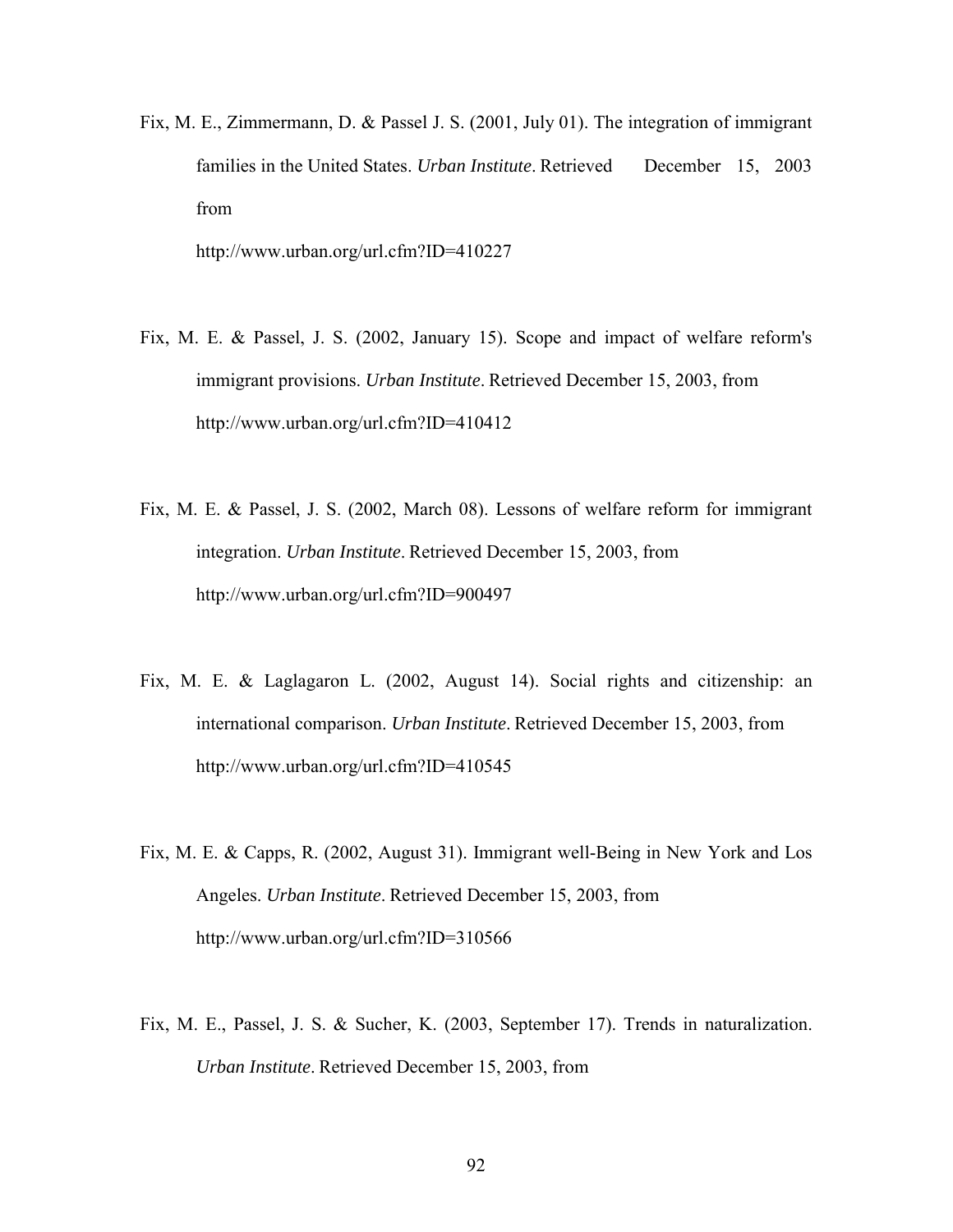- Foner, N. (1995, May-June). Race and ethnic relations in immigrant New York. *Migration World Magazine*, p. 14.
- Greenberg, S. H. (2001, August 6). The new New York. *Newsweek International*. p. 44.
- Holahan, J., Evans, A., Liu, K., Sulvetta, M. B., Haslanger, K. & Cantor J. (1998, March). Health policy for low-income people in New York. *Urban Institute.* Retrieved March 15, 2004, from http://www.urban.org/url.cfm?ID=310166
- Holcomb, P. A., Tumlin, K. C., Koralek, R., Capps, R. & Zuberi, A. (2003, January 01). The application process for TANF, Food Stamps, Medicaid and SCHIP. *Urban Institute*. Retrieved December 15, 2003, from http://www.urban.org/url.cfm?ID=410640
- Homepage of California, retrieved April 20, 2004, from http://www.ca.gov/state/portal/myca\_homepage.jsp
- Homepage of Florida, retrieved April 20, 2004, from http://www.myflorida.com/

Homepage of New York, retrieved April 20, 2004, from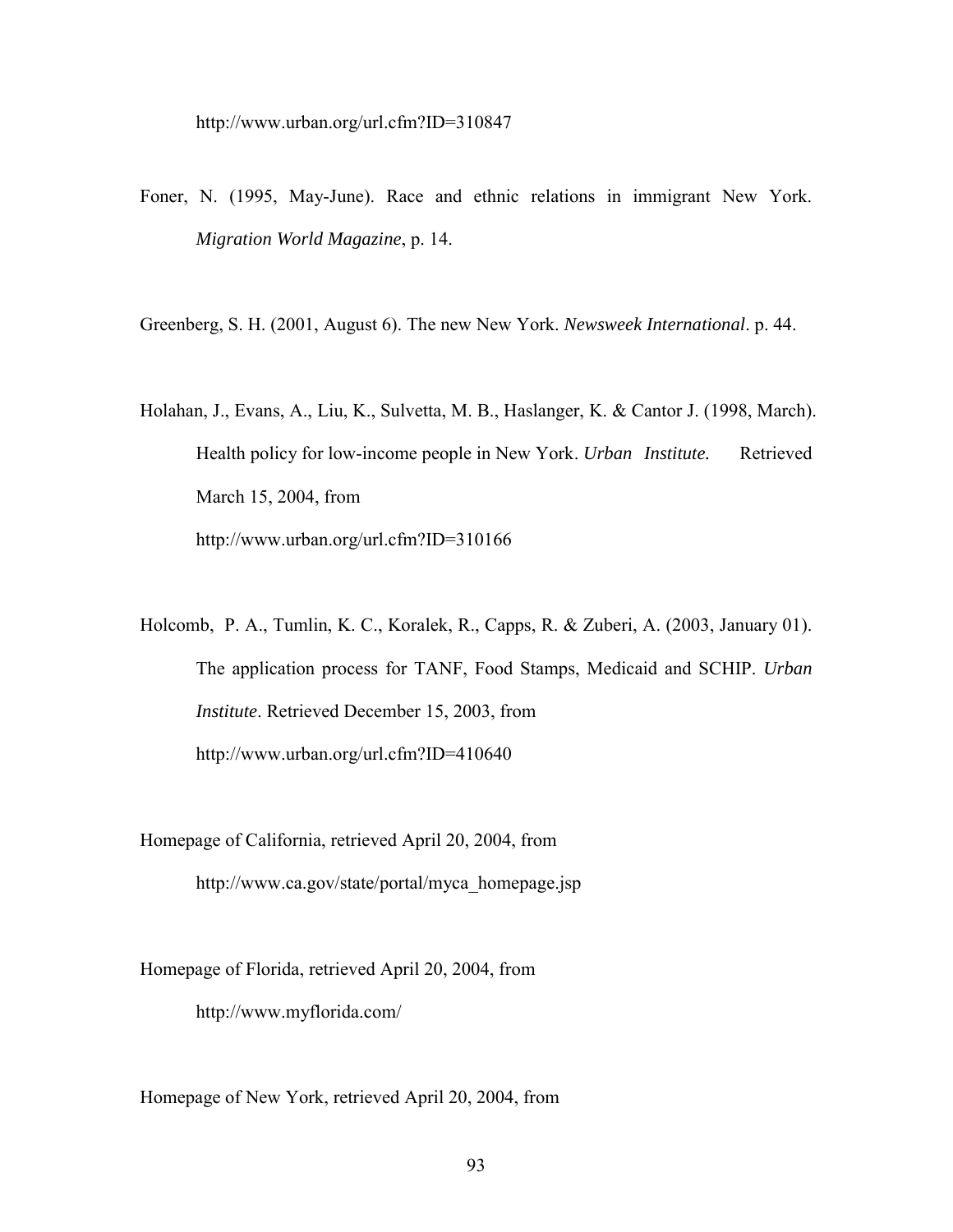http://www.state.ny.us/

Huntington, S. P. (2004, March-April) The Hispanic challenge. *Foreign Policy*, p. 30.

- Ivey, S. L. & Faust, S. (2001, June). Immigrant women's health: initial clinical assessment. *The Western Journal of Medicine*. p. 433.
- Kretsedemas P. (2003, October). Immigrant households and hardships after welfare reform: a case study of the Miami-Dade Haitian community. *International Journal of Social Welfare*, pp. 314-325.
- Ku, L. & Blaney, S. (2000, October 14). Health coverage for legal immigrant children: new census data highlight importance of restoring Medicaid and SCHIP coverage. *Center on Budget and Policy Priorities.* Retrieved on April 25, 2004, from http://www.cbpp.org/10-4-00health.pdf

Latino Issues Forum, retrieved April 22, 2004, from http://www.lif.org/

Loprest, P. J. (1999, August 31). Discussing Welfare Reform. *Urban Institute*. Retrieved December 15, 2003, from http://www.urban.org/url.cfm?ID=900211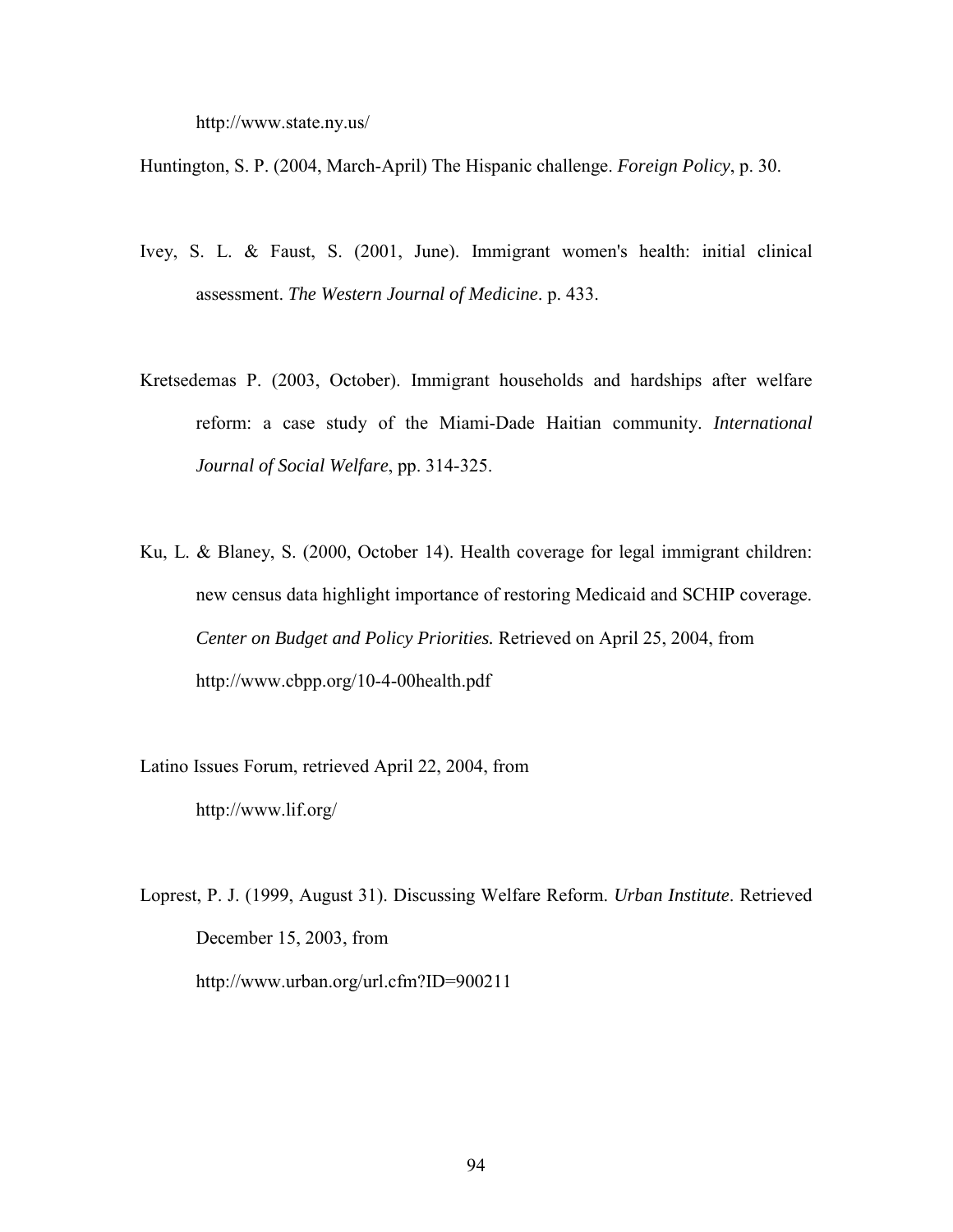Lutzky, A. W. & Zuckerman S. (2002, March 01). Recent changes in health policy for low-income people in California. *Urban Institute.* Retrieved on March 15, 2004, from

http://www.urban.org/url.cfm?ID=310441

- Martin, P. (2001). Labor relations in California agriculture. *University of California Institute for Labor and Employment.* pp. 1-14.
- Meadows, L.M., Thurston, W.E. & Melton, C. (2001, May). Immigrant women's health. *Social Science and Medicine*, p. 1451.
- Myles, J. & Quadagno, J. (2002, March). Political theories of the welfare state. *Social Service Review*. pp. 34-58.
- Muenning, P., & Fahs, M. C. (2002, September). Health status and hospital utilization of recent immigrants to New York City. *Preventive Medicine*, p. 225.
- National Council of State Legislature, [NCSL], retrieved April 20, 2004, from http://www.ncsl.org/
- National Immigration Law Center, [NILC], retrieved April 20, 2004, from http://www.nilc.org/

National Immigrant Women's Law Center, retrieved on April 20, 2004, from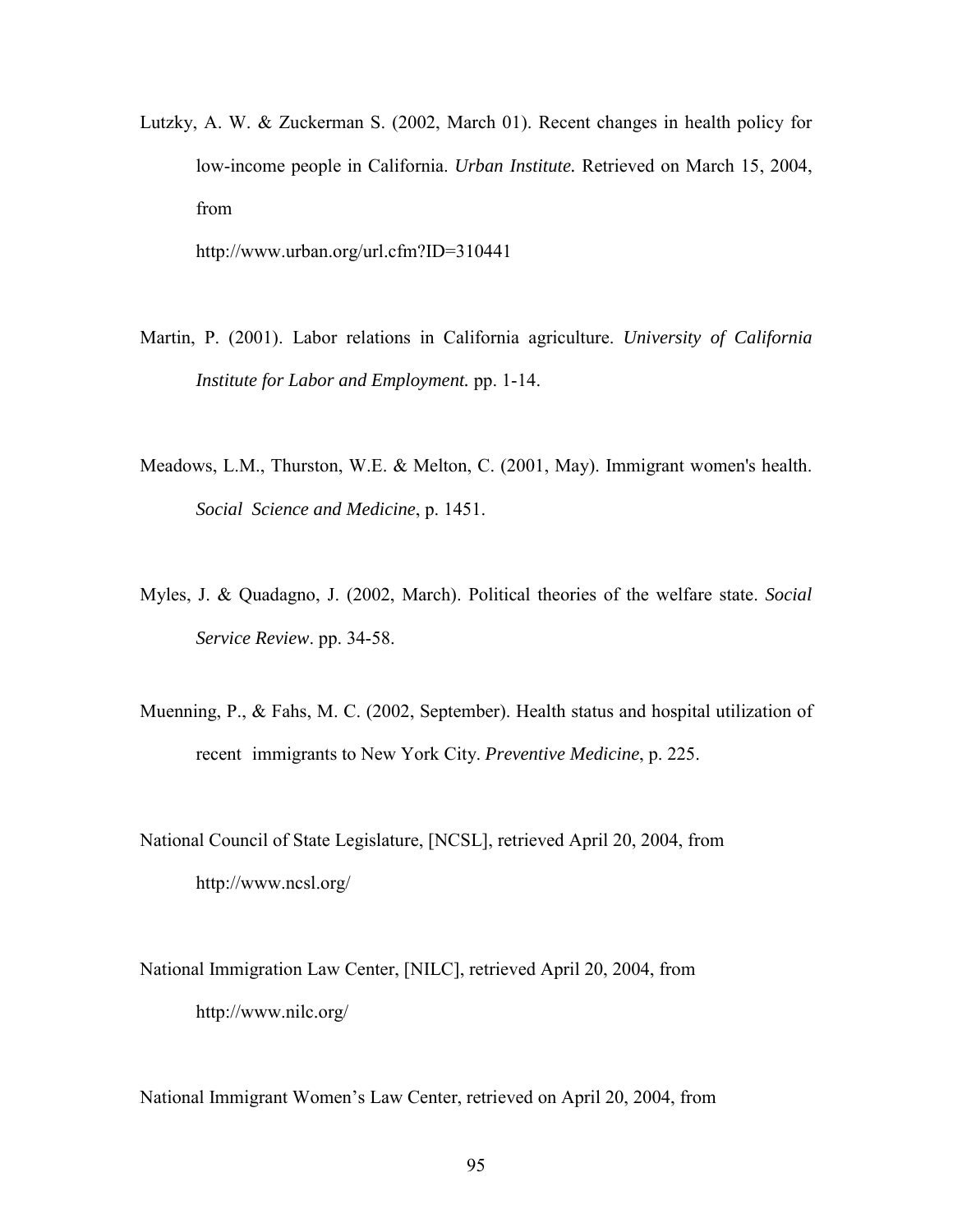- Oakley, A. (1993a). Ways of knowing: feminism and the challenge to knowledge. *Essays on women, medicine and health*. Edinburgh: Edinburgh University Press, pp. 203 220.
- Parrott, J., Vimo, J. (2003). Immigrant workers and the minimum wage in New York City. *Fiscal Policy Institute & New York Immigration Coalition.* Retrieved on April 20, 2004, from http://www.fiscalpolicy.org/ImmigrantWorkers&MinimumWage.pdf
- Passel, J. S. & Clark, R. L. (1998, April 01). Immigrants in New York. *Urban Institute.* Retrieved December 15, 2003, from http://www.urban.org/url.cfm?ID=407432
- Passel, J. S., Capps, R. & Fix, M. E. (2004, January 12). Undocumented immigrants:
- facts and figures. *Urban Institute*. Retrieved December 15, 2003, from http://www.urban.org/url.cfm?ID=1000587
- Reardon-Anderson, J., Capps R. & Fix M. E. (2002, November 26). The health and well being of children in immigrant families. *Urban Institute*. Retrieved December 15, 2003, from
	- http://www.urban.org/url.cfm?ID=310584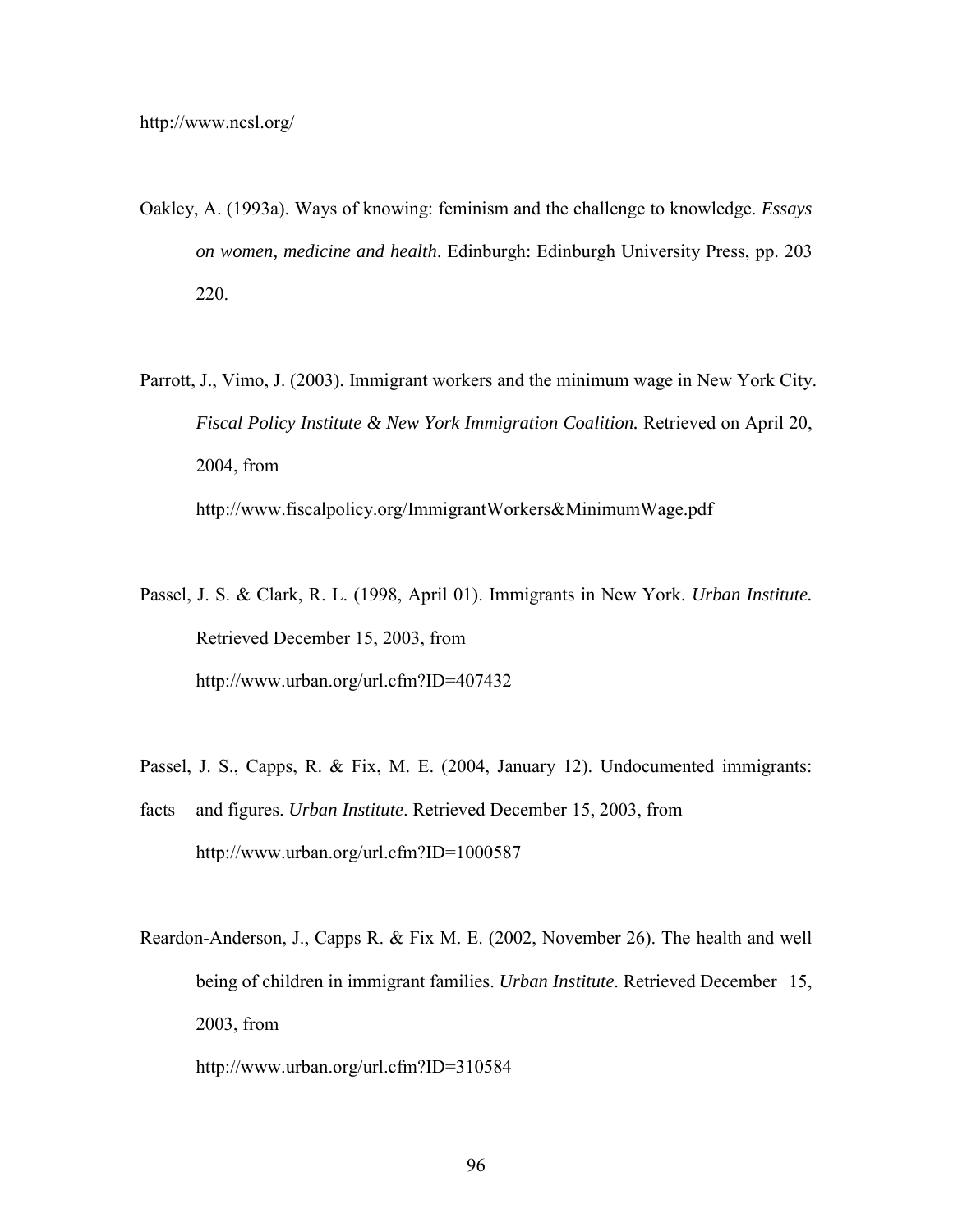Ross H. (2000, March). Closing the gap. *A newsletter of the office of minority health, U.S. Department of Health and Human Services.* Retrieved on March 15, 2004, from

http://www.omhrc.gov/ctg/chip.pdf

- Sanchez de Dios, M. (2002, March 22-27). Understanding the relationship between welfare state and social forces in Sweden, Spain, and the USA." *ECPR Joint Sessions Workshops in Torino*, Italy. pp. 1-26.
- Sangha, S. and Casimir L. (2004, January 08). New York's immigrant workers hopeful, cautious on future after Bush proposal. *Knight-Ridder/Tribune Business News*.
- Schlosberg C. & Wiley D. (1998, May 22). The impact of INS public charge determinations on immigrant access to health care, national health law program. *National Immigration Law Center*. Retrieved March 15, 2004, from http://www.nhelp.org/pubs/19980522publiccharge.html
- Siddharthan K. & Alalasundaram S. (1993, March). Undocumented aliens and uncompensated care: whose responsibility? *The American Journal of Public Health*, p. 410.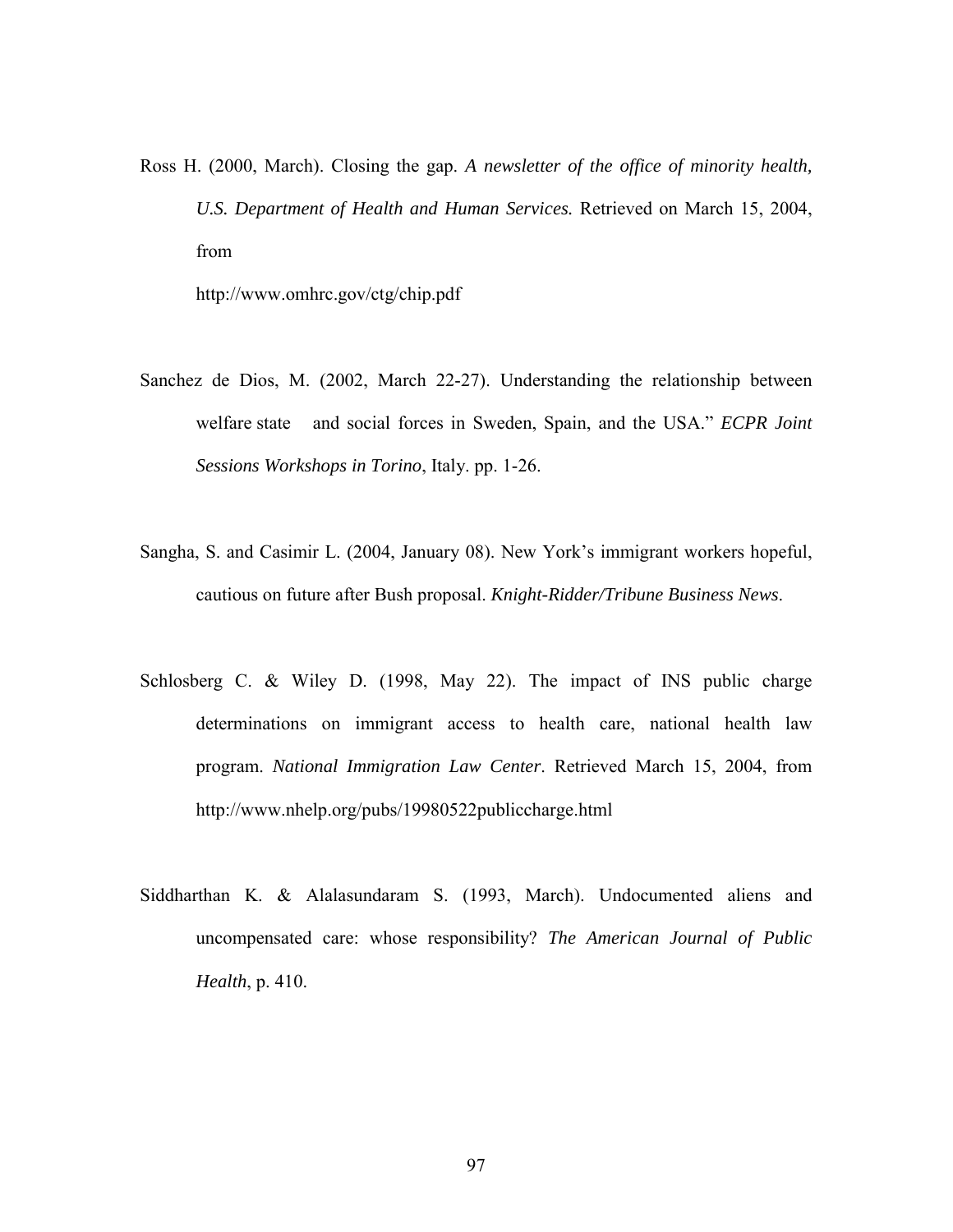- Simon, J. L. (1997, June 25). Errors about immigrants: the government spends much more on the native born. *CATO Institution.* Retrieved on May 24, 2004, from http://www.cato.org/dailys/6-25-97.html
- Souccar, M. K. (2001, December 03). The mix: inclusion leads to fusion; cultural contributions create ever-changing society; an undercurrent of friction. *Crain's New York Business*, p. 18.
- The American College of Obstetricians and Gynecologists, [ACOG]. Retrieved April 20, 2004, from http://www.acog.org/

The Fiscal Policy Institute. (2004, January). Immigrant workers and the minimum wage in New York city. *The New York Immigration Coalition*. Retrieved on March 15, 2004, from www.fiscalpolicy.org

The Urban Institute (1999, March 31). Welfare use by poor noncitizen households with children much lower than use By citizen households. *Urban Institute*. Retrieved December 15, 2003, from http://www.urban.org/url.cfm?ID=900022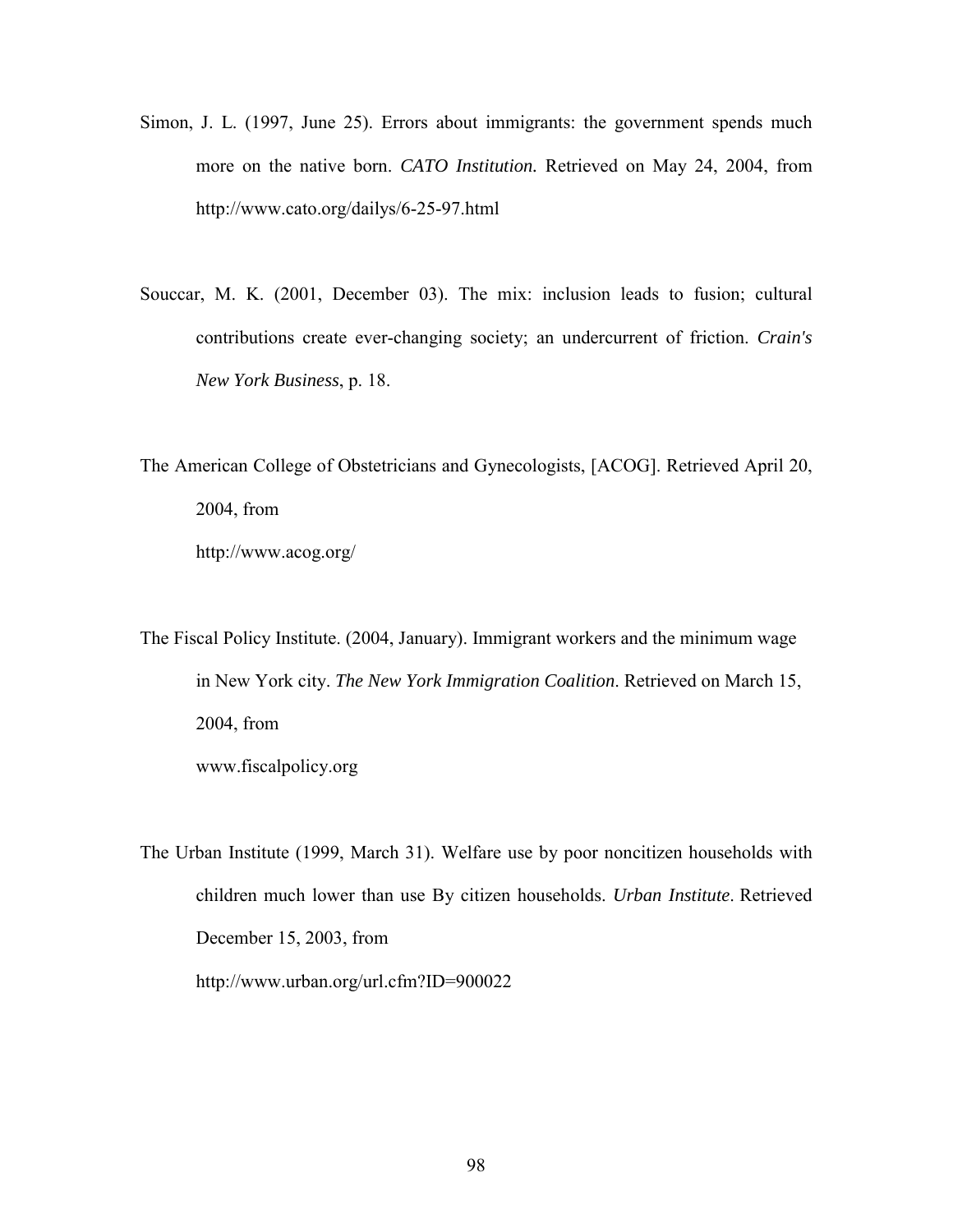The Urban Institute (1999, May 25). Most former welfare recipients are working. *Urban Institute*. Retrieved December 15, 2003 from http://www.urban.org/url.cfm?ID=900066

The Urban Institute (2001, October 01). Children of immigrants. *Urban Institute*. Retrieved December 15, 2003, from http://www.urban.org/url.cfm?ID=900506

- The Urban Institute (2002, March 06). Immigrants in nation's two largest cities report extensive unmet food needs. *Urban Institute*. Retrieved December 15, 2003 from http://www.urban.org/url.cfm?ID=900483
- The Urban Institute (2002, March 14). New book synthesizes 6 years of research on welfare reform. *Urban Institute*. Retrieved December 15, 2003, from http://www.urban.org/url.cfm?ID=900485
- The Urban Institute (2002, May 07). Immigrants in New York city and Los Angeles: language barriers, legal status, and hardship. *Urban Institute*. Retrieved December 15, 2003, from

http://www.urban.org/url.cfm?ID=900509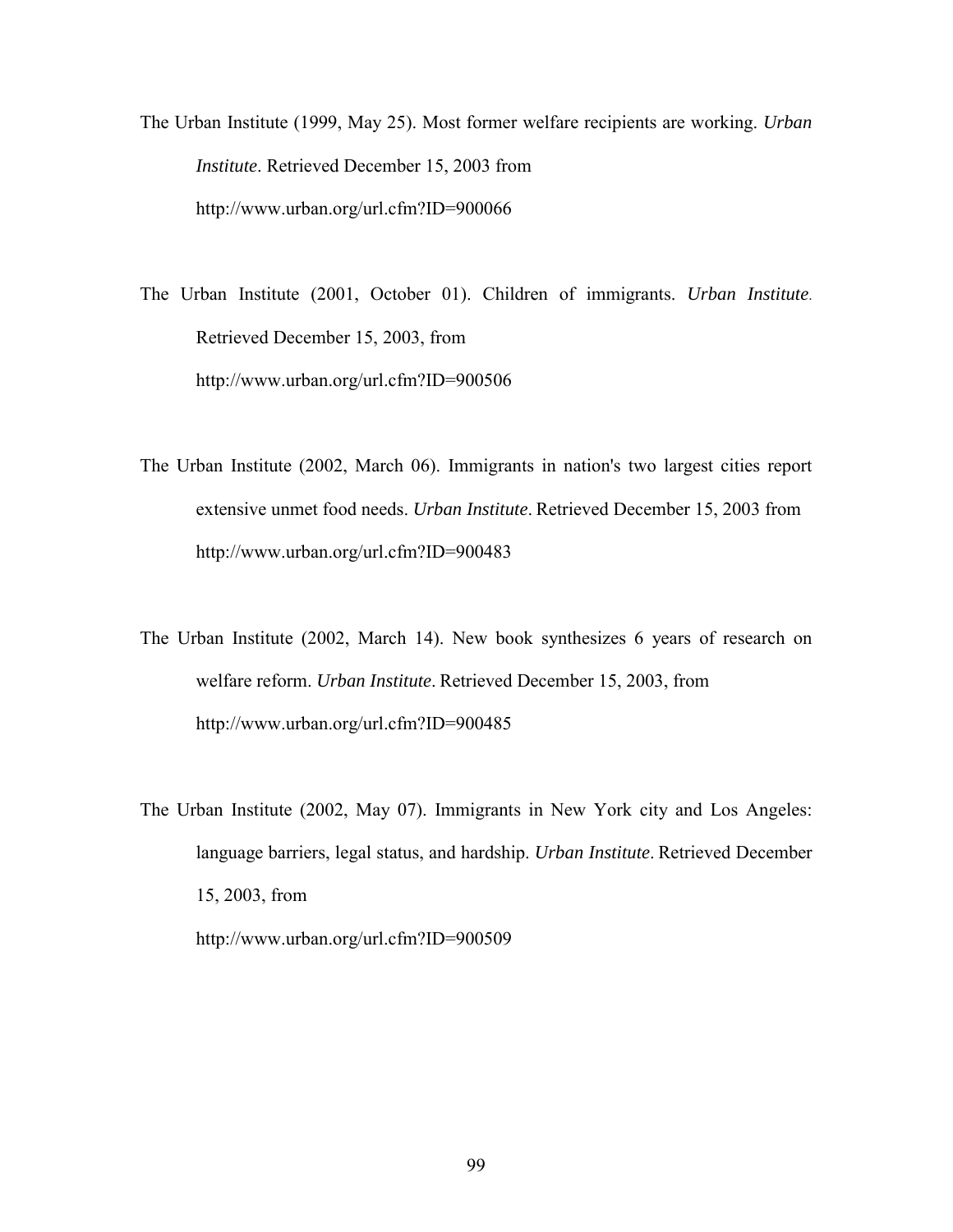- The Urban Institute (2002, November 26). Low-income children of immigrants more likely to live in two-parent families. *Urban Institute*. Retrieved December 15, 2003, from http://www.urban.org/url.cfm?ID=900569
- Tumlin, K. C. & Zimmermann, W. (2003, October 20). Immigrants and TANF: a look at immigrant welfare recipients in three cities. *Urban Institute*. Retrieved December 15, 2003, from

http://www.urban.org/url.cfm?ID=310874

- U. S. Department of Health and Human Services. Retrieved on April 20, 2004, from http://www.hhs.gov/
- Waldron, I., Hughes, M. E., & Brooks, T. L. (1996). Marriage protection and marriage selection—prospective evidence for reciprocal effects of marital status and health. *Social Science and Medicine*, pp. 113-123.
- Wang, M. & Holahan, J. (2003, May 21). The decline in Medicaid use by noncitizens since welfare reform. *Urban Institute*. Retrieved December 15, 2003, from Http://www.urban.org/url.cfm?ID=900621
- Weil, A. (2000, September 22). Where is welfare reform heading? *Urban Institute*. Retrieved December 15, 2003, from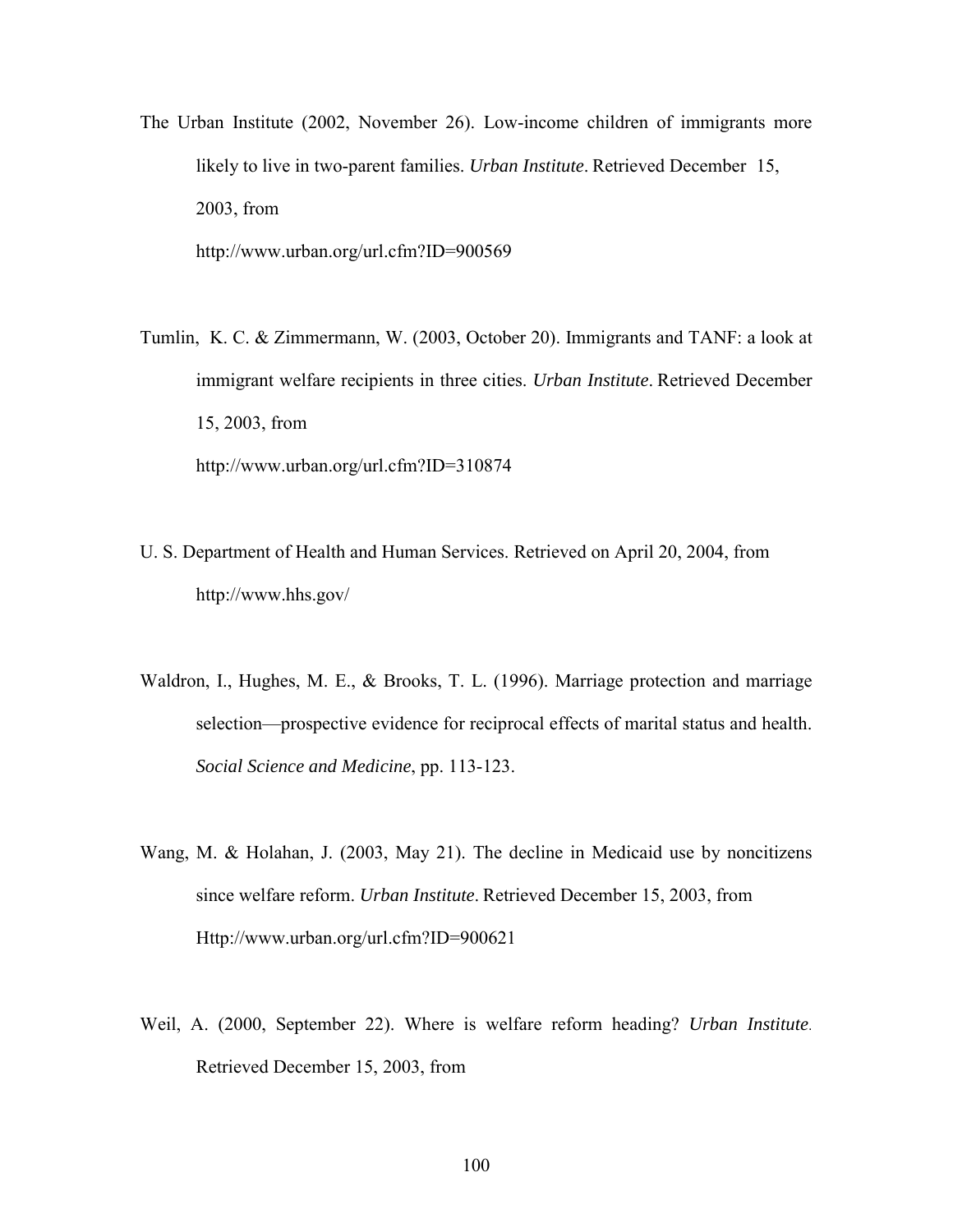http://www.urban.org/url.cfm?ID=900116

Xenophobia Zeroes in on Florida. (1996, March/April). *Counterattack.* 

- Yemane, A. & Hill, I. (2002, April 01). Recent changes in health policy for low-income people in Florida. *Urban Institute*. Retrieved December 15, 2003, from http://www.urban.org/url.cfm?ID=310473
- Zavella, P. (2001). The tables are turned: immigration, poverty, and social conflict in California communities. *New York: New York University Press*, 1997, pp. 136 161.
- Zimmermann W., & Tumlin K. C. (1999, April 01). Patchwork Policies: State Assistance for Immigrants under Welfare Reform. *Urban Institute*. Retrieved December 15, 2003, from

http://www.urban.org/url.cfm?ID=309007